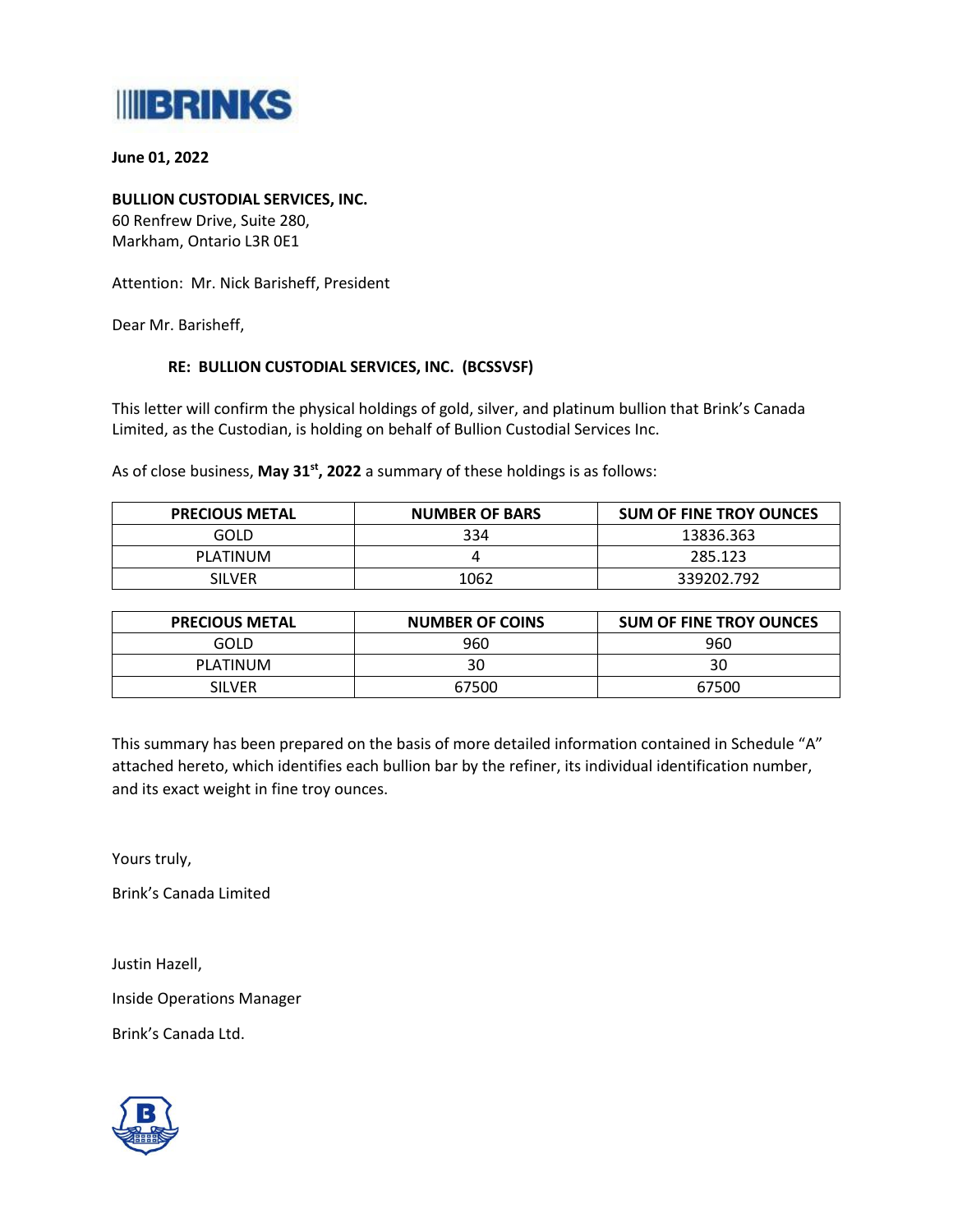

| <b>Commodity</b>           | <b>Brand</b> | Serial No.                   | <b>Metal</b>        | Form                     | <b>Fineness</b> | <b>Gross Weight</b>    | <b>Fine Weight</b>     | <b>Pieces</b> |
|----------------------------|--------------|------------------------------|---------------------|--------------------------|-----------------|------------------------|------------------------|---------------|
| AG1000ozBAR                | JMLO         | 40572                        | SILV                | <b>BAR</b>               | 0.999           | 931.7000               | 931.700                | 1             |
| AG1000ozBAR                | <b>JMLO</b>  | 40626                        | <b>SILV</b>         | <b>BAR</b>               | 0.999           | 919.8000               | 919.800                | 1             |
| AG1000ozBAR                |              | JMLO 40627                   | <b>SILV</b>         | <b>BAR</b>               | 0.999           | 1000.0000              | 1000.000               | $\mathbf{1}$  |
| AG1000ozBAR                |              | JMLO 40635                   | <b>SILV</b>         | <b>BAR</b>               | 0.999           | 1023.0000              | 1023.000               | $\mathbf{1}$  |
| AG1000ozBAR                |              | JMLO 43729                   | <b>SILV</b>         | <b>BAR</b>               | 0.999           | 950.1000               | 950.100                | 1             |
| AG1000ozBAR                |              | JMLO 43783                   | <b>SILV</b>         | <b>BAR</b>               | 0.999           | 950.3000               | 950.300                | $\mathbf{1}$  |
| AG1000ozBAR                | <b>JMRI</b>  | 3221807                      | SILV                | <b>BAR</b>               | 0.999           | 965.2000               | 965.200                | $\mathbf{1}$  |
| AG1000ozBAR                |              | CCRL 080191-15               | <b>SILV</b>         | <b>BAR</b>               | 0.999           | 998.3300               | 998.330                | 1             |
| AG1000ozBAR                |              | CCRL 080787-10               | <b>SILV</b>         | <b>BAR</b>               | 0.999           | 970.8400               | 970.8400               | $\mathbf{1}$  |
| AG1000ozBAR                |              | CCRL 080787-11               | SILV                | <b>BAR</b>               | 0.999           | 965.2300               | 965.2300               | 1             |
| AG1000ozBAR                |              | CCRL 080787-12               | <b>SILV</b>         | <b>BAR</b>               | 0.999           | 963.4400               | 963.4400               | 1             |
| AG1000ozBAR                |              | CCRL 080787-13               | <b>SILV</b>         | <b>BAR</b>               | 0.999           | 961.5800               | 961.5800               | $\mathbf{1}$  |
| AG1000ozBAR                |              | CCRL 080787-14               | SILV                | <b>BAR</b>               | 0.999           | 954.5700               | 954.5700               | 1             |
| AG1000ozBAR                |              | CCRL 080787-15               | <b>SILV</b>         | <b>BAR</b>               | 0.999           | 952.9100               | 952.9100               | 1             |
| AG1000ozBAR                |              | JMCA 10922-5                 | <b>SILV</b>         | <b>BAR</b>               | 0.999           | 1027.6000              | 1027.600               | 1             |
| AG1000ozBAR                |              | JMLO 18117R                  | <b>SILV</b>         | <b>BAR</b>               | 0.999           | 1037.9000              | 1037.900               | 1<br>1        |
| AG1000ozBAR                |              | JMCA 12234-3<br>JMCA 12234-4 | <b>SILV</b><br>SILV | <b>BAR</b>               | 0.999           | 969.1000               | 969.1000               | $\mathbf{1}$  |
| AG1000ozBAR<br>AG1000ozBAR |              | JMCA 12235-3                 | SILV                | <b>BAR</b><br><b>BAR</b> | 0.999<br>0.999  | 1057.1000<br>976.0000  | 1057.1000<br>976.0000  | 1             |
| AG1000ozBAR                |              | JMCA 18794-2                 | SILV                | <b>BAR</b>               | 0.999           | 1058.3000              | 1058.300               | 1             |
| AG1000ozBAR                |              | JMCA 18794-3                 | SILV                | <b>BAR</b>               | 0.999           | 1069.3000              | 1069.300               | 1             |
| AG1000ozBAR                |              | JMBR 19782-1                 | SILV                | <b>BAR</b>               | 0.999           | 1022.5000              | 1022.500               | 1             |
| AG1000ozBAR                |              | JMBR 19782-2                 | SILV                | <b>BAR</b>               | 0.999           | 1025.2000              | 1025.200               | 1             |
| AG1000ozBAR                |              | JMBR 19782-3                 | SILV                | <b>BAR</b>               | 0.999           | 1005.5000              | 1005.500               | 1             |
| AG1000ozBAR                |              | JMBR 19782-4                 | SILV                | <b>BAR</b>               | 0.999           | 983.2000               | 983.200                | $\mathbf{1}$  |
| AG1000ozBAR                |              | JMBR 19783-1                 | SILV                | <b>BAR</b>               | 0.999           | 1004.0000              | 1004.000               | $\mathbf{1}$  |
| AG1000ozBAR                |              | JMBR 19783-3                 | SILV                | <b>BAR</b>               | 0.999           | 984.6000               | 984.600                | 1             |
| AG1000ozBAR                |              | JMBR 19783-4                 | SILV                | <b>BAR</b>               | 0.999           | 1002.9000              | 1002.900               | 1             |
| AG1000ozBAR                |              | JMBR 19783-5                 | SILV                | <b>BAR</b>               | 0.999           | 974.0000               | 974.000                | $\mathbf{1}$  |
| AG1000ozBAR                |              | JMBR 19783-6                 | SILV                | <b>BAR</b>               | 0.999           | 991.7000               | 991.700                | 1             |
| AG1000ozBAR                |              | JMBR 19783-7                 | SILV                | <b>BAR</b>               | 0.999           | 990.7000               | 990.700                | $\mathbf{1}$  |
| AG1000ozBAR                |              | JMCA 19784-1                 | SILV                | <b>BAR</b>               | 0.999           | 989.7000               | 989.700                | $\mathbf{1}$  |
| AG1000ozBAR                |              | JMCA 19784-2                 | SILV                | <b>BAR</b>               | 0.999           | 977.3000               | 977.300                | 1             |
| AG1000ozBAR                |              | JMLO 19974R                  | SILV                | <b>BAR</b>               | 0.999           | 982.4000               | 982.400                | $\mathbf{1}$  |
| AG1000ozBAR                |              | JMCA 24959-5                 | SILV                | <b>BAR</b>               | 0.999           | 1035.1000              | 1035.100               | 1             |
| AG1000ozBAR                |              | JMCA 24972-3                 | SILV                | <b>BAR</b>               | 0.999           | 1021.4000              | 1021.400               | 1             |
| AG1000ozBAR                |              | JMCA 24972-5                 | SILV                | <b>BAR</b>               | 0.999           | 1032.2000              | 1032.200               | $\mathbf{1}$  |
| AG1000ozBAR                |              | JMCA 24973-5                 | <b>SILV</b>         | <b>BAR</b>               | 0.999           | 1032.1000              | 1032.100               | 1             |
| AG1000ozBAR                |              | JMCA 24973-6                 | SILV                | <b>BAR</b>               | 0.999           | 1036.4000              | 1036.400               | 1             |
| AG1000ozBAR                |              | JMCA 24973-7                 | SILV                | <b>BAR</b>               | 0.999           | 1055.8000              | 1055.800               | 1             |
| AG1000ozBAR                |              | JMCA 24973-8<br>JMCA 18777-7 | SILV                | <b>BAR</b>               | 0.999<br>0.999  | 1008.1000              | 1008.100               | 1<br>1        |
| AG1000ozBAR<br>AG1000ozBAR |              | JMCA 18777-4                 | SILV<br>SILV        | <b>BAR</b><br><b>BAR</b> | 0.999           | 1047.9000<br>1048.1000 | 1047.9000<br>1048.1000 | $\mathbf{1}$  |
| AG1000ozBAR                | JMLO         | 36885R                       | SILV                | <b>BAR</b>               | 0.999           | 1014.8000              | 1014.800               | 1             |
| AG1000ozBAR                |              | CPPE 47-2008006-58           | SILV                | <b>BAR</b>               | 0.9999          | 1040.1000              | 1040.1000              | 1             |
| AG1000ozBAR                |              | CPPE 47-2008006-59           | SILV                | <b>BAR</b>               | 0.9999          | 1065.2000              | 1065.2000              | 1             |
| AG1000ozBAR                |              | IMMM 6PHM956                 | SILV                | <b>BAR</b>               | 0.999           | 1014.9000              | 1014.9000              | 1             |
| AG1000ozBAR                |              | IMMM 6PHM958                 | SILV                | <b>BAR</b>               | 0.999           | 1051.3900              | 1051.3900              | 1             |
| AG1000ozBAR                |              | IMMM PM150X                  | SILV                | <b>BAR</b>               | 0.999           | 1051.9400              | 1051.9400              | 1             |
| AG1000ozBAR                |              | IMMM PM153                   | SILV                | <b>BAR</b>               | 0.999           | 1034.9600              | 1034.9600              | 1             |
| AG1000ozBAR                |              | JMCA 17783-7                 | SILV                | <b>BAR</b>               | 0.999           | 1067.8000              | 1067.8000              | 1             |
| AG1000ozBAR                |              | CCRL 2016366-8               | SILV                | <b>BAR</b>               | 0.999           | 1043.9300              | 1043.9300              | 1             |
| AG1000ozBAR                |              | CCRL 2016401-11              | SILV                | <b>BAR</b>               | 0.999           | 1035.8400              | 1035.8400              | 1             |
| AG1000ozBAR                |              | CCRL 2016419-2               | SILV                | <b>BAR</b>               | 0.999           | 1055.1000              | 1055.1000              | 1             |
| AG1000ozBAR                |              | CCRL 2016419-4               | SILV                | <b>BAR</b>               | 0.999           | 1039.5100              | 1039.5100              | 1             |
| AG1000ozBAR                |              | CCRL 201699-7                | SILV                | <b>BAR</b>               | 0.999           | 1023.4300              | 1023.4300              | 1             |
| AG1000ozBAR                |              | CCRL 081036-4                | SILV                | <b>BAR</b>               | 0.999           | 1033.0300              | 1033.0300              | 1             |
| AG1000ozBAR                |              | CCRL 081036-8                | SILV                | <b>BAR</b>               | 0.999           | 1014.5700              | 1014.5700              | 1             |
| AG1000ozBAR                |              | CCRL 081408-8                | SILV                | <b>BAR</b>               | 0.999           | 1008.9900              | 1008.9900              | 1             |
| AG1000ozBAR                |              | CCRL 081408-7                | SILV                | <b>BAR</b>               | 0.999           | 1012.6700              | 1012.6700              | 1             |
| AG1000ozBAR                |              | CCRL 081408-6                | SILV                | <b>BAR</b>               | 0.999           | 1013.6800              | 1013.6800              | 1             |
| AG1000ozBAR                |              | CCRL 081408-2                | SILV                | <b>BAR</b>               | 0.999           | 1026.8300              | 1026.8300              | 1             |
| AG1000ozBAR                |              | CCRL 081408-1                | SILV                | <b>BAR</b>               | 0.999           | 1027.6600              | 1027.6600              | 1             |
| AG1000ozBAR                |              | CCRL 1439-21579              | SILV                | <b>BAR</b>               | 0.999           | 1010.8400              | 1010.8400              | 1             |
| AG1000ozBAR                |              | CCRL 081219-15               | SILV                | <b>BAR</b>               | 0.999           | 977.2700               | 977.2700               | 1             |

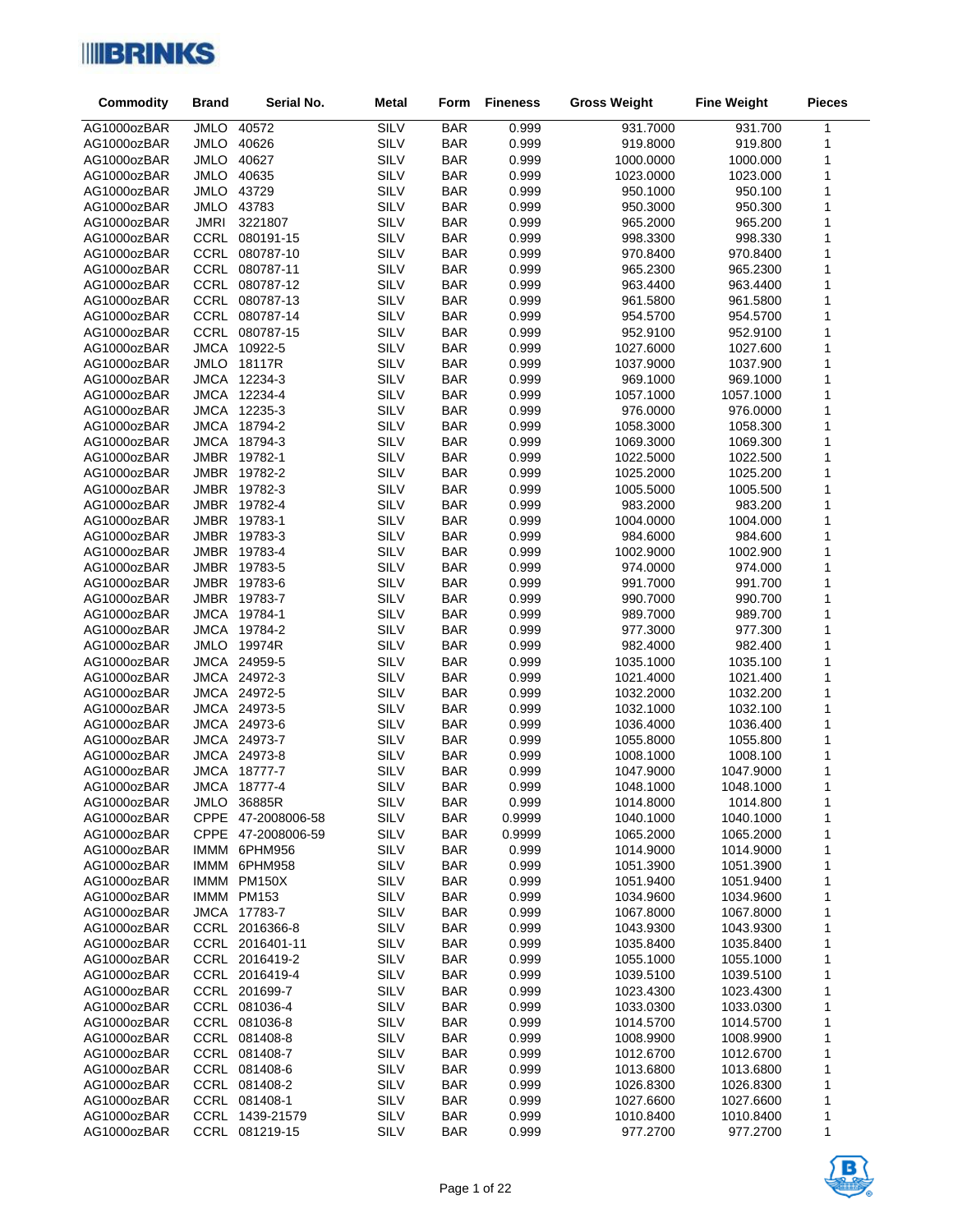

| Commodity                  | <b>Brand</b>     | Serial No.                       | <b>Metal</b> | Form                     | <b>Fineness</b> | <b>Gross Weight</b> | <b>Fine Weight</b> | <b>Pieces</b> |
|----------------------------|------------------|----------------------------------|--------------|--------------------------|-----------------|---------------------|--------------------|---------------|
| AG1000ozBAR                |                  | CCRL 081219-14                   | SILV         | <b>BAR</b>               | 0.999           | 992.1800            | 992.1800           | 1             |
| AG1000ozBAR                | <b>MUML</b>      | 21139-1                          | SILV         | <b>BAR</b>               | 0.999           | 948.7000            | 948.7000           | 1             |
| AG1000ozBAR                | <b>MUM</b>       | 25783-5                          | SILV         | <b>BAR</b>               | 0.999           | 1015.5000           | 1015.5000          | $\mathbf 1$   |
| AG1000ozBAR                | JMRI             | 1463109                          | SILV         | <b>BAR</b>               | 0.999           | 913.9000            | 913.9000           | 1             |
| AG1000ozBAR                | CCRL             | 111189-9                         | SILV         | <b>BAR</b>               | 0.999           | 1045.5300           | 1045.5300          | 1             |
| AG1000ozBAR                | <b>JMRI</b>      | 3718807                          | SILV         | <b>BAR</b>               | 0.999           | 1002.6000           | 1002.6000          | 1             |
| AG1000ozBAR                |                  | SAMT 2251009                     | SILV         | <b>BAR</b>               | 0.999           | 969.8000            | 969.8000           | 1             |
| AG1000ozBAR                |                  | SAMT 2251007                     | SILV         | <b>BAR</b>               | 0.999           | 1001.3000           | 1001.3000          | 1             |
| AG1000ozBAR                |                  | SAMT 2251006                     | SILV         | <b>BAR</b>               | 0.999           | 975.7000            | 975.7000           | 1             |
| AG1000ozBAR                |                  | SAMT 2250905                     | SILV         | <b>BAR</b>               | 0.999           | 1013.5000           | 1013.5000          | 1             |
| AG1000ozBAR                |                  | SAMT 2250308                     | SILV         | <b>BAR</b>               | 0.999           | 1001.1000           | 1001.1000          | 1             |
| AG1000ozBAR                |                  | JMCA 13175-3                     | SILV         | <b>BAR</b>               | 0.999           | 1015.0000           | 1015.0000          | 1             |
| AG1000ozBAR                | <b>JMCA</b>      | 13173-4                          | SILV         | <b>BAR</b>               | 0.999           | 1046.0000           | 1046.0000          | 1             |
| AG1000ozBAR                | <b>JMRI</b>      | 3336008                          | SILV         | <b>BAR</b>               | 0.999           | 1007.9000           | 1007.9000          | 1             |
| AG1000ozBAR                | <b>JMRI</b>      | 2965305                          | SILV         | <b>BAR</b>               | 0.999           | 958.2000            | 958.2000           | 1             |
| AG1000ozBAR                | <b>JMRI</b>      | 3701808                          | <b>SILV</b>  | <b>BAR</b>               | 0.999           | 979.9000            | 979.9000           | 1             |
| AG1000ozBAR                | <b>JMRI</b>      | 3723205                          | SILV         | <b>BAR</b>               | 0.999           | 960.0000            | 960.0000           | 1             |
| AG1000ozBAR                | ASAH             | 20190427301                      | SILV         | <b>BAR</b>               | 0.999           | 1078.7000           | 1078.7000          | 1             |
| AG1000ozBAR                |                  | ASAH 20190427303                 | SILV         | <b>BAR</b>               | 0.999           | 1037.4000           | 1037.4000          | 1             |
| AG1000ozBAR                |                  | JMCA 15030-8                     | SILV         | <b>BAR</b>               | 0.999           | 961.8000            | 961.8000           | 1             |
| AG1000ozBAR                |                  | JMCA 24962-2                     | <b>SILV</b>  | <b>BAR</b>               | 0.999           | 1023.1              | 1023.1             | 1             |
| AG1000ozBAR                |                  | JMLO 40766                       | SILV         | <b>BAR</b>               | 0.999           | 967.8               | 967.8              | 1             |
| AG1000ozBAR                |                  | CCRL 080295-11                   | SILV         | <b>BAR</b>               | 0.999           | 981.37              | 981.37             | 1             |
| AG1000ozBAR                |                  | CCRL 080295-12                   | SILV         | <b>BAR</b>               | 0.999           | 980.26              | 980.26             | 1             |
| AG1000ozBAR                |                  | CCRL 111188-6                    | SILV         | <b>BAR</b>               | 0.999           | 978.92              | 978.92             | 1             |
| AG1000ozBAR                |                  | CCRL 111188-7                    | SILV         | <b>BAR</b>               | 0.999           | 974.91              | 974.91             | 1             |
| AG1000ozBAR                |                  | CCRL 111189-8                    | SILV         | <b>BAR</b>               | 0.999           | 1047.79             | 1047.79            | 1             |
| AG1000ozBAR                |                  | JMCA 21015-2                     | <b>SILV</b>  | <b>BAR</b>               | 0.999           | 1056.1              | 1056.1             | 1             |
| AG1000ozBAR                |                  | JMCA 19781-5                     | SILV         | <b>BAR</b>               | 0.999           | 1053.7              | 1053.7             | 1             |
| AG1000ozBAR                |                  | JMCA 15011-8                     | SILV         | <b>BAR</b>               | 0.999           | 983.6               | 983.6              | 1             |
| AG1000ozBAR                |                  | CCRL 081441-12                   | SILV         | <b>BAR</b>               | 0.999           | 940.74              | 940.74             | 1             |
| AG1000ozBAR                |                  | CCRL 090231-1                    | SILV         | <b>BAR</b>               | 0.999           | 1024.18             | 1024.18            | 1             |
| AG1000ozBAR                |                  | CCRL 090231-10                   | SILV<br>SILV | <b>BAR</b>               | 0.999<br>0.999  | 990.95              | 990.95             | 1             |
| AG1000ozBAR<br>AG1000ozBAR |                  | CCRL 090231-11<br>CCRL 090231-12 | SILV         | <b>BAR</b><br><b>BAR</b> | 0.999           | 986.74<br>978.62    | 986.74<br>978.62   | 1<br>1        |
| AG1000ozBAR                |                  | CCRL 090231-13                   | SILV         | <b>BAR</b>               | 0.999           | 976.39              | 976.39             | 1             |
| AG1000ozBAR                |                  | CCRL 090231-14                   | SILV         | <b>BAR</b>               | 0.999           | 976.21              | 976.21             | 1             |
| AG1000ozBAR                |                  | CCRL 090231-15                   | SILV         | <b>BAR</b>               | 0.999           | 965.68              | 965.68             | 1             |
| AG1000ozBAR                |                  | CCRL 090231-2                    | SILV         | <b>BAR</b>               | 0.999           | 1013.06             | 1013.06            | 1             |
| AG1000ozBAR                |                  | CCRL 090231-3                    | SILV         | <b>BAR</b>               | 0.999           | 1008.47             | 1008.47            | 1             |
| AG1000ozBAR                |                  | CCRL 090231-4                    | SILV         | <b>BAR</b>               | 0.999           | 1006.68             | 1006.68            | 1             |
| AG1000ozBAR                |                  | CCRL 090231-5                    | SILV         | <b>BAR</b>               | 0.999           | 1002.03             | 1002.03            | 1             |
| AG1000ozBAR                |                  | CCRL 090231-6                    | SILV         | <b>BAR</b>               | 0.999           | 997.17              | 997.17             | 1             |
| AG1000ozBAR                |                  | CCRL 090231-7                    | SILV         | <b>BAR</b>               | 0.999           | 996.48              | 996.48             | 1             |
| AG1000ozBAR                |                  | CCRL 090231-8                    | SILV         | <b>BAR</b>               | 0.999           | 994.85              | 994.85             | 1             |
| AG1000ozBAR                |                  | CCRL 090231-9                    | SILV         | <b>BAR</b>               | 0.999           | 991.11              | 991.11             | 1             |
| AG1000ozBAR                |                  | CCRL 090610-1                    | SILV         | <b>BAR</b>               | 0.999           | 1089.54             | 1089.54            | 1             |
| AG1000ozBAR                |                  | CCRL 090610-10                   | SILV         | <b>BAR</b>               | 0.999           | 1027.15             | 1027.15            | 1             |
| AG1000ozBAR                |                  | CCRL 090610-11                   | SILV         | <b>BAR</b>               | 0.999           | 1026.36             | 1026.36            | 1             |
| AG1000ozBAR                |                  | CCRL 090610-2                    | SILV         | <b>BAR</b>               | 0.999           | 1054.87             | 1054.87            | 1             |
| AG1000ozBAR                |                  | CCRL 090610-3                    | SILV         | <b>BAR</b>               | 0.999           | 1048.54             | 1048.54            | 1             |
| AG1000ozBAR                |                  | CCRL 090610-4                    | SILV         | <b>BAR</b>               | 0.999           | 1047.01             | 1047.01            | 1             |
| AG1000ozBAR                |                  | CCRL 090610-5                    | SILV         | <b>BAR</b>               | 0.999           | 1040.87             | 1040.87            | 1             |
| AG1000ozBAR                |                  | CCRL 090610-6                    | SILV         | <b>BAR</b>               | 0.999           | 1040.6              | 1040.6             | 1             |
| AG1000ozBAR                |                  | CCRL 090610-7                    | SILV         | <b>BAR</b>               | 0.999           | 1037.37             | 1037.37            | 1             |
| AG1000ozBAR                |                  | CCRL 090610-8                    | SILV         | <b>BAR</b>               | 0.999           | 1036.47             | 1036.47            | 1             |
| AG1000ozBAR                |                  | CCRL 090610-9                    | SILV         | <b>BAR</b>               | 0.999           | 1031.15             | 1031.15            | 1             |
| AG1000ozBAR                |                  | CCRL 090640-10                   | <b>SILV</b>  | <b>BAR</b>               | 0.999           | 984.76              | 984.76             | 1             |
| AG1000ozBAR                |                  | CCRL 090640-13                   | SILV         | <b>BAR</b>               | 0.999           | 977.65              | 977.65             | 1             |
| AG1000ozBAR                |                  | CCRL 081732-6                    | SILV         | <b>BAR</b>               | 0.9999          | 988.57              | 988.57             | 1             |
| AG1000ozBAR                |                  | CCRL 081786-4                    | <b>SILV</b>  | <b>BAR</b>               | 0.999           | 990.86              | 990.86             | 1             |
| AG1000ozBAR                |                  | CCRL 081788-1                    | SILV         | <b>BAR</b>               | 0.999           | 1077.24             | 1077.24            | 1             |
| AG1000ozBAR                |                  | CCRL 081788-12                   | SILV         | <b>BAR</b>               | 0.999           | 979.52              | 979.52             | 1             |
| AG1000ozBAR<br>AG1000ozBAR | <b>ENNE 2840</b> | CCRL 081789-1                    | SILV<br>SILV | <b>BAR</b><br><b>BAR</b> | 0.999<br>0.999  | 1019.79<br>967.45   | 1019.79<br>967.45  | 1<br>1        |
|                            |                  |                                  |              |                          |                 |                     |                    |               |

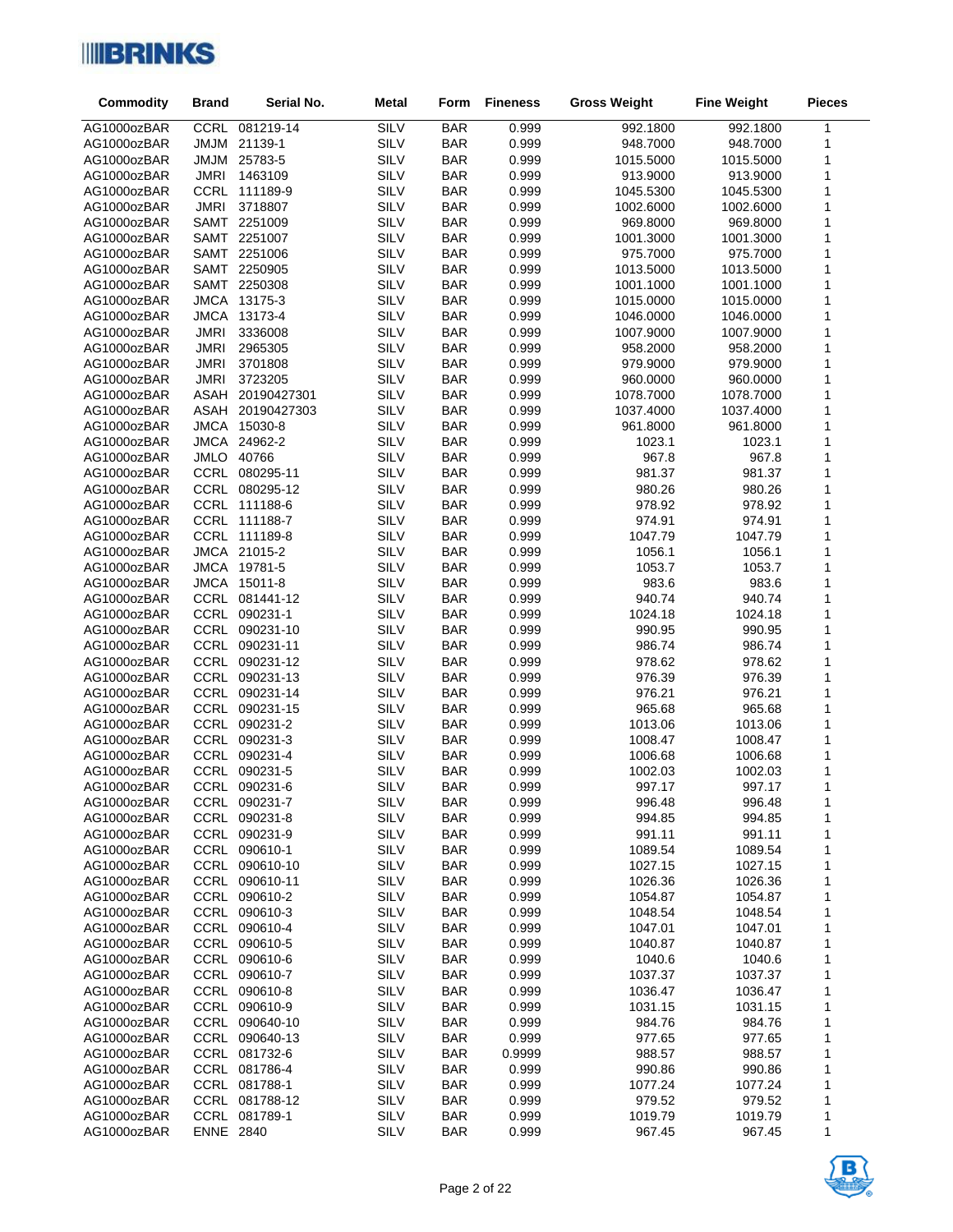

| Commodity                  | <b>Brand</b>        | Serial No.         | <b>Metal</b>        | Form                     | <b>Fineness</b> | <b>Gross Weight</b> | <b>Fine Weight</b> | <b>Pieces</b> |
|----------------------------|---------------------|--------------------|---------------------|--------------------------|-----------------|---------------------|--------------------|---------------|
| AG1000ozBAR                | ENNE 3073           |                    | <b>SILV</b>         | <b>BAR</b>               | 0.999           | 971.55              | 971.55             | 1             |
| AG1000ozBAR                | ENNE 3074           |                    | <b>SILV</b>         | <b>BAR</b>               | 0.999           | 968.2               | 968.2              | 1             |
| AG1000ozBAR                | <b>ENNE 5606</b>    |                    | <b>SILV</b>         | <b>BAR</b>               | 0.999           | 1072.05             | 1072.05            | 1             |
| AG1000ozBAR                |                     | GWHH 90033-137     | <b>SILV</b>         | <b>BAR</b>               | 0.999           | 1000.55             | 1000.55            | 1             |
| AG1000ozBAR                |                     | JMCA 136639        | SILV                | <b>BAR</b>               | 0.999           | 1020                | 1020               | 1             |
| AG1000ozBAR                | <b>JMCA</b>         | 24943-8            | <b>SILV</b>         | <b>BAR</b>               | 0.999           | 1003.9              | 1003.9             | 1             |
| AG1000ozBAR                | <b>MUML</b>         | 21153-3            | SILV                | <b>BAR</b>               | 0.999           | 1002.5              | 1002.5             | 1             |
| AG1000ozBAR                | <b>JMLO</b>         | 40650              | <b>SILV</b>         | <b>BAR</b>               | 0.999           | 971.5               | 971.5              | 1             |
| AG1000ozBAR                | <b>JMLO</b>         | 40662              | <b>SILV</b>         | <b>BAR</b>               | 0.999           | 1008.9              | 1008.9             | 1             |
| AG1000ozBAR                | <b>JMRI</b>         | 3695108            | SILV                | <b>BAR</b>               | 0.999           | 934.1               | 934.1              | 1             |
| AG1000ozBAR                | JMRI                | 3695110            | <b>SILV</b>         | <b>BAR</b>               | 0.999           | 993.4               | 993.4              | 1             |
| AG1000ozBAR                | <b>JMRI</b>         | 3696101            | SILV                | <b>BAR</b>               | 0.999           | 988.5               | 988.5              | 1             |
| AG1000ozBAR                | <b>JMRI</b>         | 3696102            | SILV                | <b>BAR</b>               | 0.999           | 1004.1              | 1004.1             | 1             |
| AG1000ozBAR                | JMRI                | 3699310            | SILV                | <b>BAR</b>               | 0.999           | 976.5               | 976.5              | 1             |
| AG1000ozBAR                | <b>JMRI</b>         | 3700506            | SILV                | <b>BAR</b>               | 0.999           | 983.1               | 983.1              | 1             |
| AG1000ozBAR                |                     | POPM 17A7994       | SILV                | <b>BAR</b>               | 0.9999          | 1018.89             | 1018.89            | 1             |
| AG1000ozBAR                | <b>TADA</b>         | 09-2092-16         | <b>SILV</b>         | <b>BAR</b>               | 0.9999          | 1032.02             | 1032.02            | 1             |
| AG1000ozBAR                | TADA                | 09-2092-18         | SILV                | <b>BAR</b>               | 0.9999          | 1087.37             | 1087.37            | 1             |
| AG1000ozBAR                |                     | CCRL 081433-1      | SILV                | <b>BAR</b>               | 0.999           | 1014.81             | 1014.81            | 1             |
| AG1000ozBAR                |                     | CCRL 081433-3      | <b>SILV</b>         | <b>BAR</b>               | 0.999           | 992                 | 992                | 1             |
| AG1000ozBAR                |                     | CCRL 090233-4      | SILV                | <b>BAR</b>               | 0.999           | 1039.92             | 1039.92            | 1             |
| AG1000ozBAR                |                     | CCRL 090640-9      | SILV                | <b>BAR</b>               | 0.999           | 992.55              | 992.55             | 1             |
| AG1000ozBAR                |                     | CCRL 090642-10     | <b>SILV</b>         | <b>BAR</b>               | 0.999           | 995                 | 995                | 1             |
| AG1000ozBAR                |                     | CCRL 70131-7       | SILV                | <b>BAR</b>               | 0.9999          | 991.49              | 991.49             | 1             |
| AG1000ozBAR                |                     | ENNE C355-15       | SILV                | <b>BAR</b>               | 0.999           | 1055                | 1055               | 1             |
| AG1000ozBAR                |                     | JMCA 19784-3       | SILV                | <b>BAR</b>               | 0.999           | 1016.9              | 1016.9             | 1             |
| AG1000ozBAR                |                     | JMCA 19784-4       | SILV                | <b>BAR</b>               | 0.999           | 992.3               | 992.3              | 1             |
| AG1000ozBAR                |                     | JMCA 24947-2       | SILV                | <b>BAR</b>               | 0.999           | 1030.6              | 1030.6             | 1             |
| AG1000ozBAR                | JMLO 40628          |                    | <b>SILV</b>         | <b>BAR</b>               | 0.999           | 994.8               | 994.8              | 1             |
| AG1000ozBAR                | <b>JMRI</b>         | 688207             | <b>SILV</b>         | <b>BAR</b>               | 0.999           | 1068.7              | 1068.7             | 1             |
| AG1000ozBAR                | <b>JMRI</b>         | 1406407            | <b>SILV</b>         | <b>BAR</b>               | 0.999           | 987                 | 987                | 1             |
| AG1000ozBAR                | JMRI                | 3143101            | SILV                | <b>BAR</b>               | 0.999           | 971.3               | 971.3              | 1             |
| AG1000ozBAR                | <b>JMRI</b>         | 3238305            | <b>SILV</b>         | <b>BAR</b>               | 0.999           | 1001.9              | 1001.9             | 1             |
| AG1000ozBAR                | <b>JMRI</b>         | 3238410            | <b>SILV</b>         | <b>BAR</b>               | 0.999           | 991.9               | 991.9              | 1             |
| AG1000ozBAR                | <b>JMRI</b>         | 3332808            | SILV                | <b>BAR</b>               | 0.999           | 1002.4              | 1002.4             | 1             |
| AG1000ozBAR                | JMRI                | 3334404            | <b>SILV</b>         | <b>BAR</b>               | 0.999           | 1026.5              | 1026.5             | 1             |
| AG1000ozBAR                | <b>JMRI</b>         | 3440003            | SILV                | <b>BAR</b>               | 0.999           | 982.6               | 982.6              | 1             |
| AG1000ozBAR                | JMRI<br><b>JMRI</b> | 3440004<br>3440006 | SILV<br><b>SILV</b> | <b>BAR</b><br><b>BAR</b> | 0.999<br>0.999  | 1010.2<br>976.6     | 1010.2<br>976.6    | 1<br>1        |
| AG1000ozBAR<br>AG1000ozBAR | <b>JMRI</b>         | 3699709            | SILV                | <b>BAR</b>               | 0.999           | 952.8               | 952.8              | 1             |
| AG1000ozBAR                | <b>JMRI</b>         | 3700504            | SILV                | <b>BAR</b>               | 0.999           | 980.6               | 980.6              | 1             |
| AG1000ozBAR                | JMRI                | 3700505            | <b>SILV</b>         | <b>BAR</b>               | 0.999           | 1004.3              | 1004.3             | 1             |
| AG1000ozBAR                | JMRI                | 3701205            | SILV                | <b>BAR</b>               | 0.999           | 969.9               | 969.9              | $\mathbf{1}$  |
| AG1000ozBAR                | ORCO 3178           |                    | SILV                | <b>BAR</b>               | 0.999           | 1029                | 1029               | 1             |
| AG1000ozBAR                |                     | TADA 06-2673-6     | <b>SILV</b>         | <b>BAR</b>               | 0.9999          | 1025.52             | 1025.52            | 1             |
| AG1000ozBAR                | TADA                | 08-3042-10         | SILV                | <b>BAR</b>               | 0.9999          | 1009.76             | 1009.76            | 1             |
| AG1000ozBAR                |                     | JMCA 19272-3       | <b>SILV</b>         | <b>BAR</b>               | 0.999           | 992.4               | 992.4              | 1             |
| AG1000ozBAR                |                     | JMCA 19272-5       | <b>SILV</b>         | <b>BAR</b>               | 0.999           | 971.8               | 971.8              | 1             |
| AG1000ozBAR                |                     | JMCA 19272-8       | SILV                | <b>BAR</b>               | 0.999           | 1028.7              | 1028.7             | 1             |
| AG1000ozBAR                |                     | JMCA 19273-3       | <b>SILV</b>         | <b>BAR</b>               | 0.999           | 989.2               | 989.2              | 1             |
| AG1000ozBAR                |                     | JMCA 19273-4       | SILV                | <b>BAR</b>               | 0.999           | 981.2               | 981.2              | 1             |
| AG1000ozBAR                |                     | JMCA 19273-5       | <b>SILV</b>         | <b>BAR</b>               | 0.999           | 990                 | 990                | 1             |
| AG1000ozBAR                | <b>JMCA</b>         | 19273-8            | <b>SILV</b>         | <b>BAR</b>               | 0.999           | 977.4               | 977.4              | 1             |
| AG1000ozBAR                | <b>JMRI</b>         | 1309502            | SILV                | <b>BAR</b>               | 0.999           | 981                 | 981                | 1             |
| AG1000ozBAR                | JMRI                | 3237301            | SILV                | <b>BAR</b>               | 0.999           | 1034.7              | 1034.7             | 1             |
| AG1000ozBAR                | <b>JMRI</b>         | 3238103            | <b>SILV</b>         | <b>BAR</b>               | 0.999           | 1014.8              | 1014.8             | $\mathbf 1$   |
| AG1000ozBAR                | <b>JMRI</b>         | 3696103            | SILV                | <b>BAR</b>               | 0.999           | 977.1               | 977.1              | 1             |
| AG1000ozBAR                | JMRI                | 3698003            | <b>SILV</b>         | <b>BAR</b>               | 0.999           | 967.8               | 967.8              | 1             |
| AG1000ozBAR                | <b>JMRI</b>         | 3699704            | <b>SILV</b>         | <b>BAR</b>               | 0.999           | 942.6               | 942.6              | 1             |
| AG1000ozBAR                | <b>JMRI</b>         | 3699705            | SILV                | <b>BAR</b>               | 0.999           | 947.9               | 947.9              | 1             |
| AG1000ozBAR                | JMRI                | 3699706            | <b>SILV</b>         | <b>BAR</b>               | 0.999           | 948.8               | 948.8              | 1             |
| AG1000ozBAR                | <b>JMRI</b>         | 3699708            | SILV                | <b>BAR</b>               | 0.999           | 935.2               | 935.2              | 1             |
| AG1000ozBAR                | <b>JMRI</b>         | 3700503            | <b>SILV</b>         | <b>BAR</b>               | 0.999           | 994.1               | 994.1              | 1             |
| AG1000ozBAR                | <b>JMRI</b>         | 3700707            | <b>SILV</b>         | <b>BAR</b>               | 0.999           | 990.1               | 990.1              | 1             |
| AG1000ozBAR                |                     | ORCO 4918-6041     | SILV                | <b>BAR</b>               | 0.999           | 1038.2              | 1038.2             | 1             |

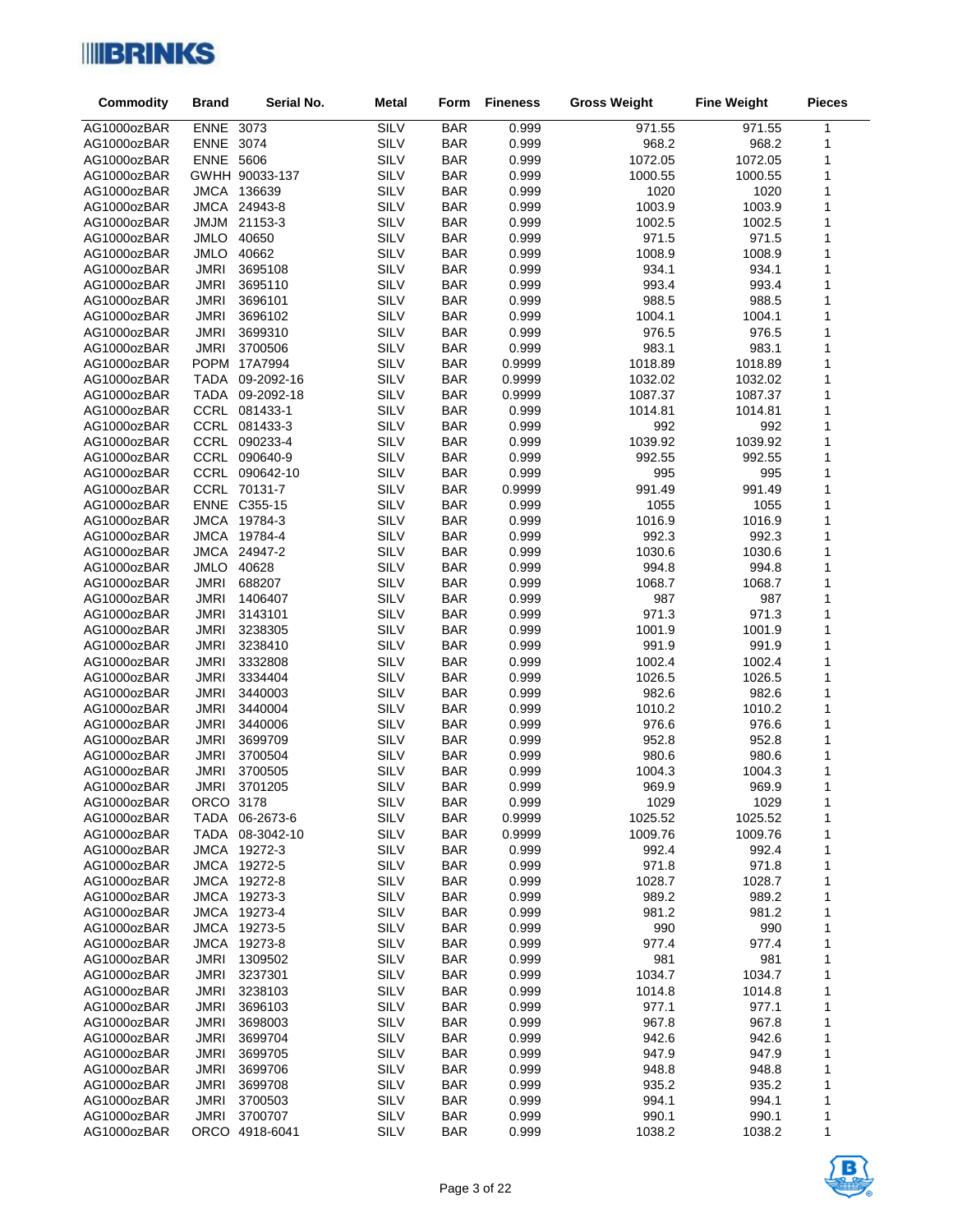

| SILV<br><b>BAR</b><br>AG1000ozBAR<br>ORCO 4918-6046<br>0.999<br>1010.95<br>1010.95<br>1<br>ORCO 4918-6049<br>SILV<br><b>BAR</b><br>0.999<br>AG1000ozBAR<br>1055.9<br>1055.9<br>1<br>SILV<br>ORCO 4918-6050<br><b>BAR</b><br>0.999<br>AG1000ozBAR<br>1051.95<br>1051.95<br>1<br>SILV<br>ORCO 4918-6051<br><b>BAR</b><br>0.999<br>1030<br>1<br>AG1000ozBAR<br>1030<br><b>SILV</b><br><b>BAR</b><br>0.999<br>1032.7<br>AG1000ozBAR<br>ORCO 4918-6052<br>1032.7<br>1<br>SILV<br>CCRL 090632-1<br><b>BAR</b><br>1043.27<br>1043.27<br>AG1000ozBAR<br>0.999<br>1<br>CCRL 090632-10<br><b>SILV</b><br><b>BAR</b><br>1<br>AG1000ozBAR<br>0.999<br>987.03<br>987.03<br>CCRL 090632-11<br><b>SILV</b><br><b>BAR</b><br>1<br>AG1000ozBAR<br>0.999<br>980.75<br>980.75<br>CCRL 090632-12<br>SILV<br><b>BAR</b><br>0.999<br>979.3<br>979.3<br>1<br>AG1000ozBAR<br>SILV<br>CCRL 090632-13<br><b>BAR</b><br>0.999<br>978.51<br>1<br>AG1000ozBAR<br>978.51<br>SILV<br>CCRL 090632-14<br><b>BAR</b><br>0.999<br>975.28<br>975.28<br>1<br>AG1000ozBAR<br>CCRL 090632-15<br><b>SILV</b><br><b>BAR</b><br>962.61<br>AG1000ozBAR<br>0.999<br>962.61<br>1<br>CCRL 090632-2<br><b>SILV</b><br>1<br><b>BAR</b><br>0.999<br>1023.78<br>1023.78<br>AG1000ozBAR<br>CCRL 090632-3<br>SILV<br><b>BAR</b><br>1<br>0.999<br>1010.23<br>1010.23<br>AG1000ozBAR<br>SILV<br>CCRL 090632-4<br><b>BAR</b><br>0.999<br>AG1000ozBAR<br>1010.01<br>1010.01<br>1<br>CCRL 090632-5<br><b>SILV</b><br><b>BAR</b><br>0.999<br>1<br>AG1000ozBAR<br>1009.96<br>1009.96<br>SILV<br>CCRL 090632-6<br><b>BAR</b><br>0.999<br>1<br>AG1000ozBAR<br>1006.57<br>1006.57<br>CCRL 090632-7<br><b>SILV</b><br><b>BAR</b><br>1<br>0.999<br>AG1000ozBAR<br>1005.81<br>1005.81<br>CCRL 090632-8<br><b>SILV</b><br><b>BAR</b><br>0.999<br>1<br>AG1000ozBAR<br>1002.98<br>1002.98<br>CCRL 090632-9<br>SILV<br><b>BAR</b><br>0.999<br>AG1000ozBAR<br>995.57<br>995.57<br>1<br>CCRL 090633-1<br><b>SILV</b><br><b>BAR</b><br>1<br>AG1000ozBAR<br>0.999<br>1013.01<br>1013.01<br>CCRL 090633-10<br><b>SILV</b><br><b>BAR</b><br>0.999<br>1<br>AG1000ozBAR<br>986.77<br>986.77<br>SILV<br>CCRL 090633-11<br><b>BAR</b><br>0.999<br>AG1000ozBAR<br>983.37<br>983.37<br>1<br><b>SILV</b><br><b>BAR</b><br>AG1000ozBAR<br>CCRL 090633-12<br>0.999<br>983<br>983<br>1<br>CCRL 090633-13<br>SILV<br><b>BAR</b><br>1<br>AG1000ozBAR<br>0.999<br>978.35<br>978.35<br>SILV<br>CCRL 090633-14<br><b>BAR</b><br>0.999<br>1<br>AG1000ozBAR<br>977.08<br>977.08<br>CCRL 090633-15<br><b>SILV</b><br><b>BAR</b><br>0.999<br>1<br>AG1000ozBAR<br>970.3<br>970.3<br>CCRL 090633-2<br>SILV<br><b>BAR</b><br>0.999<br>1<br>AG1000ozBAR<br>1007.85<br>1007.85<br>SILV<br>CCRL 090633-3<br><b>BAR</b><br>0.999<br>1<br>AG1000ozBAR<br>1003.72<br>1003.72<br>CCRL 090633-4<br><b>SILV</b><br>AG1000ozBAR<br><b>BAR</b><br>0.999<br>1001.52<br>1001.52<br>1<br>CCRL 090633-5<br>SILV<br><b>BAR</b><br>1<br>AG1000ozBAR<br>0.999<br>1000.3<br>1000.3<br>CCRL 090633-6<br><b>SILV</b><br><b>BAR</b><br>1<br>0.999<br>994.71<br>994.71<br>AG1000ozBAR<br>CCRL 090633-7<br><b>SILV</b><br><b>BAR</b><br>1<br>AG1000ozBAR<br>0.999<br>990.02<br>990.02<br>CCRL 090633-8<br>SILV<br><b>BAR</b><br>0.999<br>989.6<br>AG1000ozBAR<br>989.6<br>1<br>CCRL 090633-9<br><b>SILV</b><br><b>BAR</b><br>0.999<br>1<br>AG1000ozBAR<br>987.74<br>987.74<br>SILV<br>CCRL 090630-1<br><b>BAR</b><br>1007.38<br>1<br>AG1000ozBAR<br>0.999<br>1007.38<br><b>CCRL</b><br>090630-10<br><b>SILV</b><br><b>BAR</b><br>AG1000ozBAR<br>0.999<br>996.95<br>996.95<br>1<br>CCRL<br>090630-11<br><b>SILV</b><br><b>BAR</b><br>0.999<br>1<br>AG1000ozBAR<br>986.45<br>986.45<br>CCRL 090630-12<br>SILV<br><b>BAR</b><br>AG1000ozBAR<br>0.999<br>985.43<br>985.43<br>1<br><b>CCRL</b><br>SILV<br><b>BAR</b><br>1<br>AG1000ozBAR<br>090630-13<br>0.999<br>985.33<br>985.33<br>CCRL 090630-14<br><b>SILV</b><br><b>BAR</b><br>0.999<br>982.7<br>982.7<br>1<br>AG1000ozBAR<br>SILV<br>CCRL 090630-15<br><b>BAR</b><br>0.999<br>976.26<br>976.26<br>AG1000ozBAR<br>1<br>CCRL<br><b>SILV</b><br>0.999<br>1<br>090630-2<br><b>BAR</b><br>1005.06<br>AG1000ozBAR<br>1005.06<br><b>SILV</b><br>1<br>AG1000ozBAR<br>CCRL 090630-3<br><b>BAR</b><br>0.999<br>1001.79<br>1001.79<br>CCRL<br><b>SILV</b><br>0.999<br>AG1000ozBAR<br>090630-4<br><b>BAR</b><br>1001.66<br>1001.66<br>1<br><b>SILV</b><br>AG1000ozBAR<br>CCRL 090630-5<br><b>BAR</b><br>0.999<br>1000.27<br>1000.27<br>1<br>CCRL 090630-6<br><b>SILV</b><br>AG1000ozBAR<br><b>BAR</b><br>0.999<br>999.9<br>999.9<br>1<br>CCRL 090630-7<br><b>SILV</b><br>0.999<br>AG1000ozBAR<br><b>BAR</b><br>999.51<br>999.51<br>1<br><b>SILV</b><br>CCRL 090630-8<br><b>BAR</b><br>0.999<br>998.99<br>998.99<br>1<br>AG1000ozBAR<br>CCRL 090630-9<br><b>SILV</b><br>0.999<br>998.39<br>AG1000ozBAR<br><b>BAR</b><br>998.39<br>1<br>CCRL 090631-1<br><b>SILV</b><br><b>BAR</b><br>0.999<br>1053.16<br>AG1000ozBAR<br>1053.16<br>1<br><b>SILV</b><br>AG1000ozBAR<br>CCRL 090631-10<br><b>BAR</b><br>0.999<br>999.64<br>999.64<br>1<br>SILV<br>AG1000ozBAR<br>CCRL 090631-11<br><b>BAR</b><br>0.999<br>995.79<br>995.79<br>1<br><b>SILV</b><br>CCRL 090631-12<br><b>BAR</b><br>0.999<br>990.85<br>990.85<br>1<br>AG1000ozBAR<br>CCRL 090631-13<br><b>SILV</b><br>AG1000ozBAR<br><b>BAR</b><br>0.999<br>990.53<br>990.53<br>1<br>CCRL 090631-14<br><b>SILV</b><br><b>BAR</b><br>0.999<br>AG1000ozBAR<br>984.8<br>984.8<br>1<br><b>SILV</b><br>CCRL 090631-15<br><b>BAR</b><br>0.999<br>978.52<br>978.52<br>1<br>AG1000ozBAR<br><b>SILV</b><br>AG1000ozBAR<br>CCRL 090631-2<br><b>BAR</b><br>0.999<br>1033.44<br>1033.44<br>1<br>CCRL 090631-3<br>SILV<br>AG1000ozBAR<br><b>BAR</b><br>0.999<br>1022.95<br>1022.95<br>1<br><b>SILV</b><br>AG1000ozBAR<br>CCRL 090631-4<br><b>BAR</b><br>0.999<br>1015.93<br>1<br>1015.93<br>SILV<br>CCRL 090631-5<br><b>BAR</b><br>0.999<br>1012.39<br>AG1000ozBAR<br>1012.39<br>1<br>CCRL 090631-6<br>SILV<br><b>BAR</b><br>0.999<br>1011.8<br>1011.8<br>1<br>AG1000ozBAR<br>CCRL 090631-7<br><b>SILV</b><br>0.999<br>1009.65<br>1009.65<br>AG1000ozBAR<br><b>BAR</b><br>1<br>CCRL 090631-8<br>SILV<br>AG1000ozBAR<br><b>BAR</b><br>0.999<br>1005.69<br>1005.69<br>1<br><b>CCRL</b><br><b>SILV</b><br>AG1000ozBAR<br>090631-9<br><b>BAR</b><br>0.999<br>1005.49<br>1<br>1005.49 | <b>Commodity</b> | <b>Brand</b> | Serial No. | <b>Metal</b> | Form | <b>Fineness</b> | <b>Gross Weight</b> | <b>Fine Weight</b> | <b>Pieces</b> |
|-----------------------------------------------------------------------------------------------------------------------------------------------------------------------------------------------------------------------------------------------------------------------------------------------------------------------------------------------------------------------------------------------------------------------------------------------------------------------------------------------------------------------------------------------------------------------------------------------------------------------------------------------------------------------------------------------------------------------------------------------------------------------------------------------------------------------------------------------------------------------------------------------------------------------------------------------------------------------------------------------------------------------------------------------------------------------------------------------------------------------------------------------------------------------------------------------------------------------------------------------------------------------------------------------------------------------------------------------------------------------------------------------------------------------------------------------------------------------------------------------------------------------------------------------------------------------------------------------------------------------------------------------------------------------------------------------------------------------------------------------------------------------------------------------------------------------------------------------------------------------------------------------------------------------------------------------------------------------------------------------------------------------------------------------------------------------------------------------------------------------------------------------------------------------------------------------------------------------------------------------------------------------------------------------------------------------------------------------------------------------------------------------------------------------------------------------------------------------------------------------------------------------------------------------------------------------------------------------------------------------------------------------------------------------------------------------------------------------------------------------------------------------------------------------------------------------------------------------------------------------------------------------------------------------------------------------------------------------------------------------------------------------------------------------------------------------------------------------------------------------------------------------------------------------------------------------------------------------------------------------------------------------------------------------------------------------------------------------------------------------------------------------------------------------------------------------------------------------------------------------------------------------------------------------------------------------------------------------------------------------------------------------------------------------------------------------------------------------------------------------------------------------------------------------------------------------------------------------------------------------------------------------------------------------------------------------------------------------------------------------------------------------------------------------------------------------------------------------------------------------------------------------------------------------------------------------------------------------------------------------------------------------------------------------------------------------------------------------------------------------------------------------------------------------------------------------------------------------------------------------------------------------------------------------------------------------------------------------------------------------------------------------------------------------------------------------------------------------------------------------------------------------------------------------------------------------------------------------------------------------------------------------------------------------------------------------------------------------------------------------------------------------------------------------------------------------------------------------------------------------------------------------------------------------------------------------------------------------------------------------------------------------------------------------------------------------------------------------------------------------------------------------------------------------------------------------------------------------------------------------------------------------------------------------------------------------------------------------------------------------------------------------------------------------------------------------------------------------------------------------------------------------------------------------------------------------------------------------------------------------------------------------------------------------------------------------------------------------------------------------------------------------------------------------------------------------------------------------------------------------------------------------------------------------------------------------------------------------------------------------------------------------------------------------------------------------------|------------------|--------------|------------|--------------|------|-----------------|---------------------|--------------------|---------------|
|                                                                                                                                                                                                                                                                                                                                                                                                                                                                                                                                                                                                                                                                                                                                                                                                                                                                                                                                                                                                                                                                                                                                                                                                                                                                                                                                                                                                                                                                                                                                                                                                                                                                                                                                                                                                                                                                                                                                                                                                                                                                                                                                                                                                                                                                                                                                                                                                                                                                                                                                                                                                                                                                                                                                                                                                                                                                                                                                                                                                                                                                                                                                                                                                                                                                                                                                                                                                                                                                                                                                                                                                                                                                                                                                                                                                                                                                                                                                                                                                                                                                                                                                                                                                                                                                                                                                                                                                                                                                                                                                                                                                                                                                                                                                                                                                                                                                                                                                                                                                                                                                                                                                                                                                                                                                                                                                                                                                                                                                                                                                                                                                                                                                                                                                                                                                                                                                                                                                                                                                                                                                                                                                                                                                                                                                                                                             |                  |              |            |              |      |                 |                     |                    |               |
|                                                                                                                                                                                                                                                                                                                                                                                                                                                                                                                                                                                                                                                                                                                                                                                                                                                                                                                                                                                                                                                                                                                                                                                                                                                                                                                                                                                                                                                                                                                                                                                                                                                                                                                                                                                                                                                                                                                                                                                                                                                                                                                                                                                                                                                                                                                                                                                                                                                                                                                                                                                                                                                                                                                                                                                                                                                                                                                                                                                                                                                                                                                                                                                                                                                                                                                                                                                                                                                                                                                                                                                                                                                                                                                                                                                                                                                                                                                                                                                                                                                                                                                                                                                                                                                                                                                                                                                                                                                                                                                                                                                                                                                                                                                                                                                                                                                                                                                                                                                                                                                                                                                                                                                                                                                                                                                                                                                                                                                                                                                                                                                                                                                                                                                                                                                                                                                                                                                                                                                                                                                                                                                                                                                                                                                                                                                             |                  |              |            |              |      |                 |                     |                    |               |
|                                                                                                                                                                                                                                                                                                                                                                                                                                                                                                                                                                                                                                                                                                                                                                                                                                                                                                                                                                                                                                                                                                                                                                                                                                                                                                                                                                                                                                                                                                                                                                                                                                                                                                                                                                                                                                                                                                                                                                                                                                                                                                                                                                                                                                                                                                                                                                                                                                                                                                                                                                                                                                                                                                                                                                                                                                                                                                                                                                                                                                                                                                                                                                                                                                                                                                                                                                                                                                                                                                                                                                                                                                                                                                                                                                                                                                                                                                                                                                                                                                                                                                                                                                                                                                                                                                                                                                                                                                                                                                                                                                                                                                                                                                                                                                                                                                                                                                                                                                                                                                                                                                                                                                                                                                                                                                                                                                                                                                                                                                                                                                                                                                                                                                                                                                                                                                                                                                                                                                                                                                                                                                                                                                                                                                                                                                                             |                  |              |            |              |      |                 |                     |                    |               |
|                                                                                                                                                                                                                                                                                                                                                                                                                                                                                                                                                                                                                                                                                                                                                                                                                                                                                                                                                                                                                                                                                                                                                                                                                                                                                                                                                                                                                                                                                                                                                                                                                                                                                                                                                                                                                                                                                                                                                                                                                                                                                                                                                                                                                                                                                                                                                                                                                                                                                                                                                                                                                                                                                                                                                                                                                                                                                                                                                                                                                                                                                                                                                                                                                                                                                                                                                                                                                                                                                                                                                                                                                                                                                                                                                                                                                                                                                                                                                                                                                                                                                                                                                                                                                                                                                                                                                                                                                                                                                                                                                                                                                                                                                                                                                                                                                                                                                                                                                                                                                                                                                                                                                                                                                                                                                                                                                                                                                                                                                                                                                                                                                                                                                                                                                                                                                                                                                                                                                                                                                                                                                                                                                                                                                                                                                                                             |                  |              |            |              |      |                 |                     |                    |               |
|                                                                                                                                                                                                                                                                                                                                                                                                                                                                                                                                                                                                                                                                                                                                                                                                                                                                                                                                                                                                                                                                                                                                                                                                                                                                                                                                                                                                                                                                                                                                                                                                                                                                                                                                                                                                                                                                                                                                                                                                                                                                                                                                                                                                                                                                                                                                                                                                                                                                                                                                                                                                                                                                                                                                                                                                                                                                                                                                                                                                                                                                                                                                                                                                                                                                                                                                                                                                                                                                                                                                                                                                                                                                                                                                                                                                                                                                                                                                                                                                                                                                                                                                                                                                                                                                                                                                                                                                                                                                                                                                                                                                                                                                                                                                                                                                                                                                                                                                                                                                                                                                                                                                                                                                                                                                                                                                                                                                                                                                                                                                                                                                                                                                                                                                                                                                                                                                                                                                                                                                                                                                                                                                                                                                                                                                                                                             |                  |              |            |              |      |                 |                     |                    |               |
|                                                                                                                                                                                                                                                                                                                                                                                                                                                                                                                                                                                                                                                                                                                                                                                                                                                                                                                                                                                                                                                                                                                                                                                                                                                                                                                                                                                                                                                                                                                                                                                                                                                                                                                                                                                                                                                                                                                                                                                                                                                                                                                                                                                                                                                                                                                                                                                                                                                                                                                                                                                                                                                                                                                                                                                                                                                                                                                                                                                                                                                                                                                                                                                                                                                                                                                                                                                                                                                                                                                                                                                                                                                                                                                                                                                                                                                                                                                                                                                                                                                                                                                                                                                                                                                                                                                                                                                                                                                                                                                                                                                                                                                                                                                                                                                                                                                                                                                                                                                                                                                                                                                                                                                                                                                                                                                                                                                                                                                                                                                                                                                                                                                                                                                                                                                                                                                                                                                                                                                                                                                                                                                                                                                                                                                                                                                             |                  |              |            |              |      |                 |                     |                    |               |
|                                                                                                                                                                                                                                                                                                                                                                                                                                                                                                                                                                                                                                                                                                                                                                                                                                                                                                                                                                                                                                                                                                                                                                                                                                                                                                                                                                                                                                                                                                                                                                                                                                                                                                                                                                                                                                                                                                                                                                                                                                                                                                                                                                                                                                                                                                                                                                                                                                                                                                                                                                                                                                                                                                                                                                                                                                                                                                                                                                                                                                                                                                                                                                                                                                                                                                                                                                                                                                                                                                                                                                                                                                                                                                                                                                                                                                                                                                                                                                                                                                                                                                                                                                                                                                                                                                                                                                                                                                                                                                                                                                                                                                                                                                                                                                                                                                                                                                                                                                                                                                                                                                                                                                                                                                                                                                                                                                                                                                                                                                                                                                                                                                                                                                                                                                                                                                                                                                                                                                                                                                                                                                                                                                                                                                                                                                                             |                  |              |            |              |      |                 |                     |                    |               |
|                                                                                                                                                                                                                                                                                                                                                                                                                                                                                                                                                                                                                                                                                                                                                                                                                                                                                                                                                                                                                                                                                                                                                                                                                                                                                                                                                                                                                                                                                                                                                                                                                                                                                                                                                                                                                                                                                                                                                                                                                                                                                                                                                                                                                                                                                                                                                                                                                                                                                                                                                                                                                                                                                                                                                                                                                                                                                                                                                                                                                                                                                                                                                                                                                                                                                                                                                                                                                                                                                                                                                                                                                                                                                                                                                                                                                                                                                                                                                                                                                                                                                                                                                                                                                                                                                                                                                                                                                                                                                                                                                                                                                                                                                                                                                                                                                                                                                                                                                                                                                                                                                                                                                                                                                                                                                                                                                                                                                                                                                                                                                                                                                                                                                                                                                                                                                                                                                                                                                                                                                                                                                                                                                                                                                                                                                                                             |                  |              |            |              |      |                 |                     |                    |               |
|                                                                                                                                                                                                                                                                                                                                                                                                                                                                                                                                                                                                                                                                                                                                                                                                                                                                                                                                                                                                                                                                                                                                                                                                                                                                                                                                                                                                                                                                                                                                                                                                                                                                                                                                                                                                                                                                                                                                                                                                                                                                                                                                                                                                                                                                                                                                                                                                                                                                                                                                                                                                                                                                                                                                                                                                                                                                                                                                                                                                                                                                                                                                                                                                                                                                                                                                                                                                                                                                                                                                                                                                                                                                                                                                                                                                                                                                                                                                                                                                                                                                                                                                                                                                                                                                                                                                                                                                                                                                                                                                                                                                                                                                                                                                                                                                                                                                                                                                                                                                                                                                                                                                                                                                                                                                                                                                                                                                                                                                                                                                                                                                                                                                                                                                                                                                                                                                                                                                                                                                                                                                                                                                                                                                                                                                                                                             |                  |              |            |              |      |                 |                     |                    |               |
|                                                                                                                                                                                                                                                                                                                                                                                                                                                                                                                                                                                                                                                                                                                                                                                                                                                                                                                                                                                                                                                                                                                                                                                                                                                                                                                                                                                                                                                                                                                                                                                                                                                                                                                                                                                                                                                                                                                                                                                                                                                                                                                                                                                                                                                                                                                                                                                                                                                                                                                                                                                                                                                                                                                                                                                                                                                                                                                                                                                                                                                                                                                                                                                                                                                                                                                                                                                                                                                                                                                                                                                                                                                                                                                                                                                                                                                                                                                                                                                                                                                                                                                                                                                                                                                                                                                                                                                                                                                                                                                                                                                                                                                                                                                                                                                                                                                                                                                                                                                                                                                                                                                                                                                                                                                                                                                                                                                                                                                                                                                                                                                                                                                                                                                                                                                                                                                                                                                                                                                                                                                                                                                                                                                                                                                                                                                             |                  |              |            |              |      |                 |                     |                    |               |
|                                                                                                                                                                                                                                                                                                                                                                                                                                                                                                                                                                                                                                                                                                                                                                                                                                                                                                                                                                                                                                                                                                                                                                                                                                                                                                                                                                                                                                                                                                                                                                                                                                                                                                                                                                                                                                                                                                                                                                                                                                                                                                                                                                                                                                                                                                                                                                                                                                                                                                                                                                                                                                                                                                                                                                                                                                                                                                                                                                                                                                                                                                                                                                                                                                                                                                                                                                                                                                                                                                                                                                                                                                                                                                                                                                                                                                                                                                                                                                                                                                                                                                                                                                                                                                                                                                                                                                                                                                                                                                                                                                                                                                                                                                                                                                                                                                                                                                                                                                                                                                                                                                                                                                                                                                                                                                                                                                                                                                                                                                                                                                                                                                                                                                                                                                                                                                                                                                                                                                                                                                                                                                                                                                                                                                                                                                                             |                  |              |            |              |      |                 |                     |                    |               |
|                                                                                                                                                                                                                                                                                                                                                                                                                                                                                                                                                                                                                                                                                                                                                                                                                                                                                                                                                                                                                                                                                                                                                                                                                                                                                                                                                                                                                                                                                                                                                                                                                                                                                                                                                                                                                                                                                                                                                                                                                                                                                                                                                                                                                                                                                                                                                                                                                                                                                                                                                                                                                                                                                                                                                                                                                                                                                                                                                                                                                                                                                                                                                                                                                                                                                                                                                                                                                                                                                                                                                                                                                                                                                                                                                                                                                                                                                                                                                                                                                                                                                                                                                                                                                                                                                                                                                                                                                                                                                                                                                                                                                                                                                                                                                                                                                                                                                                                                                                                                                                                                                                                                                                                                                                                                                                                                                                                                                                                                                                                                                                                                                                                                                                                                                                                                                                                                                                                                                                                                                                                                                                                                                                                                                                                                                                                             |                  |              |            |              |      |                 |                     |                    |               |
|                                                                                                                                                                                                                                                                                                                                                                                                                                                                                                                                                                                                                                                                                                                                                                                                                                                                                                                                                                                                                                                                                                                                                                                                                                                                                                                                                                                                                                                                                                                                                                                                                                                                                                                                                                                                                                                                                                                                                                                                                                                                                                                                                                                                                                                                                                                                                                                                                                                                                                                                                                                                                                                                                                                                                                                                                                                                                                                                                                                                                                                                                                                                                                                                                                                                                                                                                                                                                                                                                                                                                                                                                                                                                                                                                                                                                                                                                                                                                                                                                                                                                                                                                                                                                                                                                                                                                                                                                                                                                                                                                                                                                                                                                                                                                                                                                                                                                                                                                                                                                                                                                                                                                                                                                                                                                                                                                                                                                                                                                                                                                                                                                                                                                                                                                                                                                                                                                                                                                                                                                                                                                                                                                                                                                                                                                                                             |                  |              |            |              |      |                 |                     |                    |               |
|                                                                                                                                                                                                                                                                                                                                                                                                                                                                                                                                                                                                                                                                                                                                                                                                                                                                                                                                                                                                                                                                                                                                                                                                                                                                                                                                                                                                                                                                                                                                                                                                                                                                                                                                                                                                                                                                                                                                                                                                                                                                                                                                                                                                                                                                                                                                                                                                                                                                                                                                                                                                                                                                                                                                                                                                                                                                                                                                                                                                                                                                                                                                                                                                                                                                                                                                                                                                                                                                                                                                                                                                                                                                                                                                                                                                                                                                                                                                                                                                                                                                                                                                                                                                                                                                                                                                                                                                                                                                                                                                                                                                                                                                                                                                                                                                                                                                                                                                                                                                                                                                                                                                                                                                                                                                                                                                                                                                                                                                                                                                                                                                                                                                                                                                                                                                                                                                                                                                                                                                                                                                                                                                                                                                                                                                                                                             |                  |              |            |              |      |                 |                     |                    |               |
|                                                                                                                                                                                                                                                                                                                                                                                                                                                                                                                                                                                                                                                                                                                                                                                                                                                                                                                                                                                                                                                                                                                                                                                                                                                                                                                                                                                                                                                                                                                                                                                                                                                                                                                                                                                                                                                                                                                                                                                                                                                                                                                                                                                                                                                                                                                                                                                                                                                                                                                                                                                                                                                                                                                                                                                                                                                                                                                                                                                                                                                                                                                                                                                                                                                                                                                                                                                                                                                                                                                                                                                                                                                                                                                                                                                                                                                                                                                                                                                                                                                                                                                                                                                                                                                                                                                                                                                                                                                                                                                                                                                                                                                                                                                                                                                                                                                                                                                                                                                                                                                                                                                                                                                                                                                                                                                                                                                                                                                                                                                                                                                                                                                                                                                                                                                                                                                                                                                                                                                                                                                                                                                                                                                                                                                                                                                             |                  |              |            |              |      |                 |                     |                    |               |
|                                                                                                                                                                                                                                                                                                                                                                                                                                                                                                                                                                                                                                                                                                                                                                                                                                                                                                                                                                                                                                                                                                                                                                                                                                                                                                                                                                                                                                                                                                                                                                                                                                                                                                                                                                                                                                                                                                                                                                                                                                                                                                                                                                                                                                                                                                                                                                                                                                                                                                                                                                                                                                                                                                                                                                                                                                                                                                                                                                                                                                                                                                                                                                                                                                                                                                                                                                                                                                                                                                                                                                                                                                                                                                                                                                                                                                                                                                                                                                                                                                                                                                                                                                                                                                                                                                                                                                                                                                                                                                                                                                                                                                                                                                                                                                                                                                                                                                                                                                                                                                                                                                                                                                                                                                                                                                                                                                                                                                                                                                                                                                                                                                                                                                                                                                                                                                                                                                                                                                                                                                                                                                                                                                                                                                                                                                                             |                  |              |            |              |      |                 |                     |                    |               |
|                                                                                                                                                                                                                                                                                                                                                                                                                                                                                                                                                                                                                                                                                                                                                                                                                                                                                                                                                                                                                                                                                                                                                                                                                                                                                                                                                                                                                                                                                                                                                                                                                                                                                                                                                                                                                                                                                                                                                                                                                                                                                                                                                                                                                                                                                                                                                                                                                                                                                                                                                                                                                                                                                                                                                                                                                                                                                                                                                                                                                                                                                                                                                                                                                                                                                                                                                                                                                                                                                                                                                                                                                                                                                                                                                                                                                                                                                                                                                                                                                                                                                                                                                                                                                                                                                                                                                                                                                                                                                                                                                                                                                                                                                                                                                                                                                                                                                                                                                                                                                                                                                                                                                                                                                                                                                                                                                                                                                                                                                                                                                                                                                                                                                                                                                                                                                                                                                                                                                                                                                                                                                                                                                                                                                                                                                                                             |                  |              |            |              |      |                 |                     |                    |               |
|                                                                                                                                                                                                                                                                                                                                                                                                                                                                                                                                                                                                                                                                                                                                                                                                                                                                                                                                                                                                                                                                                                                                                                                                                                                                                                                                                                                                                                                                                                                                                                                                                                                                                                                                                                                                                                                                                                                                                                                                                                                                                                                                                                                                                                                                                                                                                                                                                                                                                                                                                                                                                                                                                                                                                                                                                                                                                                                                                                                                                                                                                                                                                                                                                                                                                                                                                                                                                                                                                                                                                                                                                                                                                                                                                                                                                                                                                                                                                                                                                                                                                                                                                                                                                                                                                                                                                                                                                                                                                                                                                                                                                                                                                                                                                                                                                                                                                                                                                                                                                                                                                                                                                                                                                                                                                                                                                                                                                                                                                                                                                                                                                                                                                                                                                                                                                                                                                                                                                                                                                                                                                                                                                                                                                                                                                                                             |                  |              |            |              |      |                 |                     |                    |               |
|                                                                                                                                                                                                                                                                                                                                                                                                                                                                                                                                                                                                                                                                                                                                                                                                                                                                                                                                                                                                                                                                                                                                                                                                                                                                                                                                                                                                                                                                                                                                                                                                                                                                                                                                                                                                                                                                                                                                                                                                                                                                                                                                                                                                                                                                                                                                                                                                                                                                                                                                                                                                                                                                                                                                                                                                                                                                                                                                                                                                                                                                                                                                                                                                                                                                                                                                                                                                                                                                                                                                                                                                                                                                                                                                                                                                                                                                                                                                                                                                                                                                                                                                                                                                                                                                                                                                                                                                                                                                                                                                                                                                                                                                                                                                                                                                                                                                                                                                                                                                                                                                                                                                                                                                                                                                                                                                                                                                                                                                                                                                                                                                                                                                                                                                                                                                                                                                                                                                                                                                                                                                                                                                                                                                                                                                                                                             |                  |              |            |              |      |                 |                     |                    |               |
|                                                                                                                                                                                                                                                                                                                                                                                                                                                                                                                                                                                                                                                                                                                                                                                                                                                                                                                                                                                                                                                                                                                                                                                                                                                                                                                                                                                                                                                                                                                                                                                                                                                                                                                                                                                                                                                                                                                                                                                                                                                                                                                                                                                                                                                                                                                                                                                                                                                                                                                                                                                                                                                                                                                                                                                                                                                                                                                                                                                                                                                                                                                                                                                                                                                                                                                                                                                                                                                                                                                                                                                                                                                                                                                                                                                                                                                                                                                                                                                                                                                                                                                                                                                                                                                                                                                                                                                                                                                                                                                                                                                                                                                                                                                                                                                                                                                                                                                                                                                                                                                                                                                                                                                                                                                                                                                                                                                                                                                                                                                                                                                                                                                                                                                                                                                                                                                                                                                                                                                                                                                                                                                                                                                                                                                                                                                             |                  |              |            |              |      |                 |                     |                    |               |
|                                                                                                                                                                                                                                                                                                                                                                                                                                                                                                                                                                                                                                                                                                                                                                                                                                                                                                                                                                                                                                                                                                                                                                                                                                                                                                                                                                                                                                                                                                                                                                                                                                                                                                                                                                                                                                                                                                                                                                                                                                                                                                                                                                                                                                                                                                                                                                                                                                                                                                                                                                                                                                                                                                                                                                                                                                                                                                                                                                                                                                                                                                                                                                                                                                                                                                                                                                                                                                                                                                                                                                                                                                                                                                                                                                                                                                                                                                                                                                                                                                                                                                                                                                                                                                                                                                                                                                                                                                                                                                                                                                                                                                                                                                                                                                                                                                                                                                                                                                                                                                                                                                                                                                                                                                                                                                                                                                                                                                                                                                                                                                                                                                                                                                                                                                                                                                                                                                                                                                                                                                                                                                                                                                                                                                                                                                                             |                  |              |            |              |      |                 |                     |                    |               |
|                                                                                                                                                                                                                                                                                                                                                                                                                                                                                                                                                                                                                                                                                                                                                                                                                                                                                                                                                                                                                                                                                                                                                                                                                                                                                                                                                                                                                                                                                                                                                                                                                                                                                                                                                                                                                                                                                                                                                                                                                                                                                                                                                                                                                                                                                                                                                                                                                                                                                                                                                                                                                                                                                                                                                                                                                                                                                                                                                                                                                                                                                                                                                                                                                                                                                                                                                                                                                                                                                                                                                                                                                                                                                                                                                                                                                                                                                                                                                                                                                                                                                                                                                                                                                                                                                                                                                                                                                                                                                                                                                                                                                                                                                                                                                                                                                                                                                                                                                                                                                                                                                                                                                                                                                                                                                                                                                                                                                                                                                                                                                                                                                                                                                                                                                                                                                                                                                                                                                                                                                                                                                                                                                                                                                                                                                                                             |                  |              |            |              |      |                 |                     |                    |               |
|                                                                                                                                                                                                                                                                                                                                                                                                                                                                                                                                                                                                                                                                                                                                                                                                                                                                                                                                                                                                                                                                                                                                                                                                                                                                                                                                                                                                                                                                                                                                                                                                                                                                                                                                                                                                                                                                                                                                                                                                                                                                                                                                                                                                                                                                                                                                                                                                                                                                                                                                                                                                                                                                                                                                                                                                                                                                                                                                                                                                                                                                                                                                                                                                                                                                                                                                                                                                                                                                                                                                                                                                                                                                                                                                                                                                                                                                                                                                                                                                                                                                                                                                                                                                                                                                                                                                                                                                                                                                                                                                                                                                                                                                                                                                                                                                                                                                                                                                                                                                                                                                                                                                                                                                                                                                                                                                                                                                                                                                                                                                                                                                                                                                                                                                                                                                                                                                                                                                                                                                                                                                                                                                                                                                                                                                                                                             |                  |              |            |              |      |                 |                     |                    |               |
|                                                                                                                                                                                                                                                                                                                                                                                                                                                                                                                                                                                                                                                                                                                                                                                                                                                                                                                                                                                                                                                                                                                                                                                                                                                                                                                                                                                                                                                                                                                                                                                                                                                                                                                                                                                                                                                                                                                                                                                                                                                                                                                                                                                                                                                                                                                                                                                                                                                                                                                                                                                                                                                                                                                                                                                                                                                                                                                                                                                                                                                                                                                                                                                                                                                                                                                                                                                                                                                                                                                                                                                                                                                                                                                                                                                                                                                                                                                                                                                                                                                                                                                                                                                                                                                                                                                                                                                                                                                                                                                                                                                                                                                                                                                                                                                                                                                                                                                                                                                                                                                                                                                                                                                                                                                                                                                                                                                                                                                                                                                                                                                                                                                                                                                                                                                                                                                                                                                                                                                                                                                                                                                                                                                                                                                                                                                             |                  |              |            |              |      |                 |                     |                    |               |
|                                                                                                                                                                                                                                                                                                                                                                                                                                                                                                                                                                                                                                                                                                                                                                                                                                                                                                                                                                                                                                                                                                                                                                                                                                                                                                                                                                                                                                                                                                                                                                                                                                                                                                                                                                                                                                                                                                                                                                                                                                                                                                                                                                                                                                                                                                                                                                                                                                                                                                                                                                                                                                                                                                                                                                                                                                                                                                                                                                                                                                                                                                                                                                                                                                                                                                                                                                                                                                                                                                                                                                                                                                                                                                                                                                                                                                                                                                                                                                                                                                                                                                                                                                                                                                                                                                                                                                                                                                                                                                                                                                                                                                                                                                                                                                                                                                                                                                                                                                                                                                                                                                                                                                                                                                                                                                                                                                                                                                                                                                                                                                                                                                                                                                                                                                                                                                                                                                                                                                                                                                                                                                                                                                                                                                                                                                                             |                  |              |            |              |      |                 |                     |                    |               |
|                                                                                                                                                                                                                                                                                                                                                                                                                                                                                                                                                                                                                                                                                                                                                                                                                                                                                                                                                                                                                                                                                                                                                                                                                                                                                                                                                                                                                                                                                                                                                                                                                                                                                                                                                                                                                                                                                                                                                                                                                                                                                                                                                                                                                                                                                                                                                                                                                                                                                                                                                                                                                                                                                                                                                                                                                                                                                                                                                                                                                                                                                                                                                                                                                                                                                                                                                                                                                                                                                                                                                                                                                                                                                                                                                                                                                                                                                                                                                                                                                                                                                                                                                                                                                                                                                                                                                                                                                                                                                                                                                                                                                                                                                                                                                                                                                                                                                                                                                                                                                                                                                                                                                                                                                                                                                                                                                                                                                                                                                                                                                                                                                                                                                                                                                                                                                                                                                                                                                                                                                                                                                                                                                                                                                                                                                                                             |                  |              |            |              |      |                 |                     |                    |               |
|                                                                                                                                                                                                                                                                                                                                                                                                                                                                                                                                                                                                                                                                                                                                                                                                                                                                                                                                                                                                                                                                                                                                                                                                                                                                                                                                                                                                                                                                                                                                                                                                                                                                                                                                                                                                                                                                                                                                                                                                                                                                                                                                                                                                                                                                                                                                                                                                                                                                                                                                                                                                                                                                                                                                                                                                                                                                                                                                                                                                                                                                                                                                                                                                                                                                                                                                                                                                                                                                                                                                                                                                                                                                                                                                                                                                                                                                                                                                                                                                                                                                                                                                                                                                                                                                                                                                                                                                                                                                                                                                                                                                                                                                                                                                                                                                                                                                                                                                                                                                                                                                                                                                                                                                                                                                                                                                                                                                                                                                                                                                                                                                                                                                                                                                                                                                                                                                                                                                                                                                                                                                                                                                                                                                                                                                                                                             |                  |              |            |              |      |                 |                     |                    |               |
|                                                                                                                                                                                                                                                                                                                                                                                                                                                                                                                                                                                                                                                                                                                                                                                                                                                                                                                                                                                                                                                                                                                                                                                                                                                                                                                                                                                                                                                                                                                                                                                                                                                                                                                                                                                                                                                                                                                                                                                                                                                                                                                                                                                                                                                                                                                                                                                                                                                                                                                                                                                                                                                                                                                                                                                                                                                                                                                                                                                                                                                                                                                                                                                                                                                                                                                                                                                                                                                                                                                                                                                                                                                                                                                                                                                                                                                                                                                                                                                                                                                                                                                                                                                                                                                                                                                                                                                                                                                                                                                                                                                                                                                                                                                                                                                                                                                                                                                                                                                                                                                                                                                                                                                                                                                                                                                                                                                                                                                                                                                                                                                                                                                                                                                                                                                                                                                                                                                                                                                                                                                                                                                                                                                                                                                                                                                             |                  |              |            |              |      |                 |                     |                    |               |
|                                                                                                                                                                                                                                                                                                                                                                                                                                                                                                                                                                                                                                                                                                                                                                                                                                                                                                                                                                                                                                                                                                                                                                                                                                                                                                                                                                                                                                                                                                                                                                                                                                                                                                                                                                                                                                                                                                                                                                                                                                                                                                                                                                                                                                                                                                                                                                                                                                                                                                                                                                                                                                                                                                                                                                                                                                                                                                                                                                                                                                                                                                                                                                                                                                                                                                                                                                                                                                                                                                                                                                                                                                                                                                                                                                                                                                                                                                                                                                                                                                                                                                                                                                                                                                                                                                                                                                                                                                                                                                                                                                                                                                                                                                                                                                                                                                                                                                                                                                                                                                                                                                                                                                                                                                                                                                                                                                                                                                                                                                                                                                                                                                                                                                                                                                                                                                                                                                                                                                                                                                                                                                                                                                                                                                                                                                                             |                  |              |            |              |      |                 |                     |                    |               |
|                                                                                                                                                                                                                                                                                                                                                                                                                                                                                                                                                                                                                                                                                                                                                                                                                                                                                                                                                                                                                                                                                                                                                                                                                                                                                                                                                                                                                                                                                                                                                                                                                                                                                                                                                                                                                                                                                                                                                                                                                                                                                                                                                                                                                                                                                                                                                                                                                                                                                                                                                                                                                                                                                                                                                                                                                                                                                                                                                                                                                                                                                                                                                                                                                                                                                                                                                                                                                                                                                                                                                                                                                                                                                                                                                                                                                                                                                                                                                                                                                                                                                                                                                                                                                                                                                                                                                                                                                                                                                                                                                                                                                                                                                                                                                                                                                                                                                                                                                                                                                                                                                                                                                                                                                                                                                                                                                                                                                                                                                                                                                                                                                                                                                                                                                                                                                                                                                                                                                                                                                                                                                                                                                                                                                                                                                                                             |                  |              |            |              |      |                 |                     |                    |               |
|                                                                                                                                                                                                                                                                                                                                                                                                                                                                                                                                                                                                                                                                                                                                                                                                                                                                                                                                                                                                                                                                                                                                                                                                                                                                                                                                                                                                                                                                                                                                                                                                                                                                                                                                                                                                                                                                                                                                                                                                                                                                                                                                                                                                                                                                                                                                                                                                                                                                                                                                                                                                                                                                                                                                                                                                                                                                                                                                                                                                                                                                                                                                                                                                                                                                                                                                                                                                                                                                                                                                                                                                                                                                                                                                                                                                                                                                                                                                                                                                                                                                                                                                                                                                                                                                                                                                                                                                                                                                                                                                                                                                                                                                                                                                                                                                                                                                                                                                                                                                                                                                                                                                                                                                                                                                                                                                                                                                                                                                                                                                                                                                                                                                                                                                                                                                                                                                                                                                                                                                                                                                                                                                                                                                                                                                                                                             |                  |              |            |              |      |                 |                     |                    |               |
|                                                                                                                                                                                                                                                                                                                                                                                                                                                                                                                                                                                                                                                                                                                                                                                                                                                                                                                                                                                                                                                                                                                                                                                                                                                                                                                                                                                                                                                                                                                                                                                                                                                                                                                                                                                                                                                                                                                                                                                                                                                                                                                                                                                                                                                                                                                                                                                                                                                                                                                                                                                                                                                                                                                                                                                                                                                                                                                                                                                                                                                                                                                                                                                                                                                                                                                                                                                                                                                                                                                                                                                                                                                                                                                                                                                                                                                                                                                                                                                                                                                                                                                                                                                                                                                                                                                                                                                                                                                                                                                                                                                                                                                                                                                                                                                                                                                                                                                                                                                                                                                                                                                                                                                                                                                                                                                                                                                                                                                                                                                                                                                                                                                                                                                                                                                                                                                                                                                                                                                                                                                                                                                                                                                                                                                                                                                             |                  |              |            |              |      |                 |                     |                    |               |
|                                                                                                                                                                                                                                                                                                                                                                                                                                                                                                                                                                                                                                                                                                                                                                                                                                                                                                                                                                                                                                                                                                                                                                                                                                                                                                                                                                                                                                                                                                                                                                                                                                                                                                                                                                                                                                                                                                                                                                                                                                                                                                                                                                                                                                                                                                                                                                                                                                                                                                                                                                                                                                                                                                                                                                                                                                                                                                                                                                                                                                                                                                                                                                                                                                                                                                                                                                                                                                                                                                                                                                                                                                                                                                                                                                                                                                                                                                                                                                                                                                                                                                                                                                                                                                                                                                                                                                                                                                                                                                                                                                                                                                                                                                                                                                                                                                                                                                                                                                                                                                                                                                                                                                                                                                                                                                                                                                                                                                                                                                                                                                                                                                                                                                                                                                                                                                                                                                                                                                                                                                                                                                                                                                                                                                                                                                                             |                  |              |            |              |      |                 |                     |                    |               |
|                                                                                                                                                                                                                                                                                                                                                                                                                                                                                                                                                                                                                                                                                                                                                                                                                                                                                                                                                                                                                                                                                                                                                                                                                                                                                                                                                                                                                                                                                                                                                                                                                                                                                                                                                                                                                                                                                                                                                                                                                                                                                                                                                                                                                                                                                                                                                                                                                                                                                                                                                                                                                                                                                                                                                                                                                                                                                                                                                                                                                                                                                                                                                                                                                                                                                                                                                                                                                                                                                                                                                                                                                                                                                                                                                                                                                                                                                                                                                                                                                                                                                                                                                                                                                                                                                                                                                                                                                                                                                                                                                                                                                                                                                                                                                                                                                                                                                                                                                                                                                                                                                                                                                                                                                                                                                                                                                                                                                                                                                                                                                                                                                                                                                                                                                                                                                                                                                                                                                                                                                                                                                                                                                                                                                                                                                                                             |                  |              |            |              |      |                 |                     |                    |               |
|                                                                                                                                                                                                                                                                                                                                                                                                                                                                                                                                                                                                                                                                                                                                                                                                                                                                                                                                                                                                                                                                                                                                                                                                                                                                                                                                                                                                                                                                                                                                                                                                                                                                                                                                                                                                                                                                                                                                                                                                                                                                                                                                                                                                                                                                                                                                                                                                                                                                                                                                                                                                                                                                                                                                                                                                                                                                                                                                                                                                                                                                                                                                                                                                                                                                                                                                                                                                                                                                                                                                                                                                                                                                                                                                                                                                                                                                                                                                                                                                                                                                                                                                                                                                                                                                                                                                                                                                                                                                                                                                                                                                                                                                                                                                                                                                                                                                                                                                                                                                                                                                                                                                                                                                                                                                                                                                                                                                                                                                                                                                                                                                                                                                                                                                                                                                                                                                                                                                                                                                                                                                                                                                                                                                                                                                                                                             |                  |              |            |              |      |                 |                     |                    |               |
|                                                                                                                                                                                                                                                                                                                                                                                                                                                                                                                                                                                                                                                                                                                                                                                                                                                                                                                                                                                                                                                                                                                                                                                                                                                                                                                                                                                                                                                                                                                                                                                                                                                                                                                                                                                                                                                                                                                                                                                                                                                                                                                                                                                                                                                                                                                                                                                                                                                                                                                                                                                                                                                                                                                                                                                                                                                                                                                                                                                                                                                                                                                                                                                                                                                                                                                                                                                                                                                                                                                                                                                                                                                                                                                                                                                                                                                                                                                                                                                                                                                                                                                                                                                                                                                                                                                                                                                                                                                                                                                                                                                                                                                                                                                                                                                                                                                                                                                                                                                                                                                                                                                                                                                                                                                                                                                                                                                                                                                                                                                                                                                                                                                                                                                                                                                                                                                                                                                                                                                                                                                                                                                                                                                                                                                                                                                             |                  |              |            |              |      |                 |                     |                    |               |
|                                                                                                                                                                                                                                                                                                                                                                                                                                                                                                                                                                                                                                                                                                                                                                                                                                                                                                                                                                                                                                                                                                                                                                                                                                                                                                                                                                                                                                                                                                                                                                                                                                                                                                                                                                                                                                                                                                                                                                                                                                                                                                                                                                                                                                                                                                                                                                                                                                                                                                                                                                                                                                                                                                                                                                                                                                                                                                                                                                                                                                                                                                                                                                                                                                                                                                                                                                                                                                                                                                                                                                                                                                                                                                                                                                                                                                                                                                                                                                                                                                                                                                                                                                                                                                                                                                                                                                                                                                                                                                                                                                                                                                                                                                                                                                                                                                                                                                                                                                                                                                                                                                                                                                                                                                                                                                                                                                                                                                                                                                                                                                                                                                                                                                                                                                                                                                                                                                                                                                                                                                                                                                                                                                                                                                                                                                                             |                  |              |            |              |      |                 |                     |                    |               |
|                                                                                                                                                                                                                                                                                                                                                                                                                                                                                                                                                                                                                                                                                                                                                                                                                                                                                                                                                                                                                                                                                                                                                                                                                                                                                                                                                                                                                                                                                                                                                                                                                                                                                                                                                                                                                                                                                                                                                                                                                                                                                                                                                                                                                                                                                                                                                                                                                                                                                                                                                                                                                                                                                                                                                                                                                                                                                                                                                                                                                                                                                                                                                                                                                                                                                                                                                                                                                                                                                                                                                                                                                                                                                                                                                                                                                                                                                                                                                                                                                                                                                                                                                                                                                                                                                                                                                                                                                                                                                                                                                                                                                                                                                                                                                                                                                                                                                                                                                                                                                                                                                                                                                                                                                                                                                                                                                                                                                                                                                                                                                                                                                                                                                                                                                                                                                                                                                                                                                                                                                                                                                                                                                                                                                                                                                                                             |                  |              |            |              |      |                 |                     |                    |               |
|                                                                                                                                                                                                                                                                                                                                                                                                                                                                                                                                                                                                                                                                                                                                                                                                                                                                                                                                                                                                                                                                                                                                                                                                                                                                                                                                                                                                                                                                                                                                                                                                                                                                                                                                                                                                                                                                                                                                                                                                                                                                                                                                                                                                                                                                                                                                                                                                                                                                                                                                                                                                                                                                                                                                                                                                                                                                                                                                                                                                                                                                                                                                                                                                                                                                                                                                                                                                                                                                                                                                                                                                                                                                                                                                                                                                                                                                                                                                                                                                                                                                                                                                                                                                                                                                                                                                                                                                                                                                                                                                                                                                                                                                                                                                                                                                                                                                                                                                                                                                                                                                                                                                                                                                                                                                                                                                                                                                                                                                                                                                                                                                                                                                                                                                                                                                                                                                                                                                                                                                                                                                                                                                                                                                                                                                                                                             |                  |              |            |              |      |                 |                     |                    |               |
|                                                                                                                                                                                                                                                                                                                                                                                                                                                                                                                                                                                                                                                                                                                                                                                                                                                                                                                                                                                                                                                                                                                                                                                                                                                                                                                                                                                                                                                                                                                                                                                                                                                                                                                                                                                                                                                                                                                                                                                                                                                                                                                                                                                                                                                                                                                                                                                                                                                                                                                                                                                                                                                                                                                                                                                                                                                                                                                                                                                                                                                                                                                                                                                                                                                                                                                                                                                                                                                                                                                                                                                                                                                                                                                                                                                                                                                                                                                                                                                                                                                                                                                                                                                                                                                                                                                                                                                                                                                                                                                                                                                                                                                                                                                                                                                                                                                                                                                                                                                                                                                                                                                                                                                                                                                                                                                                                                                                                                                                                                                                                                                                                                                                                                                                                                                                                                                                                                                                                                                                                                                                                                                                                                                                                                                                                                                             |                  |              |            |              |      |                 |                     |                    |               |
|                                                                                                                                                                                                                                                                                                                                                                                                                                                                                                                                                                                                                                                                                                                                                                                                                                                                                                                                                                                                                                                                                                                                                                                                                                                                                                                                                                                                                                                                                                                                                                                                                                                                                                                                                                                                                                                                                                                                                                                                                                                                                                                                                                                                                                                                                                                                                                                                                                                                                                                                                                                                                                                                                                                                                                                                                                                                                                                                                                                                                                                                                                                                                                                                                                                                                                                                                                                                                                                                                                                                                                                                                                                                                                                                                                                                                                                                                                                                                                                                                                                                                                                                                                                                                                                                                                                                                                                                                                                                                                                                                                                                                                                                                                                                                                                                                                                                                                                                                                                                                                                                                                                                                                                                                                                                                                                                                                                                                                                                                                                                                                                                                                                                                                                                                                                                                                                                                                                                                                                                                                                                                                                                                                                                                                                                                                                             |                  |              |            |              |      |                 |                     |                    |               |
|                                                                                                                                                                                                                                                                                                                                                                                                                                                                                                                                                                                                                                                                                                                                                                                                                                                                                                                                                                                                                                                                                                                                                                                                                                                                                                                                                                                                                                                                                                                                                                                                                                                                                                                                                                                                                                                                                                                                                                                                                                                                                                                                                                                                                                                                                                                                                                                                                                                                                                                                                                                                                                                                                                                                                                                                                                                                                                                                                                                                                                                                                                                                                                                                                                                                                                                                                                                                                                                                                                                                                                                                                                                                                                                                                                                                                                                                                                                                                                                                                                                                                                                                                                                                                                                                                                                                                                                                                                                                                                                                                                                                                                                                                                                                                                                                                                                                                                                                                                                                                                                                                                                                                                                                                                                                                                                                                                                                                                                                                                                                                                                                                                                                                                                                                                                                                                                                                                                                                                                                                                                                                                                                                                                                                                                                                                                             |                  |              |            |              |      |                 |                     |                    |               |
|                                                                                                                                                                                                                                                                                                                                                                                                                                                                                                                                                                                                                                                                                                                                                                                                                                                                                                                                                                                                                                                                                                                                                                                                                                                                                                                                                                                                                                                                                                                                                                                                                                                                                                                                                                                                                                                                                                                                                                                                                                                                                                                                                                                                                                                                                                                                                                                                                                                                                                                                                                                                                                                                                                                                                                                                                                                                                                                                                                                                                                                                                                                                                                                                                                                                                                                                                                                                                                                                                                                                                                                                                                                                                                                                                                                                                                                                                                                                                                                                                                                                                                                                                                                                                                                                                                                                                                                                                                                                                                                                                                                                                                                                                                                                                                                                                                                                                                                                                                                                                                                                                                                                                                                                                                                                                                                                                                                                                                                                                                                                                                                                                                                                                                                                                                                                                                                                                                                                                                                                                                                                                                                                                                                                                                                                                                                             |                  |              |            |              |      |                 |                     |                    |               |
|                                                                                                                                                                                                                                                                                                                                                                                                                                                                                                                                                                                                                                                                                                                                                                                                                                                                                                                                                                                                                                                                                                                                                                                                                                                                                                                                                                                                                                                                                                                                                                                                                                                                                                                                                                                                                                                                                                                                                                                                                                                                                                                                                                                                                                                                                                                                                                                                                                                                                                                                                                                                                                                                                                                                                                                                                                                                                                                                                                                                                                                                                                                                                                                                                                                                                                                                                                                                                                                                                                                                                                                                                                                                                                                                                                                                                                                                                                                                                                                                                                                                                                                                                                                                                                                                                                                                                                                                                                                                                                                                                                                                                                                                                                                                                                                                                                                                                                                                                                                                                                                                                                                                                                                                                                                                                                                                                                                                                                                                                                                                                                                                                                                                                                                                                                                                                                                                                                                                                                                                                                                                                                                                                                                                                                                                                                                             |                  |              |            |              |      |                 |                     |                    |               |
|                                                                                                                                                                                                                                                                                                                                                                                                                                                                                                                                                                                                                                                                                                                                                                                                                                                                                                                                                                                                                                                                                                                                                                                                                                                                                                                                                                                                                                                                                                                                                                                                                                                                                                                                                                                                                                                                                                                                                                                                                                                                                                                                                                                                                                                                                                                                                                                                                                                                                                                                                                                                                                                                                                                                                                                                                                                                                                                                                                                                                                                                                                                                                                                                                                                                                                                                                                                                                                                                                                                                                                                                                                                                                                                                                                                                                                                                                                                                                                                                                                                                                                                                                                                                                                                                                                                                                                                                                                                                                                                                                                                                                                                                                                                                                                                                                                                                                                                                                                                                                                                                                                                                                                                                                                                                                                                                                                                                                                                                                                                                                                                                                                                                                                                                                                                                                                                                                                                                                                                                                                                                                                                                                                                                                                                                                                                             |                  |              |            |              |      |                 |                     |                    |               |
|                                                                                                                                                                                                                                                                                                                                                                                                                                                                                                                                                                                                                                                                                                                                                                                                                                                                                                                                                                                                                                                                                                                                                                                                                                                                                                                                                                                                                                                                                                                                                                                                                                                                                                                                                                                                                                                                                                                                                                                                                                                                                                                                                                                                                                                                                                                                                                                                                                                                                                                                                                                                                                                                                                                                                                                                                                                                                                                                                                                                                                                                                                                                                                                                                                                                                                                                                                                                                                                                                                                                                                                                                                                                                                                                                                                                                                                                                                                                                                                                                                                                                                                                                                                                                                                                                                                                                                                                                                                                                                                                                                                                                                                                                                                                                                                                                                                                                                                                                                                                                                                                                                                                                                                                                                                                                                                                                                                                                                                                                                                                                                                                                                                                                                                                                                                                                                                                                                                                                                                                                                                                                                                                                                                                                                                                                                                             |                  |              |            |              |      |                 |                     |                    |               |
|                                                                                                                                                                                                                                                                                                                                                                                                                                                                                                                                                                                                                                                                                                                                                                                                                                                                                                                                                                                                                                                                                                                                                                                                                                                                                                                                                                                                                                                                                                                                                                                                                                                                                                                                                                                                                                                                                                                                                                                                                                                                                                                                                                                                                                                                                                                                                                                                                                                                                                                                                                                                                                                                                                                                                                                                                                                                                                                                                                                                                                                                                                                                                                                                                                                                                                                                                                                                                                                                                                                                                                                                                                                                                                                                                                                                                                                                                                                                                                                                                                                                                                                                                                                                                                                                                                                                                                                                                                                                                                                                                                                                                                                                                                                                                                                                                                                                                                                                                                                                                                                                                                                                                                                                                                                                                                                                                                                                                                                                                                                                                                                                                                                                                                                                                                                                                                                                                                                                                                                                                                                                                                                                                                                                                                                                                                                             |                  |              |            |              |      |                 |                     |                    |               |
|                                                                                                                                                                                                                                                                                                                                                                                                                                                                                                                                                                                                                                                                                                                                                                                                                                                                                                                                                                                                                                                                                                                                                                                                                                                                                                                                                                                                                                                                                                                                                                                                                                                                                                                                                                                                                                                                                                                                                                                                                                                                                                                                                                                                                                                                                                                                                                                                                                                                                                                                                                                                                                                                                                                                                                                                                                                                                                                                                                                                                                                                                                                                                                                                                                                                                                                                                                                                                                                                                                                                                                                                                                                                                                                                                                                                                                                                                                                                                                                                                                                                                                                                                                                                                                                                                                                                                                                                                                                                                                                                                                                                                                                                                                                                                                                                                                                                                                                                                                                                                                                                                                                                                                                                                                                                                                                                                                                                                                                                                                                                                                                                                                                                                                                                                                                                                                                                                                                                                                                                                                                                                                                                                                                                                                                                                                                             |                  |              |            |              |      |                 |                     |                    |               |
|                                                                                                                                                                                                                                                                                                                                                                                                                                                                                                                                                                                                                                                                                                                                                                                                                                                                                                                                                                                                                                                                                                                                                                                                                                                                                                                                                                                                                                                                                                                                                                                                                                                                                                                                                                                                                                                                                                                                                                                                                                                                                                                                                                                                                                                                                                                                                                                                                                                                                                                                                                                                                                                                                                                                                                                                                                                                                                                                                                                                                                                                                                                                                                                                                                                                                                                                                                                                                                                                                                                                                                                                                                                                                                                                                                                                                                                                                                                                                                                                                                                                                                                                                                                                                                                                                                                                                                                                                                                                                                                                                                                                                                                                                                                                                                                                                                                                                                                                                                                                                                                                                                                                                                                                                                                                                                                                                                                                                                                                                                                                                                                                                                                                                                                                                                                                                                                                                                                                                                                                                                                                                                                                                                                                                                                                                                                             |                  |              |            |              |      |                 |                     |                    |               |
|                                                                                                                                                                                                                                                                                                                                                                                                                                                                                                                                                                                                                                                                                                                                                                                                                                                                                                                                                                                                                                                                                                                                                                                                                                                                                                                                                                                                                                                                                                                                                                                                                                                                                                                                                                                                                                                                                                                                                                                                                                                                                                                                                                                                                                                                                                                                                                                                                                                                                                                                                                                                                                                                                                                                                                                                                                                                                                                                                                                                                                                                                                                                                                                                                                                                                                                                                                                                                                                                                                                                                                                                                                                                                                                                                                                                                                                                                                                                                                                                                                                                                                                                                                                                                                                                                                                                                                                                                                                                                                                                                                                                                                                                                                                                                                                                                                                                                                                                                                                                                                                                                                                                                                                                                                                                                                                                                                                                                                                                                                                                                                                                                                                                                                                                                                                                                                                                                                                                                                                                                                                                                                                                                                                                                                                                                                                             |                  |              |            |              |      |                 |                     |                    |               |
|                                                                                                                                                                                                                                                                                                                                                                                                                                                                                                                                                                                                                                                                                                                                                                                                                                                                                                                                                                                                                                                                                                                                                                                                                                                                                                                                                                                                                                                                                                                                                                                                                                                                                                                                                                                                                                                                                                                                                                                                                                                                                                                                                                                                                                                                                                                                                                                                                                                                                                                                                                                                                                                                                                                                                                                                                                                                                                                                                                                                                                                                                                                                                                                                                                                                                                                                                                                                                                                                                                                                                                                                                                                                                                                                                                                                                                                                                                                                                                                                                                                                                                                                                                                                                                                                                                                                                                                                                                                                                                                                                                                                                                                                                                                                                                                                                                                                                                                                                                                                                                                                                                                                                                                                                                                                                                                                                                                                                                                                                                                                                                                                                                                                                                                                                                                                                                                                                                                                                                                                                                                                                                                                                                                                                                                                                                                             |                  |              |            |              |      |                 |                     |                    |               |
|                                                                                                                                                                                                                                                                                                                                                                                                                                                                                                                                                                                                                                                                                                                                                                                                                                                                                                                                                                                                                                                                                                                                                                                                                                                                                                                                                                                                                                                                                                                                                                                                                                                                                                                                                                                                                                                                                                                                                                                                                                                                                                                                                                                                                                                                                                                                                                                                                                                                                                                                                                                                                                                                                                                                                                                                                                                                                                                                                                                                                                                                                                                                                                                                                                                                                                                                                                                                                                                                                                                                                                                                                                                                                                                                                                                                                                                                                                                                                                                                                                                                                                                                                                                                                                                                                                                                                                                                                                                                                                                                                                                                                                                                                                                                                                                                                                                                                                                                                                                                                                                                                                                                                                                                                                                                                                                                                                                                                                                                                                                                                                                                                                                                                                                                                                                                                                                                                                                                                                                                                                                                                                                                                                                                                                                                                                                             |                  |              |            |              |      |                 |                     |                    |               |
|                                                                                                                                                                                                                                                                                                                                                                                                                                                                                                                                                                                                                                                                                                                                                                                                                                                                                                                                                                                                                                                                                                                                                                                                                                                                                                                                                                                                                                                                                                                                                                                                                                                                                                                                                                                                                                                                                                                                                                                                                                                                                                                                                                                                                                                                                                                                                                                                                                                                                                                                                                                                                                                                                                                                                                                                                                                                                                                                                                                                                                                                                                                                                                                                                                                                                                                                                                                                                                                                                                                                                                                                                                                                                                                                                                                                                                                                                                                                                                                                                                                                                                                                                                                                                                                                                                                                                                                                                                                                                                                                                                                                                                                                                                                                                                                                                                                                                                                                                                                                                                                                                                                                                                                                                                                                                                                                                                                                                                                                                                                                                                                                                                                                                                                                                                                                                                                                                                                                                                                                                                                                                                                                                                                                                                                                                                                             |                  |              |            |              |      |                 |                     |                    |               |
|                                                                                                                                                                                                                                                                                                                                                                                                                                                                                                                                                                                                                                                                                                                                                                                                                                                                                                                                                                                                                                                                                                                                                                                                                                                                                                                                                                                                                                                                                                                                                                                                                                                                                                                                                                                                                                                                                                                                                                                                                                                                                                                                                                                                                                                                                                                                                                                                                                                                                                                                                                                                                                                                                                                                                                                                                                                                                                                                                                                                                                                                                                                                                                                                                                                                                                                                                                                                                                                                                                                                                                                                                                                                                                                                                                                                                                                                                                                                                                                                                                                                                                                                                                                                                                                                                                                                                                                                                                                                                                                                                                                                                                                                                                                                                                                                                                                                                                                                                                                                                                                                                                                                                                                                                                                                                                                                                                                                                                                                                                                                                                                                                                                                                                                                                                                                                                                                                                                                                                                                                                                                                                                                                                                                                                                                                                                             |                  |              |            |              |      |                 |                     |                    |               |
|                                                                                                                                                                                                                                                                                                                                                                                                                                                                                                                                                                                                                                                                                                                                                                                                                                                                                                                                                                                                                                                                                                                                                                                                                                                                                                                                                                                                                                                                                                                                                                                                                                                                                                                                                                                                                                                                                                                                                                                                                                                                                                                                                                                                                                                                                                                                                                                                                                                                                                                                                                                                                                                                                                                                                                                                                                                                                                                                                                                                                                                                                                                                                                                                                                                                                                                                                                                                                                                                                                                                                                                                                                                                                                                                                                                                                                                                                                                                                                                                                                                                                                                                                                                                                                                                                                                                                                                                                                                                                                                                                                                                                                                                                                                                                                                                                                                                                                                                                                                                                                                                                                                                                                                                                                                                                                                                                                                                                                                                                                                                                                                                                                                                                                                                                                                                                                                                                                                                                                                                                                                                                                                                                                                                                                                                                                                             |                  |              |            |              |      |                 |                     |                    |               |
|                                                                                                                                                                                                                                                                                                                                                                                                                                                                                                                                                                                                                                                                                                                                                                                                                                                                                                                                                                                                                                                                                                                                                                                                                                                                                                                                                                                                                                                                                                                                                                                                                                                                                                                                                                                                                                                                                                                                                                                                                                                                                                                                                                                                                                                                                                                                                                                                                                                                                                                                                                                                                                                                                                                                                                                                                                                                                                                                                                                                                                                                                                                                                                                                                                                                                                                                                                                                                                                                                                                                                                                                                                                                                                                                                                                                                                                                                                                                                                                                                                                                                                                                                                                                                                                                                                                                                                                                                                                                                                                                                                                                                                                                                                                                                                                                                                                                                                                                                                                                                                                                                                                                                                                                                                                                                                                                                                                                                                                                                                                                                                                                                                                                                                                                                                                                                                                                                                                                                                                                                                                                                                                                                                                                                                                                                                                             |                  |              |            |              |      |                 |                     |                    |               |
|                                                                                                                                                                                                                                                                                                                                                                                                                                                                                                                                                                                                                                                                                                                                                                                                                                                                                                                                                                                                                                                                                                                                                                                                                                                                                                                                                                                                                                                                                                                                                                                                                                                                                                                                                                                                                                                                                                                                                                                                                                                                                                                                                                                                                                                                                                                                                                                                                                                                                                                                                                                                                                                                                                                                                                                                                                                                                                                                                                                                                                                                                                                                                                                                                                                                                                                                                                                                                                                                                                                                                                                                                                                                                                                                                                                                                                                                                                                                                                                                                                                                                                                                                                                                                                                                                                                                                                                                                                                                                                                                                                                                                                                                                                                                                                                                                                                                                                                                                                                                                                                                                                                                                                                                                                                                                                                                                                                                                                                                                                                                                                                                                                                                                                                                                                                                                                                                                                                                                                                                                                                                                                                                                                                                                                                                                                                             |                  |              |            |              |      |                 |                     |                    |               |
|                                                                                                                                                                                                                                                                                                                                                                                                                                                                                                                                                                                                                                                                                                                                                                                                                                                                                                                                                                                                                                                                                                                                                                                                                                                                                                                                                                                                                                                                                                                                                                                                                                                                                                                                                                                                                                                                                                                                                                                                                                                                                                                                                                                                                                                                                                                                                                                                                                                                                                                                                                                                                                                                                                                                                                                                                                                                                                                                                                                                                                                                                                                                                                                                                                                                                                                                                                                                                                                                                                                                                                                                                                                                                                                                                                                                                                                                                                                                                                                                                                                                                                                                                                                                                                                                                                                                                                                                                                                                                                                                                                                                                                                                                                                                                                                                                                                                                                                                                                                                                                                                                                                                                                                                                                                                                                                                                                                                                                                                                                                                                                                                                                                                                                                                                                                                                                                                                                                                                                                                                                                                                                                                                                                                                                                                                                                             |                  |              |            |              |      |                 |                     |                    |               |
|                                                                                                                                                                                                                                                                                                                                                                                                                                                                                                                                                                                                                                                                                                                                                                                                                                                                                                                                                                                                                                                                                                                                                                                                                                                                                                                                                                                                                                                                                                                                                                                                                                                                                                                                                                                                                                                                                                                                                                                                                                                                                                                                                                                                                                                                                                                                                                                                                                                                                                                                                                                                                                                                                                                                                                                                                                                                                                                                                                                                                                                                                                                                                                                                                                                                                                                                                                                                                                                                                                                                                                                                                                                                                                                                                                                                                                                                                                                                                                                                                                                                                                                                                                                                                                                                                                                                                                                                                                                                                                                                                                                                                                                                                                                                                                                                                                                                                                                                                                                                                                                                                                                                                                                                                                                                                                                                                                                                                                                                                                                                                                                                                                                                                                                                                                                                                                                                                                                                                                                                                                                                                                                                                                                                                                                                                                                             |                  |              |            |              |      |                 |                     |                    |               |
|                                                                                                                                                                                                                                                                                                                                                                                                                                                                                                                                                                                                                                                                                                                                                                                                                                                                                                                                                                                                                                                                                                                                                                                                                                                                                                                                                                                                                                                                                                                                                                                                                                                                                                                                                                                                                                                                                                                                                                                                                                                                                                                                                                                                                                                                                                                                                                                                                                                                                                                                                                                                                                                                                                                                                                                                                                                                                                                                                                                                                                                                                                                                                                                                                                                                                                                                                                                                                                                                                                                                                                                                                                                                                                                                                                                                                                                                                                                                                                                                                                                                                                                                                                                                                                                                                                                                                                                                                                                                                                                                                                                                                                                                                                                                                                                                                                                                                                                                                                                                                                                                                                                                                                                                                                                                                                                                                                                                                                                                                                                                                                                                                                                                                                                                                                                                                                                                                                                                                                                                                                                                                                                                                                                                                                                                                                                             |                  |              |            |              |      |                 |                     |                    |               |
|                                                                                                                                                                                                                                                                                                                                                                                                                                                                                                                                                                                                                                                                                                                                                                                                                                                                                                                                                                                                                                                                                                                                                                                                                                                                                                                                                                                                                                                                                                                                                                                                                                                                                                                                                                                                                                                                                                                                                                                                                                                                                                                                                                                                                                                                                                                                                                                                                                                                                                                                                                                                                                                                                                                                                                                                                                                                                                                                                                                                                                                                                                                                                                                                                                                                                                                                                                                                                                                                                                                                                                                                                                                                                                                                                                                                                                                                                                                                                                                                                                                                                                                                                                                                                                                                                                                                                                                                                                                                                                                                                                                                                                                                                                                                                                                                                                                                                                                                                                                                                                                                                                                                                                                                                                                                                                                                                                                                                                                                                                                                                                                                                                                                                                                                                                                                                                                                                                                                                                                                                                                                                                                                                                                                                                                                                                                             |                  |              |            |              |      |                 |                     |                    |               |
|                                                                                                                                                                                                                                                                                                                                                                                                                                                                                                                                                                                                                                                                                                                                                                                                                                                                                                                                                                                                                                                                                                                                                                                                                                                                                                                                                                                                                                                                                                                                                                                                                                                                                                                                                                                                                                                                                                                                                                                                                                                                                                                                                                                                                                                                                                                                                                                                                                                                                                                                                                                                                                                                                                                                                                                                                                                                                                                                                                                                                                                                                                                                                                                                                                                                                                                                                                                                                                                                                                                                                                                                                                                                                                                                                                                                                                                                                                                                                                                                                                                                                                                                                                                                                                                                                                                                                                                                                                                                                                                                                                                                                                                                                                                                                                                                                                                                                                                                                                                                                                                                                                                                                                                                                                                                                                                                                                                                                                                                                                                                                                                                                                                                                                                                                                                                                                                                                                                                                                                                                                                                                                                                                                                                                                                                                                                             |                  |              |            |              |      |                 |                     |                    |               |
|                                                                                                                                                                                                                                                                                                                                                                                                                                                                                                                                                                                                                                                                                                                                                                                                                                                                                                                                                                                                                                                                                                                                                                                                                                                                                                                                                                                                                                                                                                                                                                                                                                                                                                                                                                                                                                                                                                                                                                                                                                                                                                                                                                                                                                                                                                                                                                                                                                                                                                                                                                                                                                                                                                                                                                                                                                                                                                                                                                                                                                                                                                                                                                                                                                                                                                                                                                                                                                                                                                                                                                                                                                                                                                                                                                                                                                                                                                                                                                                                                                                                                                                                                                                                                                                                                                                                                                                                                                                                                                                                                                                                                                                                                                                                                                                                                                                                                                                                                                                                                                                                                                                                                                                                                                                                                                                                                                                                                                                                                                                                                                                                                                                                                                                                                                                                                                                                                                                                                                                                                                                                                                                                                                                                                                                                                                                             |                  |              |            |              |      |                 |                     |                    |               |

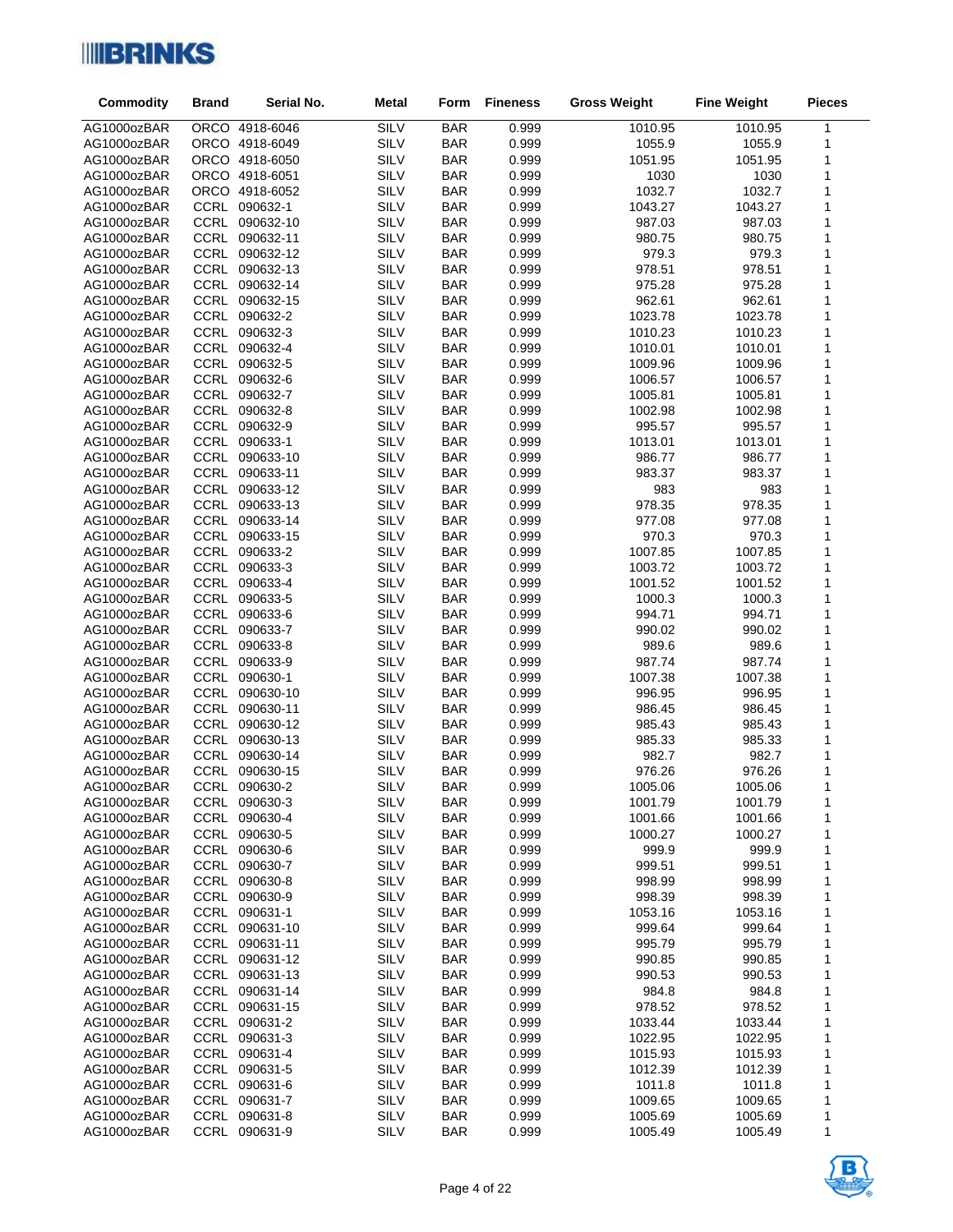

| <b>Commodity</b>           | <b>Brand</b>               | Serial No.                 | <b>Metal</b> | Form                     | <b>Fineness</b>  | <b>Gross Weight</b>  | <b>Fine Weight</b>   | <b>Pieces</b> |
|----------------------------|----------------------------|----------------------------|--------------|--------------------------|------------------|----------------------|----------------------|---------------|
| AG1000ozBAR                |                            | ALGEM 105352               | SILV         | <b>BAR</b>               | 0.999            | 1022.5               | 1022.5               | 1             |
| AG1000ozBAR                | ALGEM 105354               |                            | <b>SILV</b>  | <b>BAR</b>               | 0.999            | 1023.1               | 1023.1               | 1             |
| AG1000ozBAR                | ALGEM 105355               |                            | SILV         | <b>BAR</b>               | 0.999            | 1023.1               | 1023.1               | 1             |
| AG1000ozBAR                |                            | CCRL 090640-11             | SILV         | <b>BAR</b>               | 0.999            | 982.51               | 982.51               | 1             |
| AG1000ozBAR                | DEGU 353                   |                            | SILV         | <b>BAR</b>               | 0.999            | 1075.38              | 1075.38              | 1             |
| AG1000ozBAR                | DEGU 801                   |                            | SILV         | <b>BAR</b>               | 0.999            | 1081.2               | 1081.2               | 1             |
| AG1000ozBAR                | <b>ENNE 2258</b>           |                            | SILV         | <b>BAR</b>               | 0.999            | 968.35               | 968.35               | 1             |
| AG1000ozBAR                |                            | JCGC KY100920503           | SILV         | <b>BAR</b>               | 0.9999           | 1033.182             | 1033.182             | 1             |
| AG1000ozBAR                |                            | JMCA 19221-1               | SILV         | <b>BAR</b>               | 0.999            | 1004.4               | 1004.4               | 1             |
| AG1000ozBAR                |                            | JMCA 19221-2               | SILV         | <b>BAR</b>               | 0.999            | 1050.5               | 1050.5               | 1             |
| AG1000ozBAR                |                            | JMCA 19222-1               | SILV         | <b>BAR</b>               | 0.999            | 1030.7               | 1030.7               | 1             |
| AG1000ozBAR                |                            | JMCA 19222-2               | SILV         | <b>BAR</b>               | 0.999            | 1018.8               | 1018.8               | 1             |
| AG1000ozBAR                |                            | JMCA 19222-6               | SILV         | <b>BAR</b>               | 0.999            | 1019.6               | 1019.6               | 1             |
| AG1000ozBAR                |                            | JMCA 19222-9               | SILV         | <b>BAR</b>               | 0.999            | 1018.2               | 1018.2               | 1             |
| AG1000ozBAR                |                            | JMCA 20245-2               | SILV         | <b>BAR</b>               | 0.999            | 994.5                | 994.5                | 1             |
| AG1000ozBAR                |                            | JMCA 20278-7               | SILV         | <b>BAR</b>               | 0.999            | 1058                 | 1058                 | 1             |
| AG1000ozBAR                |                            | JMCA 20279-1               | SILV         | <b>BAR</b>               | 0.999            | 1050.5               | 1050.5               | 1             |
| AG1000ozBAR                |                            | JMCA 20279-6               | SILV         | <b>BAR</b>               | 0.999            | 1057.1               | 1057.1               | 1             |
| AG1000ozBAR                |                            | JMCA 20279-7               | SILV         | <b>BAR</b>               | 0.999            | 1091.4               | 1091.4               | 1             |
| AG1000ozBAR                |                            | JMCA 20279-8               | SILV         | <b>BAR</b>               | 0.999            | 1051.4               | 1051.4               | 1             |
| AG1000ozBAR                |                            | JMCA 24943-7               | SILV         | <b>BAR</b>               | 0.999            | 1019.5               | 1019.5               | 1             |
| AG1000ozBAR                | JMLO 40644                 |                            | SILV         | <b>BAR</b>               | 0.999            | 1040.4               | 1040.4               | 1             |
| AG1000ozBAR                | JMLO 44638                 |                            | SILV         | <b>BAR</b>               | 0.999            | 913.5                | 913.5                | 1             |
| AG1000ozBAR                | JMLO                       | 34588R                     | SILV         | <b>BAR</b>               | 0.999            | 985.9                | 985.9                | 1             |
| AG1000ozBAR                | <b>JMRI</b>                | 3440007<br>POPM 11X3213    | SILV<br>SILV | <b>BAR</b><br><b>BAR</b> | 0.999<br>0.9999  | 985.6<br>1046.67     | 985.6<br>1046.67     | 1<br>1        |
| AG1000ozBAR<br>AG1000ozBAR |                            | POPM 21A9776               | <b>SILV</b>  | <b>BAR</b>               | 0.9999           | 1020.88              | 1020.88              | 1             |
| AG1000ozBAR                |                            | CCRL 090640-12             | SILV         | <b>BAR</b>               | 0.999            | 980.1                | 980.1                | 1             |
| AG1000ozBAR                |                            | CCRL 090640-14             | SILV         | <b>BAR</b>               | 0.999            | 977.63               | 977.63               | 1             |
| AG1000ozBAR                | <b>ENNE 2841</b>           |                            | SILV         | <b>BAR</b>               | 0.999            | 996.15               | 996.15               | 1             |
| AG1000ozBAR                |                            | JMCA 136637                | SILV         | <b>BAR</b>               | 0.999            | 1010.1               | 1010.1               | 1             |
| AG1000ozBAR                |                            | JMCA 136641                | SILV         | <b>BAR</b>               | 0.999            | 1008.1               | 1008.1               | 1             |
| AG1000ozBAR                |                            | JMCA 136642                | SILV         | <b>BAR</b>               | 0.999            | 996.6                | 996.6                | 1             |
| AG1000ozBAR                | <b>JMCA</b>                | 136644                     | SILV         | <b>BAR</b>               | 0.999            | 992.2                | 992.2                | 1             |
| AG1000ozBAR                | JMCA                       | 136646                     | SILV         | <b>BAR</b>               | 0.999            | 1070.6               | 1070.6               | 1             |
| AG1000ozBAR                |                            | JMCA 136657                | SILV         | <b>BAR</b>               | 0.999            | 1043.4               | 1043.4               | 1             |
| AG1000ozBAR                |                            | JMCA 1366310               | SILV         | <b>BAR</b>               | 0.999            | 1030.9               | 1030.9               | 1             |
| AG1000ozBAR                | JMCA                       | 1687-6                     | SILV         | <b>BAR</b>               | 0.999            | 965.4                | 965.4                | 1             |
| AG1000ozBAR                |                            | JMCA 18183-8               | SILV         | <b>BAR</b>               | 0.999            | 1051.3               | 1051.3               | 1             |
| AG1000ozBAR                | JMCA T6051                 |                            | SILV         | <b>BAR</b>               | 0.999            | 1000                 | 1000                 | 1             |
| AG1000ozBAR                | <b>JBR</b>                 | U1242                      | SILV         | <b>BAR</b>               | 0.999            | 975                  | 975                  | 1             |
| AG1000ozBAR                | RDMM 344-8                 |                            | SILV         | <b>BAR</b>               | 0.999            | 1047.63              | 1047.63              | 1             |
| AG100ozRCM                 | RCMI                       | 2015-283529                | SILV         | <b>BAR</b>               | 0.999            | 100.0000             | 100.0000             | 1             |
| AG100ozRCM                 | RCMI                       | 2015-283539                | SILV         | <b>BAR</b>               | 0.9999           | 100.0000             | 100.0000             | 1             |
| AG100ozRCM                 | <b>RCMI</b>                | 2015-283540                | SILV         | <b>BAR</b>               | 0.9999           | 100.0000             | 100.0000             | 1             |
| AG100ozRCM                 | <b>RCMI</b>                | 2015-283541                | SILV         | <b>BAR</b>               | 0.9999           | 100.0000             | 100.0000             | 1             |
| AG100ozRCM                 | RCMI                       | 2015-283542                | SILV         | <b>BAR</b>               | 0.9999           | 100.0000             | 100.0000             | 1             |
| AG100ozRCM                 | <b>RCMI</b>                | 2015-283543                | SILV         | <b>BAR</b>               | 0.9999           | 100.0000             | 100.0000             | 1             |
| AG100ozRCM<br>AG100ozRCM   | <b>RCMI</b><br><b>RCMI</b> | 2015-283537<br>2015-283538 | SILV<br>SILV | <b>BAR</b><br><b>BAR</b> | 0.9999<br>0.9999 | 100.0000<br>100.0000 | 100.0000<br>100.0000 | 1<br>1        |
| AG100ozRCM                 | RCMI                       | 2015-262108                | SILV         | <b>BAR</b>               | 0.9999           | 100.0000             | 100.0000             | 1             |
| AG100ozRCM                 | <b>RCMI</b>                | 2015-262109                | SILV         | <b>BAR</b>               | 0.9999           | 100.0000             | 100.0000             | 1             |
| AG100ozRCM                 | <b>RCMI</b>                | 2015-262110                | SILV         | <b>BAR</b>               | 0.9999           | 100.0000             | 100.0000             | 1             |
| AG100ozRCM                 | <b>RCMI</b>                | 2015-262115                | SILV         | <b>BAR</b>               | 0.9999           | 100.0000             | 100.0000             | 1             |
| AG100ozRCM                 | <b>RCMI</b>                | 2015-262118                | SILV         | <b>BAR</b>               | 0.9999           | 100.0000             | 100.0000             | 1             |
| AG100ozRCM                 | <b>RCMI</b>                | 2015-262119                | SILV         | <b>BAR</b>               | 0.9999           | 100.0000             | 100.0000             | 1             |
| AG100ozRCM                 | RCMI                       | 2015-262127                | SILV         | <b>BAR</b>               | 0.9999           | 100.0000             | 100.0000             | 1             |
| AG100ozRCM                 | <b>RCMI</b>                | 2015-262140                | SILV         | <b>BAR</b>               | 0.9999           | 100.0000             | 100.0000             | 1             |
| AG100ozRCM                 | <b>RCMI</b>                | 2015-262143                | SILV         | <b>BAR</b>               | 0.9999           | 100.0000             | 100.0000             | 1             |
| AG100ozRCM                 | <b>RCMI</b>                | 2015-262147                | SILV         | <b>BAR</b>               | 0.9999           | 100.0000             | 100.0000             | 1             |
| AG100ozRCM                 | <b>RCMI</b>                | 2015-262149                | SILV         | <b>BAR</b>               | 0.9999           | 100.0000             | 100.0000             | 1             |
| AG100ozRCM                 | <b>RCMI</b>                | 2015-262153                | SILV         | <b>BAR</b>               | 0.9999           | 100.0000             | 100.0000             | 1             |
| AG100ozRCM                 | <b>RCMI</b>                | 2015-262161                | SILV         | <b>BAR</b>               | 0.9999           | 100.0000             | 100.0000             | 1             |
| AG100ozRCM                 | <b>RCMI</b>                | 2015-262164                | SILV         | <b>BAR</b>               | 0.9999           | 100.0000             | 100.0000             | 1             |
| AG100ozRCM                 | RCMI                       | 2015-262166                | SILV         | <b>BAR</b>               | 0.9999           | 100.0000             | 100.0000             | 1             |

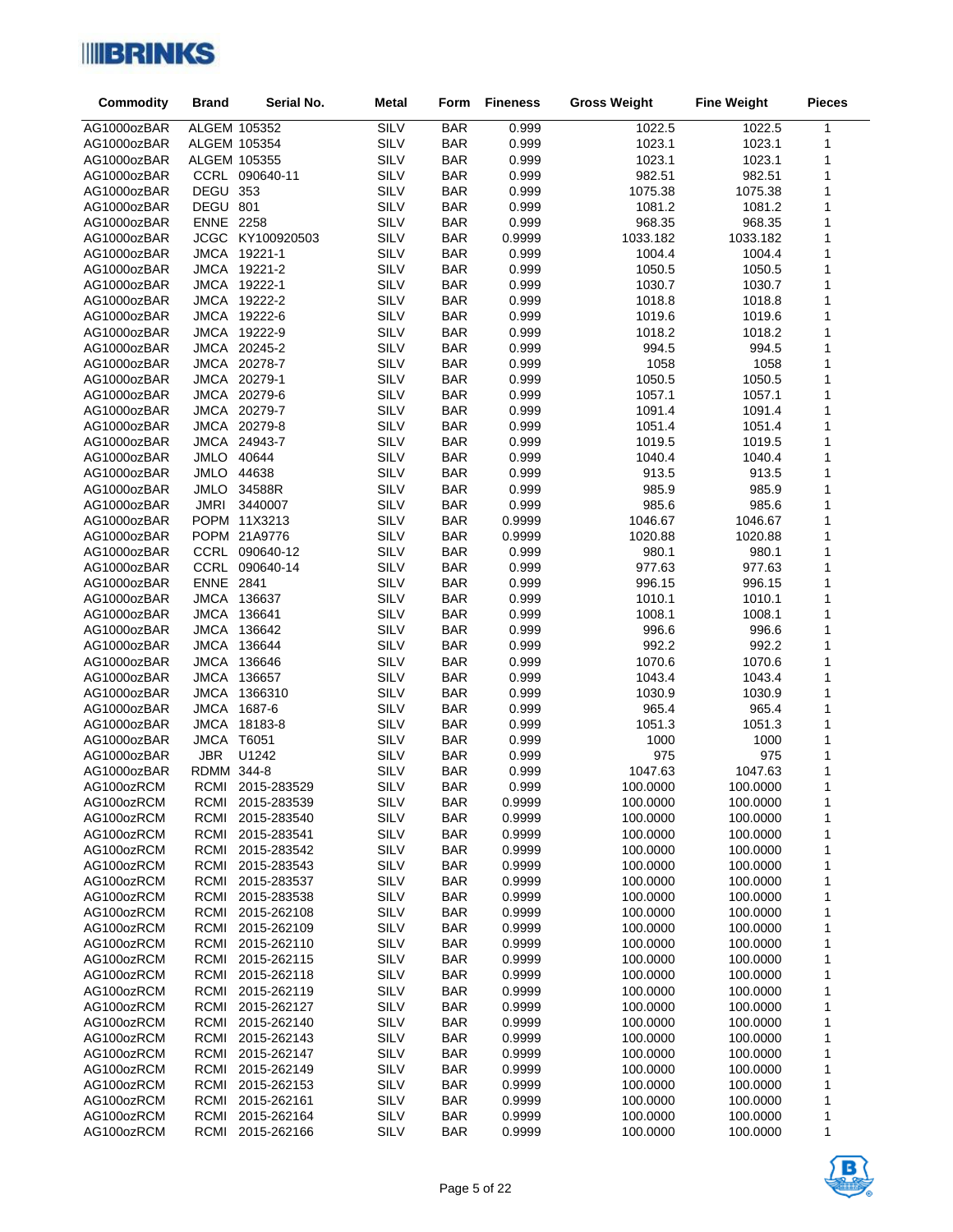

| Commodity                | <b>Brand</b>               | Serial No.                 | <b>Metal</b> | Form                     | <b>Fineness</b>  | <b>Gross Weight</b>  | <b>Fine Weight</b>   | <b>Pieces</b> |
|--------------------------|----------------------------|----------------------------|--------------|--------------------------|------------------|----------------------|----------------------|---------------|
| AG100ozRCM               | RCMI                       | 2015-262171                | SILV         | <b>BAR</b>               | 0.9999           | 100.0000             | 100.0000             | $\mathbf{1}$  |
| AG100ozRCM               | <b>RCMI</b>                | 2015-262174                | <b>SILV</b>  | <b>BAR</b>               | 0.9999           | 100.0000             | 100.0000             | 1             |
| AG100ozRCM               | <b>RCMI</b>                | 2015-262179                | <b>SILV</b>  | <b>BAR</b>               | 0.9999           | 100.0000             | 100.0000             | 1             |
| AG100ozRCM               | RCMI                       | 2015-244493                | <b>SILV</b>  | <b>BAR</b>               | 0.9999           | 100.0000             | 100.0000             | 1             |
| AG100ozRCM               | RCMI                       | 2015-244492                | <b>SILV</b>  | <b>BAR</b>               | 0.9999           | 100.0000             | 100.0000             | 1             |
| AG100ozRCM               | RCMI                       | 2015-244491                | <b>SILV</b>  | <b>BAR</b>               | 0.9999           | 100.0000             | 100.0000             | 1             |
| AG100ozRCM               | <b>RCMI</b>                | 2015-244483                | <b>SILV</b>  | <b>BAR</b>               | 0.9999           | 100.0000             | 100.0000             | 1             |
| AG100ozRCM               | RCMI                       | 2015-244482                | SILV         | <b>BAR</b>               | 0.9999           | 100.0000             | 100.0000             | 1             |
| AG100ozRCM               | <b>RCMI</b>                | 2015-262078                | <b>SILV</b>  | <b>BAR</b>               | 0.9999           | 100.0000             | 100.0000             | 1             |
| AG100ozRCM               | RCMI                       | 2015-262080                | SILV         | <b>BAR</b>               | 0.9999           | 100.0000             | 100.0000             | 1             |
| AG100ozRCM               | <b>RCMI</b>                | 2015-262081                | <b>SILV</b>  | <b>BAR</b>               | 0.9999           | 100.0000             | 100.0000             | 1             |
| AG100ozRCM               | <b>RCMI</b>                | 2015-262082                | <b>SILV</b>  | <b>BAR</b>               | 0.9999           | 100.0000             | 100.0000             | 1             |
| AG100ozRCM               | RCMI                       | 2015-262088                | SILV         | <b>BAR</b>               | 0.9999           | 100.0000             | 100.0000             | 1             |
| AG100ozRCM               | <b>RCMI</b>                | 2015-262089                | <b>SILV</b>  | <b>BAR</b>               | 0.9999           | 100.0000             | 100.0000             | 1             |
| AG100ozRCM               | <b>RCMI</b>                | 2015-262090                | <b>SILV</b>  | <b>BAR</b>               | 0.9999           | 100.0000             | 100.0000             | 1             |
| AG100ozRCM               | <b>RCMI</b>                | 2015-262092                | <b>SILV</b>  | <b>BAR</b>               | 0.9999           | 100.0000             | 100.0000             | 1             |
| AG100ozRCM               | RCMI                       | 2015-262095                | <b>SILV</b>  | <b>BAR</b>               | 0.9999           | 100.0000             | 100.0000             | 1             |
| AG100ozRCM               | <b>RCMI</b>                | 2015-262096                | <b>SILV</b>  | <b>BAR</b>               | 0.9999           | 100.0000             | 100.0000             | 1             |
| AG100ozRCM               | <b>RCMI</b>                | 2015-262097                | SILV         | <b>BAR</b>               | 0.9999           | 100.0000             | 100.0000             | 1             |
| AG100ozRCM               | RCMI                       | 2015-262098                | <b>SILV</b>  | <b>BAR</b>               | 0.9999           | 100.0000             | 100.0000             | 1             |
| AG100ozRCM               | <b>RCMI</b>                | 2015-262100                | <b>SILV</b>  | <b>BAR</b>               | 0.9999           | 100.0000             | 100.0000             | 1             |
| AG100ozRCM               | <b>RCMI</b>                | 2015-262111                | SILV         | <b>BAR</b>               | 0.9999           | 100.0000             | 100.0000             | 1             |
| AG100ozRCM               | RCMI                       | 2015-262114                | <b>SILV</b>  | <b>BAR</b>               | 0.9999           | 100.0000             | 100.0000             | 1             |
| AG100ozRCM               | <b>RCMI</b>                | 2015-262116                | <b>SILV</b>  | <b>BAR</b>               | 0.9999           | 100.0000             | 100.0000             | 1             |
| AG100ozRCM               | <b>RCMI</b>                | 2015-262120                | <b>SILV</b>  | <b>BAR</b>               | 0.9999           | 100.0000             | 100.0000             | 1             |
| AG100ozRCM               | RCMI                       | 2015-262122                | SILV         | <b>BAR</b>               | 0.9999           | 100.0000             | 100.0000             | 1             |
| AG100ozRCM               | <b>RCMI</b>                | 2015-262124                | <b>SILV</b>  | <b>BAR</b>               | 0.9999           | 100.0000             | 100.0000             | 1             |
| AG100ozRCM               | <b>RCMI</b><br><b>RCMI</b> | 2015-262126                | SILV<br>SILV | <b>BAR</b>               | 0.9999<br>0.9999 | 100.0000             | 100.0000<br>100.0000 | 1             |
| AG100ozRCM<br>AG100ozRCM | <b>RCMI</b>                | 2015-262128<br>2015-262130 | SILV         | <b>BAR</b><br><b>BAR</b> | 0.9999           | 100.0000<br>100.0000 | 100.0000             | 1<br>1        |
| AG100ozRCM               | RCMI                       | 2015-262131                | SILV         | <b>BAR</b>               | 0.9999           | 100.0000             | 100.0000             | 1             |
| AG100ozRCM               | <b>RCMI</b>                | 2015-262137                | SILV         | <b>BAR</b>               | 0.9999           | 100.0000             | 100.0000             | 1             |
| AG100ozRCM               | RCMI                       | 2015-283602                | SILV         | <b>BAR</b>               | 0.9999           | 100.0000             | 100.0000             | 1             |
| AG100ozRCM               | RCMI                       | 2012-059625                | SILV         | <b>BAR</b>               | 0.9999           | 100.0000             | 100.0000             | 1             |
| AG100ozRCM               | RCMI                       | 2012-059666                | SILV         | <b>BAR</b>               | 0.9999           | 100.0000             | 100.0000             | 1             |
| AG100ozRCM               | <b>RCMI</b>                | 2012-070655                | SILV         | <b>BAR</b>               | 0.9999           | 100.0000             | 100.0000             | 1             |
| AG100ozRCM               | <b>RCMI</b>                | 2015-262032                | SILV         | <b>BAR</b>               | 0.9999           | 100.0000             | 100.0000             | 1             |
| AG100ozRCM               | <b>RCMI</b>                | 2015-262056                | SILV         | <b>BAR</b>               | 0.9999           | 100.0000             | 100.0000             | 1             |
| AG100ozRCM               | <b>RCMI</b>                | 2015-262062                | SILV         | <b>BAR</b>               | 0.9999           | 100.0000             | 100.0000             | 1             |
| AG100ozRCM               | RCMI                       | 2015-262063                | SILV         | <b>BAR</b>               | 0.9999           | 100.0000             | 100.0000             | 1             |
| AG100ozRCM               | <b>RCMI</b>                | 2015-262064                | SILV         | <b>BAR</b>               | 0.9999           | 100.0000             | 100.0000             | 1             |
| AG100ozRCM               | RCMI                       | 2015-262065                | SILV         | <b>BAR</b>               | 0.9999           | 100.0000             | 100.0000             | 1             |
| AG100ozRCM               | RCMI                       | 2015-262068                | SILV         | <b>BAR</b>               | 0.9999           | 100.0000             | 100.0000             | $\mathbf{1}$  |
| AG100ozRCM               | <b>RCMI</b>                | 2015-262070                | SILV         | <b>BAR</b>               | 0.9999           | 100.0000             | 100.0000             | 1             |
| AG100ozRCM               | <b>RCMI</b>                | 2015-262072                | SILV         | <b>BAR</b>               | 0.9999           | 100.0000             | 100.0000             | 1             |
| AG100ozRCM               | <b>RCMI</b>                | 2015-262073                | SILV         | <b>BAR</b>               | 0.9999           | 100.0000             | 100.0000             | 1             |
| AG100ozRCM               | RCMI                       | 2015-262084                | SILV         | <b>BAR</b>               | 0.9999           | 100.0000             | 100.0000             | 1             |
| AG100ozRCM               | <b>RCMI</b>                | 2019-000029                | SILV         | <b>BAR</b>               | 0.9999           | 100.0000             | 100.0000             | 1             |
| AG100ozRCM               | <b>RCMI</b>                | 2019-000041                | SILV         | <b>BAR</b>               | 0.9999           | 100.0000             | 100.0000             | 1             |
| AG100ozRCM               | <b>RCMI</b>                | 2019-000045                | SILV         | <b>BAR</b>               | 0.9999           | 100.0000             | 100.0000             | 1             |
| AG100ozRCM               | RCMI                       | 2019-000050                | SILV         | <b>BAR</b>               | 0.9999           | 100.0000             | 100.0000             | 1             |
| AG100ozRCM               | <b>RCMI</b>                | 2019-000052                | SILV         | <b>BAR</b>               | 0.9999           | 100.0000             | 100.0000             | 1             |
| AG100ozRCM               | <b>RCMI</b>                | 2019-000053                | SILV         | <b>BAR</b>               | 0.9999           | 100.0000             | 100.0000             | 1             |
| AG100ozRCM               | <b>RCMI</b>                | 2019-000059                | SILV         | <b>BAR</b>               | 0.9999           | 100.0000             | 100.0000             | 1             |
| AG100ozRCM<br>AG100ozRCM | RCMI<br><b>RCMI</b>        | 2020-001039<br>2020-001040 | SILV<br>SILV | <b>BAR</b><br><b>BAR</b> | 0.9999<br>0.9999 | 100.0000<br>100.0000 | 100.0000<br>100.0000 | 1             |
| AG100ozRCM               | RCMI                       | 2020-001046                | SILV         | <b>BAR</b>               | 0.9999           | 100.0000             | 100.0000             | 1<br>1        |
| AG100ozRCM               | <b>RCMI</b>                | 2020-013351                | SILV         | <b>BAR</b>               | 0.9999           | 100.0000             | 100.0000             | 1             |
| AG100ozRCM               | <b>RCMI</b>                | 2020-013352                | SILV         | <b>BAR</b>               | 0.9999           | 100.0000             | 100.0000             | 1             |
| AG100ozRCM               | <b>RCMI</b>                | 2020-013353                | SILV         | <b>BAR</b>               | 0.9999           | 100.0000             | 100.0000             | 1             |
| AG100ozRCM               | RCMI                       | 2020-013354                | SILV         | <b>BAR</b>               | 0.9999           | 100.0000             | 100.0000             | 1             |
| AG100ozRCM               | <b>RCMI</b>                | 2020-013355                | SILV         | <b>BAR</b>               | 0.9999           | 100.0000             | 100.0000             | 1             |
| AG100ozRCM               | <b>RCMI</b>                | 2020-013372                | SILV         | <b>BAR</b>               | 0.9999           | 100.0000             | 100.0000             | 1             |
| AG100ozRCM               | <b>RCMI</b>                | 2020-013373                | SILV         | <b>BAR</b>               | 0.9999           | 100.0000             | 100.0000             | 1             |
| AG100ozRCM               | <b>RCMI</b>                | 2020-013374                | SILV         | <b>BAR</b>               | 0.9999           | 100.0000             | 100.0000             | 1             |

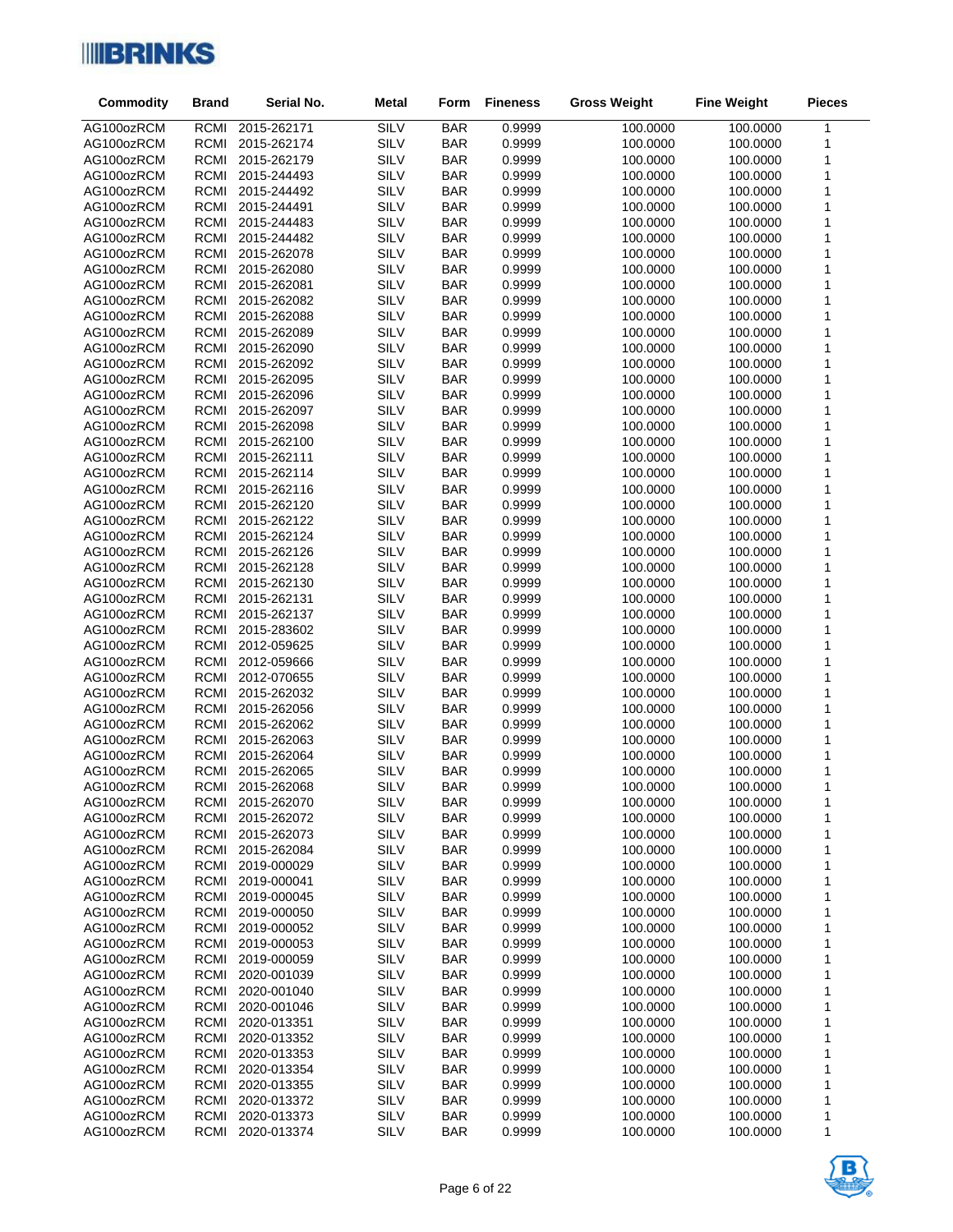

| <b>Commodity</b>         | <b>Brand</b>               | Serial No.                 | <b>Metal</b> | Form                     | <b>Fineness</b>  | <b>Gross Weight</b>  | <b>Fine Weight</b>   | <b>Pieces</b> |
|--------------------------|----------------------------|----------------------------|--------------|--------------------------|------------------|----------------------|----------------------|---------------|
| AG100ozRCM               | RCMI                       | 2020-013375                | SILV         | <b>BAR</b>               | 0.9999           | 100.0000             | 100.0000             | $\mathbf{1}$  |
| AG100ozRCM               | <b>RCMI</b>                | 2015-262104                | SILV         | <b>BAR</b>               | 0.9999           | 100.0000             | 100.0000             | 1             |
| AG100ozRCM               | <b>RCMI</b>                | 2020-013383                | SILV         | <b>BAR</b>               | 0.9999           | 100.0000             | 100.0000             | 1             |
| AG100ozRCM               | RCMI                       | 2020-013384                | SILV         | <b>BAR</b>               | 0.9999           | 100.0000             | 100.0000             | 1             |
| AG100ozRCM               | <b>RCMI</b>                | 2020-013385                | SILV         | <b>BAR</b>               | 0.9999           | 100.0000             | 100.0000             | 1             |
| AG100ozRCM               | <b>RCMI</b>                | 2020-013386                | SILV         | <b>BAR</b>               | 0.9999           | 100.0000             | 100.0000             | 1             |
| AG100ozRCM               | RCMI                       | 2020-013387                | SILV         | <b>BAR</b>               | 0.9999           | 100.0000             | 100.0000             | 1             |
| AG100ozRCM               | <b>RCMI</b>                | 2020-013388                | SILV         | <b>BAR</b>               | 0.9999           | 100.0000             | 100.0000             | 1             |
| AG100ozRCM               | <b>RCMI</b>                | 2020-013358                | SILV         | <b>BAR</b>               | 0.9999           | 100.0000             | 100.0000             | 1             |
| AG100ozRCM               | <b>RCMI</b>                | 2020-013377                | SILV         | <b>BAR</b>               | 0.9999           | 100.0000             | 100.0000             | 1             |
| AG100ozRCM               | <b>RCMI</b>                | 2020-013391                | SILV         | <b>BAR</b>               | 0.9999           | 100.0000             | 100.0000             | 1             |
| AG100ozRCM               | <b>RCMI</b>                | 2020-013407                | SILV         | <b>BAR</b>               | 0.9999           | 100.0000             | 100.0000             | 1             |
| AG100ozRCM               | RCMI                       | 2020-013356                | SILV         | <b>BAR</b>               | 0.9999           | 100.0000             | 100.0000             | 1             |
| AG100ozRCM               | <b>RCMI</b>                | 2020-013378                | SILV         | <b>BAR</b>               | 0.9999           | 100.0000             | 100.0000             | 1             |
| AG100ozRCM               | <b>RCMI</b>                | 2020-013379                | SILV         | <b>BAR</b>               | 0.9999           | 100.0000             | 100.0000             | 1             |
| AG100ozRCM               | RCMI                       | 2020-013380                | SILV         | <b>BAR</b>               | 0.9999           | 100.0000             | 100.0000             | 1             |
| AG100ozRCM               | <b>RCMI</b>                | 2020-013392                | SILV         | <b>BAR</b>               | 0.9999           | 100.0000             | 100.0000             | 1             |
| AG100ozRCM               | <b>RCMI</b>                | 2020-013393                | SILV         | <b>BAR</b>               | 0.9999           | 100.0000             | 100.0000             | 1             |
| AG100ozRCM               | <b>RCMI</b>                | 2020-013394                | SILV         | <b>BAR</b>               | 0.9999           | 100.0000             | 100.0000             | 1             |
| AG100ozRCM               | RCMI                       | 2020-013395                | SILV         | <b>BAR</b>               | 0.9999           | 100.0000             | 100.0000             | 1             |
| AG100ozRCM               | <b>RCMI</b>                | 2020-013396                | SILV         | <b>BAR</b>               | 0.9999           | 100.0000             | 100.0000             | 1             |
| AG100ozRCM               | <b>RCMI</b>                | 2020-013397                | SILV         | <b>BAR</b>               | 0.9999           | 100.0000             | 100.0000             | 1             |
| AG100ozRCM               | RCMI                       | 2020-013398                | SILV         | <b>BAR</b>               | 0.9999           | 100.0000             | 100.0000             | 1             |
| AG100ozRCM               | <b>RCMI</b>                | 2020-013399                | SILV         | <b>BAR</b>               | 0.9999           | 100.0000             | 100.0000             | 1             |
| AG100ozRCM               | <b>RCMI</b>                | 2020-013400                | SILV         | <b>BAR</b>               | 0.9999           | 100.0000             | 100.0000             | 1             |
| AG100ozRCM               | RCMI                       | 2020-013401                | SILV         | <b>BAR</b>               | 0.9999           | 100.0000             | 100.0000             | 1             |
| AG100ozRCM               | <b>RCMI</b>                | 2020-013402                | SILV         | <b>BAR</b>               | 0.9999           | 100.0000             | 100.0000             | 1             |
| AG100ozRCM               | <b>RCMI</b><br><b>RCMI</b> | 2020-013403                | SILV<br>SILV | <b>BAR</b><br><b>BAR</b> | 0.9999<br>0.9999 | 100.0000<br>100.0000 | 100.0000<br>100.0000 | 1             |
| AG100ozRCM<br>AG100ozRCM | <b>RCMI</b>                | 2020-013404<br>2020-013405 | SILV         | <b>BAR</b>               | 0.9999           | 100.0000             | 100.0000             | 1<br>1        |
| AG100ozRCM               | <b>RCMI</b>                | 2020-013381                | SILV         | <b>BAR</b>               | 0.9999           | 100.0000             | 100.0000             | 1             |
| AG100ozRCM               | RCMI                       | 2020-013382                | SILV         | <b>BAR</b>               | 0.9999           | 100.0000             | 100.0000             | 1             |
| AG100ozRCM               | <b>RCMI</b>                | 2020-013412                | SILV         | <b>BAR</b>               | 0.9999           | 100.0000             | 100.0000             | 1             |
| AG100ozRCM               | <b>RCMI</b>                | 2020-013276                | <b>SILV</b>  | <b>BAR</b>               | 0.9999           | 100.0000             | 100.0000             | 1             |
| AG100ozRCM               | RCMI                       | 2020-013277                | <b>SILV</b>  | <b>BAR</b>               | 0.9999           | 100.0000             | 100.0000             | 1             |
| AG100ozRCM               | <b>RCMI</b>                | 2020-013278                | <b>SILV</b>  | <b>BAR</b>               | 0.9999           | 100.0000             | 100.0000             | 1             |
| AG100ozRCM               | <b>RCMI</b>                | 2020-013279                | <b>SILV</b>  | <b>BAR</b>               | 0.9999           | 100.0000             | 100.0000             | 1             |
| AG100ozRCM               | <b>RCMI</b>                | 2020-013280                | SILV         | <b>BAR</b>               | 0.9999           | 100.0000             | 100.0000             | 1             |
| AG100ozRCM               | RCMI                       | 2020-013376                | SILV         | <b>BAR</b>               | 0.9999           | 100.0000             | 100.0000             | 1             |
| AG100ozRCM               | <b>RCMI</b>                | 2020-013366                | <b>SILV</b>  | <b>BAR</b>               | 0.9999           | 100.0000             | 100.0000             | 1             |
| AG100ozRCM               | <b>RCMI</b>                | 2020-013365                | <b>SILV</b>  | <b>BAR</b>               | 0.9999           | 100.0000             | 100.0000             | 1             |
| AG100ozRCM               | <b>RCMI</b>                | 2020-013364                | <b>SILV</b>  | <b>BAR</b>               | 0.9999           | 100.0000             | 100.0000             | 1             |
| AG100ozRCM               | RCMI                       | 2020-013363                | SILV         | <b>BAR</b>               | 0.9999           | 100.0000             | 100.0000             | $\mathbf{1}$  |
| AG100ozRCM               | RCMI                       | 2020-013362                | SILV         | <b>BAR</b>               | 0.9999           | 100.0000             | 100.0000             | 1             |
| AG100ozRCM               | <b>RCMI</b>                | 2020-013361                | SILV         | <b>BAR</b>               | 0.9999           | 100.0000             | 100.0000             | 1             |
| AG100ozRCM               | <b>RCMI</b>                | 2020-013360                | SILV         | <b>BAR</b>               | 0.9999           | 100.0000             | 100.0000             | 1             |
| AG100ozRCM               | RCMI                       | 2020-013359                | SILV         | <b>BAR</b>               | 0.9999           | 100.0000             | 100.0000             | 1             |
| AG100ozRCM               | <b>RCMI</b>                | 2020-013357                | SILV         | <b>BAR</b>               | 0.9999           | 100.0000             | 100.0000             | 1             |
| AG100ozRCM               | <b>RCMI</b>                | 2020-013334                | SILV         | <b>BAR</b>               | 0.9999           | 100.0000             | 100.0000             | 1             |
| AG100ozRCM               | <b>RCMI</b>                | 2020-013333                | <b>SILV</b>  | <b>BAR</b>               | 0.9999           | 100.0000             | 100.0000             | 1             |
| AG100ozRCM               | <b>RCMI</b>                | 2020-013332                | <b>SILV</b>  | <b>BAR</b>               | 0.9999           | 100.0000             | 100.0000             | 1             |
| AG100ozRCM               | <b>RCMI</b>                | 2020-013331                | SILV         | <b>BAR</b>               | 0.9999           | 100.0000<br>100.0000 | 100.0000             | 1             |
| AG100ozRCM<br>AG100ozRCM | <b>RCMI</b><br>RCMI        | 2020-013323<br>2011-032444 | SILV<br>SILV | <b>BAR</b><br><b>BAR</b> | 0.9999<br>0.9999 | 100.0000             | 100.0000<br>100.0000 | 1             |
| AG100ozRCM               | <b>RCMI</b>                | 2011-043140                | SILV         | <b>BAR</b>               | 0.9999           | 100.0000             | 100.0000             | 1<br>1        |
| AG100ozRCM               | <b>RCMI</b>                | 2015-283597                | SILV         | <b>BAR</b>               | 0.9999           | 100.0000             | 100.0000             | 1             |
| AG100ozRCM               | <b>RCMI</b>                | 2015-262030                | SILV         | <b>BAR</b>               | 0.9999           | 100.0000             | 100.0000             | 1             |
| AG100ozRCM               | <b>RCMI</b>                | 2015-262035                | SILV         | <b>BAR</b>               | 0.9999           | 100.0000             | 100.0000             | 1             |
| AG100ozRCM               | <b>RCMI</b>                | 2015-262037                | SILV         | <b>BAR</b>               | 0.9999           | 100.0000             | 100.0000             | 1             |
| AG100ozRCM               | <b>RCMI</b>                | 2015-262043                | SILV         | <b>BAR</b>               | 0.9999           | 100.0000             | 100.0000             | 1             |
| AG100ozRCM               | RCMI                       | 2015-262045                | SILV         | <b>BAR</b>               | 0.9999           | 100.0000             | 100.0000             | 1             |
| AG100ozRCM               | <b>RCMI</b>                | 2015-262046                | <b>SILV</b>  | <b>BAR</b>               | 0.9999           | 100.0000             | 100.0000             | 1             |
| AG100ozRCM               | <b>RCMI</b>                | 2015-262176                | SILV         | <b>BAR</b>               | 0.9999           | 100.0000             | 100.0000             | 1             |
| AG100ozRCM               | <b>RCMI</b>                | 2015-283517                | SILV         | <b>BAR</b>               | 0.9999           | 100.0000             | 100.0000             | 1             |
| AG100ozRCM               | <b>RCMI</b>                | 2015-283516                | SILV         | <b>BAR</b>               | 0.9999           | 100.0000             | 100.0000             | 1             |

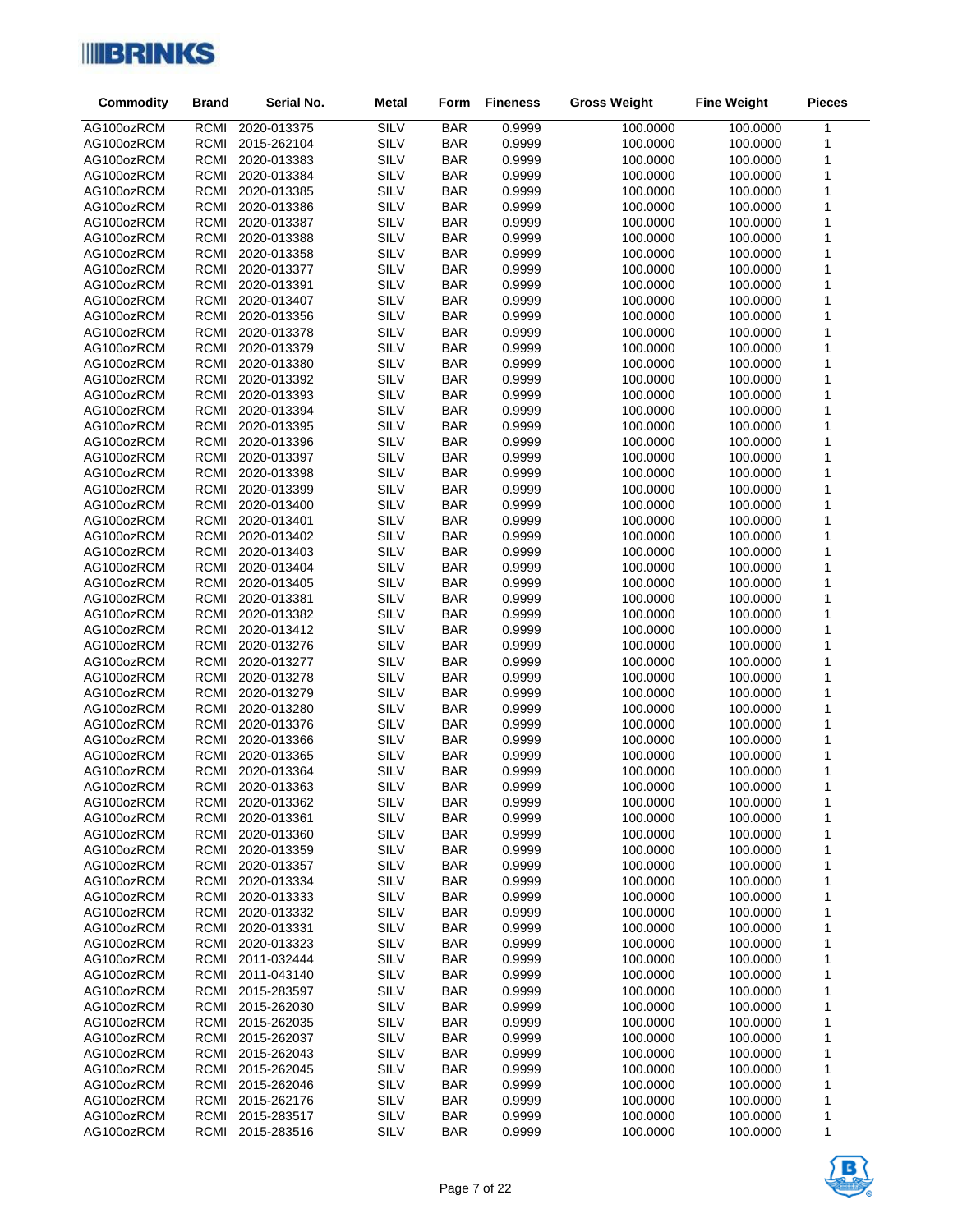

| Commodity                | <b>Brand</b>               | Serial No.                 | <b>Metal</b> | Form                     | <b>Fineness</b>  | <b>Gross Weight</b>  | <b>Fine Weight</b>   | <b>Pieces</b> |
|--------------------------|----------------------------|----------------------------|--------------|--------------------------|------------------|----------------------|----------------------|---------------|
| AG100ozRCM               | RCMI                       | 2015-283515                | SILV         | <b>BAR</b>               | 0.9999           | 100.0000             | 100.0000             | $\mathbf{1}$  |
| AG100ozRCM               | <b>RCMI</b>                | 2015-283514                | SILV         | <b>BAR</b>               | 0.9999           | 100.0000             | 100.0000             | 1             |
| AG100ozRCM               | <b>RCMI</b>                | 2015-283513                | SILV         | <b>BAR</b>               | 0.9999           | 100.0000             | 100.0000             | 1             |
| AG100ozRCM               | RCMI                       | 2015-283512                | SILV         | <b>BAR</b>               | 0.9999           | 100.0000             | 100.0000             | 1             |
| AG100ozRCM               | <b>RCMI</b>                | 2015-283511                | SILV         | <b>BAR</b>               | 0.9999           | 100.0000             | 100.0000             | 1             |
| AG100ozRCM               | <b>RCMI</b>                | 2015-283510                | SILV         | <b>BAR</b>               | 0.9999           | 100.0000             | 100.0000             | 1             |
| AG100ozRCM               | <b>RCMI</b>                | 2020-013409                | SILV         | <b>BAR</b>               | 0.9999           | 100.0000             | 100.0000             | 1             |
| AG100ozRCM               | <b>RCMI</b>                | 2020-013410                | SILV         | <b>BAR</b>               | 0.9999           | 100.0000             | 100.0000             | 1             |
| AG100ozRCM               | <b>RCMI</b>                | 2020-013411                | SILV         | <b>BAR</b>               | 0.9999           | 100.0000             | 100.0000             | 1             |
| AG100ozRCM               | <b>RCMI</b>                | 2020-013414                | SILV         | <b>BAR</b>               | 0.9999           | 100.0000             | 100.0000             | 1             |
| AG100ozRCM               | <b>RCMI</b>                | 2020-013413                | SILV         | <b>BAR</b>               | 0.9999           | 100.0000             | 100.0000             | 1             |
| AG100ozRCM               | <b>RCMI</b>                | 2021-004779                | SILV         | <b>BAR</b>               | 0.9999           | 100.0000             | 100.0000             | 1             |
| AG100ozRCM               | RCMI                       | 2021-004795                | SILV         | <b>BAR</b>               | 0.9999           | 100.0000             | 100.0000             | 1             |
| AG100ozRCM               | <b>RCMI</b>                | 2021-004796                | SILV         | <b>BAR</b>               | 0.9999           | 100.0000             | 100.0000             | 1             |
| AG100ozRCM               | <b>RCMI</b>                | 2021-024793                | SILV         | <b>BAR</b>               | 0.9999           | 100.0000             | 100.0000             | 1             |
| AG100ozRCM               | <b>RCMI</b>                | 2019-035862                | SILV         | <b>BAR</b>               | 0.9999           | 100.0000             | 100.0000             | 1             |
| AG100ozRCM               | RCMI                       | 2015-234440                | SILV         | <b>BAR</b>               | 0.9999           | 100.0000             | 100.0000             | 1             |
| AG100ozRCM               | <b>RCMI</b><br><b>RCMI</b> | 2015-233886                | SILV<br>SILV | <b>BAR</b>               | 0.9999<br>0.9999 | 100.0000             | 100.0000             | 1<br>1        |
| AG100ozRCM<br>AG100ozRCM | RCMI                       | 2021-051213<br>2021-051228 | SILV         | <b>BAR</b><br><b>BAR</b> | 0.9999           | 100.0000<br>100.0000 | 100.0000<br>100.0000 | 1             |
| AG100ozRCM               | <b>RCMI</b>                | 2021-051261                | SILV         | <b>BAR</b>               | 0.9999           | 100.0000             | 100.0000             | 1             |
| AG100ozRCM               | <b>RCMI</b>                | 2021-051273                | SILV         | <b>BAR</b>               | 0.9999           | 100.0000             | 100.0000             | 1             |
| AG100ozRCM               | RCMI                       | 2021-051285                | SILV         | <b>BAR</b>               | 0.9999           | 100.0000             | 100.0000             | 1             |
| AG10ozRCM                | <b>RCMI</b>                | 900737914                  | SILV         | <b>BAR</b>               | 0.9999           | 10.0000              | 10.000               | 1             |
| AG10ozRCM                | <b>RCMI</b>                | 900737915                  | SILV         | <b>BAR</b>               | 0.9999           | 10.0000              | 10.000               | 1             |
| AG10ozRCM                | <b>RCMI</b>                | 900737916                  | SILV         | <b>BAR</b>               | 0.9999           | 10.0000              | 10.000               | 1             |
| AG10ozRCM                | <b>RCMI</b>                | 900737917                  | SILV         | <b>BAR</b>               | 0.9999           | 10.0000              | 10.000               | 1             |
| AG10ozRCM                | <b>RCMI</b>                | 900737918                  | SILV         | <b>BAR</b>               | 0.9999           | 10.0000              | 10.000               | 1             |
| AG10ozRCM                | <b>RCMI</b>                | 900737919                  | SILV         | <b>BAR</b>               | 0.9999           | 10.0000              | 10.000               | 1             |
| AG10ozRCM                | <b>RCMI</b>                | 990078091                  | SILV         | <b>BAR</b>               | 0.9999           | 10.0000              | 10.000               | 1             |
| AG10ozRCM                | <b>RCMI</b>                | 990078404                  | SILV         | <b>BAR</b>               | 0.9999           | 10.0000              | 10.000               | 1             |
| AG10ozRCM                | <b>RCMI</b>                | 990078406                  | SILV         | <b>BAR</b>               | 0.9999           | 10.0000              | 10.000               | 1             |
| AG10ozRCM                | <b>RCMI</b>                | 990165626                  | SILV         | <b>BAR</b>               | 0.9999           | 10.0000              | 10.000               | 1             |
| AG10ozRCM                | <b>RCMI</b>                | 990207797                  | SILV         | <b>BAR</b>               | 0.9999           | 10.0000              | 10.000               | 1             |
| AG10ozRCM                | RCMI                       | 990207798                  | SILV         | <b>BAR</b>               | 0.9999           | 10.0000              | 10.000               | 1             |
| AG10ozRCM                | <b>RCMI</b>                | 990207799                  | SILV         | <b>BAR</b>               | 0.9999           | 10.0000              | 10.000               | 1             |
| AG10ozRCM                | <b>RCMI</b>                | 990207800                  | SILV         | <b>BAR</b>               | 0.9999           | 10.0000              | 10.000               | 1             |
| AG10ozRCM                | <b>RCMI</b>                | 990207961                  | SILV         | <b>BAR</b>               | 0.9999           | 10.0000              | 10.0000              | 1             |
| AG10ozRCM                | <b>RCMI</b>                | 990208473                  | SILV         | <b>BAR</b>               | 0.9999           | 10.0000              | 10.000               | 1             |
| AG10ozRCM                | <b>RCMI</b>                | 990208474                  | SILV         | <b>BAR</b>               | 0.9999           | 10.0000              | 10.000               | 1             |
| AG10ozRCM                | <b>RCMI</b>                | 990208475                  | SILV         | <b>BAR</b>               | 0.9999           | 10.0000              | 10.000               | 1             |
| AG10ozRCM                | <b>RCMI</b>                | 990208476                  | SILV         | <b>BAR</b>               | 0.9999           | 10.0000              | 10.000               | 1             |
| AG10ozRCM                | RCMI                       | 990208477                  | SILV         | <b>BAR</b>               | 0.9999           | 10.0000              | 10.000               | $\mathbf{1}$  |
| AG10ozRCM                | RCMI<br><b>RCMI</b>        | 990208478                  | SILV<br>SILV | <b>BAR</b>               | 0.9999           | 10.0000              | 10.000               | 1             |
| AG10ozRCM<br>AG10ozRCM   | <b>RCMI</b>                | 990208479<br>990208480     | SILV         | <b>BAR</b><br><b>BAR</b> | 0.9999<br>0.9999 | 10.0000<br>10.0000   | 10.000<br>10.000     | 1<br>1        |
| AG10ozRCM                | <b>RCMI</b>                | 990208481                  | SILV         | <b>BAR</b>               | 0.9999           | 10.0000              | 10.000               | 1             |
| AG10ozRCM                | RCMI                       | 990208482                  | SILV         | <b>BAR</b>               | 0.9999           | 10.0000              | 10.000               | 1             |
| AG10ozRCM                | <b>RCMI</b>                | 990208483                  | SILV         | <b>BAR</b>               | 0.9999           | 10.0000              | 10.000               | 1             |
| AG10ozRCM                | <b>RCMI</b>                | 990208484                  | SILV         | <b>BAR</b>               | 0.9999           | 10.0000              | 10.000               | 1             |
| AG10ozRCM                | <b>RCMI</b>                | 990208485                  | SILV         | <b>BAR</b>               | 0.9999           | 10.0000              | 10.000               | 1             |
| AG10ozRCM                | <b>RCMI</b>                | 990208486                  | SILV         | <b>BAR</b>               | 0.9999           | 10.0000              | 10.000               | 1             |
| AG10ozRCM                | <b>RCMI</b>                | 990208487                  | SILV         | <b>BAR</b>               | 0.9999           | 10.0000              | 10.000               | 1             |
| AG10ozRCM                | <b>RCMI</b>                | 990208488                  | SILV         | <b>BAR</b>               | 0.9999           | 10.0000              | 10.000               | 1             |
| AG10ozRCM                | RCMI                       | 990208489                  | SILV         | <b>BAR</b>               | 0.9999           | 10.0000              | 10.000               | 1             |
| AG10ozRCM                | <b>RCMI</b>                | 990208490                  | SILV         | <b>BAR</b>               | 0.9999           | 10.0000              | 10.000               | 1             |
| AG10ozRCM                | RCMI                       | 990208491                  | SILV         | <b>BAR</b>               | 0.9999           | 10.0000              | 10.000               | 1             |
| AG10ozRCM                | <b>RCMI</b>                | 990208492                  | SILV         | <b>BAR</b>               | 0.9999           | 10.0000              | 10.000               | 1             |
| AG10ozRCM                | RCMI                       | 990208493                  | SILV         | <b>BAR</b>               | 0.9999           | 10.0000              | 10.000               | 1             |
| AG10ozRCM                | RCMI                       | 990208494                  | SILV         | <b>BAR</b>               | 0.9999           | 10.0000              | 10.000               | 1             |
| AG10ozRCM                | RCMI                       | 990208495                  | SILV         | <b>BAR</b>               | 0.9999           | 10.0000              | 10.000               | 1             |
| AG10ozRCM                | <b>RCMI</b>                | 990208496                  | SILV         | <b>BAR</b>               | 0.9999           | 10.0000              | 10.000               | 1             |
| AG10ozRCM                | <b>RCMI</b>                | 990208497                  | SILV         | <b>BAR</b>               | 0.9999           | 10.0000              | 10.000               | 1             |
| AG10ozRCM                | RCMI                       | 990208975                  | SILV         | <b>BAR</b>               | 0.9999           | 10.0000              | 10.000               | 1             |
| AG10ozRCM                | RCMI                       | 990208981                  | SILV         | <b>BAR</b>               | 0.9999           | 10.0000              | 10.000               | 1             |

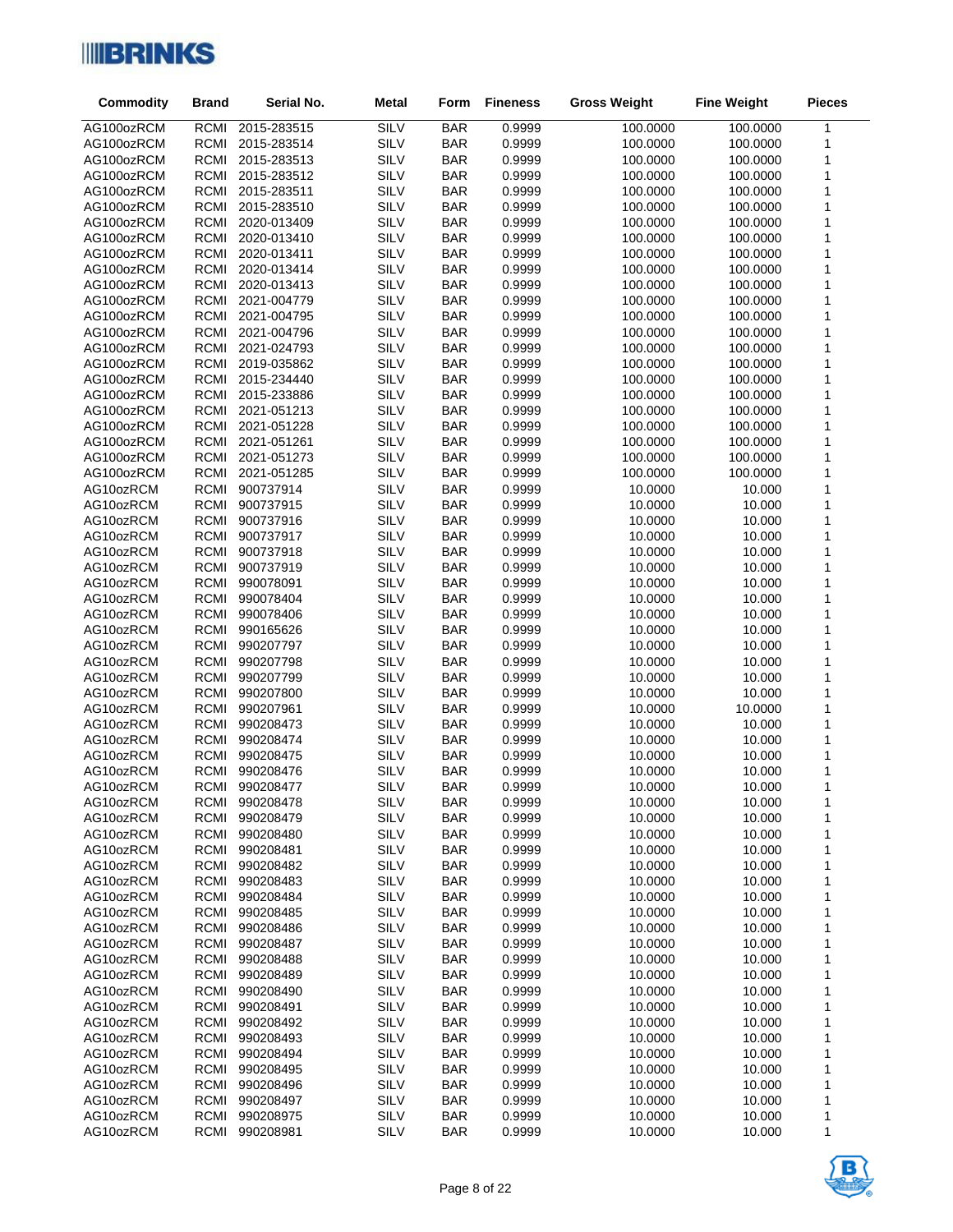

| <b>Commodity</b>       | <b>Brand</b>        | Serial No.             | <b>Metal</b> | Form                     | <b>Fineness</b>  | <b>Gross Weight</b> | <b>Fine Weight</b> | <b>Pieces</b> |
|------------------------|---------------------|------------------------|--------------|--------------------------|------------------|---------------------|--------------------|---------------|
| AG10ozRCM              | RCMI                | 990208982              | SILV         | <b>BAR</b>               | 0.9999           | 10.0000             | 10.000             | $\mathbf{1}$  |
| AG10ozRCM              | <b>RCMI</b>         | 990208983              | SILV         | <b>BAR</b>               | 0.9999           | 10.0000             | 10.000             | 1             |
| AG10ozRCM              | RCMI                | 990208984              | <b>SILV</b>  | <b>BAR</b>               | 0.9999           | 10.0000             | 10.000             | $\mathbf 1$   |
| AG10ozRCM              | RCMI                | 990208985              | <b>SILV</b>  | <b>BAR</b>               | 0.9999           | 10.0000             | 10.000             | 1             |
| AG10ozRCM              | <b>RCMI</b>         | 990208986              | SILV         | <b>BAR</b>               | 0.9999           | 10.0000             | 10.000             | 1             |
| AG10ozRCM              | RCMI                | 990208987              | SILV         | <b>BAR</b>               | 0.9999           | 10.0000             | 10.000             | 1             |
| AG10ozRCM              | RCMI                | 990215357              | <b>SILV</b>  | <b>BAR</b>               | 0.9999           | 10.0000             | 10.000             | 1             |
| AG10ozRCM              | <b>RCMI</b>         | 990282352              | SILV         | <b>BAR</b>               | 0.9999           | 10.0000             | 10.000             | 1             |
| AG10ozRCM              | RCMI                | 990282353              | SILV         | <b>BAR</b>               | 0.9999           | 10.0000             | 10.0000            | 1             |
| AG10ozRCM              | RCMI                | 990282354              | SILV         | <b>BAR</b>               | 0.9999           | 10.0000             | 10.0000            | $\mathbf 1$   |
| AG10ozRCM              | <b>RCMI</b>         | 990282355              | SILV         | <b>BAR</b>               | 0.9999           | 10.0000             | 10.0000            | 1             |
| AG10ozRCM              | <b>RCMI</b>         | 990282356              | SILV         | <b>BAR</b>               | 0.9999           | 10.0000             | 10.0000            | 1             |
| AG10ozRCM              | RCMI                | 990282357              | <b>SILV</b>  | <b>BAR</b>               | 0.9999           | 10.0000             | 10.000             | 1             |
| AG10ozRCM              | <b>RCMI</b>         | 990282358              | <b>SILV</b>  | <b>BAR</b>               | 0.9999           | 10.0000             | 10.000             | 1             |
| AG10ozRCM              | <b>RCMI</b>         | 990282359              | SILV         | <b>BAR</b>               | 0.9999           | 10.0000             | 10.000             | 1             |
| AG10ozRCM              | RCMI                | 990282360              | SILV<br>SILV | <b>BAR</b>               | 0.9999           | 10.0000             | 10.000             | $\mathbf 1$   |
| AG10ozRCM<br>AG10ozRCM | RCMI<br><b>RCMI</b> | 990282361<br>990282363 | SILV         | <b>BAR</b><br><b>BAR</b> | 0.9999<br>0.9999 | 10.0000<br>10.0000  | 10.000<br>10.000   | 1<br>1        |
| AG10ozRCM              | RCMI                | 990282364              | SILV         | <b>BAR</b>               | 0.9999           | 10.0000             | 10.000             | 1             |
| AG10ozRCM              | RCMI                | 990282365              | SILV         | <b>BAR</b>               | 0.9999           | 10.0000             | 10.000             | 1             |
| AG10ozRCM              | <b>RCMI</b>         | 990282366              | SILV         | <b>BAR</b>               | 0.9999           | 10.0000             | 10.000             | 1             |
| AG10ozRCM              | RCMI                | 990282367              | SILV         | <b>BAR</b>               | 0.9999           | 10.0000             | 10.000             | 1             |
| AG10ozRCM              | RCMI                | 990282368              | <b>SILV</b>  | <b>BAR</b>               | 0.9999           | 10.0000             | 10.000             | 1             |
| AG10ozRCM              | <b>RCMI</b>         | 990282369              | SILV         | <b>BAR</b>               | 0.9999           | 10.0000             | 10.000             | 1             |
| AG10ozRCM              | RCMI                | 990282370              | SILV         | <b>BAR</b>               | 0.9999           | 10.0000             | 10.000             | 1             |
| AG10ozRCM              | <b>RCMI</b>         | 990282371              | <b>SILV</b>  | <b>BAR</b>               | 0.9999           | 10.0000             | 10.000             | 1             |
| AG10ozRCM              | <b>RCMI</b>         | 990282372              | SILV         | <b>BAR</b>               | 0.9999           | 10.0000             | 10.000             | 1             |
| AG10ozRCM              | RCMI                | 990282373              | SILV         | <b>BAR</b>               | 0.9999           | 10.0000             | 10.000             | $\mathbf 1$   |
| AG10ozRCM              | <b>RCMI</b>         | 990282374              | <b>SILV</b>  | <b>BAR</b>               | 0.9999           | 10.0000             | 10.000             | 1             |
| AG10ozRCM              | RCMI                | 990282375              | SILV         | <b>BAR</b>               | 0.9999           | 10.0000             | 10.000             | 1             |
| AG10ozRCM              | RCMI                | 990282376              | SILV         | <b>BAR</b>               | 0.9999           | 10.0000             | 10.000             | 1             |
| AG10ozRCM              | RCMI                | 990282377              | <b>SILV</b>  | <b>BAR</b>               | 0.9999           | 10.0000             | 10.000             | 1             |
| AG10ozRCM              | <b>RCMI</b>         | 990282378              | SILV         | <b>BAR</b>               | 0.9999           | 10.0000             | 10.000             | 1             |
| AG10ozRCM              | RCMI                | 990282379              | SILV         | <b>BAR</b>               | 0.9999           | 10.0000             | 10.000             | 1             |
| AG10ozRCM              | RCMI                | 990282380              | SILV         | <b>BAR</b>               | 0.9999           | 10.0000             | 10.000             | $\mathbf 1$   |
| AG10ozRCM              | <b>RCMI</b>         | 990282381              | SILV         | <b>BAR</b>               | 0.9999           | 10.0000             | 10.000             | 1             |
| AG10ozRCM              | RCMI                | 990282382              | SILV         | <b>BAR</b>               | 0.9999           | 10.0000             | 10.000             | 1             |
| AG10ozRCM              | <b>RCMI</b>         | 990282383<br>990282384 | SILV         | <b>BAR</b>               | 0.9999           | 10.0000             | 10.000             | 1             |
| AG10ozRCM<br>AG10ozRCM | RCMI<br>RCMI        | 990282385              | SILV<br>SILV | <b>BAR</b><br><b>BAR</b> | 0.9999<br>0.9999 | 10.0000<br>10.0000  | 10.000<br>10.000   | 1<br>1        |
| AG10ozRCM              | RCMI                | 990282400              | SILV         | <b>BAR</b>               | 0.9999           | 10.0000             | 10.000             | 1             |
| AG10ozRCM              | RCMI                | 990282451              | SILV         | <b>BAR</b>               | 0.9999           | 10.0000             | 10.000             | 1             |
| AG10ozRCM              | RCMI                | 990282453              | SILV         | <b>BAR</b>               | 0.9999           | 10.0000             | 10.000             | $\mathbf{1}$  |
| AG10ozRCM              | RCMI                | 990282454              | SILV         | <b>BAR</b>               | 0.9999           | 10.0000             | 10.000             | 1             |
| AG10ozRCM              | <b>RCMI</b>         | 990282456              | SILV         | <b>BAR</b>               | 0.9999           | 10.0000             | 10.000             | 1             |
| AG10ozRCM              | RCMI                | 990282458              | SILV         | <b>BAR</b>               | 0.9999           | 10.0000             | 10.000             | 1             |
| AG10ozRCM              | <b>RCMI</b>         | 990282459              | SILV         | <b>BAR</b>               | 0.9999           | 10.0000             | 10.000             | 1             |
| AG10ozRCM              | RCMI                | 990282460              | SILV         | <b>BAR</b>               | 0.9999           | 10.0000             | 10.000             | 1             |
| AG10ozRCM              | <b>RCMI</b>         | 990282462              | SILV         | <b>BAR</b>               | 0.9999           | 10.0000             | 10.000             | 1             |
| AG10ozRCM              | RCMI                | 990282464              | SILV         | <b>BAR</b>               | 0.9999           | 10.0000             | 10.000             | 1             |
| AG10ozRCM              | RCMI                | 990282465              | SILV         | <b>BAR</b>               | 0.9999           | 10.0000             | 10.000             | 1             |
| AG10ozRCM              | RCMI                | 990282466              | SILV         | <b>BAR</b>               | 0.9999           | 10.0000             | 10.000             | 1             |
| AG10ozRCM              | RCMI                | 990282468              | SILV         | <b>BAR</b>               | 0.9999           | 10.0000             | 10.000             | 1             |
| AG10ozRCM              | RCMI                | 990282519              | SILV         | <b>BAR</b>               | 0.9999           | 10.0000             | 10.000             | 1             |
| AG10ozRCM              | <b>RCMI</b>         | 990282520              | SILV         | <b>BAR</b>               | 0.9999           | 10.0000             | 10.000             | 1             |
| AG10ozRCM              | RCMI                | 990282521              | SILV         | <b>BAR</b>               | 0.9999           | 10.0000             | 10.000             | 1             |
| AG10ozRCM              | RCMI                | 990282522              | SILV         | <b>BAR</b>               | 0.9999           | 10.0000             | 10.000             | 1             |
| AG10ozRCM              | <b>RCMI</b>         | 990282523              | SILV         | <b>BAR</b>               | 0.9999           | 10.0000             | 10.000             | 1             |
| AG10ozRCM              | RCMI                | 990282524              | SILV         | <b>BAR</b>               | 0.9999           | 10.0000             | 10.000             | 1             |
| AG10ozRCM              | RCMI                | 990282525              | SILV         | <b>BAR</b>               | 0.9999           | 10.0000             | 10.000             | 1             |
| AG10ozRCM              | <b>RCMI</b>         | 990282526              | SILV         | <b>BAR</b>               | 0.9999           | 10.0000             | 10.000             | 1             |
| AG10ozRCM              | RCMI                | 990282527              | SILV         | <b>BAR</b>               | 0.9999           | 10.0000             | 10.000             | 1             |
| AG10ozRCM<br>AG10ozRCM | RCMI<br>RCMI        | 990282528<br>990282529 | SILV<br>SILV | <b>BAR</b><br><b>BAR</b> | 0.9999<br>0.9999 | 10.0000<br>10.0000  | 10.000<br>10.000   | 1             |
| AG10ozRCM              | RCMI                | 990282530              | SILV         | <b>BAR</b>               | 0.9999           | 10.0000             | 10.000             | 1<br>1        |
|                        |                     |                        |              |                          |                  |                     |                    |               |

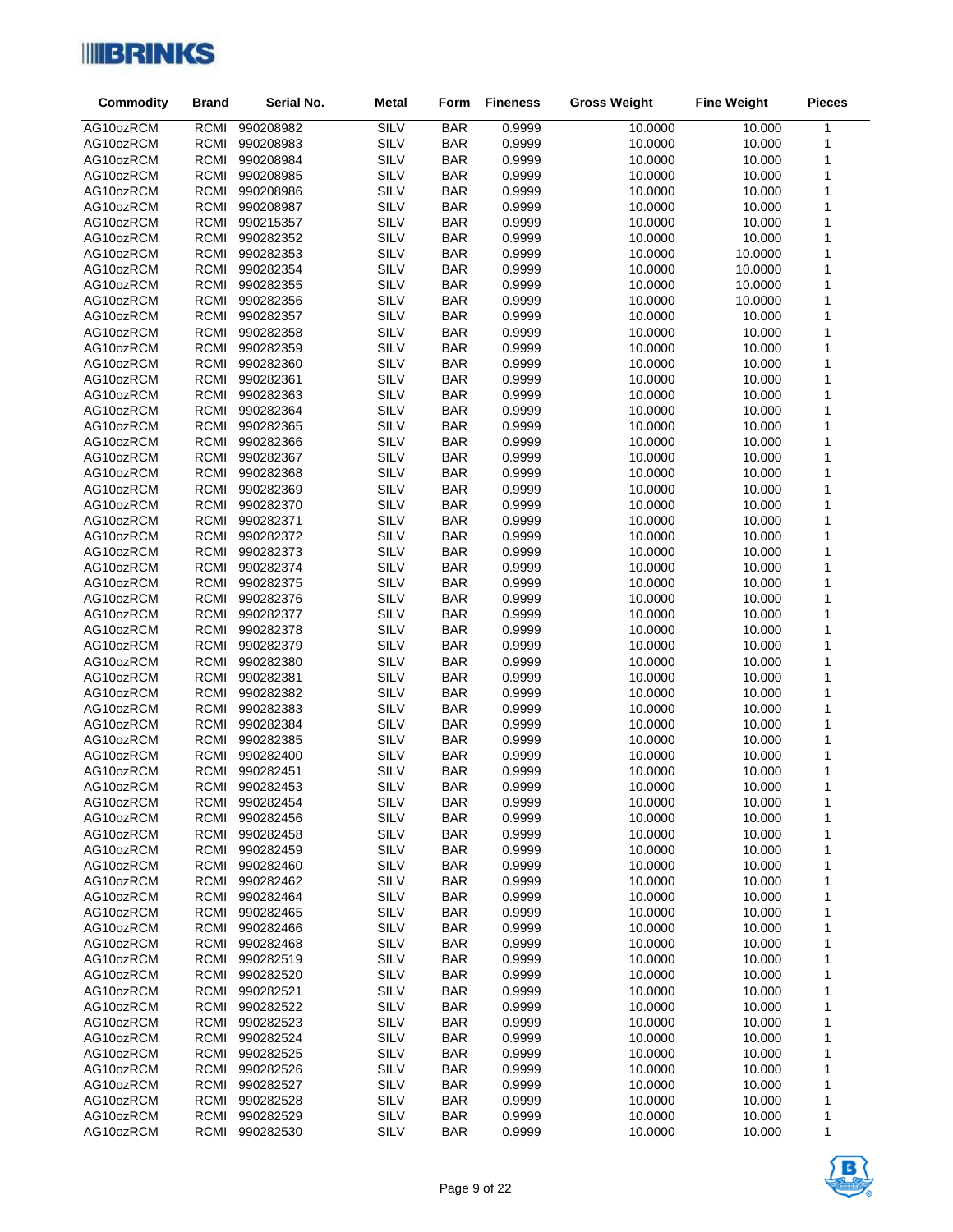

| <b>Commodity</b>       | <b>Brand</b>        | Serial No.             | <b>Metal</b> | Form                     | <b>Fineness</b>  | <b>Gross Weight</b> | <b>Fine Weight</b> | <b>Pieces</b> |
|------------------------|---------------------|------------------------|--------------|--------------------------|------------------|---------------------|--------------------|---------------|
| AG10ozRCM              | RCMI                | 990282531              | <b>SILV</b>  | <b>BAR</b>               | 0.9999           | 10.0000             | 10.000             | $\mathbf{1}$  |
| AG10ozRCM              | <b>RCMI</b>         | 990282532              | SILV         | <b>BAR</b>               | 0.9999           | 10.0000             | 10.000             | 1             |
| AG10ozRCM              | RCMI                | 990282533              | SILV         | <b>BAR</b>               | 0.9999           | 10.0000             | 10.000             | $\mathbf 1$   |
| AG10ozRCM              | RCMI                | 990282534              | SILV         | <b>BAR</b>               | 0.9999           | 10.0000             | 10.000             | 1             |
| AG10ozRCM              | <b>RCMI</b>         | 990282535              | SILV         | <b>BAR</b>               | 0.9999           | 10.0000             | 10.000             | 1             |
| AG10ozRCM              | RCMI                | 990282536              | SILV         | <b>BAR</b>               | 0.9999           | 10.0000             | 10.000             | 1             |
| AG10ozRCM              | RCMI                | 990282537              | SILV         | <b>BAR</b>               | 0.9999           | 10.0000             | 10.000             | 1             |
| AG10ozRCM              | <b>RCMI</b>         | 990282538              | SILV         | <b>BAR</b>               | 0.9999           | 10.0000             | 10.000             | 1             |
| AG10ozRCM              | RCMI                | 990282651              | SILV         | <b>BAR</b>               | 0.9999           | 10.0000             | 10.000             | 1             |
| AG10ozRCM              | RCMI                | 990282652              | SILV         | <b>BAR</b>               | 0.9999           | 10.0000             | 10.000             | 1             |
| AG10ozRCM              | <b>RCMI</b>         | 990282653              | SILV         | <b>BAR</b>               | 0.9999           | 10.0000             | 10.000             | 1             |
| AG10ozRCM              | <b>RCMI</b>         | 990282654              | SILV         | <b>BAR</b>               | 0.9999           | 10.0000             | 10.000             | 1             |
| AG10ozRCM              | RCMI                | 990282655              | SILV         | <b>BAR</b>               | 0.9999           | 10.0000             | 10.000             | 1             |
| AG10ozRCM              | <b>RCMI</b>         | 990282656              | SILV         | <b>BAR</b>               | 0.9999           | 10.0000             | 10.000             | 1             |
| AG10ozRCM              | <b>RCMI</b>         | 990282657              | SILV         | <b>BAR</b>               | 0.9999           | 10.0000             | 10.000             | 1             |
| AG10ozRCM              | RCMI                | 990282658              | SILV<br>SILV | <b>BAR</b>               | 0.9999           | 10.0000             | 10.000             | $\mathbf 1$   |
| AG10ozRCM<br>AG10ozRCM | RCMI<br><b>RCMI</b> | 990282659<br>990282660 | SILV         | <b>BAR</b><br><b>BAR</b> | 0.9999<br>0.9999 | 10.0000<br>10.0000  | 10.000<br>10.000   | 1<br>1        |
| AG10ozRCM              | RCMI                | 990282661              | SILV         | <b>BAR</b>               | 0.9999           | 10.0000             | 10.000             | 1             |
| AG10ozRCM              | RCMI                | 990282662              | SILV         | <b>BAR</b>               | 0.9999           | 10.0000             | 10.000             | 1             |
| AG10ozRCM              | <b>RCMI</b>         | 990282663              | SILV         | <b>BAR</b>               | 0.9999           | 10.0000             | 10.000             | 1             |
| AG10ozRCM              | RCMI                | 990282664              | SILV         | <b>BAR</b>               | 0.9999           | 10.0000             | 10.000             | 1             |
| AG10ozRCM              | RCMI                | 990282665              | SILV         | <b>BAR</b>               | 0.9999           | 10.0000             | 10.000             | 1             |
| AG10ozRCM              | <b>RCMI</b>         | 990282666              | SILV         | <b>BAR</b>               | 0.9999           | 10.0000             | 10.000             | 1             |
| AG10ozRCM              | RCMI                | 990282667              | SILV         | <b>BAR</b>               | 0.9999           | 10.0000             | 10.000             | 1             |
| AG10ozRCM              | <b>RCMI</b>         | 990282668              | SILV         | <b>BAR</b>               | 0.9999           | 10.0000             | 10.000             | 1             |
| AG10ozRCM              | <b>RCMI</b>         | 990282669              | SILV         | <b>BAR</b>               | 0.9999           | 10.0000             | 10.000             | 1             |
| AG10ozRCM              | RCMI                | 990282670              | SILV         | <b>BAR</b>               | 0.9999           | 10.0000             | 10.000             | $\mathbf 1$   |
| AG10ozRCM              | <b>RCMI</b>         | 990282671              | SILV         | <b>BAR</b>               | 0.9999           | 10.0000             | 10.000             | 1             |
| AG10ozRCM              | RCMI                | 990282672              | SILV         | <b>BAR</b>               | 0.9999           | 10.0000             | 10.000             | 1             |
| AG10ozRCM              | RCMI                | 990282673              | SILV         | <b>BAR</b>               | 0.9999           | 10.0000             | 10.000             | 1             |
| AG10ozRCM              | RCMI                | 990282674              | SILV         | <b>BAR</b>               | 0.9999           | 10.0000             | 10.000             | 1             |
| AG10ozRCM              | <b>RCMI</b>         | 990282675              | SILV         | <b>BAR</b>               | 0.9999           | 10.0000             | 10.000             | 1             |
| AG10ozRCM              | RCMI                | 990282676              | SILV         | <b>BAR</b>               | 0.9999           | 10.0000             | 10.000             | 1             |
| AG10ozRCM              | RCMI                | 990282677              | SILV         | <b>BAR</b>               | 0.9999           | 10.0000             | 10.000             | $\mathbf 1$   |
| AG10ozRCM              | <b>RCMI</b>         | 990282678              | SILV         | <b>BAR</b>               | 0.9999           | 10.0000             | 10.000             | 1             |
| AG10ozRCM              | RCMI                | 990282679              | SILV         | <b>BAR</b>               | 0.9999           | 10.0000             | 10.000             | 1             |
| AG10ozRCM              | <b>RCMI</b>         | 990282680              | SILV         | <b>BAR</b>               | 0.9999           | 10.0000             | 10.000             | 1             |
| AG10ozRCM<br>AG10ozRCM | RCMI                | 990282681              | SILV<br>SILV | <b>BAR</b>               | 0.9999           | 10.0000             | 10.000             | 1             |
| AG10ozRCM              | RCMI<br>RCMI        | 990282682<br>990282683 | SILV         | <b>BAR</b><br><b>BAR</b> | 0.9999<br>0.9999 | 10.0000<br>10.0000  | 10.000<br>10.000   | 1<br>1        |
| AG10ozRCM              | RCMI                | 990282684              | SILV         | <b>BAR</b>               | 0.9999           | 10.0000             | 10.000             | 1             |
| AG10ozRCM              | RCMI                | 990282685              | SILV         | <b>BAR</b>               | 0.9999           | 10.0000             | 10.000             | $\mathbf{1}$  |
| AG10ozRCM              | RCMI                | 990282686              | SILV         | <b>BAR</b>               | 0.9999           | 10.0000             | 10.000             | 1             |
| AG10ozRCM              | RCMI                | 990282687              | SILV         | <b>BAR</b>               | 0.9999           | 10.0000             | 10.000             | 1             |
| AG10ozRCM              | <b>RCMI</b>         | 990282688              | SILV         | <b>BAR</b>               | 0.9999           | 10.0000             | 10.000             | 1             |
| AG10ozRCM              | <b>RCMI</b>         | 990282689              | SILV         | <b>BAR</b>               | 0.9999           | 10.0000             | 10.000             | 1             |
| AG10ozRCM              | RCMI                | 990282690              | SILV         | <b>BAR</b>               | 0.9999           | 10.0000             | 10.000             | 1             |
| AG10ozRCM              | <b>RCMI</b>         | 990282691              | SILV         | <b>BAR</b>               | 0.9999           | 10.0000             | 10.000             | 1             |
| AG10ozRCM              | RCMI                | 990282692              | SILV         | <b>BAR</b>               | 0.9999           | 10.0000             | 10.000             | 1             |
| AG10ozRCM              | RCMI                | 990282693              | SILV         | <b>BAR</b>               | 0.9999           | 10.0000             | 10.000             | 1             |
| AG10ozRCM              | <b>RCMI</b>         | 990282694              | SILV         | <b>BAR</b>               | 0.9999           | 10.0000             | 10.000             | 1             |
| AG10ozRCM              | RCMI                | 990282695              | SILV         | <b>BAR</b>               | 0.9999           | 10.0000             | 10.000             | 1             |
| AG10ozRCM              | RCMI                | 990282696              | SILV         | <b>BAR</b>               | 0.9999           | 10.0000             | 10.000             | 1             |
| AG10ozRCM              | <b>RCMI</b>         | 990282697              | SILV         | <b>BAR</b>               | 0.9999           | 10.0000             | 10.000             | 1             |
| AG10ozRCM              | RCMI                | 990282698              | SILV         | <b>BAR</b>               | 0.9999           | 10.0000             | 10.000             | 1             |
| AG10ozRCM              | RCMI                | 990282699              | SILV         | <b>BAR</b>               | 0.9999           | 10.0000             | 10.000             | 1             |
| AG10ozRCM              | <b>RCMI</b>         | 990282700              | SILV         | <b>BAR</b>               | 0.9999           | 10.0000             | 10.000             | 1             |
| AG10ozRCM              | RCMI                | 990282831              | SILV         | <b>BAR</b>               | 0.9999           | 10.0000             | 10.000             | 1             |
| AG10ozRCM              | RCMI                | 990282841              | SILV         | <b>BAR</b>               | 0.9999           | 10.0000             | 10.000             | 1             |
| AG10ozRCM              | <b>RCMI</b>         | 990282983              | SILV         | <b>BAR</b>               | 0.9999           | 10.0000             | 10.000             | 1             |
| AG10ozRCM              | RCMI                | 990282986              | SILV         | <b>BAR</b>               | 0.9999           | 10.0000             | 10.000             | 1             |
| AG10ozRCM              | RCMI                | 990282987              | SILV         | <b>BAR</b>               | 0.9999           | 10.0000             | 10.000             | 1             |
| AG10ozRCM<br>AG10ozRCM | RCMI<br>RCMI        | 990282988<br>990282990 | SILV<br>SILV | <b>BAR</b><br><b>BAR</b> | 0.9999<br>0.9999 | 10.0000<br>10.0000  | 10.000<br>10.000   | 1             |
|                        |                     |                        |              |                          |                  |                     |                    | 1             |

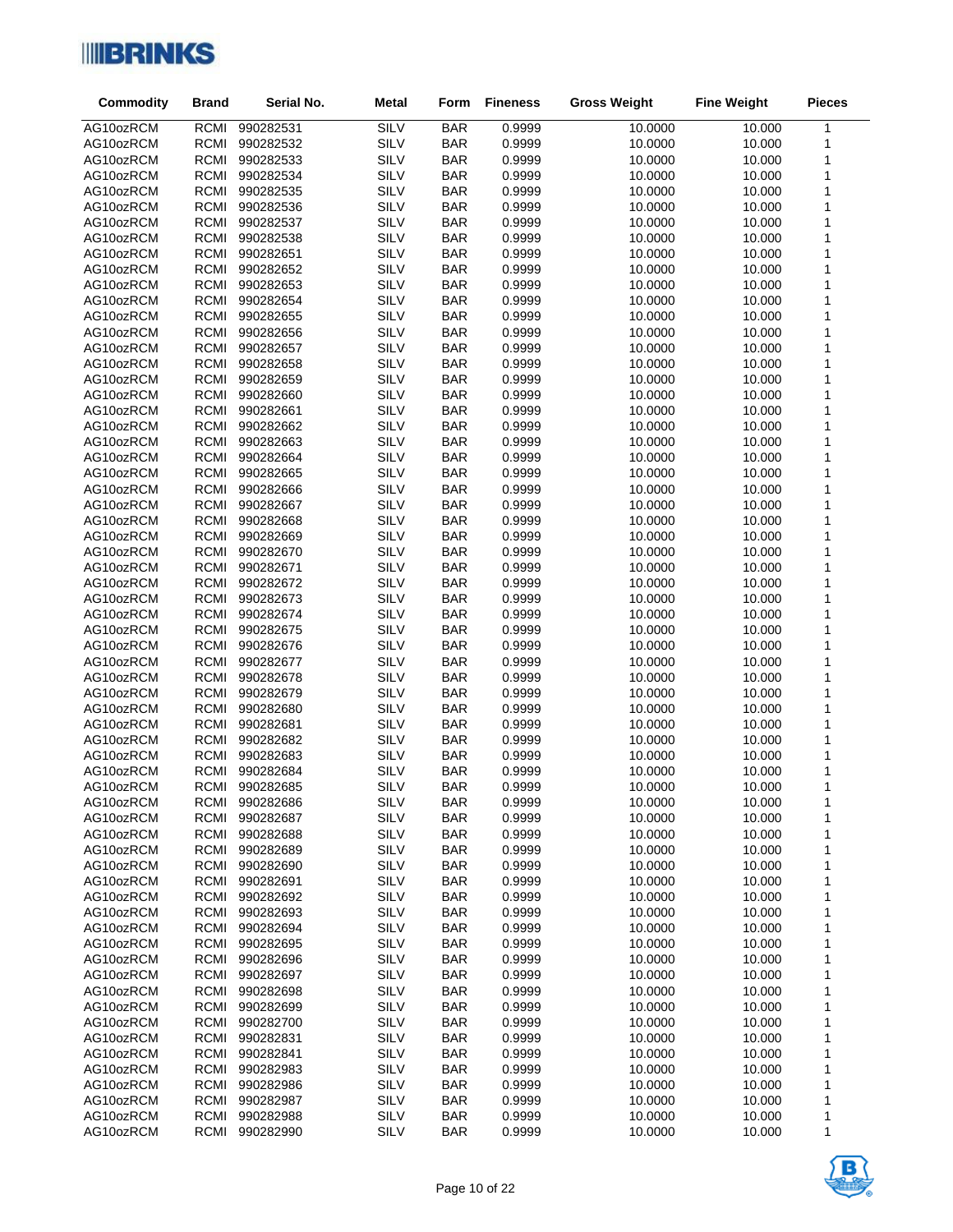

| <b>Commodity</b>       | <b>Brand</b>        | Serial No.             | <b>Metal</b> | Form                     | <b>Fineness</b>  | <b>Gross Weight</b> | <b>Fine Weight</b> | <b>Pieces</b> |
|------------------------|---------------------|------------------------|--------------|--------------------------|------------------|---------------------|--------------------|---------------|
| AG10ozRCM              | RCMI                | 990282991              | SILV         | <b>BAR</b>               | 0.9999           | 10.0000             | 10.000             | $\mathbf{1}$  |
| AG10ozRCM              | <b>RCMI</b>         | 990282992              | SILV         | <b>BAR</b>               | 0.9999           | 10.0000             | 10.000             | 1             |
| AG10ozRCM              | <b>RCMI</b>         | 990282993              | SILV         | <b>BAR</b>               | 0.9999           | 10.0000             | 10.000             | $\mathbf 1$   |
| AG10ozRCM              | RCMI                | 990282994              | SILV         | <b>BAR</b>               | 0.9999           | 10.0000             | 10.000             | 1             |
| AG10ozRCM              | <b>RCMI</b>         | 990282996              | SILV         | <b>BAR</b>               | 0.9999           | 10.0000             | 10.000             | 1             |
| AG10ozRCM              | RCMI                | 990282998              | SILV         | <b>BAR</b>               | 0.9999           | 10.0000             | 10.000             | 1             |
| AG10ozRCM              | RCMI                | 990283162              | SILV         | <b>BAR</b>               | 0.9999           | 10.0000             | 10.000             | 1             |
| AG10ozRCM              | <b>RCMI</b>         | 990283165              | SILV         | <b>BAR</b>               | 0.9999           | 10.0000             | 10.000             | 1             |
| AG10ozRCM              | RCMI                | 990404791              | SILV         | <b>BAR</b>               | 0.9999           | 10.0000             | 10.000             | 1             |
| AG10ozRCM              | <b>RCMI</b>         | 990404792              | SILV         | <b>BAR</b>               | 0.9999           | 10.0000             | 10.000             | 1             |
| AG10ozRCM              | <b>RCMI</b>         | 990404793              | SILV         | <b>BAR</b>               | 0.9999           | 10.0000             | 10.000             | 1             |
| AG10ozRCM              | <b>RCMI</b>         | 990404794              | SILV         | <b>BAR</b>               | 0.9999           | 10.0000             | 10.000             | 1             |
| AG10ozRCM              | RCMI                | 990404795              | SILV         | <b>BAR</b>               | 0.9999           | 10.0000             | 10.000             | 1             |
| AG10ozRCM              | <b>RCMI</b>         | 990404796              | SILV         | <b>BAR</b>               | 0.9999           | 10.0000             | 10.000             | 1             |
| AG10ozRCM              | RCMI                | 990404797              | SILV         | <b>BAR</b>               | 0.9999           | 10.0000             | 10.000             | 1             |
| AG10ozRCM<br>AG10ozRCM | RCMI<br><b>RCMI</b> | 990404798<br>990404799 | SILV<br>SILV | <b>BAR</b><br><b>BAR</b> | 0.9999<br>0.9999 | 10.0000<br>10.0000  | 10.000<br>10.000   | 1<br>1        |
| AG10ozRCM              | RCMI                | 990404800              | SILV         | <b>BAR</b>               | 0.9999           | 10.0000             | 10.000             | 1             |
| AG10ozRCM              | <b>RCMI</b>         | 990433954              | SILV         | <b>BAR</b>               | 0.9999           | 10.0000             | 10.000             | 1             |
| AG10ozRCM              | RCMI                | 990433973              | SILV         | <b>BAR</b>               | 0.9999           | 10.0000             | 10.000             | 1             |
| AG10ozRCM              | <b>RCMI</b>         | 990433977              | SILV         | <b>BAR</b>               | 0.9999           | 10.0000             | 10.000             | 1             |
| AG10ozRCM              | <b>RCMI</b>         | 990540358              | SILV         | <b>BAR</b>               | 0.9999           | 10.0000             | 10.000             | 1             |
| AG10ozRCM              | RCMI                | 990559075              | SILV         | <b>BAR</b>               | 0.9999           | 10.0000             | 10.000             | 1             |
| AG10ozRCM              | <b>RCMI</b>         | 990630117              | SILV         | <b>BAR</b>               | 0.9999           | 10.0000             | 10.000             | 1             |
| AG10ozRCM              | RCMI                | 990630127              | SILV         | <b>BAR</b>               | 0.9999           | 10.0000             | 10.000             | 1             |
| AG10ozRCM              | RCMI                | 990630128              | SILV         | <b>BAR</b>               | 0.9999           | 10.0000             | 10.000             | 1             |
| AG10ozRCM              | <b>RCMI</b>         | 990682223              | SILV         | <b>BAR</b>               | 0.9999           | 10.0000             | 10.000             | 1             |
| AG10ozRCM              | <b>RCMI</b>         | 990682225              | SILV         | <b>BAR</b>               | 0.9999           | 10.0000             | 10.000             | 1             |
| AG10ozRCM              | RCMI                | 990682228              | SILV         | <b>BAR</b>               | 0.9999           | 10.0000             | 10.000             | 1             |
| AG10ozRCM              | <b>RCMI</b>         | 990737303              | SILV         | <b>BAR</b>               | 0.9999           | 10.0000             | 10.000             | 1             |
| AG10ozRCM              | RCMI                | 990737330              | SILV         | <b>BAR</b>               | 0.9999           | 10.0000             | 10.000             | 1             |
| AG10ozRCM              | RCMI                | 990737331              | SILV         | <b>BAR</b>               | 0.9999           | 10.0000             | 10.000             | 1             |
| AG10ozRCM              | <b>RCMI</b>         | 990737332              | SILV         | <b>BAR</b>               | 0.9999           | 10.0000             | 10.000             | 1             |
| AG10ozRCM              | RCMI                | 990737333              | SILV         | <b>BAR</b>               | 0.9999           | 10.0000             | 10.000             | 1             |
| AG10ozRCM              | RCMI                | 990737334              | SILV         | <b>BAR</b>               | 0.9999           | 10.0000             | 10.000             | 1             |
| AG10ozRCM              | <b>RCMI</b>         | 990737335              | SILV         | <b>BAR</b>               | 0.9999           | 10.0000             | 10.000             | 1             |
| AG10ozRCM              | RCMI                | 990737336              | SILV         | <b>BAR</b>               | 0.9999           | 10.0000             | 10.000             | 1             |
| AG10ozRCM              | RCMI                | 990737337              | SILV         | <b>BAR</b>               | 0.9999           | 10.0000             | 10.000             | 1             |
| AG10ozRCM              | <b>RCMI</b>         | 990737338              | SILV         | <b>BAR</b>               | 0.9999           | 10.0000             | 10.000             | 1             |
| AG10ozRCM              | RCMI                | 990737339              | SILV<br>SILV | <b>BAR</b>               | 0.9999           | 10.0000             | 10.000             | 1             |
| AG10ozRCM<br>AG10ozRCM | RCMI<br><b>RCMI</b> | 990737340<br>990737341 | SILV         | <b>BAR</b><br><b>BAR</b> | 0.9999<br>0.9999 | 10.0000<br>10.0000  | 10.000<br>10.000   | 1<br>1        |
| AG10ozRCM              | RCMI                | 990737342              | SILV         | <b>BAR</b>               | 0.9999           | 10.0000             | 10.000             | $\mathbf{1}$  |
| AG10ozRCM              | RCMI                | 990737343              | SILV         | <b>BAR</b>               | 0.9999           | 10.0000             | 10.000             | 1             |
| AG10ozRCM              | RCMI                | 990737344              | SILV         | <b>BAR</b>               | 0.9999           | 10.0000             | 10.000             | 1             |
| AG10ozRCM              | <b>RCMI</b>         | 990737345              | SILV         | <b>BAR</b>               | 0.9999           | 10.0000             | 10.000             | 1             |
| AG10ozRCM              | RCMI                | 990737346              | SILV         | <b>BAR</b>               | 0.9999           | 10.0000             | 10.000             | 1             |
| AG10ozRCM              | RCMI                | 990737347              | SILV         | <b>BAR</b>               | 0.9999           | 10.0000             | 10.000             | 1             |
| AG10ozRCM              | <b>RCMI</b>         | 990737348              | SILV         | <b>BAR</b>               | 0.9999           | 10.0000             | 10.000             | 1             |
| AG10ozRCM              | RCMI                | 990737349              | SILV         | <b>BAR</b>               | 0.9999           | 10.0000             | 10.000             | 1             |
| AG10ozRCM              | RCMI                | 990737350              | SILV         | <b>BAR</b>               | 0.9999           | 10.0000             | 10.000             | 1             |
| AG10ozRCM              | <b>RCMI</b>         | 990737701              | SILV         | <b>BAR</b>               | 0.9999           | 10.0000             | 10.000             | 1             |
| AG10ozRCM              | RCMI                | 990737702              | SILV         | <b>BAR</b>               | 0.9999           | 10.0000             | 10.000             | 1             |
| AG10ozRCM              | RCMI                | 990737703              | SILV         | <b>BAR</b>               | 0.9999           | 10.0000             | 10.000             | 1             |
| AG10ozRCM              | <b>RCMI</b>         | 990737704              | SILV         | <b>BAR</b>               | 0.9999           | 10.0000             | 10.000             | 1             |
| AG10ozRCM              | RCMI                | 990737769              | SILV         | <b>BAR</b>               | 0.9999           | 10.0000             | 10.000             | 1             |
| AG10ozRCM              | RCMI                | 990737770              | SILV         | <b>BAR</b>               | 0.9999           | 10.0000             | 10.000             | 1             |
| AG10ozRCM              | <b>RCMI</b>         | 990737771              | SILV         | <b>BAR</b>               | 0.9999           | 10.0000             | 10.000             | 1             |
| AG10ozRCM              | RCMI                | 990737772              | SILV         | <b>BAR</b>               | 0.9999           | 10.0000             | 10.000             | 1             |
| AG10ozRCM              | RCMI                | 990737773              | SILV         | <b>BAR</b>               | 0.9999           | 10.0000             | 10.000             | 1             |
| AG10ozRCM              | <b>RCMI</b>         | 990737774              | SILV         | <b>BAR</b>               | 0.9999           | 10.0000             | 10.000             | 1             |
| AG10ozRCM              | RCMI                | 990737775              | SILV         | <b>BAR</b>               | 0.9999           | 10.0000             | 10.000             | 1             |
| AG10ozRCM              | RCMI                | 990737776              | SILV         | <b>BAR</b>               | 0.9999           | 10.0000             | 10.000             | 1             |
| AG10ozRCM              | RCMI                | 990737777              | SILV         | <b>BAR</b>               | 0.9999           | 10.0000             | 10.000             | 1             |
| AG10ozRCM              | RCMI                | 990737778              | SILV         | <b>BAR</b>               | 0.9999           | 10.0000             | 10.000             | 1             |

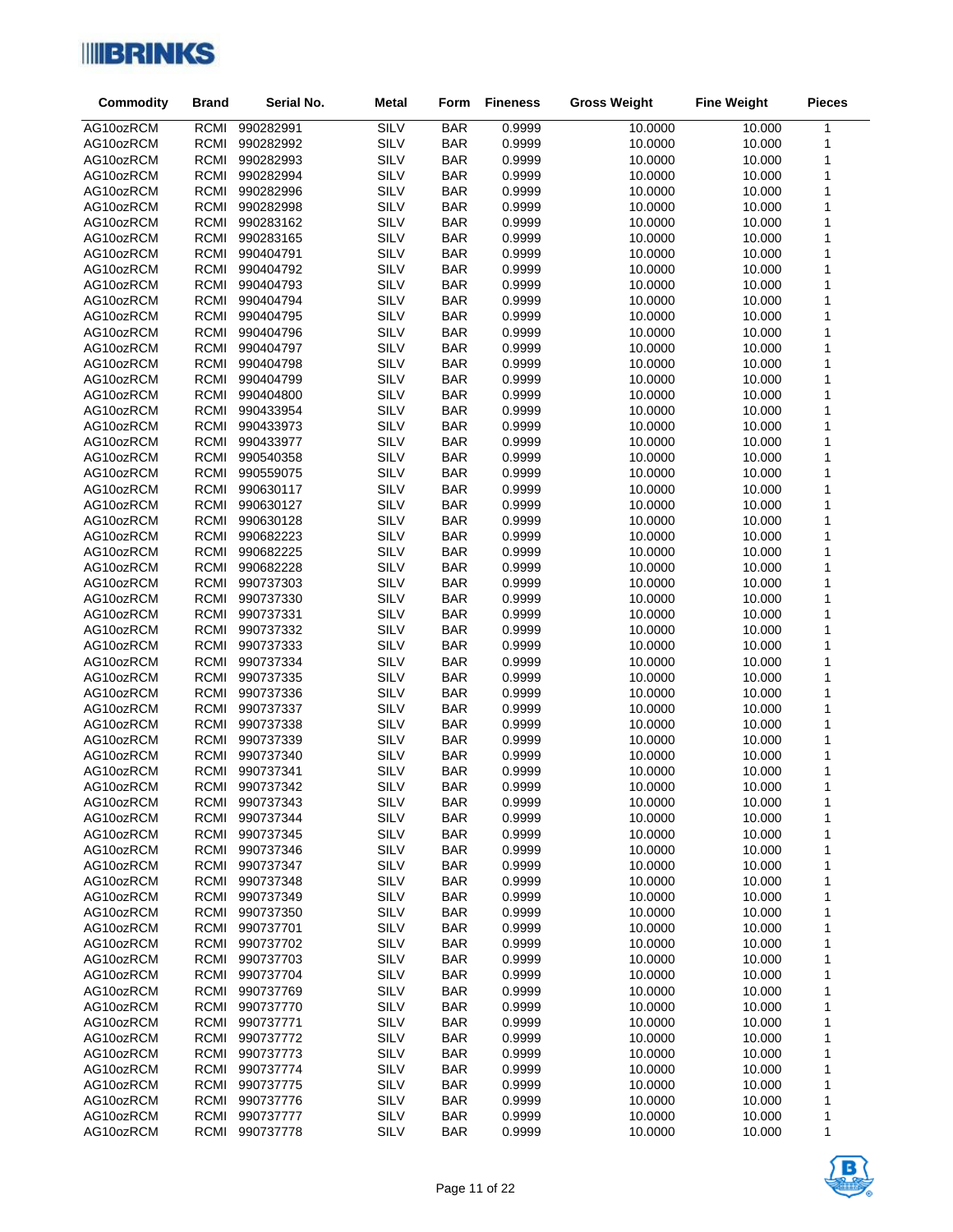

| <b>Commodity</b>       | <b>Brand</b>               | Serial No.             | <b>Metal</b>        | Form                     | <b>Fineness</b>  | <b>Gross Weight</b> | <b>Fine Weight</b> | <b>Pieces</b> |
|------------------------|----------------------------|------------------------|---------------------|--------------------------|------------------|---------------------|--------------------|---------------|
| AG10ozRCM              | RCMI                       | 990737779              | SILV                | <b>BAR</b>               | 0.9999           | 10.0000             | 10.000             | $\mathbf{1}$  |
| AG10ozRCM              | RCMI                       | 990737780              | SILV                | <b>BAR</b>               | 0.9999           | 10.0000             | 10.000             | 1             |
| AG10ozRCM              | RCMI                       | 990737781              | SILV                | <b>BAR</b>               | 0.9999           | 10.0000             | 10.000             | $\mathbf 1$   |
| AG10ozRCM              | RCMI                       | 990737782              | SILV                | <b>BAR</b>               | 0.9999           | 10.0000             | 10.000             | 1             |
| AG10ozRCM              | <b>RCMI</b>                | 990737783              | SILV                | <b>BAR</b>               | 0.9999           | 10.0000             | 10.000             | 1             |
| AG10ozRCM              | RCMI                       | 990737784              | SILV                | <b>BAR</b>               | 0.9999           | 10.0000             | 10.000             | 1             |
| AG10ozRCM              | RCMI                       | 990737785              | SILV                | <b>BAR</b>               | 0.9999           | 10.0000             | 10.000             | 1             |
| AG10ozRCM              | <b>RCMI</b>                | 990737786              | SILV                | <b>BAR</b>               | 0.9999           | 10.0000             | 10.000             | 1             |
| AG10ozRCM              | RCMI                       | 990737787              | SILV                | <b>BAR</b>               | 0.9999           | 10.0000             | 10.000             | 1             |
| AG10ozRCM              | RCMI                       | 990737788              | SILV                | <b>BAR</b>               | 0.9999           | 10.0000             | 10.000             | 1             |
| AG10ozRCM              | <b>RCMI</b>                | 990737789              | SILV                | <b>BAR</b>               | 0.9999           | 10.0000             | 10.000             | 1             |
| AG10ozRCM              | <b>RCMI</b>                | 990737790              | SILV                | <b>BAR</b>               | 0.9999           | 10.0000             | 10.000             | 1             |
| AG10ozRCM              | RCMI                       | 990737791              | SILV                | <b>BAR</b>               | 0.9999           | 10.0000             | 10.000             | 1             |
| AG10ozRCM<br>AG10ozRCM | <b>RCMI</b><br><b>RCMI</b> | 990737792<br>990737793 | SILV<br>SILV        | <b>BAR</b><br><b>BAR</b> | 0.9999<br>0.9999 | 10.0000<br>10.0000  | 10.000<br>10.000   | 1<br>1        |
| AG10ozRCM              | RCMI                       | 990737794              | SILV                | <b>BAR</b>               | 0.9999           | 10.0000             | 10.000             | 1             |
| AG10ozRCM              | RCMI                       | 990737901              | SILV                | <b>BAR</b>               | 0.9999           | 10.0000             | 10.000             | 1             |
| AG10ozRCM              | <b>RCMI</b>                | 990737902              | <b>SILV</b>         | <b>BAR</b>               | 0.9999           | 10.0000             | 10.000             | 1             |
| AG10ozRCM              | RCMI                       | 990737903              | SILV                | <b>BAR</b>               | 0.9999           | 10.0000             | 10.000             | 1             |
| AG10ozRCM              | RCMI                       | 990737904              | <b>SILV</b>         | <b>BAR</b>               | 0.9999           | 10.0000             | 10.000             | 1             |
| AG10ozRCM              | <b>RCMI</b>                | 990737905              | <b>SILV</b>         | <b>BAR</b>               | 0.9999           | 10.0000             | 10.000             | 1             |
| AG10ozRCM              | RCMI                       | 990737906              | SILV                | <b>BAR</b>               | 0.9999           | 10.0000             | 10.000             | 1             |
| AG10ozRCM              | RCMI                       | 990737920              | <b>SILV</b>         | <b>BAR</b>               | 0.9999           | 10.0000             | 10.000             | 1             |
| AG10ozRCM              | <b>RCMI</b>                | 990737921              | <b>SILV</b>         | <b>BAR</b>               | 0.9999           | 10.0000             | 10.000             | 1             |
| AG10ozRCM              | RCMI                       | 990737922              | SILV                | <b>BAR</b>               | 0.9999           | 10.0000             | 10.000             | 1             |
| AG10ozRCM              | <b>RCMI</b>                | 990737923              | SILV                | <b>BAR</b>               | 0.9999           | 10.0000             | 10.000             | 1             |
| AG10ozRCM              | <b>RCMI</b>                | 990737924              | SILV                | <b>BAR</b>               | 0.9999           | 10.0000             | 10.000             | 1             |
| AG10ozRCM              | RCMI                       | 990737925              | <b>SILV</b>         | <b>BAR</b>               | 0.9999           | 10.0000             | 10.000             | 1             |
| AG10ozRCM              | <b>RCMI</b>                | 990737927              | SILV                | <b>BAR</b>               | 0.9999           | 10.0000             | 10.000             | 1             |
| AG10ozRCM              | <b>RCMI</b>                | 990737928              | SILV                | <b>BAR</b>               | 0.9999           | 10.0000             | 10.000             | 1             |
| AG10ozRCM              | RCMI                       | 990737929              | SILV                | <b>BAR</b>               | 0.9999           | 10.0000             | 10.000             | 1             |
| AG10ozRCM              | RCMI<br><b>RCMI</b>        | 990737930              | SILV                | <b>BAR</b>               | 0.9999           | 10.0000             | 10.000             | 1<br>1        |
| AG10ozRCM<br>AG10ozRCM | RCMI                       | 990737931<br>990737932 | SILV<br><b>SILV</b> | <b>BAR</b><br><b>BAR</b> | 0.9999<br>0.9999 | 10.0000<br>10.0000  | 10.000<br>10.000   | 1             |
| AG10ozRCM              | RCMI                       | 990737933              | <b>SILV</b>         | <b>BAR</b>               | 0.9999           | 10.0000             | 10.000             | $\mathbf 1$   |
| AG10ozRCM              | <b>RCMI</b>                | 990737934              | SILV                | <b>BAR</b>               | 0.9999           | 10.0000             | 10.000             | 1             |
| AG10ozRCM              | RCMI                       | 990737935              | <b>SILV</b>         | <b>BAR</b>               | 0.9999           | 10.0000             | 10.000             | 1             |
| AG10ozRCM              | <b>RCMI</b>                | 990738251              | SILV                | <b>BAR</b>               | 0.9999           | 10.0000             | 10.000             | 1             |
| AG10ozRCM              | <b>RCMI</b>                | 990738252              | SILV                | <b>BAR</b>               | 0.9999           | 10.0000             | 10.000             | 1             |
| AG10ozRCM              | RCMI                       | 990738253              | <b>SILV</b>         | <b>BAR</b>               | 0.9999           | 10.0000             | 10.000             | 1             |
| AG10ozRCM              | RCMI                       | 990738254              | SILV                | <b>BAR</b>               | 0.9999           | 10.0000             | 10.000             | 1             |
| AG10ozRCM              | RCMI                       | 990738255              | <b>SILV</b>         | <b>BAR</b>               | 0.9999           | 10.0000             | 10.000             | 1             |
| AG10ozRCM              | RCMI                       | 990738256              | SILV                | <b>BAR</b>               | 0.9999           | 10.0000             | 10.000             | $\mathbf{1}$  |
| AG10ozRCM              | RCMI                       | 990738257              | SILV                | <b>BAR</b>               | 0.9999           | 10.0000             | 10.000             | 1             |
| AG10ozRCM              | RCMI                       | 990738258              | SILV                | <b>BAR</b>               | 0.9999           | 10.0000             | 10.000             | 1             |
| AG10ozRCM              | <b>RCMI</b>                | 990738259              | SILV                | <b>BAR</b>               | 0.9999           | 10.0000             | 10.000             | 1             |
| AG10ozRCM              | <b>RCMI</b>                | 990738260              | SILV                | <b>BAR</b>               | 0.9999           | 10.0000             | 10.000             | 1             |
| AG10ozRCM              | RCMI                       | 990738261              | SILV                | <b>BAR</b>               | 0.9999           | 10.0000             | 10.000             | 1             |
| AG10ozRCM              | <b>RCMI</b>                | 990738262              | SILV                | <b>BAR</b>               | 0.9999           | 10.0000             | 10.000             | 1             |
| AG10ozRCM<br>AG10ozRCM | RCMI<br>RCMI               | 990738263<br>990738264 | SILV<br>SILV        | <b>BAR</b><br><b>BAR</b> | 0.9999<br>0.9999 | 10.0000<br>10.0000  | 10.000<br>10.000   | 1<br>1        |
| AG10ozRCM              | <b>RCMI</b>                | 990738265              | SILV                | <b>BAR</b>               | 0.9999           | 10.0000             | 10.000             | 1             |
| AG10ozRCM              | RCMI                       | 990738266              | SILV                | <b>BAR</b>               | 0.9999           | 10.0000             | 10.000             | 1             |
| AG10ozRCM              | RCMI                       | 990738267              | SILV                | <b>BAR</b>               | 0.9999           | 10.0000             | 10.000             | 1             |
| AG10ozRCM              | <b>RCMI</b>                | 990738268              | SILV                | <b>BAR</b>               | 0.9999           | 10.0000             | 10.000             | 1             |
| AG10ozRCM              | RCMI                       | 990738269              | <b>SILV</b>         | <b>BAR</b>               | 0.9999           | 10.0000             | 10.000             | 1             |
| AG10ozRCM              | RCMI                       | 990738270              | SILV                | <b>BAR</b>               | 0.9999           | 10.0000             | 10.000             | 1             |
| AG10ozRCM              | <b>RCMI</b>                | 990840362              | SILV                | <b>BAR</b>               | 0.9999           | 10.0000             | 10.0000            | 1             |
| AG10ozRCM              | RCMI                       | 990840363              | SILV                | <b>BAR</b>               | 0.9999           | 10.0000             | 10.0000            | 1             |
| AG10ozRCM              | RCMI                       | 990840364              | SILV                | <b>BAR</b>               | 0.9999           | 10.0000             | 10.000             | 1             |
| AG10ozRCM              | <b>RCMI</b>                | 990840373              | SILV                | <b>BAR</b>               | 0.9999           | 10.0000             | 10.0000            | 1             |
| AG10ozRCM              | RCMI                       | 990840374              | SILV                | <b>BAR</b>               | 0.9999           | 10.0000             | 10.0000            | 1             |
| AG10ozRCM              | RCMI                       | 990840375              | SILV                | <b>BAR</b>               | 0.9999           | 10.0000             | 10.0000            | 1             |
| AG10ozRCM              | RCMI                       | 990840376              | SILV                | <b>BAR</b>               | 0.9999           | 10.0000             | 10.0000            | 1             |
| AG10ozRCM              | RCMI                       | 990840570              | SILV                | <b>BAR</b>               | 0.9999           | 10.0000             | 10.000             | 1             |

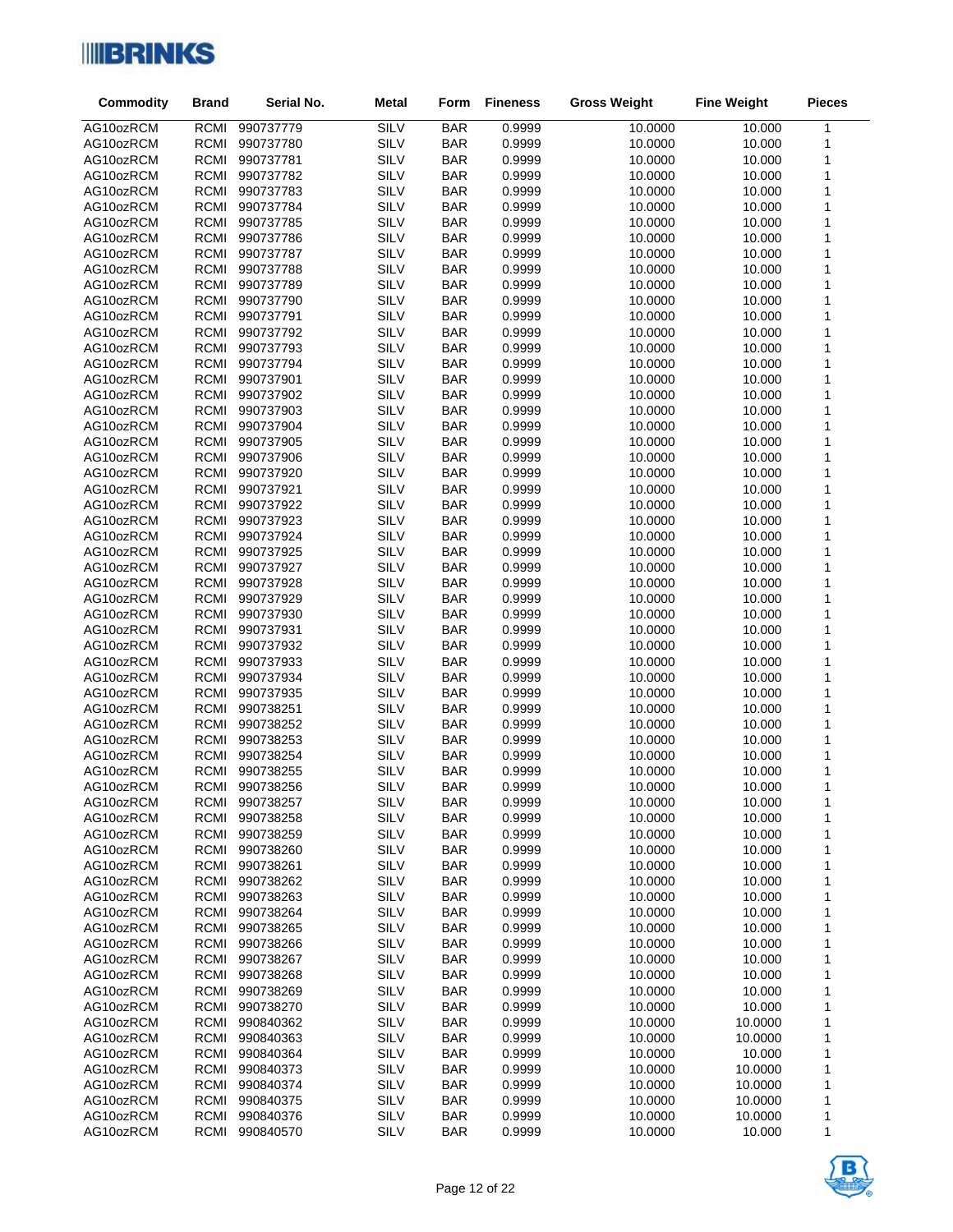

| <b>Commodity</b>       | <b>Brand</b>               | Serial No.               | <b>Metal</b> | Form                       | <b>Fineness</b>  | <b>Gross Weight</b>  | <b>Fine Weight</b> | <b>Pieces</b>    |
|------------------------|----------------------------|--------------------------|--------------|----------------------------|------------------|----------------------|--------------------|------------------|
| AG10ozRCM              | <b>RCMI</b>                | 990858543                | SILV         | <b>BAR</b>                 | 0.9999           | 10.0000              | 10.000             | $\mathbf{1}$     |
| AG10ozRCM              | <b>RCMI</b>                | 990858544                | SILV         | <b>BAR</b>                 | 0.9999           | 10.0000              | 10.000             | 1                |
| AG10ozRCM              | <b>RCMI</b>                | 990877881                | SILV         | <b>BAR</b>                 | 0.9999           | 10.0000              | 10.000             | $\mathbf 1$      |
| AG10ozRCM              | RCMI                       | 990877882                | SILV         | <b>BAR</b>                 | 0.9999           | 10.0000              | 10.000             | $\mathbf 1$      |
| AG10ozRCM              | <b>RCMI</b>                | 990877883                | SILV         | <b>BAR</b>                 | 0.9999           | 10.0000              | 10.000             | 1                |
| AG10ozRCM              | RCMI                       | 990877884                | SILV         | <b>BAR</b>                 | 0.9999           | 10.0000              | 10.000             | 1                |
| AG10ozRCM              | RCMI                       | 990877885                | SILV         | <b>BAR</b>                 | 0.9999           | 10.0000              | 10.000             | $\mathbf 1$      |
| AG10ozRCM              | <b>RCMI</b>                | 990877886                | SILV         | <b>BAR</b>                 | 0.9999           | 10.0000              | 10.000             | 1                |
| AG10ozRCM              | RCMI                       | 990877887                | <b>SILV</b>  | <b>BAR</b>                 | 0.9999           | 10.0000              | 10.000             | 1                |
| AG10ozRCM              | RCMI                       | 990877888                | <b>SILV</b>  | <b>BAR</b>                 | 0.9999           | 10.0000              | 10.000             | $\mathbf 1$      |
| AG10ozRCM              | <b>RCMI</b>                | 990877889                | SILV         | <b>BAR</b>                 | 0.9999           | 10.0000              | 10.000             | $\mathbf 1$      |
| AG10ozRCM              | <b>RCMI</b>                | 990877890                | <b>SILV</b>  | <b>BAR</b>                 | 0.9999           | 10.0000              | 10.000             | 1                |
| AG10ozRCM              | RCMI                       | 990877891                | SILV<br>SILV | <b>BAR</b>                 | 0.9999           | 10.0000              | 10.000             | 1<br>$\mathbf 1$ |
| AG10ozRCM<br>AG10ozRCM | <b>RCMI</b><br><b>RCMI</b> | 990877892<br>990877893   | <b>SILV</b>  | <b>BAR</b><br><b>BAR</b>   | 0.9999<br>0.9999 | 10.0000<br>10.0000   | 10.000<br>10.000   | 1                |
| AG10ozRCM              | <b>RCMI</b>                | 990877894                | SILV         | <b>BAR</b>                 | 0.9999           | 10.0000              | 10.000             | 1                |
| AG10ozRCM              | RCMI                       | 990877895                | SILV         | <b>BAR</b>                 | 0.9999           | 10.0000              | 10.000             | 1                |
| AG10ozRCM              | <b>RCMI</b>                | 990877896                | SILV         | <b>BAR</b>                 | 0.9999           | 10.0000              | 10.000             | 1                |
| AG10ozRCM              | RCMI                       | 990877897                | SILV         | <b>BAR</b>                 | 0.9999           | 10.0000              | 10.000             | 1                |
| AG10ozRCM              | RCMI                       | 990877898                | SILV         | <b>BAR</b>                 | 0.9999           | 10.0000              | 10.000             | 1                |
| AG10ozRCM              | <b>RCMI</b>                | 990877899                | SILV         | <b>BAR</b>                 | 0.9999           | 10.0000              | 10.000             | 1                |
| AG10ozRCM              | RCMI                       | 990877900                | SILV         | <b>BAR</b>                 | 0.9999           | 10.0000              | 10.000             | 1                |
| AG10ozRCM              | RCMI                       | 990885252                | SILV         | <b>BAR</b>                 | 0.9999           | 10.0000              | 10.000             | $\mathbf 1$      |
| AG10ozRCM              | <b>RCMI</b>                | 50SB10045                | SILV         | <b>BAR</b>                 | 0.9999           | 500.0000             | 500.000            | 50               |
| AG10ozRCM              | RCMI                       | 50SB10046                | SILV         | <b>BAR</b>                 | 0.9999           | 500.0000             | 500.000            | 50               |
| AG10ozRCM              | <b>RCMI</b>                | 50SB10047                | SILV         | <b>BAR</b>                 | 0.9999           | 500.0000             | 500.000            | 50               |
| AG10ozRCM              | <b>RCMI</b>                | 50SB10048                | SILV         | <b>BAR</b>                 | 0.9999           | 500.0000             | 500.000            | 50               |
| AG10ozRCM              | RCMI                       | 990156235                | SILV         | <b>BAR</b>                 | 0.9999           | 10.0000              | 10.000             | $\mathbf{1}$     |
| AG10ozRCM              | <b>RCMI</b>                | 990156240                | SILV         | <b>BAR</b>                 | 0.9999           | 10.0000              | 10.000             | 1                |
| AG10ozRCM              | RCMI                       | 990156246                | SILV         | <b>BAR</b>                 | 0.9999           | 10.0000              | 10.000             | 1                |
| AG10ozRCM              | RCMI                       | 990904155                | SILV         | <b>BAR</b>                 | 0.9999           | 10.0000              | 10.000             | $\mathbf{1}$     |
| AG1ozCOIN              | <b>RCMI</b><br><b>RCMI</b> | 500SM00010               | SILV<br>SILV | <b>COIN</b>                | 0.9999           | 500.0000             | 500.000            | 500              |
| AG1ozCOIN<br>AG1ozCOIN | RCMI                       | 500SM00011<br>500SM00012 | SILV         | <b>COIN</b><br>COIN        | 0.9999<br>0.9999 | 500.0000<br>500.0000 | 500.000<br>500.000 | 500<br>500       |
| AG1ozCOIN              | RCMI                       | 500SM00013               | SILV         | COIN                       | 0.9999           | 500.0000             | 500.000            | 500              |
| AG1ozCOIN              | <b>RCMI</b>                | 500SM00014               | SILV         | <b>COIN</b>                | 0.9999           | 500.0000             | 500.000            | 500              |
| AG1ozCOIN              | <b>RCMI</b>                | 500SM00015               | SILV         | <b>COIN</b>                | 0.9999           | 500.0000             | 500.000            | 500              |
| AG1ozCOIN              | <b>RCMI</b>                | 500SM00016               | SILV         | <b>COIN</b>                | 0.9999           | 500.0000             | 500.000            | 500              |
| AG1ozCOIN              | <b>RCMI</b>                | 500SM00017               | SILV         | <b>COIN</b>                | 0.9999           | 500.0000             | 500.000            | 500              |
| AG1ozCOIN              | <b>RCMI</b>                | 500SM00018               | SILV         | <b>COIN</b>                | 0.9999           | 500.0000             | 500.000            | 500              |
| AG1ozCOIN              | <b>RCMI</b>                | 500SM00019               | SILV         | <b>COIN</b>                | 0.9999           | 500.0000             | 500.000            | 500              |
| AG1ozCOIN              | RCMI                       | 500SM00020               | SILV         | COIN                       | 0.9999           | 500.0000             | 500.000            | 500              |
| AG1ozCOIN              | RCMI                       | 500SM00021               | SILV         | <b>COIN</b>                | 0.9999           | 500.0000             | 500.000            | 500              |
| AG1ozCOIN              | RCMI                       | 500SM00022               | SILV         | <b>COIN</b>                | 0.9999           | 500.0000             | 500.000            | 500              |
| AG1ozCOIN              | <b>RCMI</b>                | 500SM00023               | SILV         | <b>COIN</b>                | 0.9999           | 500.0000             | 500.000            | 500              |
| AG1ozCOIN              | <b>RCMI</b>                | 500SM00024               | SILV         | <b>COIN</b>                | 0.9999           | 500.0000             | 500.000            | 500              |
| AG1ozCOIN              | <b>RCMI</b>                | 500SM00025               | SILV         | <b>COIN</b>                | 0.9999           | 500.0000             | 500.000            | 500              |
| AG1ozCOIN              | <b>RCMI</b>                | 500SM00026<br>500SM00027 | SILV         | <b>COIN</b>                | 0.9999           | 500.0000             | 500.000            | 500              |
| AG1ozCOIN<br>AG1ozCOIN | <b>RCMI</b><br><b>RCMI</b> | 500SM00028               | SILV<br>SILV | <b>COIN</b><br><b>COIN</b> | 0.9999<br>0.9999 | 500.0000<br>500.0000 | 500.000<br>500.000 | 500<br>500       |
| AG1ozCOIN              | <b>RCMI</b>                | 500SM00029               | SILV         | <b>COIN</b>                | 0.9999           | 500.0000             | 500.000            | 500              |
| AG1ozCOIN              | <b>RCMI</b>                | 500SM00030               | SILV         | <b>COIN</b>                | 0.9999           | 500.0000             | 500.000            | 500              |
| AG1ozCOIN              | <b>RCMI</b>                | 500SM00031               | SILV         | <b>COIN</b>                | 0.9999           | 500.0000             | 500.000            | 500              |
| AG1ozCOIN              | <b>RCMI</b>                | 500SM00032               | SILV         | <b>COIN</b>                | 0.9999           | 500.0000             | 500.000            | 500              |
| AG1ozCOIN              | <b>RCMI</b>                | 500SM00033               | SILV         | <b>COIN</b>                | 0.9999           | 500.0000             | 500.000            | 500              |
| AG1ozCOIN              | <b>RCMI</b>                | 500SM00034               | SILV         | <b>COIN</b>                | 0.9999           | 500.0000             | 500.000            | 500              |
| AG1ozCOIN              | <b>RCMI</b>                | 500SM00035               | SILV         | <b>COIN</b>                | 0.9999           | 500.0000             | 500.000            | 500              |
| AG1ozCOIN              | <b>RCMI</b>                | 500SM00036               | SILV         | <b>COIN</b>                | 0.9999           | 500.0000             | 500.000            | 500              |
| AG1ozCOIN              | <b>RCMI</b>                | 500SM00037               | SILV         | <b>COIN</b>                | 0.9999           | 500.0000             | 500.000            | 500              |
| AG1ozCOIN              | <b>RCMI</b>                | 500SM00038               | SILV         | <b>COIN</b>                | 0.9999           | 500.0000             | 500.000            | 500              |
| AG1ozCOIN              | <b>RCMI</b>                | 500SM00039               | SILV         | <b>COIN</b>                | 0.9999           | 500.0000             | 500.000            | 500              |
| AG1ozCOIN              | <b>RCMI</b>                | 500SM00040               | SILV         | <b>COIN</b>                | 0.9999           | 500.0000             | 500.000            | 500              |
| AG1ozCOIN              | <b>RCMI</b>                | 500SM00041               | SILV         | <b>COIN</b>                | 0.9999           | 500.0000             | 500.000            | 500              |
| AG1ozCOIN              | <b>RCMI</b>                | 500SM00042               | SILV         | <b>COIN</b>                | 0.9999           | 500.0000             | 500.000            | 500              |
| AG1ozCOIN              | <b>RCMI</b>                | 500SM00043               | SILV         | <b>COIN</b>                | 0.9999           | 500.0000             | 500.000            | 500              |

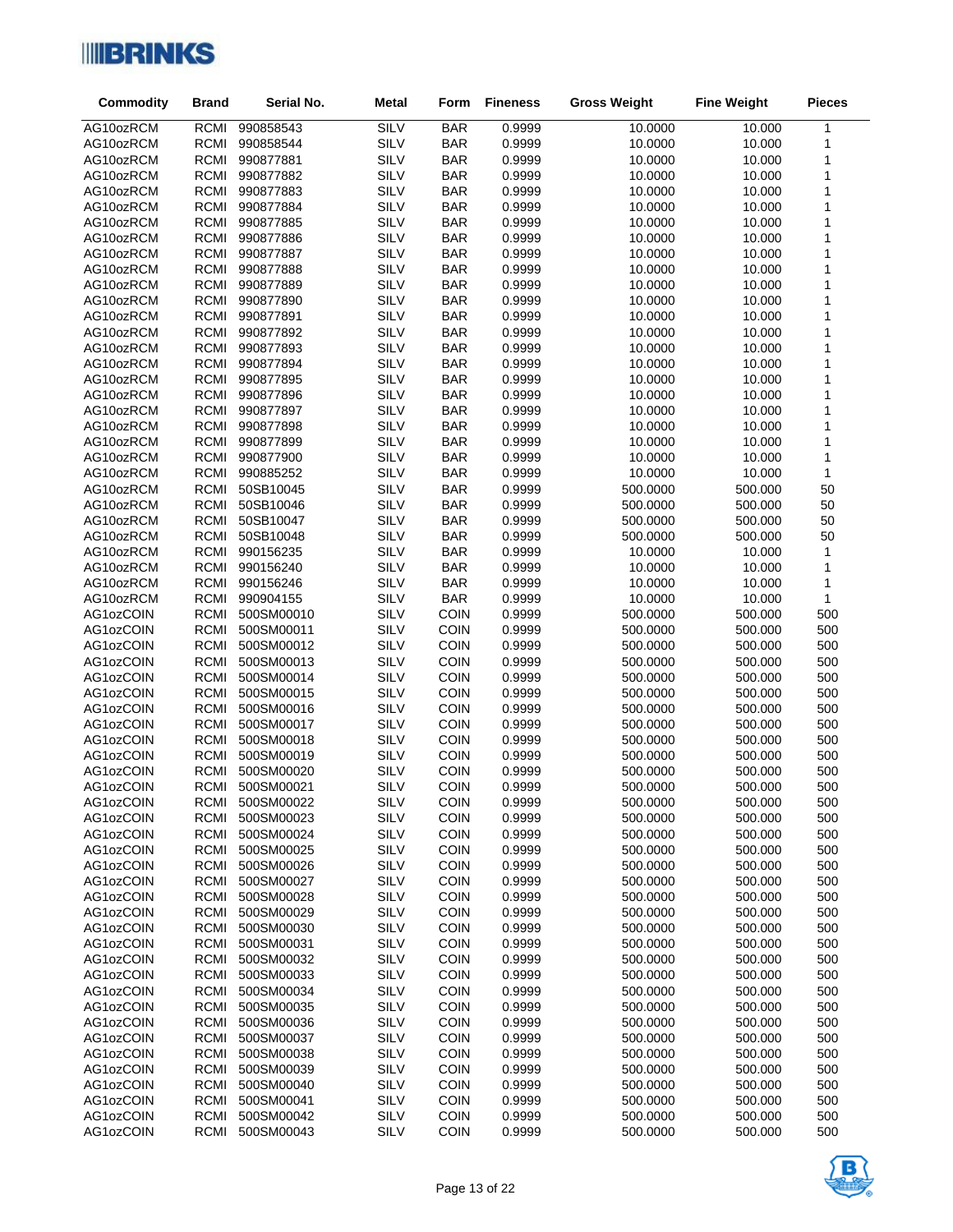

| AG1ozCOIN<br><b>RCMI</b><br>SILV<br><b>COIN</b><br>500<br>500SM00044<br>0.9999<br>500.0000<br>500.000<br>SILV<br>COIN<br>AG1ozCOIN<br><b>RCMI</b><br>500SM00048<br>0.9999<br>500.0000<br>500.000<br>500<br>SILV<br>COIN<br><b>RCMI</b><br>500SM00049<br>0.9999<br>500.0000<br>500.000<br>500<br>AG1ozCOIN<br><b>SILV</b><br><b>RCMI</b><br>500SM00050<br><b>COIN</b><br>0.9999<br>500.0000<br>500.000<br>500<br>AG1ozCOIN<br><b>SILV</b><br>COIN<br><b>RCMI</b><br>0.9999<br>500.000<br>500<br>AG1ozCOIN<br>500SM00051<br>500.0000<br>SILV<br>COIN<br><b>RCMI</b><br>500SM00052<br>0.9999<br>500.000<br>500<br>AG1ozCOIN<br>500.0000<br><b>SILV</b><br>COIN<br><b>RCMI</b><br>0.9999<br>500.0000<br>500.000<br>500<br>AG1ozCOIN<br>500SM00053<br>SILV<br>COIN<br><b>RCMI</b><br>0.9999<br>500<br>AG1ozCOIN<br>500SM00065<br>500.0000<br>500.000<br><b>SILV</b><br>COIN<br><b>RCMI</b><br>500SM00066<br>0.9999<br>500.0000<br>500.000<br>500<br>AG1ozCOIN<br><b>SILV</b><br><b>RCMI</b><br>COIN<br>0.9999<br>500SM00067<br>500.0000<br>500.000<br>500<br>AG1ozCOIN<br><b>SILV</b><br>COIN<br><b>RCMI</b><br>0.9999<br>500<br>AG1ozCOIN<br>500SM00068<br>500.0000<br>500.000<br><b>SILV</b><br>COIN<br><b>RCMI</b><br>500SM00069<br>0.9999<br>500.000<br>500<br>AG1ozCOIN<br>500.0000<br><b>SILV</b><br>COIN<br><b>RCMI</b><br>0.9999<br>500.0000<br>500.000<br>500<br>AG1ozCOIN<br>500SM00070<br>SILV<br>COIN<br><b>RCMI</b><br>0.9999<br>500<br>AG1ozCOIN<br>500SM00071<br>500.0000<br>500.000<br><b>SILV</b><br>COIN<br><b>RCMI</b><br>500SM00115<br>0.9999<br>500.0000<br>500.000<br>500<br>AG1ozCOIN<br>SILV<br><b>RCMI</b><br>COIN<br>AG1ozCOIN<br>500SM00116<br>0.9999<br>500.0000<br>500.000<br>500<br><b>SILV</b><br><b>RCMI</b><br>500SM00117<br><b>COIN</b><br>0.9999<br>500.000<br>500<br>AG1ozCOIN<br>500.0000<br><b>SILV</b><br>COIN<br><b>RCMI</b><br>0.9999<br>500.000<br>500<br>AG1ozCOIN<br>500SM00118<br>500.0000<br><b>SILV</b><br>COIN<br><b>RCMI</b><br>0.9999<br>500.000<br>500<br>AG1ozCOIN<br>500SM00119<br>500.0000<br><b>SILV</b><br>COIN<br><b>RCMI</b><br>500SM00120<br>0.9999<br>500.0000<br>500.000<br>500<br>AG1ozCOIN<br><b>SILV</b><br><b>RCMI</b><br>COIN<br>500SM00121<br>0.9999<br>500.0000<br>500.000<br>500<br>AG1ozCOIN<br><b>SILV</b><br><b>RCMI</b><br><b>COIN</b><br>0.9999<br>500.000<br>500<br>AG1ozCOIN<br>500SM00122<br>500.0000<br>SILV<br>COIN<br><b>RCMI</b><br>500SM00123<br>0.9999<br>500.000<br>500<br>AG1ozCOIN<br>500.0000<br><b>SILV</b><br>COIN<br><b>RCMI</b><br>0.9999<br>500.0000<br>500.000<br>500<br>AG1ozCOIN<br>500SM00124<br><b>SILV</b><br><b>RCMI</b><br><b>COIN</b><br>0.9999<br>500.000<br>500<br>AG1ozCOIN<br>500SM00156<br>500.0000<br><b>SILV</b><br><b>RCMI</b><br><b>COIN</b><br>0.9999<br>500.0000<br>500.000<br>500<br>AG1ozCOIN<br>500SM00157<br>SILV<br>COIN<br><b>RCMI</b><br>0.9999<br>500.000<br>500<br>AG1ozCOIN<br>500SM00158<br>500.0000<br><b>SILV</b><br>COIN<br><b>RCMI</b><br>500SM00159<br>0.9999<br>500.0000<br>500.000<br>500<br>AG1ozCOIN<br><b>SILV</b><br><b>RCMI</b><br>COIN<br>500SM00160<br>0.9999<br>500.0000<br>500.000<br>500<br>AG1ozCOIN<br>SILV<br>COIN<br><b>RCMI</b><br>0.9999<br>500.000<br>500<br>AG1ozCOIN<br>500SM00167<br>500.0000<br>SILV<br><b>RCMI</b><br><b>COIN</b><br>0.9999<br>500.000<br>500<br>AG1ozCOIN<br>500SM00169<br>500.0000<br><b>SILV</b><br>COIN<br><b>RCMI</b><br>0.9999<br>500.0000<br>500.000<br>500<br>AG1ozCOIN<br>500SM00170<br>SILV<br>COIN<br><b>RCMI</b><br>0.9999<br>500<br>AG1ozCOIN<br>500SM00177<br>500.0000<br>500.000<br><b>SILV</b><br>COIN<br><b>RCMI</b><br>500SM00187<br>0.9999<br>500.0000<br>500.000<br>500<br>AG1ozCOIN<br><b>SILV</b><br><b>RCMI</b><br>COIN<br>500SM00188<br>0.9999<br>500.0000<br>500.000<br>500<br>AG1ozCOIN<br>SILV<br><b>RCMI</b><br><b>COIN</b><br>0.9999<br>500<br>AG1ozCOIN<br>500SM00189<br>500.0000<br>500.000<br><b>SILV</b><br><b>RCMI</b><br><b>COIN</b><br>0.9999<br>500.000<br>500<br>AG1ozCOIN<br>500SM00191<br>500.0000<br>SILV<br>COIN<br>AG1ozCOIN<br><b>RCMI</b><br>500SM00192<br>0.9999<br>500.0000<br>500.000<br>500<br>SILV<br><b>RCMI</b><br><b>COIN</b><br>AG1ozCOIN<br>500SM00193<br>0.9999<br>500.0000<br>500.000<br>500<br>SILV<br><b>RCMI</b><br>500SM00194<br><b>COIN</b><br>0.9999<br>500.000<br>500<br>AG1ozCOIN<br>500.0000<br>SILV<br>COIN<br>AG1ozCOIN<br><b>RCMI</b><br>500SM00198<br>0.9999<br>500.000<br>500<br>500.0000<br>SILV<br>COIN<br><b>RCMI</b><br>500SM00201<br>0.9999<br>500.000<br>500<br>AG1ozCOIN<br>500.0000<br>SILV<br>COIN<br>RCMI<br>500SM00202<br>0.9999<br>500.000<br>500<br>AG1ozCOIN<br>500.0000<br>SILV<br>AG1ozCOIN<br>500SM00203<br><b>COIN</b><br>0.9999<br>500.0000<br>500.000<br>500<br>RCMI<br>AG1ozCOIN<br><b>RCMI</b><br>500SM00204<br>SILV<br><b>COIN</b><br>0.9999<br>500.0000<br>500.000<br>500<br><b>RCMI</b><br>SILV<br><b>COIN</b><br>AG1ozCOIN<br>500SM00205<br>0.9999<br>500.0000<br>500.000<br>500<br>SILV<br><b>RCMI</b><br><b>COIN</b><br>AG1ozCOIN<br>500SM00232<br>0.9999<br>500.0000<br>500.000<br>500<br>SILV<br>0.9999<br>AG1ozCOIN<br><b>RCMI</b><br>500SM00233<br><b>COIN</b><br>500.0000<br>500.000<br>500<br><b>RCMI</b><br>SILV<br><b>COIN</b><br>0.9999<br>500.000<br>AG1ozCOIN<br>500SM00234<br>500.0000<br>500<br>SILV<br><b>RCMI</b><br><b>COIN</b><br>AG1ozCOIN<br>500SM00235<br>0.9999<br>500.0000<br>500.000<br>500<br>SILV<br><b>RCMI</b><br><b>COIN</b><br>0.9999<br>AG1ozCOIN<br>500SM00236<br>500.0000<br>500.000<br>500<br>SILV<br><b>RCMI</b><br><b>COIN</b><br>AG1ozCOIN<br>500SM00237<br>0.9999<br>500.0000<br>500.000<br>500<br><b>RCMI</b><br>SILV<br><b>COIN</b><br>0.9999<br>AG1ozCOIN<br>500SM00240<br>500.0000<br>500.000<br>500<br>SILV<br><b>RCMI</b><br><b>COIN</b><br>AG1ozCOIN<br>500SM00247<br>0.9999<br>500.0000<br>500.000<br>500<br>SILV<br><b>COIN</b><br>AG1ozCOIN<br><b>RCMI</b><br>500SM00248<br>0.9999<br>500.0000<br>500.000<br>500<br>SILV<br><b>RCMI</b><br>500SM00249<br><b>COIN</b><br>0.9999<br>500.000<br>AG1ozCOIN<br>500.0000<br>500<br>SILV<br><b>RCMI</b><br><b>COIN</b><br>0.9999<br>AG1ozCOIN<br>500SM00250<br>500.0000<br>500.000<br>500<br>SILV<br><b>COIN</b><br><b>RCMI</b><br>500SM00251<br>0.9999<br>500.0000<br>500.000<br>500<br>AG1ozCOIN<br><b>RCMI</b><br>SILV<br><b>COIN</b><br>0.9999<br>AG1ozCOIN<br>500SM00252<br>500.0000<br>500.000<br>500<br>SILV<br><b>RCMI</b><br><b>COIN</b><br>0.9999<br>500.000<br>AG1ozCOIN<br>500SM00253<br>500.0000<br>500<br>SILV<br><b>COIN</b><br>AG1ozCOIN<br><b>RCMI</b><br>500SM00254<br>0.9999<br>500.0000<br>500.000<br>500<br>SILV<br><b>RCMI</b><br><b>COIN</b><br>0.9999<br>AG1ozCOIN<br>500SM00255<br>500.0000<br>500.000<br>500<br>SILV<br><b>RCMI</b><br>500SM00256<br><b>COIN</b><br>0.9999<br>500.000<br>AG1ozCOIN<br>500.0000<br>500<br><b>RCMI</b><br>SILV<br><b>COIN</b><br>0.9999<br>AG1ozCOIN<br>500SM00257<br>500.0000<br>500.000<br>500 | <b>Commodity</b> | <b>Brand</b> | Serial No. | <b>Metal</b> | Form        | <b>Fineness</b> | <b>Gross Weight</b> | <b>Fine Weight</b> | <b>Pieces</b> |
|------------------------------------------------------------------------------------------------------------------------------------------------------------------------------------------------------------------------------------------------------------------------------------------------------------------------------------------------------------------------------------------------------------------------------------------------------------------------------------------------------------------------------------------------------------------------------------------------------------------------------------------------------------------------------------------------------------------------------------------------------------------------------------------------------------------------------------------------------------------------------------------------------------------------------------------------------------------------------------------------------------------------------------------------------------------------------------------------------------------------------------------------------------------------------------------------------------------------------------------------------------------------------------------------------------------------------------------------------------------------------------------------------------------------------------------------------------------------------------------------------------------------------------------------------------------------------------------------------------------------------------------------------------------------------------------------------------------------------------------------------------------------------------------------------------------------------------------------------------------------------------------------------------------------------------------------------------------------------------------------------------------------------------------------------------------------------------------------------------------------------------------------------------------------------------------------------------------------------------------------------------------------------------------------------------------------------------------------------------------------------------------------------------------------------------------------------------------------------------------------------------------------------------------------------------------------------------------------------------------------------------------------------------------------------------------------------------------------------------------------------------------------------------------------------------------------------------------------------------------------------------------------------------------------------------------------------------------------------------------------------------------------------------------------------------------------------------------------------------------------------------------------------------------------------------------------------------------------------------------------------------------------------------------------------------------------------------------------------------------------------------------------------------------------------------------------------------------------------------------------------------------------------------------------------------------------------------------------------------------------------------------------------------------------------------------------------------------------------------------------------------------------------------------------------------------------------------------------------------------------------------------------------------------------------------------------------------------------------------------------------------------------------------------------------------------------------------------------------------------------------------------------------------------------------------------------------------------------------------------------------------------------------------------------------------------------------------------------------------------------------------------------------------------------------------------------------------------------------------------------------------------------------------------------------------------------------------------------------------------------------------------------------------------------------------------------------------------------------------------------------------------------------------------------------------------------------------------------------------------------------------------------------------------------------------------------------------------------------------------------------------------------------------------------------------------------------------------------------------------------------------------------------------------------------------------------------------------------------------------------------------------------------------------------------------------------------------------------------------------------------------------------------------------------------------------------------------------------------------------------------------------------------------------------------------------------------------------------------------------------------------------------------------------------------------------------------------------------------------------------------------------------------------------------------------------------------------------------------------------------------------------------------------------------------------------------------------------------------------------------------------------------------------------------------------------------------------------------------------------------------------------------------------------------------------------------------------------------------------------------------------------------------------------------------------------------------------------------------------------------------------------------------------------------------------------------------------------------------------------------------------------------------------------------------------------------------------------------------------------------------------------------------------------------------------------------------------------------------------------------------------------------------------------------------------------------------------------------------------------------------------------------------------------------|------------------|--------------|------------|--------------|-------------|-----------------|---------------------|--------------------|---------------|
|                                                                                                                                                                                                                                                                                                                                                                                                                                                                                                                                                                                                                                                                                                                                                                                                                                                                                                                                                                                                                                                                                                                                                                                                                                                                                                                                                                                                                                                                                                                                                                                                                                                                                                                                                                                                                                                                                                                                                                                                                                                                                                                                                                                                                                                                                                                                                                                                                                                                                                                                                                                                                                                                                                                                                                                                                                                                                                                                                                                                                                                                                                                                                                                                                                                                                                                                                                                                                                                                                                                                                                                                                                                                                                                                                                                                                                                                                                                                                                                                                                                                                                                                                                                                                                                                                                                                                                                                                                                                                                                                                                                                                                                                                                                                                                                                                                                                                                                                                                                                                                                                                                                                                                                                                                                                                                                                                                                                                                                                                                                                                                                                                                                                                                                                                                                                                                                                                                                                                                                                                                                                                                                                                                                                                                                                                                                                                                                                                                                                                                                                                                                                                                                                                                                                                                                                                                                                                                                        |                  |              |            |              |             |                 |                     |                    |               |
|                                                                                                                                                                                                                                                                                                                                                                                                                                                                                                                                                                                                                                                                                                                                                                                                                                                                                                                                                                                                                                                                                                                                                                                                                                                                                                                                                                                                                                                                                                                                                                                                                                                                                                                                                                                                                                                                                                                                                                                                                                                                                                                                                                                                                                                                                                                                                                                                                                                                                                                                                                                                                                                                                                                                                                                                                                                                                                                                                                                                                                                                                                                                                                                                                                                                                                                                                                                                                                                                                                                                                                                                                                                                                                                                                                                                                                                                                                                                                                                                                                                                                                                                                                                                                                                                                                                                                                                                                                                                                                                                                                                                                                                                                                                                                                                                                                                                                                                                                                                                                                                                                                                                                                                                                                                                                                                                                                                                                                                                                                                                                                                                                                                                                                                                                                                                                                                                                                                                                                                                                                                                                                                                                                                                                                                                                                                                                                                                                                                                                                                                                                                                                                                                                                                                                                                                                                                                                                                        |                  |              |            |              |             |                 |                     |                    |               |
|                                                                                                                                                                                                                                                                                                                                                                                                                                                                                                                                                                                                                                                                                                                                                                                                                                                                                                                                                                                                                                                                                                                                                                                                                                                                                                                                                                                                                                                                                                                                                                                                                                                                                                                                                                                                                                                                                                                                                                                                                                                                                                                                                                                                                                                                                                                                                                                                                                                                                                                                                                                                                                                                                                                                                                                                                                                                                                                                                                                                                                                                                                                                                                                                                                                                                                                                                                                                                                                                                                                                                                                                                                                                                                                                                                                                                                                                                                                                                                                                                                                                                                                                                                                                                                                                                                                                                                                                                                                                                                                                                                                                                                                                                                                                                                                                                                                                                                                                                                                                                                                                                                                                                                                                                                                                                                                                                                                                                                                                                                                                                                                                                                                                                                                                                                                                                                                                                                                                                                                                                                                                                                                                                                                                                                                                                                                                                                                                                                                                                                                                                                                                                                                                                                                                                                                                                                                                                                                        |                  |              |            |              |             |                 |                     |                    |               |
|                                                                                                                                                                                                                                                                                                                                                                                                                                                                                                                                                                                                                                                                                                                                                                                                                                                                                                                                                                                                                                                                                                                                                                                                                                                                                                                                                                                                                                                                                                                                                                                                                                                                                                                                                                                                                                                                                                                                                                                                                                                                                                                                                                                                                                                                                                                                                                                                                                                                                                                                                                                                                                                                                                                                                                                                                                                                                                                                                                                                                                                                                                                                                                                                                                                                                                                                                                                                                                                                                                                                                                                                                                                                                                                                                                                                                                                                                                                                                                                                                                                                                                                                                                                                                                                                                                                                                                                                                                                                                                                                                                                                                                                                                                                                                                                                                                                                                                                                                                                                                                                                                                                                                                                                                                                                                                                                                                                                                                                                                                                                                                                                                                                                                                                                                                                                                                                                                                                                                                                                                                                                                                                                                                                                                                                                                                                                                                                                                                                                                                                                                                                                                                                                                                                                                                                                                                                                                                                        |                  |              |            |              |             |                 |                     |                    |               |
|                                                                                                                                                                                                                                                                                                                                                                                                                                                                                                                                                                                                                                                                                                                                                                                                                                                                                                                                                                                                                                                                                                                                                                                                                                                                                                                                                                                                                                                                                                                                                                                                                                                                                                                                                                                                                                                                                                                                                                                                                                                                                                                                                                                                                                                                                                                                                                                                                                                                                                                                                                                                                                                                                                                                                                                                                                                                                                                                                                                                                                                                                                                                                                                                                                                                                                                                                                                                                                                                                                                                                                                                                                                                                                                                                                                                                                                                                                                                                                                                                                                                                                                                                                                                                                                                                                                                                                                                                                                                                                                                                                                                                                                                                                                                                                                                                                                                                                                                                                                                                                                                                                                                                                                                                                                                                                                                                                                                                                                                                                                                                                                                                                                                                                                                                                                                                                                                                                                                                                                                                                                                                                                                                                                                                                                                                                                                                                                                                                                                                                                                                                                                                                                                                                                                                                                                                                                                                                                        |                  |              |            |              |             |                 |                     |                    |               |
|                                                                                                                                                                                                                                                                                                                                                                                                                                                                                                                                                                                                                                                                                                                                                                                                                                                                                                                                                                                                                                                                                                                                                                                                                                                                                                                                                                                                                                                                                                                                                                                                                                                                                                                                                                                                                                                                                                                                                                                                                                                                                                                                                                                                                                                                                                                                                                                                                                                                                                                                                                                                                                                                                                                                                                                                                                                                                                                                                                                                                                                                                                                                                                                                                                                                                                                                                                                                                                                                                                                                                                                                                                                                                                                                                                                                                                                                                                                                                                                                                                                                                                                                                                                                                                                                                                                                                                                                                                                                                                                                                                                                                                                                                                                                                                                                                                                                                                                                                                                                                                                                                                                                                                                                                                                                                                                                                                                                                                                                                                                                                                                                                                                                                                                                                                                                                                                                                                                                                                                                                                                                                                                                                                                                                                                                                                                                                                                                                                                                                                                                                                                                                                                                                                                                                                                                                                                                                                                        |                  |              |            |              |             |                 |                     |                    |               |
|                                                                                                                                                                                                                                                                                                                                                                                                                                                                                                                                                                                                                                                                                                                                                                                                                                                                                                                                                                                                                                                                                                                                                                                                                                                                                                                                                                                                                                                                                                                                                                                                                                                                                                                                                                                                                                                                                                                                                                                                                                                                                                                                                                                                                                                                                                                                                                                                                                                                                                                                                                                                                                                                                                                                                                                                                                                                                                                                                                                                                                                                                                                                                                                                                                                                                                                                                                                                                                                                                                                                                                                                                                                                                                                                                                                                                                                                                                                                                                                                                                                                                                                                                                                                                                                                                                                                                                                                                                                                                                                                                                                                                                                                                                                                                                                                                                                                                                                                                                                                                                                                                                                                                                                                                                                                                                                                                                                                                                                                                                                                                                                                                                                                                                                                                                                                                                                                                                                                                                                                                                                                                                                                                                                                                                                                                                                                                                                                                                                                                                                                                                                                                                                                                                                                                                                                                                                                                                                        |                  |              |            |              |             |                 |                     |                    |               |
|                                                                                                                                                                                                                                                                                                                                                                                                                                                                                                                                                                                                                                                                                                                                                                                                                                                                                                                                                                                                                                                                                                                                                                                                                                                                                                                                                                                                                                                                                                                                                                                                                                                                                                                                                                                                                                                                                                                                                                                                                                                                                                                                                                                                                                                                                                                                                                                                                                                                                                                                                                                                                                                                                                                                                                                                                                                                                                                                                                                                                                                                                                                                                                                                                                                                                                                                                                                                                                                                                                                                                                                                                                                                                                                                                                                                                                                                                                                                                                                                                                                                                                                                                                                                                                                                                                                                                                                                                                                                                                                                                                                                                                                                                                                                                                                                                                                                                                                                                                                                                                                                                                                                                                                                                                                                                                                                                                                                                                                                                                                                                                                                                                                                                                                                                                                                                                                                                                                                                                                                                                                                                                                                                                                                                                                                                                                                                                                                                                                                                                                                                                                                                                                                                                                                                                                                                                                                                                                        |                  |              |            |              |             |                 |                     |                    |               |
|                                                                                                                                                                                                                                                                                                                                                                                                                                                                                                                                                                                                                                                                                                                                                                                                                                                                                                                                                                                                                                                                                                                                                                                                                                                                                                                                                                                                                                                                                                                                                                                                                                                                                                                                                                                                                                                                                                                                                                                                                                                                                                                                                                                                                                                                                                                                                                                                                                                                                                                                                                                                                                                                                                                                                                                                                                                                                                                                                                                                                                                                                                                                                                                                                                                                                                                                                                                                                                                                                                                                                                                                                                                                                                                                                                                                                                                                                                                                                                                                                                                                                                                                                                                                                                                                                                                                                                                                                                                                                                                                                                                                                                                                                                                                                                                                                                                                                                                                                                                                                                                                                                                                                                                                                                                                                                                                                                                                                                                                                                                                                                                                                                                                                                                                                                                                                                                                                                                                                                                                                                                                                                                                                                                                                                                                                                                                                                                                                                                                                                                                                                                                                                                                                                                                                                                                                                                                                                                        |                  |              |            |              |             |                 |                     |                    |               |
|                                                                                                                                                                                                                                                                                                                                                                                                                                                                                                                                                                                                                                                                                                                                                                                                                                                                                                                                                                                                                                                                                                                                                                                                                                                                                                                                                                                                                                                                                                                                                                                                                                                                                                                                                                                                                                                                                                                                                                                                                                                                                                                                                                                                                                                                                                                                                                                                                                                                                                                                                                                                                                                                                                                                                                                                                                                                                                                                                                                                                                                                                                                                                                                                                                                                                                                                                                                                                                                                                                                                                                                                                                                                                                                                                                                                                                                                                                                                                                                                                                                                                                                                                                                                                                                                                                                                                                                                                                                                                                                                                                                                                                                                                                                                                                                                                                                                                                                                                                                                                                                                                                                                                                                                                                                                                                                                                                                                                                                                                                                                                                                                                                                                                                                                                                                                                                                                                                                                                                                                                                                                                                                                                                                                                                                                                                                                                                                                                                                                                                                                                                                                                                                                                                                                                                                                                                                                                                                        |                  |              |            |              |             |                 |                     |                    |               |
|                                                                                                                                                                                                                                                                                                                                                                                                                                                                                                                                                                                                                                                                                                                                                                                                                                                                                                                                                                                                                                                                                                                                                                                                                                                                                                                                                                                                                                                                                                                                                                                                                                                                                                                                                                                                                                                                                                                                                                                                                                                                                                                                                                                                                                                                                                                                                                                                                                                                                                                                                                                                                                                                                                                                                                                                                                                                                                                                                                                                                                                                                                                                                                                                                                                                                                                                                                                                                                                                                                                                                                                                                                                                                                                                                                                                                                                                                                                                                                                                                                                                                                                                                                                                                                                                                                                                                                                                                                                                                                                                                                                                                                                                                                                                                                                                                                                                                                                                                                                                                                                                                                                                                                                                                                                                                                                                                                                                                                                                                                                                                                                                                                                                                                                                                                                                                                                                                                                                                                                                                                                                                                                                                                                                                                                                                                                                                                                                                                                                                                                                                                                                                                                                                                                                                                                                                                                                                                                        |                  |              |            |              |             |                 |                     |                    |               |
|                                                                                                                                                                                                                                                                                                                                                                                                                                                                                                                                                                                                                                                                                                                                                                                                                                                                                                                                                                                                                                                                                                                                                                                                                                                                                                                                                                                                                                                                                                                                                                                                                                                                                                                                                                                                                                                                                                                                                                                                                                                                                                                                                                                                                                                                                                                                                                                                                                                                                                                                                                                                                                                                                                                                                                                                                                                                                                                                                                                                                                                                                                                                                                                                                                                                                                                                                                                                                                                                                                                                                                                                                                                                                                                                                                                                                                                                                                                                                                                                                                                                                                                                                                                                                                                                                                                                                                                                                                                                                                                                                                                                                                                                                                                                                                                                                                                                                                                                                                                                                                                                                                                                                                                                                                                                                                                                                                                                                                                                                                                                                                                                                                                                                                                                                                                                                                                                                                                                                                                                                                                                                                                                                                                                                                                                                                                                                                                                                                                                                                                                                                                                                                                                                                                                                                                                                                                                                                                        |                  |              |            |              |             |                 |                     |                    |               |
|                                                                                                                                                                                                                                                                                                                                                                                                                                                                                                                                                                                                                                                                                                                                                                                                                                                                                                                                                                                                                                                                                                                                                                                                                                                                                                                                                                                                                                                                                                                                                                                                                                                                                                                                                                                                                                                                                                                                                                                                                                                                                                                                                                                                                                                                                                                                                                                                                                                                                                                                                                                                                                                                                                                                                                                                                                                                                                                                                                                                                                                                                                                                                                                                                                                                                                                                                                                                                                                                                                                                                                                                                                                                                                                                                                                                                                                                                                                                                                                                                                                                                                                                                                                                                                                                                                                                                                                                                                                                                                                                                                                                                                                                                                                                                                                                                                                                                                                                                                                                                                                                                                                                                                                                                                                                                                                                                                                                                                                                                                                                                                                                                                                                                                                                                                                                                                                                                                                                                                                                                                                                                                                                                                                                                                                                                                                                                                                                                                                                                                                                                                                                                                                                                                                                                                                                                                                                                                                        |                  |              |            |              |             |                 |                     |                    |               |
|                                                                                                                                                                                                                                                                                                                                                                                                                                                                                                                                                                                                                                                                                                                                                                                                                                                                                                                                                                                                                                                                                                                                                                                                                                                                                                                                                                                                                                                                                                                                                                                                                                                                                                                                                                                                                                                                                                                                                                                                                                                                                                                                                                                                                                                                                                                                                                                                                                                                                                                                                                                                                                                                                                                                                                                                                                                                                                                                                                                                                                                                                                                                                                                                                                                                                                                                                                                                                                                                                                                                                                                                                                                                                                                                                                                                                                                                                                                                                                                                                                                                                                                                                                                                                                                                                                                                                                                                                                                                                                                                                                                                                                                                                                                                                                                                                                                                                                                                                                                                                                                                                                                                                                                                                                                                                                                                                                                                                                                                                                                                                                                                                                                                                                                                                                                                                                                                                                                                                                                                                                                                                                                                                                                                                                                                                                                                                                                                                                                                                                                                                                                                                                                                                                                                                                                                                                                                                                                        |                  |              |            |              |             |                 |                     |                    |               |
|                                                                                                                                                                                                                                                                                                                                                                                                                                                                                                                                                                                                                                                                                                                                                                                                                                                                                                                                                                                                                                                                                                                                                                                                                                                                                                                                                                                                                                                                                                                                                                                                                                                                                                                                                                                                                                                                                                                                                                                                                                                                                                                                                                                                                                                                                                                                                                                                                                                                                                                                                                                                                                                                                                                                                                                                                                                                                                                                                                                                                                                                                                                                                                                                                                                                                                                                                                                                                                                                                                                                                                                                                                                                                                                                                                                                                                                                                                                                                                                                                                                                                                                                                                                                                                                                                                                                                                                                                                                                                                                                                                                                                                                                                                                                                                                                                                                                                                                                                                                                                                                                                                                                                                                                                                                                                                                                                                                                                                                                                                                                                                                                                                                                                                                                                                                                                                                                                                                                                                                                                                                                                                                                                                                                                                                                                                                                                                                                                                                                                                                                                                                                                                                                                                                                                                                                                                                                                                                        |                  |              |            |              |             |                 |                     |                    |               |
|                                                                                                                                                                                                                                                                                                                                                                                                                                                                                                                                                                                                                                                                                                                                                                                                                                                                                                                                                                                                                                                                                                                                                                                                                                                                                                                                                                                                                                                                                                                                                                                                                                                                                                                                                                                                                                                                                                                                                                                                                                                                                                                                                                                                                                                                                                                                                                                                                                                                                                                                                                                                                                                                                                                                                                                                                                                                                                                                                                                                                                                                                                                                                                                                                                                                                                                                                                                                                                                                                                                                                                                                                                                                                                                                                                                                                                                                                                                                                                                                                                                                                                                                                                                                                                                                                                                                                                                                                                                                                                                                                                                                                                                                                                                                                                                                                                                                                                                                                                                                                                                                                                                                                                                                                                                                                                                                                                                                                                                                                                                                                                                                                                                                                                                                                                                                                                                                                                                                                                                                                                                                                                                                                                                                                                                                                                                                                                                                                                                                                                                                                                                                                                                                                                                                                                                                                                                                                                                        |                  |              |            |              |             |                 |                     |                    |               |
|                                                                                                                                                                                                                                                                                                                                                                                                                                                                                                                                                                                                                                                                                                                                                                                                                                                                                                                                                                                                                                                                                                                                                                                                                                                                                                                                                                                                                                                                                                                                                                                                                                                                                                                                                                                                                                                                                                                                                                                                                                                                                                                                                                                                                                                                                                                                                                                                                                                                                                                                                                                                                                                                                                                                                                                                                                                                                                                                                                                                                                                                                                                                                                                                                                                                                                                                                                                                                                                                                                                                                                                                                                                                                                                                                                                                                                                                                                                                                                                                                                                                                                                                                                                                                                                                                                                                                                                                                                                                                                                                                                                                                                                                                                                                                                                                                                                                                                                                                                                                                                                                                                                                                                                                                                                                                                                                                                                                                                                                                                                                                                                                                                                                                                                                                                                                                                                                                                                                                                                                                                                                                                                                                                                                                                                                                                                                                                                                                                                                                                                                                                                                                                                                                                                                                                                                                                                                                                                        |                  |              |            |              |             |                 |                     |                    |               |
|                                                                                                                                                                                                                                                                                                                                                                                                                                                                                                                                                                                                                                                                                                                                                                                                                                                                                                                                                                                                                                                                                                                                                                                                                                                                                                                                                                                                                                                                                                                                                                                                                                                                                                                                                                                                                                                                                                                                                                                                                                                                                                                                                                                                                                                                                                                                                                                                                                                                                                                                                                                                                                                                                                                                                                                                                                                                                                                                                                                                                                                                                                                                                                                                                                                                                                                                                                                                                                                                                                                                                                                                                                                                                                                                                                                                                                                                                                                                                                                                                                                                                                                                                                                                                                                                                                                                                                                                                                                                                                                                                                                                                                                                                                                                                                                                                                                                                                                                                                                                                                                                                                                                                                                                                                                                                                                                                                                                                                                                                                                                                                                                                                                                                                                                                                                                                                                                                                                                                                                                                                                                                                                                                                                                                                                                                                                                                                                                                                                                                                                                                                                                                                                                                                                                                                                                                                                                                                                        |                  |              |            |              |             |                 |                     |                    |               |
|                                                                                                                                                                                                                                                                                                                                                                                                                                                                                                                                                                                                                                                                                                                                                                                                                                                                                                                                                                                                                                                                                                                                                                                                                                                                                                                                                                                                                                                                                                                                                                                                                                                                                                                                                                                                                                                                                                                                                                                                                                                                                                                                                                                                                                                                                                                                                                                                                                                                                                                                                                                                                                                                                                                                                                                                                                                                                                                                                                                                                                                                                                                                                                                                                                                                                                                                                                                                                                                                                                                                                                                                                                                                                                                                                                                                                                                                                                                                                                                                                                                                                                                                                                                                                                                                                                                                                                                                                                                                                                                                                                                                                                                                                                                                                                                                                                                                                                                                                                                                                                                                                                                                                                                                                                                                                                                                                                                                                                                                                                                                                                                                                                                                                                                                                                                                                                                                                                                                                                                                                                                                                                                                                                                                                                                                                                                                                                                                                                                                                                                                                                                                                                                                                                                                                                                                                                                                                                                        |                  |              |            |              |             |                 |                     |                    |               |
|                                                                                                                                                                                                                                                                                                                                                                                                                                                                                                                                                                                                                                                                                                                                                                                                                                                                                                                                                                                                                                                                                                                                                                                                                                                                                                                                                                                                                                                                                                                                                                                                                                                                                                                                                                                                                                                                                                                                                                                                                                                                                                                                                                                                                                                                                                                                                                                                                                                                                                                                                                                                                                                                                                                                                                                                                                                                                                                                                                                                                                                                                                                                                                                                                                                                                                                                                                                                                                                                                                                                                                                                                                                                                                                                                                                                                                                                                                                                                                                                                                                                                                                                                                                                                                                                                                                                                                                                                                                                                                                                                                                                                                                                                                                                                                                                                                                                                                                                                                                                                                                                                                                                                                                                                                                                                                                                                                                                                                                                                                                                                                                                                                                                                                                                                                                                                                                                                                                                                                                                                                                                                                                                                                                                                                                                                                                                                                                                                                                                                                                                                                                                                                                                                                                                                                                                                                                                                                                        |                  |              |            |              |             |                 |                     |                    |               |
|                                                                                                                                                                                                                                                                                                                                                                                                                                                                                                                                                                                                                                                                                                                                                                                                                                                                                                                                                                                                                                                                                                                                                                                                                                                                                                                                                                                                                                                                                                                                                                                                                                                                                                                                                                                                                                                                                                                                                                                                                                                                                                                                                                                                                                                                                                                                                                                                                                                                                                                                                                                                                                                                                                                                                                                                                                                                                                                                                                                                                                                                                                                                                                                                                                                                                                                                                                                                                                                                                                                                                                                                                                                                                                                                                                                                                                                                                                                                                                                                                                                                                                                                                                                                                                                                                                                                                                                                                                                                                                                                                                                                                                                                                                                                                                                                                                                                                                                                                                                                                                                                                                                                                                                                                                                                                                                                                                                                                                                                                                                                                                                                                                                                                                                                                                                                                                                                                                                                                                                                                                                                                                                                                                                                                                                                                                                                                                                                                                                                                                                                                                                                                                                                                                                                                                                                                                                                                                                        |                  |              |            |              |             |                 |                     |                    |               |
|                                                                                                                                                                                                                                                                                                                                                                                                                                                                                                                                                                                                                                                                                                                                                                                                                                                                                                                                                                                                                                                                                                                                                                                                                                                                                                                                                                                                                                                                                                                                                                                                                                                                                                                                                                                                                                                                                                                                                                                                                                                                                                                                                                                                                                                                                                                                                                                                                                                                                                                                                                                                                                                                                                                                                                                                                                                                                                                                                                                                                                                                                                                                                                                                                                                                                                                                                                                                                                                                                                                                                                                                                                                                                                                                                                                                                                                                                                                                                                                                                                                                                                                                                                                                                                                                                                                                                                                                                                                                                                                                                                                                                                                                                                                                                                                                                                                                                                                                                                                                                                                                                                                                                                                                                                                                                                                                                                                                                                                                                                                                                                                                                                                                                                                                                                                                                                                                                                                                                                                                                                                                                                                                                                                                                                                                                                                                                                                                                                                                                                                                                                                                                                                                                                                                                                                                                                                                                                                        |                  |              |            |              |             |                 |                     |                    |               |
|                                                                                                                                                                                                                                                                                                                                                                                                                                                                                                                                                                                                                                                                                                                                                                                                                                                                                                                                                                                                                                                                                                                                                                                                                                                                                                                                                                                                                                                                                                                                                                                                                                                                                                                                                                                                                                                                                                                                                                                                                                                                                                                                                                                                                                                                                                                                                                                                                                                                                                                                                                                                                                                                                                                                                                                                                                                                                                                                                                                                                                                                                                                                                                                                                                                                                                                                                                                                                                                                                                                                                                                                                                                                                                                                                                                                                                                                                                                                                                                                                                                                                                                                                                                                                                                                                                                                                                                                                                                                                                                                                                                                                                                                                                                                                                                                                                                                                                                                                                                                                                                                                                                                                                                                                                                                                                                                                                                                                                                                                                                                                                                                                                                                                                                                                                                                                                                                                                                                                                                                                                                                                                                                                                                                                                                                                                                                                                                                                                                                                                                                                                                                                                                                                                                                                                                                                                                                                                                        |                  |              |            |              |             |                 |                     |                    |               |
|                                                                                                                                                                                                                                                                                                                                                                                                                                                                                                                                                                                                                                                                                                                                                                                                                                                                                                                                                                                                                                                                                                                                                                                                                                                                                                                                                                                                                                                                                                                                                                                                                                                                                                                                                                                                                                                                                                                                                                                                                                                                                                                                                                                                                                                                                                                                                                                                                                                                                                                                                                                                                                                                                                                                                                                                                                                                                                                                                                                                                                                                                                                                                                                                                                                                                                                                                                                                                                                                                                                                                                                                                                                                                                                                                                                                                                                                                                                                                                                                                                                                                                                                                                                                                                                                                                                                                                                                                                                                                                                                                                                                                                                                                                                                                                                                                                                                                                                                                                                                                                                                                                                                                                                                                                                                                                                                                                                                                                                                                                                                                                                                                                                                                                                                                                                                                                                                                                                                                                                                                                                                                                                                                                                                                                                                                                                                                                                                                                                                                                                                                                                                                                                                                                                                                                                                                                                                                                                        |                  |              |            |              |             |                 |                     |                    |               |
|                                                                                                                                                                                                                                                                                                                                                                                                                                                                                                                                                                                                                                                                                                                                                                                                                                                                                                                                                                                                                                                                                                                                                                                                                                                                                                                                                                                                                                                                                                                                                                                                                                                                                                                                                                                                                                                                                                                                                                                                                                                                                                                                                                                                                                                                                                                                                                                                                                                                                                                                                                                                                                                                                                                                                                                                                                                                                                                                                                                                                                                                                                                                                                                                                                                                                                                                                                                                                                                                                                                                                                                                                                                                                                                                                                                                                                                                                                                                                                                                                                                                                                                                                                                                                                                                                                                                                                                                                                                                                                                                                                                                                                                                                                                                                                                                                                                                                                                                                                                                                                                                                                                                                                                                                                                                                                                                                                                                                                                                                                                                                                                                                                                                                                                                                                                                                                                                                                                                                                                                                                                                                                                                                                                                                                                                                                                                                                                                                                                                                                                                                                                                                                                                                                                                                                                                                                                                                                                        |                  |              |            |              |             |                 |                     |                    |               |
|                                                                                                                                                                                                                                                                                                                                                                                                                                                                                                                                                                                                                                                                                                                                                                                                                                                                                                                                                                                                                                                                                                                                                                                                                                                                                                                                                                                                                                                                                                                                                                                                                                                                                                                                                                                                                                                                                                                                                                                                                                                                                                                                                                                                                                                                                                                                                                                                                                                                                                                                                                                                                                                                                                                                                                                                                                                                                                                                                                                                                                                                                                                                                                                                                                                                                                                                                                                                                                                                                                                                                                                                                                                                                                                                                                                                                                                                                                                                                                                                                                                                                                                                                                                                                                                                                                                                                                                                                                                                                                                                                                                                                                                                                                                                                                                                                                                                                                                                                                                                                                                                                                                                                                                                                                                                                                                                                                                                                                                                                                                                                                                                                                                                                                                                                                                                                                                                                                                                                                                                                                                                                                                                                                                                                                                                                                                                                                                                                                                                                                                                                                                                                                                                                                                                                                                                                                                                                                                        |                  |              |            |              |             |                 |                     |                    |               |
|                                                                                                                                                                                                                                                                                                                                                                                                                                                                                                                                                                                                                                                                                                                                                                                                                                                                                                                                                                                                                                                                                                                                                                                                                                                                                                                                                                                                                                                                                                                                                                                                                                                                                                                                                                                                                                                                                                                                                                                                                                                                                                                                                                                                                                                                                                                                                                                                                                                                                                                                                                                                                                                                                                                                                                                                                                                                                                                                                                                                                                                                                                                                                                                                                                                                                                                                                                                                                                                                                                                                                                                                                                                                                                                                                                                                                                                                                                                                                                                                                                                                                                                                                                                                                                                                                                                                                                                                                                                                                                                                                                                                                                                                                                                                                                                                                                                                                                                                                                                                                                                                                                                                                                                                                                                                                                                                                                                                                                                                                                                                                                                                                                                                                                                                                                                                                                                                                                                                                                                                                                                                                                                                                                                                                                                                                                                                                                                                                                                                                                                                                                                                                                                                                                                                                                                                                                                                                                                        |                  |              |            |              |             |                 |                     |                    |               |
|                                                                                                                                                                                                                                                                                                                                                                                                                                                                                                                                                                                                                                                                                                                                                                                                                                                                                                                                                                                                                                                                                                                                                                                                                                                                                                                                                                                                                                                                                                                                                                                                                                                                                                                                                                                                                                                                                                                                                                                                                                                                                                                                                                                                                                                                                                                                                                                                                                                                                                                                                                                                                                                                                                                                                                                                                                                                                                                                                                                                                                                                                                                                                                                                                                                                                                                                                                                                                                                                                                                                                                                                                                                                                                                                                                                                                                                                                                                                                                                                                                                                                                                                                                                                                                                                                                                                                                                                                                                                                                                                                                                                                                                                                                                                                                                                                                                                                                                                                                                                                                                                                                                                                                                                                                                                                                                                                                                                                                                                                                                                                                                                                                                                                                                                                                                                                                                                                                                                                                                                                                                                                                                                                                                                                                                                                                                                                                                                                                                                                                                                                                                                                                                                                                                                                                                                                                                                                                                        |                  |              |            |              |             |                 |                     |                    |               |
|                                                                                                                                                                                                                                                                                                                                                                                                                                                                                                                                                                                                                                                                                                                                                                                                                                                                                                                                                                                                                                                                                                                                                                                                                                                                                                                                                                                                                                                                                                                                                                                                                                                                                                                                                                                                                                                                                                                                                                                                                                                                                                                                                                                                                                                                                                                                                                                                                                                                                                                                                                                                                                                                                                                                                                                                                                                                                                                                                                                                                                                                                                                                                                                                                                                                                                                                                                                                                                                                                                                                                                                                                                                                                                                                                                                                                                                                                                                                                                                                                                                                                                                                                                                                                                                                                                                                                                                                                                                                                                                                                                                                                                                                                                                                                                                                                                                                                                                                                                                                                                                                                                                                                                                                                                                                                                                                                                                                                                                                                                                                                                                                                                                                                                                                                                                                                                                                                                                                                                                                                                                                                                                                                                                                                                                                                                                                                                                                                                                                                                                                                                                                                                                                                                                                                                                                                                                                                                                        |                  |              |            |              |             |                 |                     |                    |               |
|                                                                                                                                                                                                                                                                                                                                                                                                                                                                                                                                                                                                                                                                                                                                                                                                                                                                                                                                                                                                                                                                                                                                                                                                                                                                                                                                                                                                                                                                                                                                                                                                                                                                                                                                                                                                                                                                                                                                                                                                                                                                                                                                                                                                                                                                                                                                                                                                                                                                                                                                                                                                                                                                                                                                                                                                                                                                                                                                                                                                                                                                                                                                                                                                                                                                                                                                                                                                                                                                                                                                                                                                                                                                                                                                                                                                                                                                                                                                                                                                                                                                                                                                                                                                                                                                                                                                                                                                                                                                                                                                                                                                                                                                                                                                                                                                                                                                                                                                                                                                                                                                                                                                                                                                                                                                                                                                                                                                                                                                                                                                                                                                                                                                                                                                                                                                                                                                                                                                                                                                                                                                                                                                                                                                                                                                                                                                                                                                                                                                                                                                                                                                                                                                                                                                                                                                                                                                                                                        |                  |              |            |              |             |                 |                     |                    |               |
|                                                                                                                                                                                                                                                                                                                                                                                                                                                                                                                                                                                                                                                                                                                                                                                                                                                                                                                                                                                                                                                                                                                                                                                                                                                                                                                                                                                                                                                                                                                                                                                                                                                                                                                                                                                                                                                                                                                                                                                                                                                                                                                                                                                                                                                                                                                                                                                                                                                                                                                                                                                                                                                                                                                                                                                                                                                                                                                                                                                                                                                                                                                                                                                                                                                                                                                                                                                                                                                                                                                                                                                                                                                                                                                                                                                                                                                                                                                                                                                                                                                                                                                                                                                                                                                                                                                                                                                                                                                                                                                                                                                                                                                                                                                                                                                                                                                                                                                                                                                                                                                                                                                                                                                                                                                                                                                                                                                                                                                                                                                                                                                                                                                                                                                                                                                                                                                                                                                                                                                                                                                                                                                                                                                                                                                                                                                                                                                                                                                                                                                                                                                                                                                                                                                                                                                                                                                                                                                        |                  |              |            |              |             |                 |                     |                    |               |
|                                                                                                                                                                                                                                                                                                                                                                                                                                                                                                                                                                                                                                                                                                                                                                                                                                                                                                                                                                                                                                                                                                                                                                                                                                                                                                                                                                                                                                                                                                                                                                                                                                                                                                                                                                                                                                                                                                                                                                                                                                                                                                                                                                                                                                                                                                                                                                                                                                                                                                                                                                                                                                                                                                                                                                                                                                                                                                                                                                                                                                                                                                                                                                                                                                                                                                                                                                                                                                                                                                                                                                                                                                                                                                                                                                                                                                                                                                                                                                                                                                                                                                                                                                                                                                                                                                                                                                                                                                                                                                                                                                                                                                                                                                                                                                                                                                                                                                                                                                                                                                                                                                                                                                                                                                                                                                                                                                                                                                                                                                                                                                                                                                                                                                                                                                                                                                                                                                                                                                                                                                                                                                                                                                                                                                                                                                                                                                                                                                                                                                                                                                                                                                                                                                                                                                                                                                                                                                                        |                  |              |            |              |             |                 |                     |                    |               |
|                                                                                                                                                                                                                                                                                                                                                                                                                                                                                                                                                                                                                                                                                                                                                                                                                                                                                                                                                                                                                                                                                                                                                                                                                                                                                                                                                                                                                                                                                                                                                                                                                                                                                                                                                                                                                                                                                                                                                                                                                                                                                                                                                                                                                                                                                                                                                                                                                                                                                                                                                                                                                                                                                                                                                                                                                                                                                                                                                                                                                                                                                                                                                                                                                                                                                                                                                                                                                                                                                                                                                                                                                                                                                                                                                                                                                                                                                                                                                                                                                                                                                                                                                                                                                                                                                                                                                                                                                                                                                                                                                                                                                                                                                                                                                                                                                                                                                                                                                                                                                                                                                                                                                                                                                                                                                                                                                                                                                                                                                                                                                                                                                                                                                                                                                                                                                                                                                                                                                                                                                                                                                                                                                                                                                                                                                                                                                                                                                                                                                                                                                                                                                                                                                                                                                                                                                                                                                                                        |                  |              |            |              |             |                 |                     |                    |               |
|                                                                                                                                                                                                                                                                                                                                                                                                                                                                                                                                                                                                                                                                                                                                                                                                                                                                                                                                                                                                                                                                                                                                                                                                                                                                                                                                                                                                                                                                                                                                                                                                                                                                                                                                                                                                                                                                                                                                                                                                                                                                                                                                                                                                                                                                                                                                                                                                                                                                                                                                                                                                                                                                                                                                                                                                                                                                                                                                                                                                                                                                                                                                                                                                                                                                                                                                                                                                                                                                                                                                                                                                                                                                                                                                                                                                                                                                                                                                                                                                                                                                                                                                                                                                                                                                                                                                                                                                                                                                                                                                                                                                                                                                                                                                                                                                                                                                                                                                                                                                                                                                                                                                                                                                                                                                                                                                                                                                                                                                                                                                                                                                                                                                                                                                                                                                                                                                                                                                                                                                                                                                                                                                                                                                                                                                                                                                                                                                                                                                                                                                                                                                                                                                                                                                                                                                                                                                                                                        |                  |              |            |              |             |                 |                     |                    |               |
|                                                                                                                                                                                                                                                                                                                                                                                                                                                                                                                                                                                                                                                                                                                                                                                                                                                                                                                                                                                                                                                                                                                                                                                                                                                                                                                                                                                                                                                                                                                                                                                                                                                                                                                                                                                                                                                                                                                                                                                                                                                                                                                                                                                                                                                                                                                                                                                                                                                                                                                                                                                                                                                                                                                                                                                                                                                                                                                                                                                                                                                                                                                                                                                                                                                                                                                                                                                                                                                                                                                                                                                                                                                                                                                                                                                                                                                                                                                                                                                                                                                                                                                                                                                                                                                                                                                                                                                                                                                                                                                                                                                                                                                                                                                                                                                                                                                                                                                                                                                                                                                                                                                                                                                                                                                                                                                                                                                                                                                                                                                                                                                                                                                                                                                                                                                                                                                                                                                                                                                                                                                                                                                                                                                                                                                                                                                                                                                                                                                                                                                                                                                                                                                                                                                                                                                                                                                                                                                        |                  |              |            |              |             |                 |                     |                    |               |
|                                                                                                                                                                                                                                                                                                                                                                                                                                                                                                                                                                                                                                                                                                                                                                                                                                                                                                                                                                                                                                                                                                                                                                                                                                                                                                                                                                                                                                                                                                                                                                                                                                                                                                                                                                                                                                                                                                                                                                                                                                                                                                                                                                                                                                                                                                                                                                                                                                                                                                                                                                                                                                                                                                                                                                                                                                                                                                                                                                                                                                                                                                                                                                                                                                                                                                                                                                                                                                                                                                                                                                                                                                                                                                                                                                                                                                                                                                                                                                                                                                                                                                                                                                                                                                                                                                                                                                                                                                                                                                                                                                                                                                                                                                                                                                                                                                                                                                                                                                                                                                                                                                                                                                                                                                                                                                                                                                                                                                                                                                                                                                                                                                                                                                                                                                                                                                                                                                                                                                                                                                                                                                                                                                                                                                                                                                                                                                                                                                                                                                                                                                                                                                                                                                                                                                                                                                                                                                                        |                  |              |            |              |             |                 |                     |                    |               |
|                                                                                                                                                                                                                                                                                                                                                                                                                                                                                                                                                                                                                                                                                                                                                                                                                                                                                                                                                                                                                                                                                                                                                                                                                                                                                                                                                                                                                                                                                                                                                                                                                                                                                                                                                                                                                                                                                                                                                                                                                                                                                                                                                                                                                                                                                                                                                                                                                                                                                                                                                                                                                                                                                                                                                                                                                                                                                                                                                                                                                                                                                                                                                                                                                                                                                                                                                                                                                                                                                                                                                                                                                                                                                                                                                                                                                                                                                                                                                                                                                                                                                                                                                                                                                                                                                                                                                                                                                                                                                                                                                                                                                                                                                                                                                                                                                                                                                                                                                                                                                                                                                                                                                                                                                                                                                                                                                                                                                                                                                                                                                                                                                                                                                                                                                                                                                                                                                                                                                                                                                                                                                                                                                                                                                                                                                                                                                                                                                                                                                                                                                                                                                                                                                                                                                                                                                                                                                                                        |                  |              |            |              |             |                 |                     |                    |               |
|                                                                                                                                                                                                                                                                                                                                                                                                                                                                                                                                                                                                                                                                                                                                                                                                                                                                                                                                                                                                                                                                                                                                                                                                                                                                                                                                                                                                                                                                                                                                                                                                                                                                                                                                                                                                                                                                                                                                                                                                                                                                                                                                                                                                                                                                                                                                                                                                                                                                                                                                                                                                                                                                                                                                                                                                                                                                                                                                                                                                                                                                                                                                                                                                                                                                                                                                                                                                                                                                                                                                                                                                                                                                                                                                                                                                                                                                                                                                                                                                                                                                                                                                                                                                                                                                                                                                                                                                                                                                                                                                                                                                                                                                                                                                                                                                                                                                                                                                                                                                                                                                                                                                                                                                                                                                                                                                                                                                                                                                                                                                                                                                                                                                                                                                                                                                                                                                                                                                                                                                                                                                                                                                                                                                                                                                                                                                                                                                                                                                                                                                                                                                                                                                                                                                                                                                                                                                                                                        |                  |              |            |              |             |                 |                     |                    |               |
|                                                                                                                                                                                                                                                                                                                                                                                                                                                                                                                                                                                                                                                                                                                                                                                                                                                                                                                                                                                                                                                                                                                                                                                                                                                                                                                                                                                                                                                                                                                                                                                                                                                                                                                                                                                                                                                                                                                                                                                                                                                                                                                                                                                                                                                                                                                                                                                                                                                                                                                                                                                                                                                                                                                                                                                                                                                                                                                                                                                                                                                                                                                                                                                                                                                                                                                                                                                                                                                                                                                                                                                                                                                                                                                                                                                                                                                                                                                                                                                                                                                                                                                                                                                                                                                                                                                                                                                                                                                                                                                                                                                                                                                                                                                                                                                                                                                                                                                                                                                                                                                                                                                                                                                                                                                                                                                                                                                                                                                                                                                                                                                                                                                                                                                                                                                                                                                                                                                                                                                                                                                                                                                                                                                                                                                                                                                                                                                                                                                                                                                                                                                                                                                                                                                                                                                                                                                                                                                        |                  |              |            |              |             |                 |                     |                    |               |
|                                                                                                                                                                                                                                                                                                                                                                                                                                                                                                                                                                                                                                                                                                                                                                                                                                                                                                                                                                                                                                                                                                                                                                                                                                                                                                                                                                                                                                                                                                                                                                                                                                                                                                                                                                                                                                                                                                                                                                                                                                                                                                                                                                                                                                                                                                                                                                                                                                                                                                                                                                                                                                                                                                                                                                                                                                                                                                                                                                                                                                                                                                                                                                                                                                                                                                                                                                                                                                                                                                                                                                                                                                                                                                                                                                                                                                                                                                                                                                                                                                                                                                                                                                                                                                                                                                                                                                                                                                                                                                                                                                                                                                                                                                                                                                                                                                                                                                                                                                                                                                                                                                                                                                                                                                                                                                                                                                                                                                                                                                                                                                                                                                                                                                                                                                                                                                                                                                                                                                                                                                                                                                                                                                                                                                                                                                                                                                                                                                                                                                                                                                                                                                                                                                                                                                                                                                                                                                                        |                  |              |            |              |             |                 |                     |                    |               |
|                                                                                                                                                                                                                                                                                                                                                                                                                                                                                                                                                                                                                                                                                                                                                                                                                                                                                                                                                                                                                                                                                                                                                                                                                                                                                                                                                                                                                                                                                                                                                                                                                                                                                                                                                                                                                                                                                                                                                                                                                                                                                                                                                                                                                                                                                                                                                                                                                                                                                                                                                                                                                                                                                                                                                                                                                                                                                                                                                                                                                                                                                                                                                                                                                                                                                                                                                                                                                                                                                                                                                                                                                                                                                                                                                                                                                                                                                                                                                                                                                                                                                                                                                                                                                                                                                                                                                                                                                                                                                                                                                                                                                                                                                                                                                                                                                                                                                                                                                                                                                                                                                                                                                                                                                                                                                                                                                                                                                                                                                                                                                                                                                                                                                                                                                                                                                                                                                                                                                                                                                                                                                                                                                                                                                                                                                                                                                                                                                                                                                                                                                                                                                                                                                                                                                                                                                                                                                                                        |                  |              |            |              |             |                 |                     |                    |               |
|                                                                                                                                                                                                                                                                                                                                                                                                                                                                                                                                                                                                                                                                                                                                                                                                                                                                                                                                                                                                                                                                                                                                                                                                                                                                                                                                                                                                                                                                                                                                                                                                                                                                                                                                                                                                                                                                                                                                                                                                                                                                                                                                                                                                                                                                                                                                                                                                                                                                                                                                                                                                                                                                                                                                                                                                                                                                                                                                                                                                                                                                                                                                                                                                                                                                                                                                                                                                                                                                                                                                                                                                                                                                                                                                                                                                                                                                                                                                                                                                                                                                                                                                                                                                                                                                                                                                                                                                                                                                                                                                                                                                                                                                                                                                                                                                                                                                                                                                                                                                                                                                                                                                                                                                                                                                                                                                                                                                                                                                                                                                                                                                                                                                                                                                                                                                                                                                                                                                                                                                                                                                                                                                                                                                                                                                                                                                                                                                                                                                                                                                                                                                                                                                                                                                                                                                                                                                                                                        |                  |              |            |              |             |                 |                     |                    |               |
|                                                                                                                                                                                                                                                                                                                                                                                                                                                                                                                                                                                                                                                                                                                                                                                                                                                                                                                                                                                                                                                                                                                                                                                                                                                                                                                                                                                                                                                                                                                                                                                                                                                                                                                                                                                                                                                                                                                                                                                                                                                                                                                                                                                                                                                                                                                                                                                                                                                                                                                                                                                                                                                                                                                                                                                                                                                                                                                                                                                                                                                                                                                                                                                                                                                                                                                                                                                                                                                                                                                                                                                                                                                                                                                                                                                                                                                                                                                                                                                                                                                                                                                                                                                                                                                                                                                                                                                                                                                                                                                                                                                                                                                                                                                                                                                                                                                                                                                                                                                                                                                                                                                                                                                                                                                                                                                                                                                                                                                                                                                                                                                                                                                                                                                                                                                                                                                                                                                                                                                                                                                                                                                                                                                                                                                                                                                                                                                                                                                                                                                                                                                                                                                                                                                                                                                                                                                                                                                        |                  |              |            |              |             |                 |                     |                    |               |
|                                                                                                                                                                                                                                                                                                                                                                                                                                                                                                                                                                                                                                                                                                                                                                                                                                                                                                                                                                                                                                                                                                                                                                                                                                                                                                                                                                                                                                                                                                                                                                                                                                                                                                                                                                                                                                                                                                                                                                                                                                                                                                                                                                                                                                                                                                                                                                                                                                                                                                                                                                                                                                                                                                                                                                                                                                                                                                                                                                                                                                                                                                                                                                                                                                                                                                                                                                                                                                                                                                                                                                                                                                                                                                                                                                                                                                                                                                                                                                                                                                                                                                                                                                                                                                                                                                                                                                                                                                                                                                                                                                                                                                                                                                                                                                                                                                                                                                                                                                                                                                                                                                                                                                                                                                                                                                                                                                                                                                                                                                                                                                                                                                                                                                                                                                                                                                                                                                                                                                                                                                                                                                                                                                                                                                                                                                                                                                                                                                                                                                                                                                                                                                                                                                                                                                                                                                                                                                                        |                  |              |            |              |             |                 |                     |                    |               |
|                                                                                                                                                                                                                                                                                                                                                                                                                                                                                                                                                                                                                                                                                                                                                                                                                                                                                                                                                                                                                                                                                                                                                                                                                                                                                                                                                                                                                                                                                                                                                                                                                                                                                                                                                                                                                                                                                                                                                                                                                                                                                                                                                                                                                                                                                                                                                                                                                                                                                                                                                                                                                                                                                                                                                                                                                                                                                                                                                                                                                                                                                                                                                                                                                                                                                                                                                                                                                                                                                                                                                                                                                                                                                                                                                                                                                                                                                                                                                                                                                                                                                                                                                                                                                                                                                                                                                                                                                                                                                                                                                                                                                                                                                                                                                                                                                                                                                                                                                                                                                                                                                                                                                                                                                                                                                                                                                                                                                                                                                                                                                                                                                                                                                                                                                                                                                                                                                                                                                                                                                                                                                                                                                                                                                                                                                                                                                                                                                                                                                                                                                                                                                                                                                                                                                                                                                                                                                                                        |                  |              |            |              |             |                 |                     |                    |               |
|                                                                                                                                                                                                                                                                                                                                                                                                                                                                                                                                                                                                                                                                                                                                                                                                                                                                                                                                                                                                                                                                                                                                                                                                                                                                                                                                                                                                                                                                                                                                                                                                                                                                                                                                                                                                                                                                                                                                                                                                                                                                                                                                                                                                                                                                                                                                                                                                                                                                                                                                                                                                                                                                                                                                                                                                                                                                                                                                                                                                                                                                                                                                                                                                                                                                                                                                                                                                                                                                                                                                                                                                                                                                                                                                                                                                                                                                                                                                                                                                                                                                                                                                                                                                                                                                                                                                                                                                                                                                                                                                                                                                                                                                                                                                                                                                                                                                                                                                                                                                                                                                                                                                                                                                                                                                                                                                                                                                                                                                                                                                                                                                                                                                                                                                                                                                                                                                                                                                                                                                                                                                                                                                                                                                                                                                                                                                                                                                                                                                                                                                                                                                                                                                                                                                                                                                                                                                                                                        |                  |              |            |              |             |                 |                     |                    |               |
|                                                                                                                                                                                                                                                                                                                                                                                                                                                                                                                                                                                                                                                                                                                                                                                                                                                                                                                                                                                                                                                                                                                                                                                                                                                                                                                                                                                                                                                                                                                                                                                                                                                                                                                                                                                                                                                                                                                                                                                                                                                                                                                                                                                                                                                                                                                                                                                                                                                                                                                                                                                                                                                                                                                                                                                                                                                                                                                                                                                                                                                                                                                                                                                                                                                                                                                                                                                                                                                                                                                                                                                                                                                                                                                                                                                                                                                                                                                                                                                                                                                                                                                                                                                                                                                                                                                                                                                                                                                                                                                                                                                                                                                                                                                                                                                                                                                                                                                                                                                                                                                                                                                                                                                                                                                                                                                                                                                                                                                                                                                                                                                                                                                                                                                                                                                                                                                                                                                                                                                                                                                                                                                                                                                                                                                                                                                                                                                                                                                                                                                                                                                                                                                                                                                                                                                                                                                                                                                        |                  |              |            |              |             |                 |                     |                    |               |
|                                                                                                                                                                                                                                                                                                                                                                                                                                                                                                                                                                                                                                                                                                                                                                                                                                                                                                                                                                                                                                                                                                                                                                                                                                                                                                                                                                                                                                                                                                                                                                                                                                                                                                                                                                                                                                                                                                                                                                                                                                                                                                                                                                                                                                                                                                                                                                                                                                                                                                                                                                                                                                                                                                                                                                                                                                                                                                                                                                                                                                                                                                                                                                                                                                                                                                                                                                                                                                                                                                                                                                                                                                                                                                                                                                                                                                                                                                                                                                                                                                                                                                                                                                                                                                                                                                                                                                                                                                                                                                                                                                                                                                                                                                                                                                                                                                                                                                                                                                                                                                                                                                                                                                                                                                                                                                                                                                                                                                                                                                                                                                                                                                                                                                                                                                                                                                                                                                                                                                                                                                                                                                                                                                                                                                                                                                                                                                                                                                                                                                                                                                                                                                                                                                                                                                                                                                                                                                                        |                  |              |            |              |             |                 |                     |                    |               |
|                                                                                                                                                                                                                                                                                                                                                                                                                                                                                                                                                                                                                                                                                                                                                                                                                                                                                                                                                                                                                                                                                                                                                                                                                                                                                                                                                                                                                                                                                                                                                                                                                                                                                                                                                                                                                                                                                                                                                                                                                                                                                                                                                                                                                                                                                                                                                                                                                                                                                                                                                                                                                                                                                                                                                                                                                                                                                                                                                                                                                                                                                                                                                                                                                                                                                                                                                                                                                                                                                                                                                                                                                                                                                                                                                                                                                                                                                                                                                                                                                                                                                                                                                                                                                                                                                                                                                                                                                                                                                                                                                                                                                                                                                                                                                                                                                                                                                                                                                                                                                                                                                                                                                                                                                                                                                                                                                                                                                                                                                                                                                                                                                                                                                                                                                                                                                                                                                                                                                                                                                                                                                                                                                                                                                                                                                                                                                                                                                                                                                                                                                                                                                                                                                                                                                                                                                                                                                                                        |                  |              |            |              |             |                 |                     |                    |               |
|                                                                                                                                                                                                                                                                                                                                                                                                                                                                                                                                                                                                                                                                                                                                                                                                                                                                                                                                                                                                                                                                                                                                                                                                                                                                                                                                                                                                                                                                                                                                                                                                                                                                                                                                                                                                                                                                                                                                                                                                                                                                                                                                                                                                                                                                                                                                                                                                                                                                                                                                                                                                                                                                                                                                                                                                                                                                                                                                                                                                                                                                                                                                                                                                                                                                                                                                                                                                                                                                                                                                                                                                                                                                                                                                                                                                                                                                                                                                                                                                                                                                                                                                                                                                                                                                                                                                                                                                                                                                                                                                                                                                                                                                                                                                                                                                                                                                                                                                                                                                                                                                                                                                                                                                                                                                                                                                                                                                                                                                                                                                                                                                                                                                                                                                                                                                                                                                                                                                                                                                                                                                                                                                                                                                                                                                                                                                                                                                                                                                                                                                                                                                                                                                                                                                                                                                                                                                                                                        |                  |              |            |              |             |                 |                     |                    |               |
|                                                                                                                                                                                                                                                                                                                                                                                                                                                                                                                                                                                                                                                                                                                                                                                                                                                                                                                                                                                                                                                                                                                                                                                                                                                                                                                                                                                                                                                                                                                                                                                                                                                                                                                                                                                                                                                                                                                                                                                                                                                                                                                                                                                                                                                                                                                                                                                                                                                                                                                                                                                                                                                                                                                                                                                                                                                                                                                                                                                                                                                                                                                                                                                                                                                                                                                                                                                                                                                                                                                                                                                                                                                                                                                                                                                                                                                                                                                                                                                                                                                                                                                                                                                                                                                                                                                                                                                                                                                                                                                                                                                                                                                                                                                                                                                                                                                                                                                                                                                                                                                                                                                                                                                                                                                                                                                                                                                                                                                                                                                                                                                                                                                                                                                                                                                                                                                                                                                                                                                                                                                                                                                                                                                                                                                                                                                                                                                                                                                                                                                                                                                                                                                                                                                                                                                                                                                                                                                        |                  |              |            |              |             |                 |                     |                    |               |
|                                                                                                                                                                                                                                                                                                                                                                                                                                                                                                                                                                                                                                                                                                                                                                                                                                                                                                                                                                                                                                                                                                                                                                                                                                                                                                                                                                                                                                                                                                                                                                                                                                                                                                                                                                                                                                                                                                                                                                                                                                                                                                                                                                                                                                                                                                                                                                                                                                                                                                                                                                                                                                                                                                                                                                                                                                                                                                                                                                                                                                                                                                                                                                                                                                                                                                                                                                                                                                                                                                                                                                                                                                                                                                                                                                                                                                                                                                                                                                                                                                                                                                                                                                                                                                                                                                                                                                                                                                                                                                                                                                                                                                                                                                                                                                                                                                                                                                                                                                                                                                                                                                                                                                                                                                                                                                                                                                                                                                                                                                                                                                                                                                                                                                                                                                                                                                                                                                                                                                                                                                                                                                                                                                                                                                                                                                                                                                                                                                                                                                                                                                                                                                                                                                                                                                                                                                                                                                                        |                  |              |            |              |             |                 |                     |                    |               |
|                                                                                                                                                                                                                                                                                                                                                                                                                                                                                                                                                                                                                                                                                                                                                                                                                                                                                                                                                                                                                                                                                                                                                                                                                                                                                                                                                                                                                                                                                                                                                                                                                                                                                                                                                                                                                                                                                                                                                                                                                                                                                                                                                                                                                                                                                                                                                                                                                                                                                                                                                                                                                                                                                                                                                                                                                                                                                                                                                                                                                                                                                                                                                                                                                                                                                                                                                                                                                                                                                                                                                                                                                                                                                                                                                                                                                                                                                                                                                                                                                                                                                                                                                                                                                                                                                                                                                                                                                                                                                                                                                                                                                                                                                                                                                                                                                                                                                                                                                                                                                                                                                                                                                                                                                                                                                                                                                                                                                                                                                                                                                                                                                                                                                                                                                                                                                                                                                                                                                                                                                                                                                                                                                                                                                                                                                                                                                                                                                                                                                                                                                                                                                                                                                                                                                                                                                                                                                                                        |                  |              |            |              |             |                 |                     |                    |               |
|                                                                                                                                                                                                                                                                                                                                                                                                                                                                                                                                                                                                                                                                                                                                                                                                                                                                                                                                                                                                                                                                                                                                                                                                                                                                                                                                                                                                                                                                                                                                                                                                                                                                                                                                                                                                                                                                                                                                                                                                                                                                                                                                                                                                                                                                                                                                                                                                                                                                                                                                                                                                                                                                                                                                                                                                                                                                                                                                                                                                                                                                                                                                                                                                                                                                                                                                                                                                                                                                                                                                                                                                                                                                                                                                                                                                                                                                                                                                                                                                                                                                                                                                                                                                                                                                                                                                                                                                                                                                                                                                                                                                                                                                                                                                                                                                                                                                                                                                                                                                                                                                                                                                                                                                                                                                                                                                                                                                                                                                                                                                                                                                                                                                                                                                                                                                                                                                                                                                                                                                                                                                                                                                                                                                                                                                                                                                                                                                                                                                                                                                                                                                                                                                                                                                                                                                                                                                                                                        |                  |              |            |              |             |                 |                     |                    |               |
|                                                                                                                                                                                                                                                                                                                                                                                                                                                                                                                                                                                                                                                                                                                                                                                                                                                                                                                                                                                                                                                                                                                                                                                                                                                                                                                                                                                                                                                                                                                                                                                                                                                                                                                                                                                                                                                                                                                                                                                                                                                                                                                                                                                                                                                                                                                                                                                                                                                                                                                                                                                                                                                                                                                                                                                                                                                                                                                                                                                                                                                                                                                                                                                                                                                                                                                                                                                                                                                                                                                                                                                                                                                                                                                                                                                                                                                                                                                                                                                                                                                                                                                                                                                                                                                                                                                                                                                                                                                                                                                                                                                                                                                                                                                                                                                                                                                                                                                                                                                                                                                                                                                                                                                                                                                                                                                                                                                                                                                                                                                                                                                                                                                                                                                                                                                                                                                                                                                                                                                                                                                                                                                                                                                                                                                                                                                                                                                                                                                                                                                                                                                                                                                                                                                                                                                                                                                                                                                        |                  |              |            |              |             |                 |                     |                    |               |
|                                                                                                                                                                                                                                                                                                                                                                                                                                                                                                                                                                                                                                                                                                                                                                                                                                                                                                                                                                                                                                                                                                                                                                                                                                                                                                                                                                                                                                                                                                                                                                                                                                                                                                                                                                                                                                                                                                                                                                                                                                                                                                                                                                                                                                                                                                                                                                                                                                                                                                                                                                                                                                                                                                                                                                                                                                                                                                                                                                                                                                                                                                                                                                                                                                                                                                                                                                                                                                                                                                                                                                                                                                                                                                                                                                                                                                                                                                                                                                                                                                                                                                                                                                                                                                                                                                                                                                                                                                                                                                                                                                                                                                                                                                                                                                                                                                                                                                                                                                                                                                                                                                                                                                                                                                                                                                                                                                                                                                                                                                                                                                                                                                                                                                                                                                                                                                                                                                                                                                                                                                                                                                                                                                                                                                                                                                                                                                                                                                                                                                                                                                                                                                                                                                                                                                                                                                                                                                                        |                  |              |            |              |             |                 |                     |                    |               |
|                                                                                                                                                                                                                                                                                                                                                                                                                                                                                                                                                                                                                                                                                                                                                                                                                                                                                                                                                                                                                                                                                                                                                                                                                                                                                                                                                                                                                                                                                                                                                                                                                                                                                                                                                                                                                                                                                                                                                                                                                                                                                                                                                                                                                                                                                                                                                                                                                                                                                                                                                                                                                                                                                                                                                                                                                                                                                                                                                                                                                                                                                                                                                                                                                                                                                                                                                                                                                                                                                                                                                                                                                                                                                                                                                                                                                                                                                                                                                                                                                                                                                                                                                                                                                                                                                                                                                                                                                                                                                                                                                                                                                                                                                                                                                                                                                                                                                                                                                                                                                                                                                                                                                                                                                                                                                                                                                                                                                                                                                                                                                                                                                                                                                                                                                                                                                                                                                                                                                                                                                                                                                                                                                                                                                                                                                                                                                                                                                                                                                                                                                                                                                                                                                                                                                                                                                                                                                                                        |                  |              |            |              |             |                 |                     |                    |               |
|                                                                                                                                                                                                                                                                                                                                                                                                                                                                                                                                                                                                                                                                                                                                                                                                                                                                                                                                                                                                                                                                                                                                                                                                                                                                                                                                                                                                                                                                                                                                                                                                                                                                                                                                                                                                                                                                                                                                                                                                                                                                                                                                                                                                                                                                                                                                                                                                                                                                                                                                                                                                                                                                                                                                                                                                                                                                                                                                                                                                                                                                                                                                                                                                                                                                                                                                                                                                                                                                                                                                                                                                                                                                                                                                                                                                                                                                                                                                                                                                                                                                                                                                                                                                                                                                                                                                                                                                                                                                                                                                                                                                                                                                                                                                                                                                                                                                                                                                                                                                                                                                                                                                                                                                                                                                                                                                                                                                                                                                                                                                                                                                                                                                                                                                                                                                                                                                                                                                                                                                                                                                                                                                                                                                                                                                                                                                                                                                                                                                                                                                                                                                                                                                                                                                                                                                                                                                                                                        |                  |              |            |              |             |                 |                     |                    |               |
|                                                                                                                                                                                                                                                                                                                                                                                                                                                                                                                                                                                                                                                                                                                                                                                                                                                                                                                                                                                                                                                                                                                                                                                                                                                                                                                                                                                                                                                                                                                                                                                                                                                                                                                                                                                                                                                                                                                                                                                                                                                                                                                                                                                                                                                                                                                                                                                                                                                                                                                                                                                                                                                                                                                                                                                                                                                                                                                                                                                                                                                                                                                                                                                                                                                                                                                                                                                                                                                                                                                                                                                                                                                                                                                                                                                                                                                                                                                                                                                                                                                                                                                                                                                                                                                                                                                                                                                                                                                                                                                                                                                                                                                                                                                                                                                                                                                                                                                                                                                                                                                                                                                                                                                                                                                                                                                                                                                                                                                                                                                                                                                                                                                                                                                                                                                                                                                                                                                                                                                                                                                                                                                                                                                                                                                                                                                                                                                                                                                                                                                                                                                                                                                                                                                                                                                                                                                                                                                        |                  |              |            |              |             |                 |                     |                    |               |
|                                                                                                                                                                                                                                                                                                                                                                                                                                                                                                                                                                                                                                                                                                                                                                                                                                                                                                                                                                                                                                                                                                                                                                                                                                                                                                                                                                                                                                                                                                                                                                                                                                                                                                                                                                                                                                                                                                                                                                                                                                                                                                                                                                                                                                                                                                                                                                                                                                                                                                                                                                                                                                                                                                                                                                                                                                                                                                                                                                                                                                                                                                                                                                                                                                                                                                                                                                                                                                                                                                                                                                                                                                                                                                                                                                                                                                                                                                                                                                                                                                                                                                                                                                                                                                                                                                                                                                                                                                                                                                                                                                                                                                                                                                                                                                                                                                                                                                                                                                                                                                                                                                                                                                                                                                                                                                                                                                                                                                                                                                                                                                                                                                                                                                                                                                                                                                                                                                                                                                                                                                                                                                                                                                                                                                                                                                                                                                                                                                                                                                                                                                                                                                                                                                                                                                                                                                                                                                                        |                  |              |            |              |             |                 |                     |                    |               |
|                                                                                                                                                                                                                                                                                                                                                                                                                                                                                                                                                                                                                                                                                                                                                                                                                                                                                                                                                                                                                                                                                                                                                                                                                                                                                                                                                                                                                                                                                                                                                                                                                                                                                                                                                                                                                                                                                                                                                                                                                                                                                                                                                                                                                                                                                                                                                                                                                                                                                                                                                                                                                                                                                                                                                                                                                                                                                                                                                                                                                                                                                                                                                                                                                                                                                                                                                                                                                                                                                                                                                                                                                                                                                                                                                                                                                                                                                                                                                                                                                                                                                                                                                                                                                                                                                                                                                                                                                                                                                                                                                                                                                                                                                                                                                                                                                                                                                                                                                                                                                                                                                                                                                                                                                                                                                                                                                                                                                                                                                                                                                                                                                                                                                                                                                                                                                                                                                                                                                                                                                                                                                                                                                                                                                                                                                                                                                                                                                                                                                                                                                                                                                                                                                                                                                                                                                                                                                                                        |                  |              |            |              |             |                 |                     |                    |               |
|                                                                                                                                                                                                                                                                                                                                                                                                                                                                                                                                                                                                                                                                                                                                                                                                                                                                                                                                                                                                                                                                                                                                                                                                                                                                                                                                                                                                                                                                                                                                                                                                                                                                                                                                                                                                                                                                                                                                                                                                                                                                                                                                                                                                                                                                                                                                                                                                                                                                                                                                                                                                                                                                                                                                                                                                                                                                                                                                                                                                                                                                                                                                                                                                                                                                                                                                                                                                                                                                                                                                                                                                                                                                                                                                                                                                                                                                                                                                                                                                                                                                                                                                                                                                                                                                                                                                                                                                                                                                                                                                                                                                                                                                                                                                                                                                                                                                                                                                                                                                                                                                                                                                                                                                                                                                                                                                                                                                                                                                                                                                                                                                                                                                                                                                                                                                                                                                                                                                                                                                                                                                                                                                                                                                                                                                                                                                                                                                                                                                                                                                                                                                                                                                                                                                                                                                                                                                                                                        |                  |              |            |              |             |                 |                     |                    |               |
|                                                                                                                                                                                                                                                                                                                                                                                                                                                                                                                                                                                                                                                                                                                                                                                                                                                                                                                                                                                                                                                                                                                                                                                                                                                                                                                                                                                                                                                                                                                                                                                                                                                                                                                                                                                                                                                                                                                                                                                                                                                                                                                                                                                                                                                                                                                                                                                                                                                                                                                                                                                                                                                                                                                                                                                                                                                                                                                                                                                                                                                                                                                                                                                                                                                                                                                                                                                                                                                                                                                                                                                                                                                                                                                                                                                                                                                                                                                                                                                                                                                                                                                                                                                                                                                                                                                                                                                                                                                                                                                                                                                                                                                                                                                                                                                                                                                                                                                                                                                                                                                                                                                                                                                                                                                                                                                                                                                                                                                                                                                                                                                                                                                                                                                                                                                                                                                                                                                                                                                                                                                                                                                                                                                                                                                                                                                                                                                                                                                                                                                                                                                                                                                                                                                                                                                                                                                                                                                        | AG1ozCOIN        | <b>RCMI</b>  | 500SM00272 | SILV         | <b>COIN</b> | 0.9999          | 500.0000            | 500.000            | 500           |

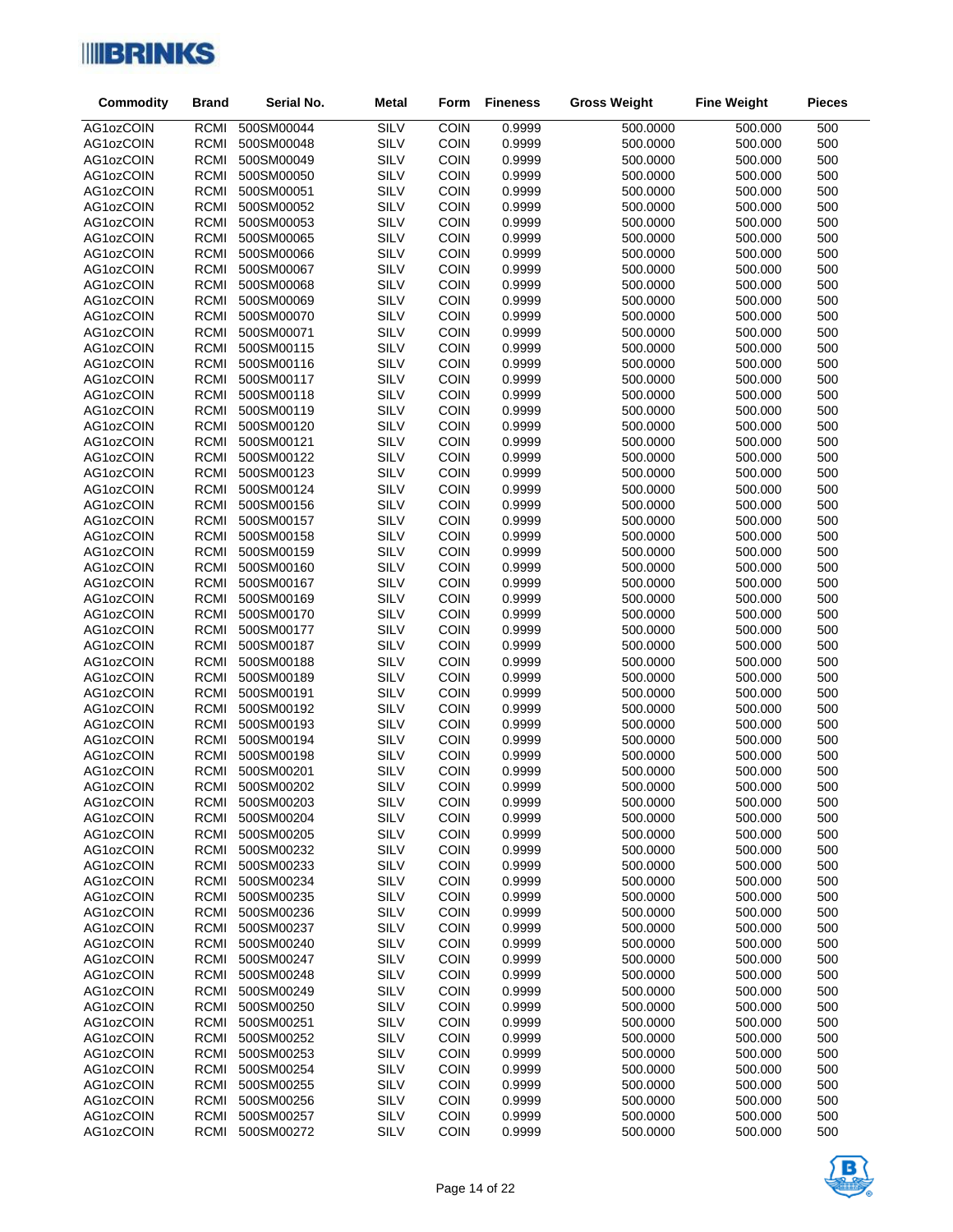

| <b>Commodity</b>         | <b>Brand</b>               | Serial No.               | <b>Metal</b>        | Form                     | <b>Fineness</b>  | <b>Gross Weight</b>  | <b>Fine Weight</b> | <b>Pieces</b>     |
|--------------------------|----------------------------|--------------------------|---------------------|--------------------------|------------------|----------------------|--------------------|-------------------|
| AG1ozCOIN                | <b>RCMI</b>                | 500SM00273               | <b>SILV</b>         | COIN                     | 0.9999           | 500.0000             | 500.000            | 500               |
| AG1ozCOIN                | <b>RCMI</b>                | 500SM00274               | SILV                | COIN                     | 0.9999           | 500.0000             | 500.000            | 500               |
| AG1ozCOIN                | <b>RCMI</b>                | 500SM00275               | SILV                | COIN                     | 0.9999           | 500.0000             | 500.000            | 500               |
| AG1ozCOIN                | RCMI                       | 500SM00276               | SILV                | COIN                     | 0.9999           | 500.0000             | 500.000            | 500               |
| AG1ozCOIN                | <b>RCMI</b>                | 500SM00277               | <b>SILV</b>         | COIN                     | 0.9999           | 500.0000             | 500.000            | 500               |
| AG1ozCOIN                | <b>RCMI</b>                | 500SM00278               | SILV                | COIN                     | 0.9999           | 500.0000             | 500.000            | 500               |
| AG1ozCOIN                | <b>RCMI</b>                | 500SM00279               | SILV                | COIN                     | 0.9999           | 500.0000             | 500.000            | 500               |
| AG1ozCOIN                | <b>RCMI</b>                | 500SM00280               | <b>SILV</b>         | COIN                     | 0.9999           | 500.0000             | 500.000            | 500               |
| AG1ozCOIN                | <b>RCMI</b>                | 500SM00281               | <b>SILV</b>         | COIN                     | 0.9999           | 500.0000             | 500.000            | 500               |
| AG1ozCOIN                | <b>RCMI</b>                | 500SM00282               | SILV                | COIN                     | 0.9999           | 500.0000             | 500.000            | 500               |
| AG1ozCOIN                | <b>RCMI</b>                | 500SM00283               | SILV                | COIN                     | 0.9999           | 500.0000             | 500.000            | 500               |
| AG1ozCOIN                | <b>RCMI</b>                | 500SM00285               | <b>SILV</b>         | COIN                     | 0.9999           | 500.0000             | 500.000            | 500               |
| AG1ozCOIN                | <b>RCMI</b>                | 500SM00286               | SILV                | <b>COIN</b>              | 0.9999           | 500.0000             | 500.000            | 500               |
| AG1ozCOIN                | <b>RCMI</b>                | 500SM00287               | SILV                | COIN                     | 0.9999           | 500.0000             | 500.000            | 500               |
| AG1ozCOIN                | <b>RCMI</b>                | 500SM00288               | <b>SILV</b><br>SILV | COIN                     | 0.9999           | 500.0000             | 500.000            | 500               |
| AG1ozCOIN                | <b>RCMI</b><br><b>RCMI</b> | 500SM00290<br>500SM00301 | SILV                | COIN<br>COIN             | 0.9999           | 500.0000             | 500.000<br>500.000 | 500<br>500        |
| AG1ozCOIN<br>AG1ozCOIN   | <b>RCMI</b>                | 500SM00302               | <b>SILV</b>         | COIN                     | 0.9999<br>0.9999 | 500.0000<br>500.0000 | 500.000            | 500               |
| AG1ozCOIN                | RCMI                       | 500SM00303               | <b>SILV</b>         | COIN                     | 0.9999           | 500.0000             | 500.000            | 500               |
| AG1ozCOIN                | <b>RCMI</b>                | 500SM00304               | SILV                | COIN                     | 0.9999           | 500.0000             | 500.000            | 500               |
| AG1ozCOIN                | <b>RCMI</b>                | 500SM00305               | <b>SILV</b>         | COIN                     | 0.9999           | 500.0000             | 500.000            | 500               |
| AG1ozCOIN                | RCMI                       | 500SM00306               | <b>SILV</b>         | COIN                     | 0.9999           | 500.0000             | 500.000            | 500               |
| AG1ozCOIN                | RCMI                       | 500SM00307               | SILV                | <b>COIN</b>              | 0.9999           | 500.0000             | 500.000            | 500               |
| AG1ozCOIN                | <b>RCMI</b>                | 500SM00310               | <b>SILV</b>         | COIN                     | 0.9999           | 500.0000             | 500.000            | 500               |
| AG1ozCOIN                | <b>RCMI</b>                | 500SM00381               | <b>SILV</b>         | COIN                     | 0.9999           | 500.0000             | 500.000            | 500               |
| AG1ozCOIN                | RCMI                       | 500SM00382               | SILV                | COIN                     | 0.9999           | 500.0000             | 500.000            | 500               |
| AG1ozCOIN                | <b>RCMI</b>                | 500SM00384               | <b>SILV</b>         | COIN                     | 0.9999           | 500.0000             | 500.000            | 500               |
| AG1ozCOIN                | <b>RCMI</b>                | 500SM00385               | <b>SILV</b>         | COIN                     | 0.9999           | 500.0000             | 500.000            | 500               |
| AG1ozCOIN                | <b>RCMI</b>                | 500SM00386               | SILV                | COIN                     | 0.9999           | 500.0000             | 500.000            | 500               |
| AG1ozCOIN                | RCMI                       | 500SM00321               | <b>SILV</b>         | COIN                     | 0.9999           | 500.0000             | 500.000            | 500               |
| AG1ozCOIN                | RCMI                       | 500SM00387               | SILV                | <b>COIN</b>              | 0.9999           | 500.0000             | 500.000            | 500               |
| AU100ozBAR               | JMCA 1036                  |                          | GOLD                | <b>BAR</b>               | 0.9984           | 97.9370              | 97.780             | $\mathbf{1}$      |
| AU100ozBAR               | <b>RCOT 7664</b>           |                          | GOLD                | <b>BAR</b>               | 0.9999           | 97.8700              | 97.860             | 1                 |
| AU100ozBAR               | ENAU                       | 320086                   | GOLD                | <b>BAR</b>               | 0.9997           | 98.4700              | 98.443             | 1                 |
| AU100ozBAR               |                            | RCMI BD2866              | GOLD                | <b>BAR</b>               | 0.9964           | 98.9200              | 98.564             | $\mathbf 1$       |
| AU100ozBAR               | RCMI                       | <b>BD2880</b>            | GOLD                | <b>BAR</b>               | 0.9964           | 97.3200              | 96.970             | 1                 |
| AU100ozBAR               | RCMI                       | BE00000208               | GOLD                | <b>BAR</b>               | 0.9999           | 103.5800             | 103.570            | $\mathbf{1}$      |
| AU100ozBAR               | RCMI                       | BF00002631               | GOLD                | <b>BAR</b>               | 0.9999           | 100.8600             | 100.850            | $\mathbf 1$       |
| AU100ozBAR<br>AU100ozBAR | RCMI<br>HERI               | BF00002659<br>E06905     | GOLD<br>GOLD        | <b>BAR</b><br><b>BAR</b> | 0.9999<br>0.9999 | 105.0000<br>100.0050 | 104.989<br>99.995  | 1<br>$\mathbf{1}$ |
| AU100ozBAR               | HERI                       | E07050                   | GOLD                | <b>BAR</b>               | 0.9999           | 99.9950              | 99.985             | $\mathbf 1$       |
| AU100ozBAR               | HERI                       | E07051                   | GOLD                | <b>BAR</b>               | 0.9999           | 99.9950              | 99.985             | 1                 |
| AU100ozBAR               | <b>HERI</b>                | E07052                   | GOLD                | <b>BAR</b>               | 0.9999           | 99.9950              | 99.985             | $\mathbf{1}$      |
| AU100ozBAR               |                            | <b>JMCA R000296</b>      | GOLD                | <b>BAR</b>               | 0.9961           | 98.7830              | 98.398             | 1                 |
| AU100ozBAR               |                            | JMCA T000072             | GOLD                | <b>BAR</b>               | 0.9962           | 100.5440             | 100.162            | 1                 |
| AU100ozBAR               |                            | JMCA T010565             | GOLD                | <b>BAR</b>               | 0.9971           | 100.2200             | 99.929             | 1                 |
| AU100ozBAR               |                            | <b>JMCA T029737</b>      | GOLD                | <b>BAR</b>               | 0.9999           | 101.0800             | 101.070            | 1                 |
| AU100ozBAR               |                            | JMCA T031586             | GOLD                | <b>BAR</b>               | 0.9999           | 99.8300              | 99.820             | 1                 |
| AU100ozBAR               |                            | JMCA T032080             | GOLD                | <b>BAR</b>               | 0.9999           | 99.8400              | 99.830             | 1                 |
| AU100ozBAR               |                            | JMCA T032361             | GOLD                | <b>BAR</b>               | 0.9999           | 99.9300              | 99.920             | 1                 |
| AU100ozBAR               |                            | JMCA T033287             | GOLD                | <b>BAR</b>               | 0.9999           | 97.9600              | 97.950             | 1                 |
| AU100ozBAR               |                            | JMCA T037192             | GOLD                | <b>BAR</b>               | 0.9954           | 100.5600             | 100.097            | 1                 |
| AU100ozBAR               |                            | JMCA T038064             | GOLD                | <b>BAR</b>               | 0.9997           | 99.8100              | 99.780             | 1                 |
| AU100ozBAR               |                            | RCMI VW00002905          | GOLD                | <b>BAR</b>               | 0.9998           | 101.2900             | 101.269            | 1                 |
| AU100ozBAR               |                            | RCMI VW00002915          | GOLD                | <b>BAR</b>               | 0.9998           | 99.9700              | 99.950             | 1                 |
| AU100ozBAR               |                            | RCMI WX1454              | GOLD                | <b>BAR</b>               | 0.9964           | 98.3800              | 98.026             | 1                 |
| AU100ozBAR               | <b>RCMI 7606</b>           |                          | GOLD                | <b>BAR</b>               | 0.9999           | 100.1700             | 100.1600           | 1                 |
| AU100ozBAR               | <b>RCMI 7607</b>           |                          | GOLD                | <b>BAR</b>               | 0.9999           | 98.8200              | 98.8100            | 1                 |
| AU100ozBAR               | RCMI                       | 7609                     | GOLD                | <b>BAR</b>               | 0.9999           | 97.0800              | 97.0700            | 1                 |
| AU100ozBAR               | RCMI                       | 7662                     | GOLD                | <b>BAR</b>               | 0.9999           | 99.1700              | 99.1600            | 1                 |
| AU100ozBAR               | RCMI                       | 7665                     | GOLD                | <b>BAR</b>               | 0.9999           | 102.2100             | 102.2000           | 1                 |
| AU100ozBAR               | RCMI                       | BA00002512               | GOLD                | <b>BAR</b>               | 0.9961           | 100.11               | 99.8               | 1                 |
| AU100ozBAR               | RCMI                       | 20083932                 | GOLD                | <b>BAR</b>               | 0.9969           | 100.68               | 100.297            | 1                 |
| AU100ozBAR               |                            | RCMI XY-4639             | GOLD                | <b>BAR</b>               | 0.9962           | 100.33               | 100.069            | 1<br>1            |
| AU100ozBAR               | RCMI                       | 20085561                 | GOLD                | <b>BAR</b>               | 0.9974           | 100.33               | 99.969             |                   |

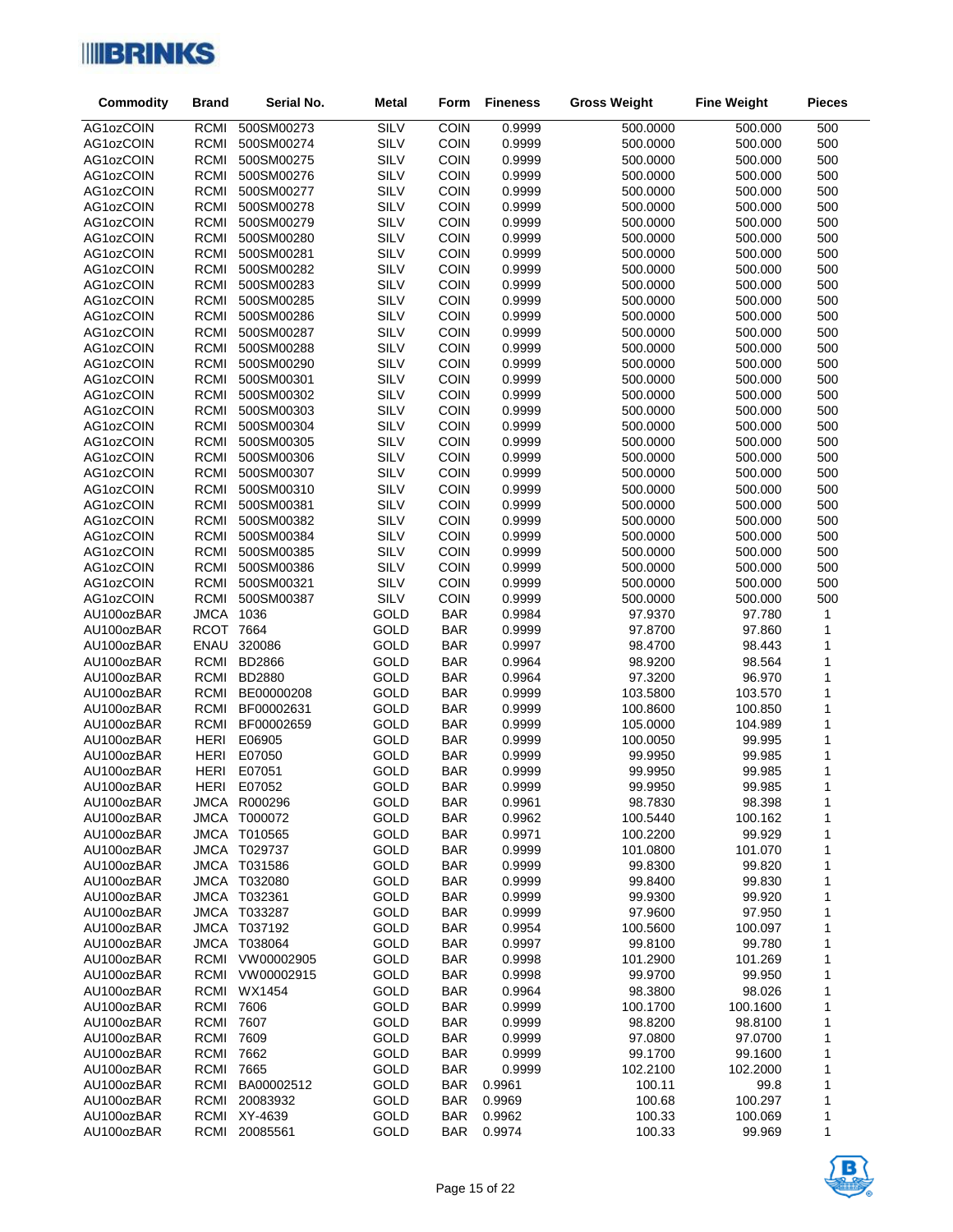

| <b>Commodity</b>     | <b>Brand</b>     | Serial No.                        | <b>Metal</b> | Form                     | <b>Fineness</b>  | <b>Gross Weight</b> | <b>Fine Weight</b> | <b>Pieces</b> |
|----------------------|------------------|-----------------------------------|--------------|--------------------------|------------------|---------------------|--------------------|---------------|
| AU100ozBAR           |                  | RCMI XY2609                       | GOLD         | <b>BAR</b>               | 0.9964           | 97.52               | 97.325             | 1             |
| AU100ozBAR           |                  | RCMI VW00000858                   | GOLD         | BAR                      | 0.998            | 103.6               | 103.165            | 1             |
| AU100ozBAR           |                  | RCMI VW00000813                   | GOLD         | <b>BAR</b>               | 0.9958           | 103.93              | 103.545            | 1             |
| AU100ozBAR           |                  | JMCA 59699T                       | GOLD         | <b>BAR</b>               | 0.9963           | 99.987              | 99.977             | 1             |
| AU100ozBAR           | JMRI             | W33269                            | GOLD         | <b>BAR</b>               | 0.9999           | 98.745              | 98.735             | 1             |
| AU100ozBAR           | <b>JMRI</b>      | W33441                            | GOLD         | <b>BAR</b>               | 0.9999           | 98.987              | 98.977             | 1             |
| AU100ozBAR           |                  | RCMI BD00007668                   | GOLD         | BAR                      | 0.9999           | 95.03               | 95.02              | 1             |
| AU100ozBAR           | RCMI             | BD00007667                        | GOLD         | <b>BAR</b>               | 0.9999           | 99.72               | 99.71              | 1             |
| AU100ozBAR           |                  | RCMI 2020-00286                   | GOLD         | <b>BAR</b>               | 0.9999           | 100.68              | 100.67             | 1             |
| AU100ozBAR           | <b>RCMI 7610</b> |                                   | GOLD         | <b>BAR</b>               | 0.9999           | 99.36               | 99.35              | 1             |
| AU1KGBAR             | DEBR 1583        |                                   | GOLD         | <b>BAR</b>               | 0.9999           | 32.1507             | 32.148             | 1             |
| AU1KGBAR             | DEBR 1584        |                                   | GOLD         | <b>BAR</b>               | 0.9999           | 32.1507             | 32.148             | 1             |
| AU1KGBAR             | DEBR 4271        |                                   | GOLD         | <b>BAR</b>               | 0.9999           | 32.1507             | 32.148             | 1             |
| AU1KGBAR             | DEBR 4272        |                                   | GOLD         | <b>BAR</b>               | 0.9999           | 32.1507             | 32.148             | 1             |
| AU1KGBAR             | DEBR 4273        |                                   | GOLD         | <b>BAR</b>               | 0.9999           | 32.1507             | 32.148             | 1             |
| AU1KGBAR             | DEBR 4274        |                                   | GOLD         | <b>BAR</b>               | 0.9999           | 32.1507             | 32.148             | 1             |
| AU1KGBAR             | DEBR 4275        |                                   | GOLD         | <b>BAR</b>               | 0.9999           | 32.1507             | 32.148             | 1             |
| AU1KGBAR             |                  | ENAU 372375                       | GOLD         | <b>BAR</b>               | 0.9999           | 32.1507             | 32.148             | 1             |
| AU1KGBAR             |                  | ENAU 384555                       | GOLD         | <b>BAR</b>               | 0.9999           | 32.1507             | 32.148             | 1             |
| AU1KGBAR<br>AU1KGBAR |                  | ENAU 384553<br>MUST 16127343      | GOLD<br>GOLD | <b>BAR</b><br><b>BAR</b> | 0.9999<br>0.9999 | 32.1507<br>32.1507  | 32.148<br>32.148   | 1<br>1        |
| AU1KGBAR             |                  | DEBR 1037AC                       | GOLD         | <b>BAR</b>               | 0.9999           | 32.1507             | 32.148             | 1             |
| AU1KGBAR             |                  | <b>UMBR 1411AC</b>                | GOLD         | <b>BAR</b>               | 0.9999           | 32.1507             | 32.148             | 1             |
| AU1KGBAR             |                  | UMBR 2547AD                       | GOLD         | <b>BAR</b>               | 0.9999           | 32.1507             | 32.148             | 1             |
| AU1KGBAR             |                  | UMBR 2548AD                       | GOLD         | <b>BAR</b>               | 0.9999           | 32.1507             | 32.148             | 1             |
| AU1KGBAR             |                  | UMBR 2556AD                       | GOLD         | <b>BAR</b>               | 0.9999           | 32.1507             | 32.148             | 1             |
| AU1KGBAR             |                  | UMBR 2557AD                       | GOLD         | <b>BAR</b>               | 0.9999           | 32.1507             | 32.148             | 1             |
| AU1KGBAR             |                  | UMBR 2558AD                       | GOLD         | <b>BAR</b>               | 0.9999           | 32.1507             | 32.148             | 1             |
| AU1KGBAR             |                  | <b>UMBR 2559AD</b>                | GOLD         | <b>BAR</b>               | 0.9999           | 32.1507             | 32.148             | 1             |
| AU1KGBAR             |                  | <b>UMBR 2560AD</b>                | GOLD         | <b>BAR</b>               | 0.9999           | 32.1507             | 32.148             | 1             |
| AU1KGBAR             |                  | <b>UMBR 2561AD</b>                | GOLD         | <b>BAR</b>               | 0.9999           | 32.1507             | 32.148             | 1             |
| AU1KGBAR             |                  | UMBR 2562AD                       | GOLD         | <b>BAR</b>               | 0.9999           | 32.1507             | 32.148             | 1             |
| AU1KGBAR             |                  | UMBR 2709AD                       | GOLD         | <b>BAR</b>               | 0.9999           | 32.1507             | 32.148             | 1             |
| AU1KGBAR             |                  | UMBR 2750AD                       | GOLD         | <b>BAR</b>               | 0.9999           | 32.1507             | 32.148             | 1             |
| AU1KGBAR             |                  | UMBR 2770AD                       | GOLD         | <b>BAR</b>               | 0.9999           | 32.1507             | 32.148             | 1             |
| AU1KGBAR             |                  | UMBR 3114AE                       | GOLD         | <b>BAR</b>               | 0.9999           | 32.1507             | 32.148             | 1             |
| AU1KGBAR             |                  | JMCA G291626                      | GOLD         | <b>BAR</b>               | 0.9999           | 32.1507             | 32.148             | 1             |
| AU1KGBAR             |                  | ASAH G406658                      | GOLD         | <b>BAR</b>               | 0.9999           | 32.1507             | 32.148             | 1             |
| AU1KGBAR             |                  | RCMI N000129005                   | GOLD         | <b>BAR</b>               | 0.9999           | 32.1507             | 32.148             | 1             |
| AU1KGBAR             | RCMI             | N000129006                        | GOLD         | <b>BAR</b>               | 0.9999           | 32.1507             | 32.148             | 1             |
| AU1KGBAR             |                  | RCMI N022613                      | GOLD         | <b>BAR</b>               | 0.9999           | 32.1507             | 32.148             | 1             |
| AU1KGBAR             |                  | RCMI N301225                      | GOLD         | <b>BAR</b>               | 0.9999           | 32.1507             | 32.148             | 1             |
| AU1KGBAR             | ENUK P4477       |                                   | GOLD         | <b>BAR</b>               | 0.9999           | 32.1507             | 32.148             | 1             |
| AU1KGBAR<br>AU1KGBAR |                  | <b>ARHE T09605</b><br>ARHE T09606 | GOLD<br>GOLD | <b>BAR</b><br><b>BAR</b> | 0.9999<br>0.9999 | 32.1507<br>32.1507  | 32.148<br>32.148   | 1<br>1        |
| AU1KGBAR             |                  | ARHE T09608                       | GOLD         | <b>BAR</b>               | 0.9999           | 32.1507             | 32.148             | 1             |
| AU1KGBAR             |                  | ARHE T09609                       | GOLD         | <b>BAR</b>               | 0.9999           | 32.1507             | 32.148             | 1             |
| AU1KGBAR             |                  | ARHE T09610                       | GOLD         | <b>BAR</b>               | 0.9999           | 32.1507             | 32.148             | 1             |
| AU1KGBAR             |                  | ARHE T09611                       | GOLD         | <b>BAR</b>               | 0.9999           | 32.1507             | 32.148             | 1             |
| AU1KGBAR             |                  | ARHE T09620                       | GOLD         | <b>BAR</b>               | 0.9999           | 32.1507             | 32.148             | 1             |
| AU1KGBAR             |                  | ARHE T09625                       | GOLD         | <b>BAR</b>               | 0.9999           | 32.1507             | 32.148             | 1             |
| AU1KGBAR             |                  | ARHE T09630                       | GOLD         | <b>BAR</b>               | 0.9999           | 32.1507             | 32.148             | 1             |
| AU1KGBAR             |                  | ARHE T09632                       | GOLD         | <b>BAR</b>               | 0.9999           | 32.1507             | 32.148             | 1             |
| AU1KGBAR             |                  | ARHE T09633                       | GOLD         | <b>BAR</b>               | 0.9999           | 32.1507             | 32.148             | 1             |
| AU1KGBAR             |                  | ARHE T09634                       | GOLD         | <b>BAR</b>               | 0.9999           | 32.1507             | 32.148             | 1             |
| AU1KGBAR             |                  | ARHE T09635                       | GOLD         | <b>BAR</b>               | 0.9999           | 32.1507             | 32.148             | 1             |
| AU1KGBAR             |                  | ARHE T09642                       | GOLD         | <b>BAR</b>               | 0.9999           | 32.1507             | 32.148             | 1             |
| AU1KGBAR             |                  | ARHE T09679                       | GOLD         | <b>BAR</b>               | 0.9999           | 32.1507             | 32.148             | 1             |
| AU1KGBAR             |                  | ARHE T09681                       | GOLD         | <b>BAR</b>               | 0.9999           | 32.1507             | 32.148             | 1             |
| AU1KGBAR             |                  | ARHE T09682                       | GOLD         | <b>BAR</b>               | 0.9999           | 32.1507             | 32.148             | 1             |
| AU1KGBAR             |                  | ARHE T09684                       | GOLD         | <b>BAR</b>               | 0.9999           | 32.1507             | 32.148             | 1             |
| AU1KGBAR             |                  | ARHE T09686                       | GOLD         | <b>BAR</b>               | 0.9999           | 32.1507             | 32.148             | 1             |
| AU1KGBAR             |                  | UMBR 2507AD                       | GOLD         | <b>BAR</b>               | 0.9999           | 32.1507             | 32.148             | 1             |
| AU1KGBAR             |                  | UMBR 2508AD                       | GOLD         | <b>BAR</b>               | 0.9999           | 32.1507             | 32.148             | 1             |
| AU1KGBAR             |                  | UMBR 9982AC                       | GOLD         | <b>BAR</b>               | 0.9999           | 32.1507             | 32.148             | 1             |

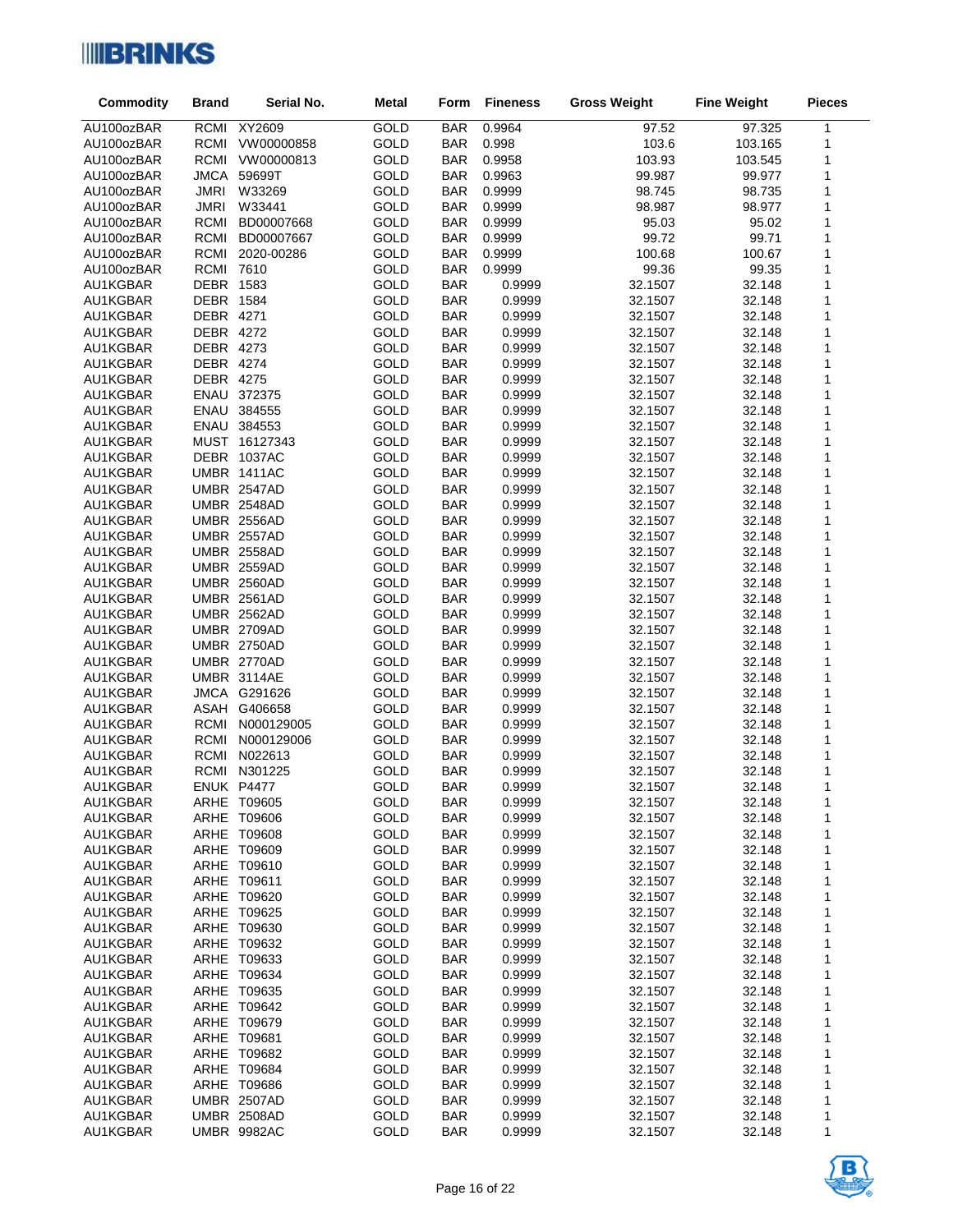

| <b>Commodity</b>     | <b>Brand</b>                         | Serial No.                 | <b>Metal</b> | Form                     | <b>Fineness</b>  | <b>Gross Weight</b> | <b>Fine Weight</b> | <b>Pieces</b>                |
|----------------------|--------------------------------------|----------------------------|--------------|--------------------------|------------------|---------------------|--------------------|------------------------------|
| AU1KGBAR             |                                      | <b>JMCA G269617</b>        | GOLD         | <b>BAR</b>               | 0.9999           | 32.1507             | 32.148             | 1                            |
| AU1KGBAR             |                                      | JMCA G269616               | GOLD         | <b>BAR</b>               | 0.9999           | 32.1507             | 32.148             | 1                            |
| AU1KGBAR             |                                      | JMCA G269615               | GOLD         | <b>BAR</b>               | 0.9999           | 32.1507             | 32.148             | 1                            |
| AU1KGBAR             |                                      | JMCA G269614               | GOLD         | <b>BAR</b>               | 0.9999           | 32.1507             | 32.148             | 1                            |
| AU1KGBAR             |                                      | JMCA G269613               | GOLD         | <b>BAR</b>               | 0.9999           | 32.1507             | 32.148             | $\mathbf{1}$                 |
| AU1KGBAR             |                                      | JMCA G269612               | GOLD         | <b>BAR</b>               | 0.9999           | 32.1507             | 32.148             | $\mathbf{1}$                 |
| AU1KGBAR             |                                      | JMCA G269611               | GOLD         | <b>BAR</b>               | 0.9999           | 32.1507             | 32.148             | 1                            |
| AU1KGBAR             |                                      | JMCA G269425               | GOLD         | <b>BAR</b>               | 0.9999           | 32.1507             | 32.148             | $\mathbf{1}$                 |
| AU1KGBAR             |                                      | JMCA G269569               | GOLD         | <b>BAR</b>               | 0.9999           | 32.1507             | 32.148             | $\mathbf{1}$                 |
| AU1KGBAR             |                                      | VABS AE87405               | GOLD         | <b>BAR</b>               | 0.9999           | 32.1507             | 32.148             | $\mathbf{1}$                 |
| AU1KGBAR             |                                      | ARSL A084038               | GOLD         | <b>BAR</b>               | 0.9999           | 32.1507             | 32.148             | $\mathbf{1}$                 |
| AU1KGBAR             |                                      | ARSL A084039               | GOLD         | <b>BAR</b>               | 0.9999           | 32.1507             | 32.148             | $\mathbf{1}$                 |
| AU1KGBAR             |                                      | ARSL A084040               | GOLD         | <b>BAR</b>               | 0.9999           | 32.1507             | 32.148             | 1                            |
| AU1KGBAR             |                                      | ARSL A084041               | GOLD         | <b>BAR</b>               | 0.9999           | 32.1507             | 32.148             | $\mathbf{1}$                 |
| AU1KGBAR             |                                      | ENAU 384518                | GOLD         | <b>BAR</b>               | 0.9999           | 32.1507             | 32.148             | $\mathbf{1}$                 |
| AU1KGBAR             |                                      | ARSL A080240               | GOLD         | <b>BAR</b>               | 0.9999           | 32.1507             | 32.148             | $\mathbf{1}$                 |
| AU1KGBAR             |                                      | DEBR 5574AC                | GOLD         | <b>BAR</b>               | 0.9999           | 32.1507             | 32.148             | 1                            |
| AU1KGBAR             | DEBR 1138                            |                            | GOLD         | <b>BAR</b>               | 0.9999           | 32.1507             | 32.148             | $\mathbf{1}$                 |
| AU1KGBAR             | DEBR 4585                            | DEBR 4843AB                | GOLD<br>GOLD | <b>BAR</b>               | 0.9999           | 32.1507             | 32.148             | $\mathbf{1}$<br>$\mathbf{1}$ |
| AU1KGBAR<br>AU1KGBAR | DEBR 5047                            |                            | GOLD         | <b>BAR</b><br><b>BAR</b> | 0.9999<br>0.9999 | 32.1507             | 32.148<br>32.148   | $\mathbf{1}$                 |
| AU1KGBAR             | DEBR 5046                            |                            | GOLD         | <b>BAR</b>               | 0.9999           | 32.1507<br>32.1507  | 32.148             | $\mathbf{1}$                 |
| AU1KGBAR             |                                      | ENAU 320522                | <b>GOLD</b>  | <b>BAR</b>               | 0.9999           | 32.1507             | 32.148             | $\mathbf{1}$                 |
| AU1KGBAR             |                                      | ENAU 384557                | GOLD         | <b>BAR</b>               | 0.9999           | 32.1507             | 32.148             | $\mathbf{1}$                 |
| AU1KGBAR             |                                      | JMCA G269626               | GOLD         | <b>BAR</b>               | 0.9999           | 32.1507             | 32.148             | $\mathbf{1}$                 |
| AU1KGBAR             |                                      | JMCA G277547               | GOLD         | <b>BAR</b>               | 0.9999           | 32.1507             | 32.148             | 1                            |
| AU1KGBAR             |                                      | <b>JMCA G073641</b>        | GOLD         | <b>BAR</b>               | 0.9999           | 32.1507             | 32.148             | $\mathbf{1}$                 |
| AU1KGBAR             |                                      | MARS 9392430               | GOLD         | <b>BAR</b>               | 0.9999           | 32.1507             | 32.148             | 1                            |
| AU1KGBAR             |                                      | MARS 9392431               | GOLD         | <b>BAR</b>               | 0.9999           | 32.1507             | 32.148             | 1                            |
| AU1KGBAR             |                                      | MARS 9506885               | GOLD         | <b>BAR</b>               | 0.9999           | 32.1507             | 32.148             | $\mathbf{1}$                 |
| AU1KGBAR             |                                      | MARS 9403561               | GOLD         | <b>BAR</b>               | 0.9999           | 32.1507             | 32.148             | 1                            |
| AU1KGBAR             |                                      | UMBR 4181.ab               | GOLD         | <b>BAR</b>               | 0.9999           | 32.1507             | 32.148             | 1                            |
| AU1KGBAR             |                                      | UMBR 3282AD                | GOLD         | <b>BAR</b>               | 0.9999           | 32.1507             | 32.148             | $\mathbf{1}$                 |
| AU1KGBAR             |                                      | UMBR 2543AD                | GOLD         | <b>BAR</b>               | 0.9999           | 32.1507             | 32.148             | $\mathbf{1}$                 |
| AU1KGBAR             |                                      | UMBR 3281AD                | GOLD         | <b>BAR</b>               | 0.9999           | 32.1507             | 32.148             | $\mathbf{1}$                 |
| AU1KGBAR             |                                      | UMBR 3280AD                | GOLD         | <b>BAR</b>               | 0.9999           | 32.1507             | 32.148             | $\mathbf{1}$                 |
| AU1KGBAR             |                                      | UMBR 3147AD                | GOLD         | <b>BAR</b>               | 0.9999           | 32.1507             | 32.148             | $\mathbf{1}$                 |
| AU1KGBAR             | <b>UMBR 9311</b>                     |                            | GOLD         | <b>BAR</b>               | 0.9999           | 32.1507             | 32.148             | $\mathbf{1}$                 |
| AU1KGBAR             | <b>UMBR 9206</b>                     |                            | GOLD         | <b>BAR</b>               | 0.9999           | 32.1507             | 32.148             | 1<br>$\mathbf{1}$            |
| AU1KGBAR<br>AU1KGBAR | <b>UMBR 9207</b><br><b>UMBR 9205</b> |                            | GOLD<br>GOLD | <b>BAR</b><br><b>BAR</b> | 0.9999<br>0.9999 | 32.1507<br>32.1507  | 32.148<br>32.148   | 1                            |
| AU1KGBAR             | <b>UMBR 9204</b>                     |                            | GOLD         | <b>BAR</b>               | 0.9999           | 32.1507             | 32.148             | 1                            |
| AU1KGBAR             |                                      | <b>UMBR 3018AE</b>         | GOLD         | <b>BAR</b>               | 0.9999           | 32.1507             | 32.148             | $\mathbf{1}$                 |
| AU1KGBAR             |                                      | UMBR 3019AE                | GOLD         | <b>BAR</b>               | 0.9999           | 32.1507             | 32.148             | 1                            |
| AU1KGBAR             |                                      | UMBR 3234AD                | GOLD         | <b>BAR</b>               | 0.9999           | 32.1507             | 32.148             | 1                            |
| AU1KGBAR             |                                      | UMBR 3180AD                | GOLD         | <b>BAR</b>               | 0.9999           | 32.1507             | 32.148             | 1                            |
| AU1KGBAR             |                                      | UMBR 3182AD                | GOLD         | <b>BAR</b>               | 0.9999           | 32.1507             | 32.148             | 1                            |
| AU1KGBAR             |                                      | UMBR 3181AD                | GOLD         | <b>BAR</b>               | 0.9999           | 32.1507             | 32.148             | 1                            |
| AU1KGBAR             |                                      | <b>UMBR 8263 AC</b>        | GOLD         | <b>BAR</b>               | 0.9999           | 32.1507             | 32.148             | 1                            |
| AU1KGBAR             |                                      | <b>UMBR 8264 AC</b>        | GOLD         | <b>BAR</b>               | 0.9999           | 32.1507             | 32.148             | 1                            |
| AU1KGBAR             |                                      | <b>UMBR 8265 AC</b>        | GOLD         | <b>BAR</b>               | 0.9999           | 32.1507             | 32.148             | 1                            |
| AU1KGBAR             |                                      | <b>UMBR 8266 AC</b>        | GOLD         | <b>BAR</b>               | 0.9999           | 32.1507             | 32.148             | 1                            |
| AU1KGBAR             |                                      | <b>UMBR 8262 AC</b>        | GOLD         | <b>BAR</b>               | 0.9999           | 32.1507             | 32.148             | 1                            |
| AU1KGBAR             |                                      | UMBR 2664AD                | GOLD         | <b>BAR</b>               | 0.9999           | 32.1507             | 32.148             | 1                            |
| AU1KGBAR             |                                      | <b>UMBR 2663AD</b>         | GOLD         | <b>BAR</b>               | 0.9999           | 32.1507             | 32.148             | 1                            |
| AU1KGBAR             |                                      | UMBR 2509AD                | GOLD         | <b>BAR</b>               | 0.9999           | 32.1507             | 32.148             | 1                            |
| AU1KGBAR             | <b>UMBR 7950</b>                     |                            | GOLD         | <b>BAR</b>               | 0.9999           | 32.1507             | 32.148             | 1                            |
| AU1KGBAR             | <b>UMBR 7968</b>                     |                            | GOLD         | <b>BAR</b>               | 0.9999           | 32.1507             | 32.148             | 1                            |
| AU1KGBAR             | <b>UMBR 9242</b>                     |                            | GOLD         | <b>BAR</b>               | 0.9999           | 32.1507             | 32.148             | 1                            |
| AU1KGBAR<br>AU1KGBAR |                                      | UMBR 2546AD<br>UMBR 2545AD | GOLD<br>GOLD | <b>BAR</b><br><b>BAR</b> | 0.9999<br>0.9999 | 32.1507<br>32.1507  | 32.148<br>32.148   | 1<br>1                       |
| AU1KGBAR             |                                      | UMBR 2544AD                | GOLD         | <b>BAR</b>               | 0.9999           | 32.1507             | 32.148             | 1                            |
| AU1KGBAR             | <b>UMBR 6545</b>                     |                            | GOLD         | <b>BAR</b>               | 0.9999           | 32.1507             | 32.148             | 1                            |
| AU1KGBAR             |                                      | UMBR 2468AD                | GOLD         | <b>BAR</b>               | 0.9999           | 32.1507             | 32.148             | 1                            |
| AU1KGBAR             | <b>UMBR 6844</b>                     |                            | GOLD         | <b>BAR</b>               | 0.9999           | 32.1507             | 32.148             | 1                            |

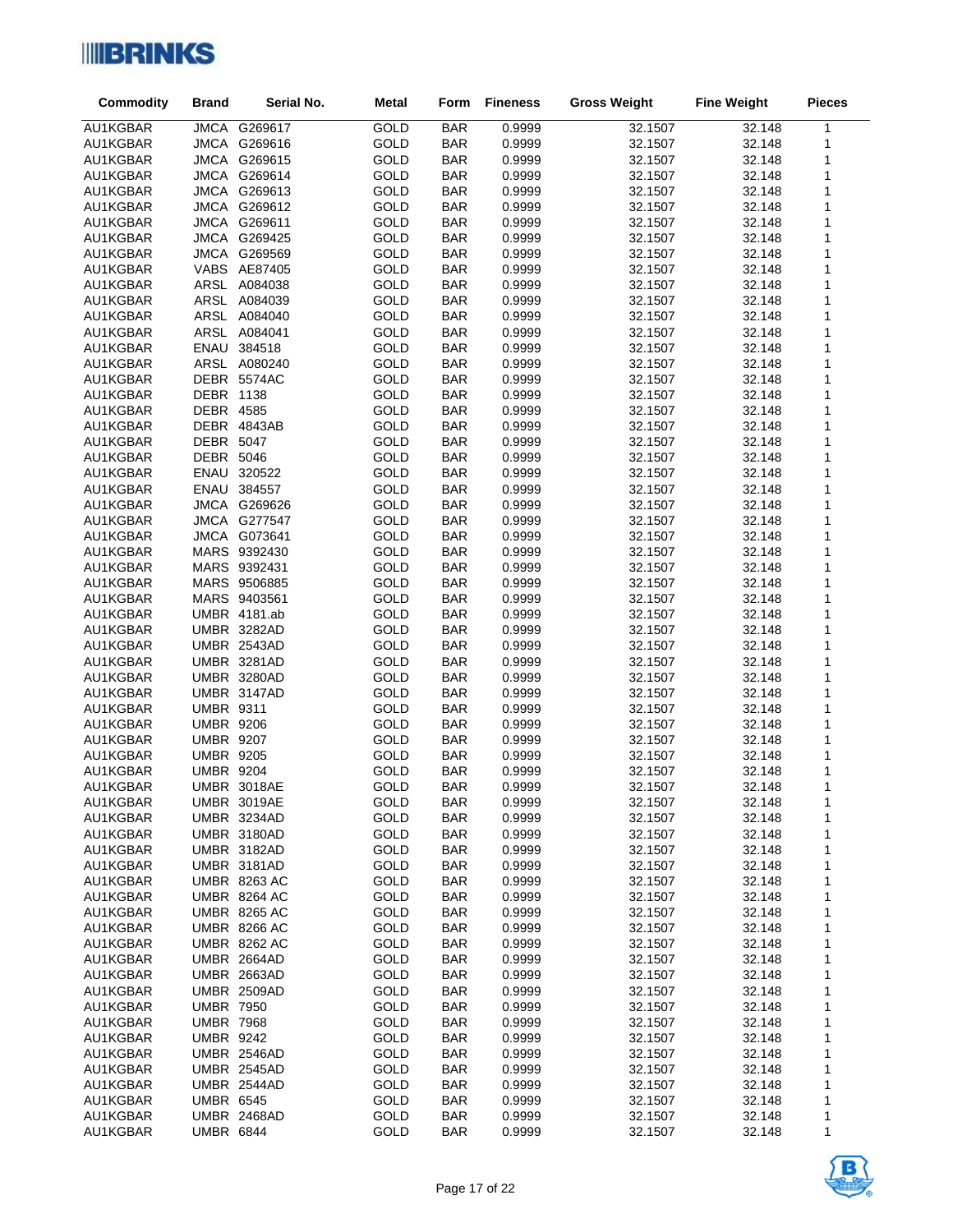

| Commodity            | <b>Brand</b>     | Serial No.                   | <b>Metal</b> | Form                     | <b>Fineness</b>  | <b>Gross Weight</b> | <b>Fine Weight</b> | <b>Pieces</b> |
|----------------------|------------------|------------------------------|--------------|--------------------------|------------------|---------------------|--------------------|---------------|
| AU1KGBAR             | <b>UMBR 6209</b> |                              | GOLD         | <b>BAR</b>               | 0.9999           | 32.1507             | 32.148             | 1             |
| AU1KGBAR             | <b>UMBR 9545</b> |                              | GOLD         | <b>BAR</b>               | 0.9999           | 32.1507             | 32.148             | 1             |
| AU1KGBAR             |                  | <b>UMBR 2492AD</b>           | GOLD         | <b>BAR</b>               | 0.9999           | 32.1507             | 32.148             | 1             |
| AU1KGBAR             |                  | <b>UMBR 2506AD</b>           | GOLD         | <b>BAR</b>               | 0.9999           | 32.1507             | 32.148             | 1             |
| AU1KGBAR             |                  | <b>UMBR 2505AD</b>           | GOLD         | <b>BAR</b>               | 0.9999           | 32.1507             | 32.148             | $\mathbf{1}$  |
| AU1KGBAR             |                  | UMBR 198AD                   | GOLD         | <b>BAR</b>               | 0.9999           | 32.1507             | 32.148             | $\mathbf{1}$  |
| AU1KGBAR             |                  | UMBR 199AD                   | GOLD         | <b>BAR</b>               | 0.9999           | 32.1507             | 32.148             | 1             |
| AU1KGBAR             |                  | UMBR 185AD                   | GOLD         | <b>BAR</b>               | 0.9999           | 32.1507             | 32.148             | 1             |
| AU1KGBAR             |                  | VABS AE87404                 | GOLD         | <b>BAR</b>               | 0.9999           | 32.1507             | 32.148             | $\mathbf{1}$  |
| AU1KGBAR             |                  | <b>VABS AU14835</b>          | GOLD         | <b>BAR</b>               | 0.9999           | 32.1507             | 32.148             | 1             |
| AU1KGBAR             |                  | <b>VABS AU14834</b>          | GOLD         | <b>BAR</b>               | 0.9999           | 32.1507             | 32.148             | 1             |
| AU1KGBAR             |                  | ARHE X89488                  | GOLD         | <b>BAR</b>               | 0.9999           | 32.1507             | 32.148<br>32.148   | 1             |
| AU1KGBAR<br>AU1KGBAR |                  | ARSL A083436<br>ARSL A083435 | GOLD<br>GOLD | <b>BAR</b><br><b>BAR</b> | 0.9999<br>0.9999 | 32.1507<br>32.1507  | 32.148             | 1<br>1        |
| AU1KGBAR             |                  | ARSL A083434                 | GOLD         | <b>BAR</b>               | 0.9999           | 32.1507             | 32.148             | 1             |
| AU1KGBAR             |                  | ARSL A083433                 | GOLD         | <b>BAR</b>               | 0.9999           | 32.1507             | 32.148             | $\mathbf{1}$  |
| AU1KGBAR             |                  | ARSL A083432                 | GOLD         | <b>BAR</b>               | 0.9999           | 32.1507             | 32.148             | 1             |
| AU1KGBAR             |                  | ARSL A083431                 | GOLD         | <b>BAR</b>               | 0.9999           | 32.1507             | 32.148             | 1             |
| AU1KGBAR             |                  | ARSL A083430                 | GOLD         | <b>BAR</b>               | 0.9999           | 32.1507             | 32.148             | $\mathbf{1}$  |
| AU1KGBAR             |                  | ARSL A083429                 | GOLD         | <b>BAR</b>               | 0.9999           | 32.1507             | 32.148             | 1             |
| AU1KGBAR             |                  | ARSL A083428                 | GOLD         | <b>BAR</b>               | 0.9999           | 32.1507             | 32.148             | 1             |
| AU1KGBAR             |                  | ARSL A083427                 | GOLD         | <b>BAR</b>               | 0.9999           | 32.1507             | 32.148             | $\mathbf{1}$  |
| AU1KGBAR             |                  | ARSL A083426                 | GOLD         | <b>BAR</b>               | 0.9999           | 32.1507             | 32.148             | 1             |
| AU1KGBAR             |                  | ARSL A083300                 | GOLD         | <b>BAR</b>               | 0.9999           | 32.1507             | 32.148             | 1             |
| AU1KGBAR             |                  | ARSL A083299                 | GOLD         | <b>BAR</b>               | 0.9999           | 32.1507             | 32.148             | 1             |
| AU1KGBAR             |                  | ARSL A083298                 | GOLD         | <b>BAR</b>               | 0.9999           | 32.1507             | 32.148             | 1             |
| AU1KGBAR             |                  | ARSL A083297                 | GOLD         | <b>BAR</b>               | 0.9999           | 32.1507             | 32.148             | 1             |
| AU1KGBAR             |                  | ARSL A083296                 | GOLD         | <b>BAR</b>               | 0.9999           | 32.1507             | 32.148             | 1             |
| AU1KGBAR             |                  | ARSL A083295                 | GOLD         | <b>BAR</b>               | 0.9999           | 32.1507             | 32.148             | 1<br>1        |
| AU1KGBAR<br>AU1KGBAR |                  | ARSL A083294<br>ARSL A083293 | GOLD<br>GOLD | <b>BAR</b><br><b>BAR</b> | 0.9999<br>0.9999 | 32.1507<br>32.1507  | 32.148<br>32.148   | 1             |
| AU1KGBAR             |                  | ARSL A083292                 | GOLD         | <b>BAR</b>               | 0.9999           | 32.1507             | 32.148             | 1             |
| AU1KGBAR             |                  | ARSL A083291                 | GOLD         | <b>BAR</b>               | 0.9999           | 32.1507             | 32.148             | 1             |
| AU1KGBAR             |                  | RCMI N105232                 | GOLD         | <b>BAR</b>               | 0.9999           | 32.1507             | 32.148             | $\mathbf{1}$  |
| AU1KGBAR             |                  | RCMI N272590                 | GOLD         | <b>BAR</b>               | 0.9999           | 32.1507             | 32.148             | 1             |
| AU1KGBAR             |                  | RCMI N272580                 | GOLD         | <b>BAR</b>               | 0.9999           | 32.1507             | 32.148             | 1             |
| AU1KGBAR             |                  | RRSA TUB94739                | GOLD         | <b>BAR</b>               | 0.9999           | 32.1507             | 32.148             | $\mathbf{1}$  |
| AU1ozBAR             | RCMI             | 1035500                      | GOLD         | <b>BAR</b>               | 0.9999           | 1.0000              | 1.000              | $\mathbf{1}$  |
| AU1ozBAR             |                  | RCMI 1035501                 | GOLD         | <b>BAR</b>               | 0.9999           | 1.0000              | 1.000              | 1             |
| AU1ozBAR             | RCMI             | 1035502                      | GOLD         | <b>BAR</b>               | 0.9999           | 1.0000              | 1.000              | $\mathbf{1}$  |
| AU1ozBAR             | <b>RCMI</b>      | 1035503                      | GOLD         | <b>BAR</b>               | 0.9999           | 1.0000              | 1.000              | 1             |
| AU1ozBAR             | RCMI             | 1035504                      | GOLD         | <b>BAR</b>               | 0.9999           | 1.0000              | 1.000              | 1             |
| AU1ozBAR             |                  | RCMI 802403                  | GOLD         | <b>BAR</b>               | 0.9999           | 1.0000              | 1.000              | $\mathbf{1}$  |
| AU1ozBAR             |                  | RCMI 806750                  | GOLD         | <b>BAR</b>               | 0.9999           | 1.0000              | 1.000              | 1             |
| AU1ozBAR<br>AU1ozBAR | RCMI<br>RCMI     | 811101<br>885252             | GOLD<br>GOLD | <b>BAR</b><br><b>BAR</b> | 0.9999<br>0.9999 | 1.0000<br>1.0000    | 1.000<br>1.000     | 1<br>1        |
| AU1ozBAR             | RCMI             | 885253                       | GOLD         | <b>BAR</b>               | 0.9999           | 1.0000              | 1.000              | 1             |
| AU1ozBAR             |                  | RCMI 885254                  | GOLD         | <b>BAR</b>               | 0.9999           | 1.0000              | 1.000              | 1             |
| AU1ozBAR             | RCMI             | 885450                       | GOLD         | <b>BAR</b>               | 0.9999           | 1.0000              | 1.000              | 1             |
| AU1ozBAR             | RCMI             | 885451                       | GOLD         | <b>BAR</b>               | 0.9999           | 1.0000              | 1.000              | 1             |
| AU1ozBAR             |                  | RCMI 885452                  | GOLD         | <b>BAR</b>               | 0.9999           | 1.0000              | 1.000              | 1             |
| AU1ozBAR             | RCMI             | 885453                       | GOLD         | <b>BAR</b>               | 0.9999           | 1.0000              | 1.000              | 1             |
| AU1ozBAR             | RCMI             | 885454                       | GOLD         | <b>BAR</b>               | 0.9999           | 1.0000              | 1.000              | 1             |
| AU1ozBAR             | RCMI             | 885465                       | GOLD         | <b>BAR</b>               | 0.9999           | 1.0000              | 1.000              | 1             |
| AU1ozBAR             | RCMI             | 885466                       | GOLD         | <b>BAR</b>               | 0.9999           | 1.0000              | 1.000              | 1             |
| AU1ozBAR             | RCMI             | 885467                       | GOLD         | <b>BAR</b>               | 0.9999           | 1.0000              | 1.000              | 1             |
| AU1ozBAR             | RCMI             | 885468                       | GOLD         | <b>BAR</b>               | 0.9999           | 1.0000              | 1.000              | 1             |
| AU1ozBAR             | RCMI             | 885469                       | GOLD         | <b>BAR</b>               | 0.9999           | 1.0000              | 1.000              | 1             |
| AU1ozBAR             | RCMI             | 885470                       | GOLD         | <b>BAR</b>               | 0.9999           | 1.0000              | 1.000              | 1             |
| AU1ozBAR             | RCMI<br>RCMI     | 885471<br>885472             | GOLD<br>GOLD | <b>BAR</b><br><b>BAR</b> | 0.9999<br>0.9999 | 1.0000<br>1.0000    | 1.000              | 1<br>1        |
| AU1ozBAR<br>AU1ozBAR | RCMI             | 885473                       | GOLD         | <b>BAR</b>               | 0.9999           | 1.0000              | 1.000<br>1.000     | 1             |
| AU1ozBAR             | RCMI             | 885474                       | GOLD         | <b>BAR</b>               | 0.9999           | 1.0000              | 1.000              | 1             |
| AU1ozBAR             | RCMI             | 885525                       | GOLD         | <b>BAR</b>               | 0.9999           | 1.0000              | 1.000              | 1             |
| AU1ozBAR             | RCMI             | 885526                       | GOLD         | <b>BAR</b>               | 0.9999           | 1.0000              | 1.000              | 1             |

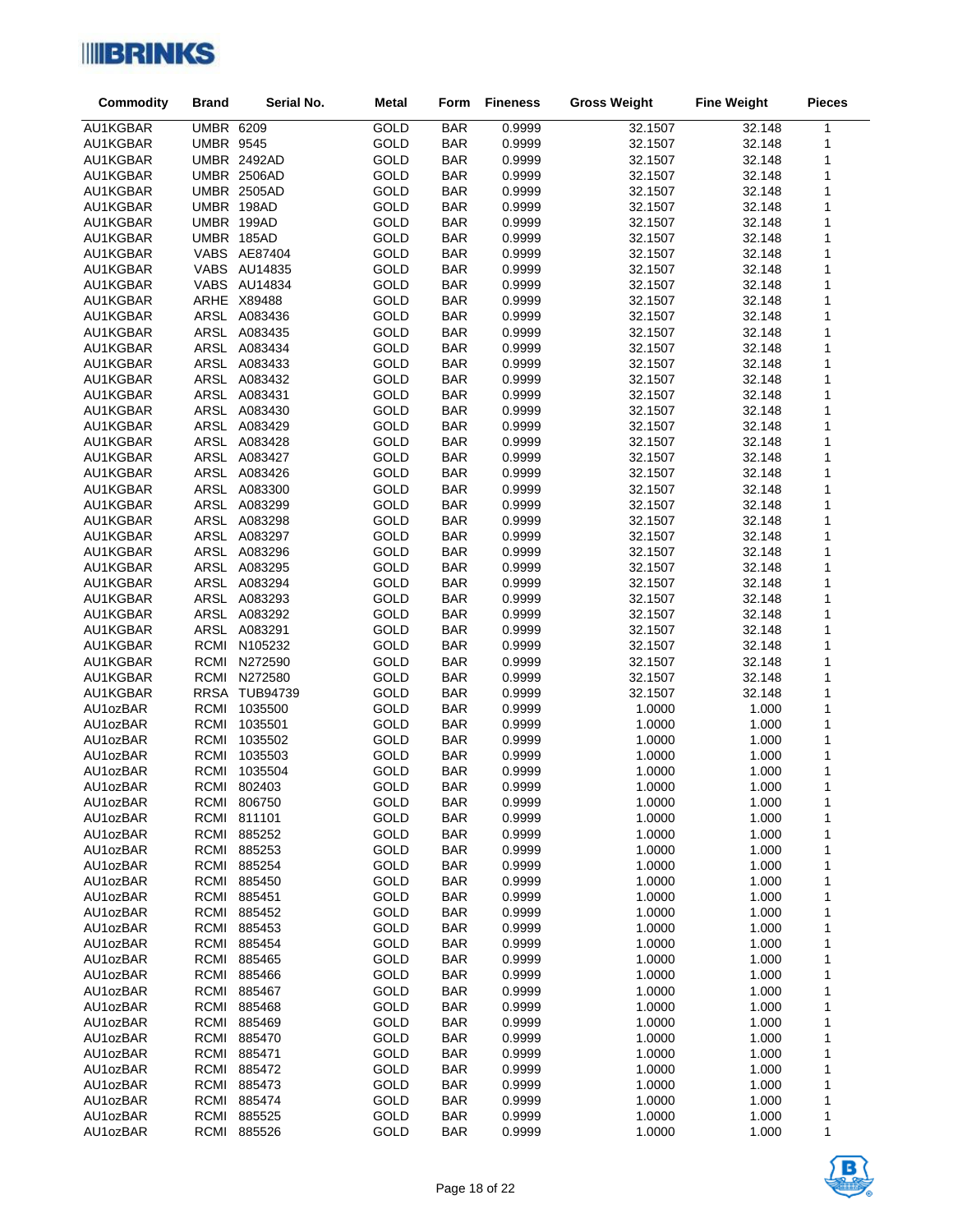

| Commodity              | <b>Brand</b>               | Serial No.             | <b>Metal</b> | Form                       | <b>Fineness</b>  | <b>Gross Weight</b> | <b>Fine Weight</b> | <b>Pieces</b>                |
|------------------------|----------------------------|------------------------|--------------|----------------------------|------------------|---------------------|--------------------|------------------------------|
| AU1ozBAR               | <b>RCMI</b>                | 885527                 | GOLD         | <b>BAR</b>                 | 0.9999           | 1.0000              | 1.000              | $\mathbf 1$                  |
| AU1ozBAR               | RCMI                       | 885528                 | GOLD         | <b>BAR</b>                 | 0.9999           | 1.0000              | 1.000              | 1                            |
| AU1ozBAR               | RCMI                       | 885529                 | GOLD         | <b>BAR</b>                 | 0.9999           | 1.0000              | 1.000              | $\mathbf 1$                  |
| AU1ozBAR               | RCMI                       | 885530                 | GOLD         | <b>BAR</b>                 | 0.9999           | 1.0000              | 1.000              | 1                            |
| AU1ozBAR               | RCMI                       | 885531                 | GOLD         | <b>BAR</b>                 | 0.9999           | 1.0000              | 1.000              | 1                            |
| AU1ozBAR               | RCMI                       | 885532                 | GOLD         | <b>BAR</b>                 | 0.9999           | 1.0000              | 1.000              | 1                            |
| AU1ozBAR               | RCMI                       | 885300                 | GOLD         | <b>BAR</b>                 | 0.9999           | 1.0000              | 1.000              | $\mathbf{1}$                 |
| AU1ozBAR               | RCMI                       | 885301                 | GOLD         | <b>BAR</b>                 | 0.9999           | 1.0000              | 1.000              | 1                            |
| AU1ozBAR               | RCMI                       | 885302                 | GOLD         | <b>BAR</b>                 | 0.9999           | 1.0000              | 1.000              | 1                            |
| AU1ozBAR               | RCMI                       | 885303                 | GOLD         | <b>BAR</b>                 | 0.9999           | 1.0000              | 1.000              | $\mathbf{1}$                 |
| AU1ozBAR               | RCMI                       | 885304                 | GOLD         | <b>BAR</b>                 | 0.9999           | 1.0000              | 1.000              | $\mathbf{1}$                 |
| AU1ozBAR               | <b>RCMI</b>                | 10GW10029              | GOLD         | <b>BAR</b>                 | 0.9999           | 10.0000             | 10.000             | 10                           |
| AU1ozBAR<br>AU1ozBAR   | RCMI                       | 885377<br>RCMI 885378  | GOLD<br>GOLD | <b>BAR</b><br><b>BAR</b>   | 0.9999<br>0.9999 | 1.0000<br>1.0000    | 1.000<br>1.000     | $\mathbf{1}$<br>$\mathbf{1}$ |
| AU1ozBAR               | RCMI                       | 885379                 | GOLD         | <b>BAR</b>                 | 0.9999           | 1.0000              | 1.000              | 1                            |
| AU1ozBAR               | RCMI                       | 885380                 | GOLD         | <b>BAR</b>                 | 0.9999           | 1.0000              | 1.000              | 1                            |
| AU1ozBAR               | RCMI                       | 885336                 | GOLD         | <b>BAR</b>                 | 0.9999           | 1.0000              | 1.000              | 1                            |
| AU1ozBAR               | RCMI                       | 885337                 | GOLD         | <b>BAR</b>                 | 0.9999           | 1.0000              | 1.000              | $\mathbf{1}$                 |
| AU1ozBAR               | <b>RCMI</b>                | 10GW10004              | GOLD         | <b>BAR</b>                 | 0.9999           | 10.0000             | 10.000             | 10                           |
| AU1ozBAR               | <b>RCMI</b>                | 1004023                | GOLD         | <b>BAR</b>                 | 0.9999           | 1.0000              | 1.000              | $\mathbf{1}$                 |
| AU1ozCOIN              | <b>RCMI</b>                | 10GM10070              | GOLD         | <b>COIN</b>                | 0.9999           | 10.0000             | 10.000             | 10                           |
| AU1ozCOIN              | <b>RCMI</b>                | 10GM10126              | GOLD         | <b>COIN</b>                | 0.9999           | 10.0000             | 10.000             | 10                           |
| AU1ozCOIN              | <b>RCMI</b>                | 10GM10127              | GOLD         | <b>COIN</b>                | 0.9999           | 10.0000             | 10.000             | 10                           |
| AU1ozCOIN              | <b>RCMI</b>                | 10GM10128              | GOLD         | <b>COIN</b>                | 0.9999           | 10.0000             | 10.000             | 10                           |
| AU1ozCOIN              | <b>RCMI</b>                | 10GM10129              | GOLD         | <b>COIN</b>                | 0.9999           | 10.0000             | 10.000             | 10                           |
| AU1ozCOIN              | <b>RCMI</b>                | 10GM10130              | GOLD         | COIN                       | 0.9999           | 10.0000             | 10.000             | 10                           |
| AU1ozCOIN              | <b>RCMI</b>                | 10GM10131              | GOLD         | <b>COIN</b>                | 0.9999           | 10.0000             | 10.000             | 10                           |
| AU1ozCOIN              | <b>RCMI</b>                | 10GM10132              | GOLD         | COIN                       | 0.9999           | 10.0000             | 10.000             | 10                           |
| AU1ozCOIN              | <b>RCMI</b>                | 10GM10133              | GOLD         | COIN                       | 0.9999           | 10.0000             | 10.000             | 10                           |
| AU1ozCOIN              | <b>RCMI</b>                | 10GM10134              | GOLD         | <b>COIN</b>                | 0.9999           | 10.0000             | 10.000             | 10                           |
| AU1ozCOIN              | RCMI                       | 10GM10135              | GOLD         | <b>COIN</b>                | 0.9999           | 10.0000             | 10.000             | 10                           |
| AU1ozCOIN              | <b>RCMI</b>                | 10GM10136              | GOLD         | COIN                       | 0.9999           | 10.0000             | 10.000             | 10                           |
| AU1ozCOIN              | <b>RCMI</b>                | 10GM10137              | GOLD         | <b>COIN</b>                | 0.9999           | 10.0000             | 10.000             | 10                           |
| AU1ozCOIN<br>AU1ozCOIN | <b>RCMI</b><br><b>RCMI</b> | 10GM10138<br>10GM10139 | GOLD<br>GOLD | <b>COIN</b><br><b>COIN</b> | 0.9999<br>0.9999 | 10.0000<br>10.0000  | 10.000<br>10.000   | 10<br>10                     |
| AU1ozCOIN              | <b>RCMI</b>                | 10GM10140              | GOLD         | <b>COIN</b>                | 0.9999           | 10.0000             | 10.000             | 10                           |
| AU1ozCOIN              | <b>RCMI</b>                | 10GM10141              | GOLD         | COIN                       | 0.9999           | 10.0000             | 10.000             | 10                           |
| AU1ozCOIN              | <b>RCMI</b>                | 10GM10142              | GOLD         | <b>COIN</b>                | 0.9999           | 10.0000             | 10.000             | 10                           |
| AU1ozCOIN              | <b>RCMI</b>                | 10GM10143              | GOLD         | <b>COIN</b>                | 0.9999           | 10.0000             | 10.000             | 10                           |
| AU1ozCOIN              | <b>RCMI</b>                | 10GM10144              | GOLD         | <b>COIN</b>                | 0.9999           | 10.0000             | 10.000             | 10                           |
| AU1ozCOIN              | <b>RCMI</b>                | 10GM10145              | GOLD         | <b>COIN</b>                | 0.9999           | 10.0000             | 10.000             | 10                           |
| AU1ozCOIN              | <b>RCMI</b>                | 10GM10146              | GOLD         | <b>COIN</b>                | 0.9999           | 10.0000             | 10.000             | 10                           |
| AU1ozCOIN              | RCMI                       | 10GM10147              | GOLD         | <b>COIN</b>                | 0.9999           | 10.0000             | 10.000             | 10                           |
| AU1ozCOIN              | RCMI                       | 10GM10148              | GOLD         | <b>COIN</b>                | 0.9999           | 10.0000             | 10.000             | 10                           |
| AU1ozCOIN              | <b>RCMI</b>                | 10GM10149              | GOLD         | <b>COIN</b>                | 0.9999           | 10.0000             | 10.000             | 10                           |
| AU1ozCOIN              | <b>RCMI</b>                | 10GM10150              | GOLD         | <b>COIN</b>                | 0.9999           | 10.0000             | 10.000             | 10                           |
| AU1ozCOIN              | <b>RCMI</b>                | 10GM10151              | GOLD         | <b>COIN</b>                | 0.9999           | 10.0000             | 10.000             | 10                           |
| AU1ozCOIN              | <b>RCMI</b>                | 10GM10152              | GOLD         | <b>COIN</b>                | 0.9999           | 10.0000             | 10.000             | 10                           |
| AU1ozCOIN              | <b>RCMI</b>                | 10GM10153              | GOLD         | <b>COIN</b>                | 0.9999           | 10.0000             | 10.000             | 10                           |
| AU1ozCOIN              | <b>RCMI</b>                | 10GM10154              | GOLD         | <b>COIN</b>                | 0.9999           | 10.0000             | 10.000             | 10                           |
| AU1ozCOIN              | <b>RCMI</b>                | 10GM10155              | GOLD         | <b>COIN</b>                | 0.9999           | 10.0000             | 10.000             | 10                           |
| AU1ozCOIN              | <b>RCMI</b>                | 10GM10156              | GOLD         | <b>COIN</b>                | 0.9999           | 10.0000             | 10.000             | 10                           |
| AU1ozCOIN              | <b>RCMI</b>                | 10GM10157              | GOLD         | <b>COIN</b>                | 0.9999           | 10.0000             | 10.000             | 10                           |
| AU1ozCOIN              | <b>RCMI</b>                | 10GM10158              | GOLD         | <b>COIN</b>                | 0.9999           | 10.0000             | 10.000             | 10                           |
| AU1ozCOIN<br>AU1ozCOIN | <b>RCMI</b><br><b>RCMI</b> | 10GM10159<br>10GM10160 | GOLD<br>GOLD | <b>COIN</b><br><b>COIN</b> | 0.9999<br>0.9999 | 10.0000<br>10.0000  | 10.000<br>10.000   | 10<br>10                     |
| AU1ozCOIN              | <b>RCMI</b>                | 10GM10161              | GOLD         | <b>COIN</b>                | 0.9999           | 10.0000             | 10.000             | 10                           |
| AU1ozCOIN              | <b>RCMI</b>                | 10GM10162              | GOLD         | <b>COIN</b>                | 0.9999           | 10.0000             | 10.000             | 10                           |
| AU1ozCOIN              | <b>RCMI</b>                | 10GM10163              | GOLD         | <b>COIN</b>                | 0.9999           | 10.0000             | 10.000             | 10                           |
| AU1ozCOIN              | <b>RCMI</b>                | 10GM10170              | GOLD         | <b>COIN</b>                | 0.9999           | 10.0000             | 10.000             | 10                           |
| AU1ozCOIN              | <b>RCMI</b>                | 10GM10066              | GOLD         | <b>COIN</b>                | 0.9999           | 10.0000             | 10.000             | 10                           |
| AU1ozCOIN              | <b>RCMI</b>                | 10GM10067              | GOLD         | <b>COIN</b>                | 0.9999           | 10.0000             | 10.000             | 10                           |
| AU1ozCOIN              | <b>RCMI</b>                | 10GM10068              | GOLD         | <b>COIN</b>                | 0.9999           | 10.0000             | 10.000             | 10                           |
| AU1ozCOIN              | <b>RCMI</b>                | 10GM10073              | GOLD         | <b>COIN</b>                | 0.9999           | 10.0000             | 10.000             | 10                           |
| AU1ozCOIN              | <b>RCMI</b>                | 10GM10074              | GOLD         | <b>COIN</b>                | 0.9999           | 10.0000             | 10.000             | 10                           |

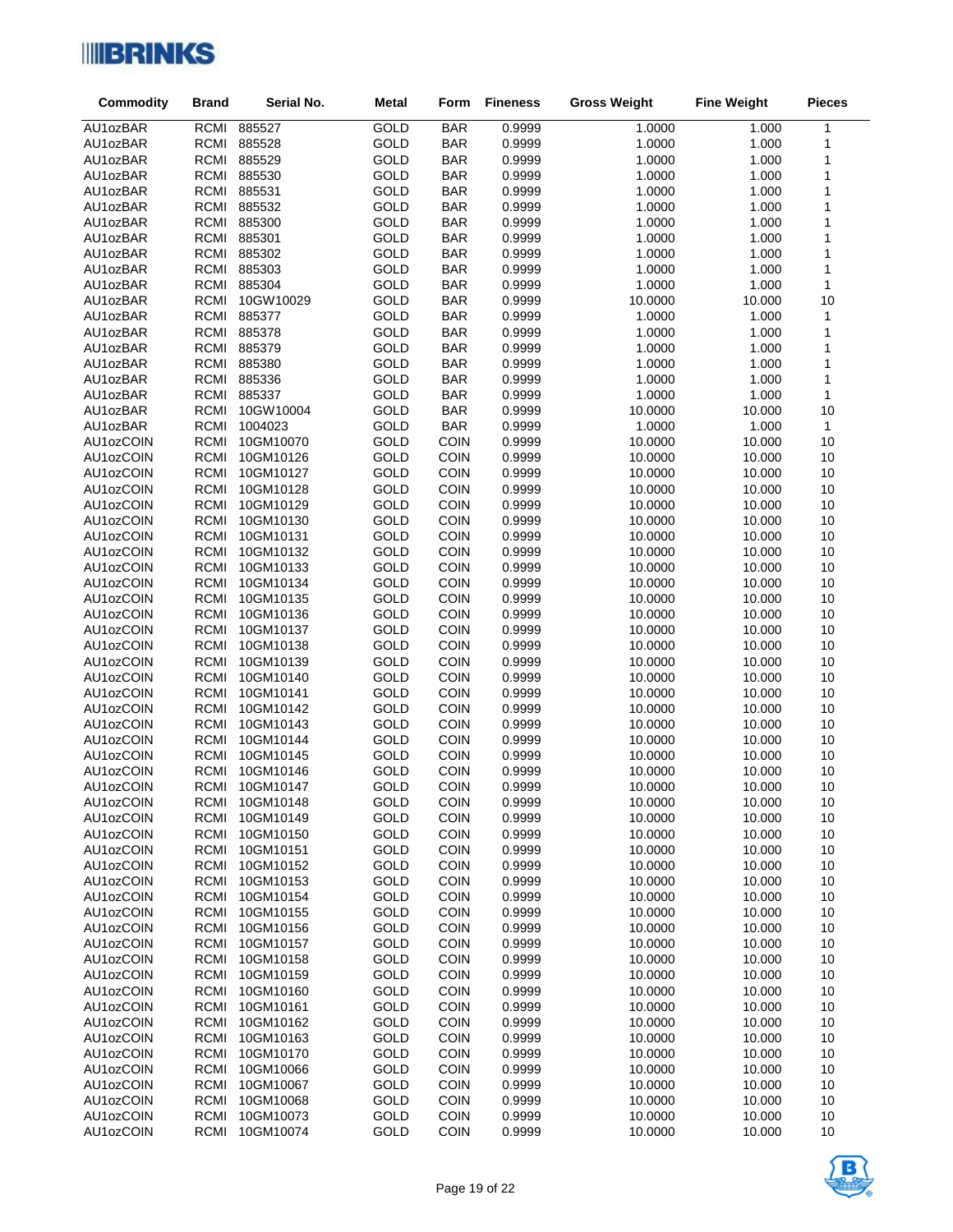

| Commodity                | <b>Brand</b>               | Serial No.                   | <b>Metal</b> | Form                     | <b>Fineness</b>  | <b>Gross Weight</b> | <b>Fine Weight</b> | <b>Pieces</b> |
|--------------------------|----------------------------|------------------------------|--------------|--------------------------|------------------|---------------------|--------------------|---------------|
| AU1ozCOIN                | <b>RCMI</b>                | 10GM10075                    | GOLD         | <b>COIN</b>              | 0.9999           | 10.0000             | 10.000             | 10            |
| AU1ozCOIN                | <b>RCMI</b>                | 10GM10076                    | GOLD         | <b>COIN</b>              | 0.9999           | 10.0000             | 10.000             | 10            |
| AU1ozCOIN                | <b>RCMI</b>                | 10GM10077                    | GOLD         | COIN                     | 0.9999           | 10.0000             | 10.000             | $10$          |
| AU1ozCOIN                | <b>RCMI</b>                | 10GM10091                    | GOLD         | <b>COIN</b>              | 0.9999           | 10.0000             | 10.000             | 10            |
| AU1ozCOIN                | <b>RCMI</b>                | 10GM10171                    | GOLD         | <b>COIN</b>              | 0.9999           | 10.0000             | 10.000             | 10            |
| AU1ozCOIN                | <b>RCMI</b>                | 10GM10172                    | GOLD         | COIN                     | 0.9999           | 10.0000             | 10.000             | 10            |
| AU1ozCOIN                | <b>RCMI</b>                | 10GM10173                    | GOLD         | <b>COIN</b>              | 0.9999           | 10.0000             | 10.000             | 10            |
| AU1ozCOIN                | <b>RCMI</b>                | 10GM10174                    | GOLD         | <b>COIN</b>              | 0.9999           | 10.0000             | 10.000             | 10            |
| AU1ozCOIN                | <b>RCMI</b>                | 10GM10175                    | GOLD         | COIN                     | 0.9999           | 10.0000             | 10.000             | $10$          |
| AU1ozCOIN                | <b>RCMI</b>                | 10GM10016                    | GOLD         | COIN                     | 0.9999           | 10.0000             | 10.000             | 10            |
| AU1ozCOIN                | <b>RCMI</b>                | 10GM10019                    | GOLD         | <b>COIN</b>              | 0.9999           | 10.0000             | 10.000             | 10            |
| AU1ozCOIN<br>AU1ozCOIN   | <b>RCMI</b><br><b>RCMI</b> | 10GM10018<br>10GM10017       | GOLD<br>GOLD | COIN<br><b>COIN</b>      | 0.9999<br>0.9999 | 10.0000<br>10.0000  | 10.000<br>10.000   | $10$<br>10    |
| AU1ozCOIN                | <b>RCMI</b>                | <b>TBD</b>                   | GOLD         | <b>COIN</b>              | 0.9999           | 10.0000             | 10.000             | 10            |
| AU1ozCOIN                | <b>RCMI</b>                | 10GM10054                    | GOLD         | COIN                     | 0.9999           | 10.0000             | 10.000             | $10$          |
| AU1ozCOIN                | <b>RCMI</b>                | 10GM10090                    | GOLD         | <b>COIN</b>              | 0.9999           | 10.0000             | 10.000             | 10            |
| AU1ozCOIN                | <b>RCMI</b>                | 10GM10089                    | GOLD         | COIN                     | 0.9999           | 10.0000             | 10.000             | 10            |
| AU1ozCOIN                | <b>RCMI</b>                | 10GM10088                    | GOLD         | COIN                     | 0.9999           | 10.0000             | 10.000             | 10            |
| AU1ozCOIN                | <b>RCMI</b>                | 10GM10087                    | GOLD         | COIN                     | 0.9999           | 10.0000             | 10.000             | 10            |
| AU1ozCOIN                | <b>RCMI</b>                | 10GM10086                    | GOLD         | <b>COIN</b>              | 0.9999           | 10.0000             | 10.000             | 10            |
| AU1ozCOIN                | <b>RCMI</b>                | 10GM10085                    | GOLD         | COIN                     | 0.9999           | 10.0000             | 10.000             | 10            |
| AU1ozCOIN                | <b>RCMI</b>                | 10GM10084                    | GOLD         | <b>COIN</b>              | 0.9999           | 10.0000             | 10.000             | 10            |
| AU1ozCOIN                | <b>RCMI</b>                | 10GM10083                    | GOLD         | <b>COIN</b>              | 0.9999           | 10.0000             | 10.000             | 10            |
| AU1ozCOIN                | <b>RCMI</b>                | 10GM10082                    | GOLD         | COIN                     | 0.9999           | 10.0000             | 10.000             | 10            |
| AU1ozCOIN                | <b>RCMI</b>                | 10GM10081                    | GOLD         | <b>COIN</b>              | 0.9999           | 10.0000             | 10.000             | 10            |
| AU1ozCOIN                | <b>RCMI</b>                | 10GM10080                    | GOLD         | <b>COIN</b>              | 0.9999           | 10.0000             | 10.000             | 10            |
| AU1ozCOIN                | <b>RCMI</b>                | 10GM10040                    | GOLD         | <b>COIN</b>              | 0.9999           | 10.0000             | 10.000             | 10            |
| AU1ozCOIN                | <b>RCMI</b>                | 10GM10039                    | GOLD         | COIN                     | 0.9999           | 10.0000             | 10.000             | $10$          |
| AU1ozCOIN                | <b>RCMI</b><br><b>RCMI</b> | 10GM10069<br>10GM10031       | GOLD<br>GOLD | COIN<br><b>COIN</b>      | 0.9999<br>0.9999 | 10.0000<br>10.0000  | 10.000<br>10.000   | 10<br>10      |
| AU1ozCOIN<br>AU1ozCOIN   | <b>RCMI</b>                | 10GM10030                    | GOLD         | COIN                     | 0.9999           | 10.0000             | 10.000             | 10            |
| AU1ozCOIN                | <b>RCMI</b>                | 10GM10029                    | GOLD         | <b>COIN</b>              | 0.9999           | 10.0000             | 10.000             | 10            |
| AU1ozCOIN                | <b>RCMI</b>                | 10GM10028                    | GOLD         | <b>COIN</b>              | 0.9999           | 10.0000             | 10.000             | 10            |
| AU1ozCOIN                | <b>RCMI</b>                | 10GM10027                    | GOLD         | COIN                     | 0.9999           | 10.0000             | 10.000             | $10$          |
| AU1ozCOIN                | <b>RCMI</b>                | 10GM10177                    | GOLD         | COIN                     | 0.9999           | 10.0000             | 10.000             | 10            |
| AU1ozCOIN                | <b>RCMI</b>                | 10GM10178                    | GOLD         | <b>COIN</b>              | 0.9999           | 10.0000             | 10.000             | 10            |
| AU1ozCOIN                | <b>RCMI</b>                | 10GM10179                    | GOLD         | COIN                     | 0.9999           | 10.0000             | 10.000             | $10$          |
| AU1ozCOIN                | <b>RCMI</b>                | 10GM10180                    | GOLD         | <b>COIN</b>              | 0.9999           | 10.0000             | 10.000             | 10            |
| AU1ozCOIN                | <b>RCMI</b>                | 10GM10181                    | GOLD         | <b>COIN</b>              | 0.9999           | 10.0000             | 10.000             | 10            |
| AU1ozCOIN                | <b>RCMI</b>                | 10GM10182                    | GOLD         | COIN                     | 0.9999           | 10.0000             | 10.000             | 10            |
| AU400ozBAR               |                            | JMCA 152587                  | GOLD         | <b>BAR</b>               | 0.9999           | 412.1750            | 412.133            | $\mathbf 1$   |
| AU400ozBAR               |                            | AABR IT-1972                 | GOLD         | <b>BAR</b>               | 0.9999           | 400.0250            | 399.985            | $\mathbf{1}$  |
| AU400ozBAR               |                            | JMCA 143956                  | GOLD         | <b>BAR</b>               | 0.9998           | 389.625             | 389.547            | $\mathbf{1}$  |
| AU400ozBAR<br>AU400ozBAR |                            | JMCA 159340                  | GOLD         | BAR                      | 0.9999           | 399.475             | 399.435            | 1             |
| AU400ozBAR               |                            | CCRL 159382<br>CCRL 556-2009 | GOLD<br>GOLD | <b>BAR</b><br><b>BAR</b> | 0.9999<br>0.9999 | 398.8<br>405.625    | 398.76<br>405.584  | 1<br>1        |
| AU400ozBAR               |                            | CCRL 555-2009                | GOLD         | <b>BAR</b>               | 0.9999           | 405.9               | 405.859            | 1             |
| AU400ozBAR               | <b>CCRL 593</b>            |                              | GOLD         | <b>BAR</b>               | 0.9999           | 404.35              | 404.31             | 1             |
| AU400ozBAR               | <b>CCRL 592</b>            |                              | GOLD         | <b>BAR</b>               | 0.9999           | 404.45              | 404.41             | 1             |
| AU400ozBAR               | CCRL 157                   |                              | GOLD         | <b>BAR</b>               | 0.9999           | 407.775             | 407.734            | 1             |
| PT100ozBAR               |                            | WPRL 2018/0446D              | <b>PLT</b>   | <b>BAR</b>               | 0.9997           | 132.1180            | 132.118            | 1             |
| PT1ozCOIN                | RCMI                       | 10PM10001                    | PLT          | <b>COIN</b>              | 0.9999           | 10.0000             | 10.000             | 10            |
| PT1ozCOIN                | <b>RCMI</b>                | 10PM10057                    | PLT          | <b>COIN</b>              | 0.9999           | 10.0000             | 10.000             | 10            |
| PT1ozCOIN                | <b>RCMI</b>                | 10PM10056                    | PLT          | <b>COIN</b>              | 0.9999           | 10.0000             | 10.000             | 10            |
| PT50ozBAR                | <b>JMCA 393</b>            |                              | PLT          | <b>BAR</b>               | 0.9995           | 51.6700             | 51.6700            | 1             |
| PT50ozBAR                |                            | ECCA 81008-01                | PLT          | <b>BAR</b>               | 0.9995           | 50.0650             | 50.0650            | 1             |
| PT50ozBAR                | HPMI                       | 2209                         | PLT          | <b>BAR</b>               | 0.9995           | 51.2700             | 51.2700            | 1             |
| AU1ozBAR                 | <b>RCMI</b>                | 1071432                      | GOLD         | <b>BAR</b>               | 0.9999           | 1.0000              | 1.000              | 1             |
| AU1ozBAR                 | <b>RCMI</b>                | 1071433                      | GOLD         | <b>BAR</b>               | 0.9999           | 1.0000              | 1.000              | 1             |
| AU1ozBAR<br>AG100ozRCM   | <b>RCMI</b><br>RCMI        | 1071434<br>2021-032672       | GOLD<br>SILV | <b>BAR</b><br><b>BAR</b> | 0.9999<br>0.9999 | 1.0000<br>100.0000  | 1.000<br>100.0000  | 1<br>1        |
| AU1KGBAR                 |                            | ARHE E25346                  | GOLD         | <b>BAR</b>               | 0.9999           | 32.1507             | 32.148             | 1             |
| AU1ozBAR                 | RCMI                       | 10982213                     | GOLD         | <b>BAR</b>               | 0.9999           | 1.0000              | 1.000              | 1             |
| AU1ozBAR                 | <b>RCMI</b>                | 10982214                     | GOLD         | <b>BAR</b>               | 0.9999           | 1.0000              | 1.000              | 1             |
| AU1ozBAR                 | RCMI                       | 10982215                     | GOLD         | <b>BAR</b>               | 0.9999           | 1.0000              | 1.000              | 1             |

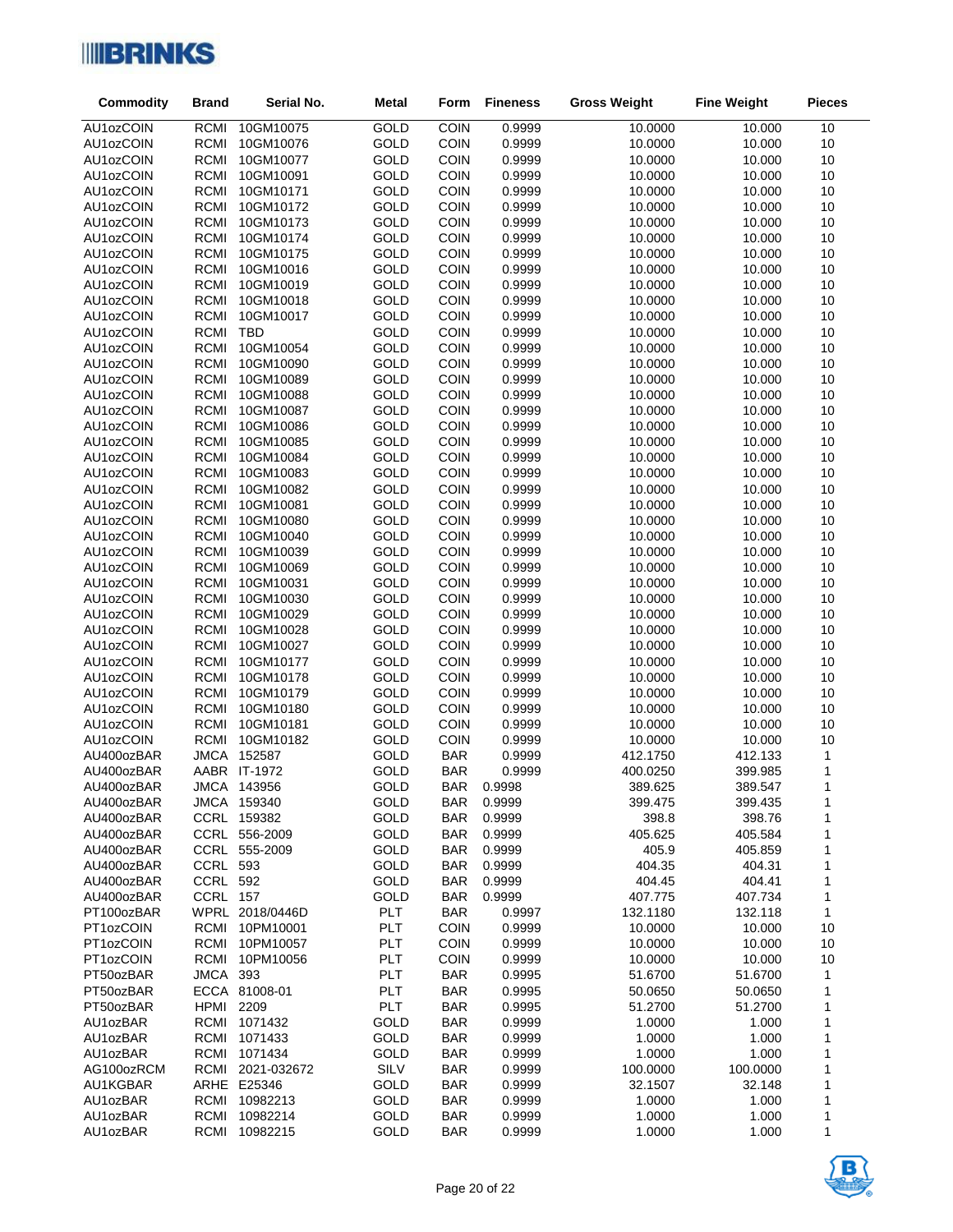

| Commodity              | <b>Brand</b>               | Serial No.             | <b>Metal</b> | Form                     | <b>Fineness</b>  | <b>Gross Weight</b> | <b>Fine Weight</b> | <b>Pieces</b> |
|------------------------|----------------------------|------------------------|--------------|--------------------------|------------------|---------------------|--------------------|---------------|
| AU1ozBAR               | <b>RCMI</b>                | 10982216               | GOLD         | <b>BAR</b>               | 0.9999           | 1.0000              | 1.000              | $\mathbf{1}$  |
| AU1ozBAR               | <b>RCMI</b>                | 10982217               | GOLD         | <b>BAR</b>               | 0.9999           | 1.0000              | 1.000              | 1             |
| AU1ozBAR               | <b>RCMI</b>                | 10982218               | GOLD         | <b>BAR</b>               | 0.9999           | 1.0000              | 1.000              | 1             |
| AU1ozBAR               | RCMI                       | 10982219               | GOLD         | <b>BAR</b>               | 0.9999           | 1.0000              | 1.000              | 1             |
| AU1ozBAR               | RCMI                       | 10982220               | GOLD         | <b>BAR</b>               | 0.9999           | 1.0000              | 1.000              | 1             |
| AU1ozBAR               | <b>RCMI</b>                | 10982221               | GOLD         | <b>BAR</b>               | 0.9999           | 1.0000              | 1.000              | 1             |
| AU1ozBAR               | <b>RCMI</b>                | 10982222               | GOLD         | <b>BAR</b>               | 0.9999           | 1.0000              | 1.000              | 1             |
| AU1ozBAR               | <b>RCMI</b>                | 10982223               | GOLD         | <b>BAR</b>               | 0.9999           | 1.0000              | 1.000              | 1             |
| AU1ozBAR               | <b>RCMI</b>                | 10982224               | GOLD         | <b>BAR</b>               | 0.9999           | 1.0000              | 1.000              | 1             |
| AU1ozBAR               | <b>RCMI</b>                | 1096895                | GOLD         | <b>BAR</b>               | 0.9999           | 1.0000              | 1.000              | 1             |
| AU1ozBAR               | <b>RCMI</b>                | 1096896                | GOLD         | <b>BAR</b>               | 0.9999           | 1.0000              | 1.000              | 1             |
| AU1ozBAR               | <b>RCMI</b>                | 1096897                | GOLD         | <b>BAR</b>               | 0.9999           | 1.0000              | 1.000              | 1             |
| AU1ozBAR<br>AU1ozBAR   | <b>RCMI</b><br><b>RCMI</b> | 1096898<br>1096899     | GOLD<br>GOLD | <b>BAR</b><br><b>BAR</b> | 0.9999<br>0.9999 | 1.0000<br>1.0000    | 1.000<br>1.000     | 1<br>1        |
| AG100ozRCM             | RCMI                       | 2021-032649            | SILV         | <b>BAR</b>               | 0.9999           | 100.0000            | 100.0000           | 1             |
| AG100ozRCM             | <b>RCMI</b>                | 2021-032599            | SILV         | <b>BAR</b>               | 0.9999           | 100.0000            | 100.0000           | 1             |
| AG100ozRCM             | RCMI                       | 2021-032600            | SILV         | <b>BAR</b>               | 0.9999           | 100.0000            | 100.0000           | 1             |
| AG100ozRCM             | <b>RCMI</b>                | 2021-026306            | SILV         | <b>BAR</b>               | 0.9999           | 100.0000            | 100.0000           | 1             |
| AG100ozRCM             | RCMI                       | 2021-026307            | SILV         | <b>BAR</b>               | 0.9999           | 100.0000            | 100.0000           | 1             |
| AG100ozRCM             | RCMI                       | 2021-026305            | SILV         | <b>BAR</b>               | 0.9999           | 100.0000            | 100.0000           | 1             |
| AG100ozRCM             | <b>RCMI</b>                | 2021-026308            | SILV         | <b>BAR</b>               | 0.9999           | 100.0000            | 100.0000           | 1             |
| AG100ozRCM             | RCMI                       | 2021-026304            | SILV         | <b>BAR</b>               | 0.9999           | 100.0000            | 100.0000           | 1             |
| AG100ozRCM             | RCMI                       | 2021-026309            | SILV         | <b>BAR</b>               | 0.9999           | 100.0000            | 100.0000           | 1             |
| AG100ozRCM             | <b>RCMI</b>                | 2021-026286            | SILV         | <b>BAR</b>               | 0.9999           | 100.0000            | 100.0000           | 1             |
| AG100ozRCM             | RCMI                       | 2021-026283            | SILV         | <b>BAR</b>               | 0.9999           | 100.0000            | 100.0000           | 1             |
| AG100ozRCM             | RCMI                       | 2021-026282            | SILV         | <b>BAR</b>               | 0.9999           | 100.0000            | 100.0000           | 1             |
| AG100ozRCM             | <b>RCMI</b>                | 2021-026285            | SILV         | <b>BAR</b>               | 0.9999           | 100.0000            | 100.0000           | 1             |
| AG100ozRCM             | RCMI                       | 2021-026261            | SILV         | <b>BAR</b>               | 0.9999           | 100.0000            | 100.0000           | 1             |
| AG100ozRCM             | RCMI                       | 2021-026262            | SILV         | <b>BAR</b>               | 0.9999           | 100.0000            | 100.0000           | 1             |
| AG100ozRCM             | RCMI                       | 2021-026260            | SILV         | <b>BAR</b>               | 0.9999           | 100.0000            | 100.0000           | 1             |
| AG100ozRCM             | RCMI                       | 2021-026281            | SILV         | <b>BAR</b>               | 0.9999           | 100.0000            | 100.0000           | 1             |
| AG100ozRCM             | RCMI                       | 2021-032559            | SILV         | <b>BAR</b>               | 0.9999           | 100.0000            | 100.0000           | 1             |
| AG100ozRCM<br>AU1ozBAR | <b>RCMI</b><br><b>RCMI</b> | 2021-032560<br>1127445 | SILV<br>GOLD | <b>BAR</b><br><b>BAR</b> | 0.9999<br>0.9999 | 100.0000<br>1.0000  | 100.0000<br>1.0000 | 1<br>1        |
| AU1ozBAR               | <b>RCMI</b>                | 1127446                | GOLD         | <b>BAR</b>               | 0.9999           | 1.0000              | 1.0000             | $\mathbf{1}$  |
| AU1ozBAR               | <b>RCMI</b>                | 1127448                | GOLD         | <b>BAR</b>               | 0.9999           | 1.0000              | 1.0000             | 1             |
| AU1ozBAR               | <b>RCMI</b>                | 1127447                | GOLD         | <b>BAR</b>               | 0.9999           | 1.0000              | 1.0000             | 1             |
| AU1ozBAR               | <b>RCMI</b>                | 1127449                | GOLD         | <b>BAR</b>               | 0.9999           | 1.0000              | 1.0000             | 1             |
| AU1ozCOIN              | RCMI                       | 10GM10211              | GOLD         | <b>COIN</b>              | 0.9999           | 10.0000             | 10.000             | 10            |
| AU1KGBAR               |                            | MPSA 15292025          | GOLD         | <b>BAR</b>               | 0.9999           | 32.1507             | 32.148             | $\mathbf{1}$  |
| AU1KGBAR               |                            | MPSA 15292028          | <b>GOLD</b>  | <b>BAR</b>               | 0.9999           | 32.1507             | 32.148             | $\mathbf{1}$  |
| AU1KGBAR               |                            | ARHE AD11994           | <b>GOLD</b>  | <b>BAR</b>               | 0.9999           | 32.1507             | 32.148             | 1             |
| AU1KGBAR               |                            | RRSA TVB12994          | GOLD         | <b>BAR</b>               | 0.9999           | 32.1507             | 32.148             | 1             |
| AG1000ozBAR            | KAZZ                       | 2019-2071-10           | SILV         | <b>BAR</b>               | 0.999            | 959.2000            | 959.2000           | 1             |
| AG1000ozBAR            | KAZZ                       | 2019-2071-11           | SILV         | <b>BAR</b>               | 0.999            | 958.3000            | 958.3000           | 1             |
| AG1000ozBAR            | KAZZ                       | 2019-2072-01           | SILV         | <b>BAR</b>               | 0.999            | 1012.9000           | 1012.9000          | 1             |
| AG1000ozBAR            | <b>KAZZ</b>                | 2021-0032-06           | SILV         | <b>BAR</b>               | 0.999            | 967.9000            | 967.9000           | 1             |
| AG10ozRCM              | RCMI                       | 990737308              | SILV         | <b>BAR</b>               | 0.9999           | 10.0000             | 10.000             | 1             |
| AG10ozRCM              | <b>RCMI</b>                | 990737314              | SILV         | <b>BAR</b>               | 0.9999           | 10.0000             | 10.000             | 1             |
| AG10ozRCM              | <b>RCMI</b><br><b>RCMI</b> | 990737305              | SILV<br>SILV | <b>BAR</b>               | 0.9999           | 10.0000             | 10.000             | 1             |
| AG10ozRCM<br>AG10ozRCM | RCMI                       | 990737307<br>990737315 | SILV         | <b>BAR</b><br><b>BAR</b> | 0.9999<br>0.9999 | 10.0000<br>10.0000  | 10.000<br>10.000   | 1<br>1        |
| AG10ozRCM              | RCMI                       | 990737311              | SILV         | <b>BAR</b>               | 0.9999           | 10.0000             | 10.000             | 1             |
| AG10ozRCM              | RCMI                       | 990737310              | SILV         | <b>BAR</b>               | 0.9999           | 10.0000             | 10.000             | 1             |
| AG10ozRCM              | RCMI                       | 990737306              | SILV         | <b>BAR</b>               | 0.9999           | 10.0000             | 10.000             | 1             |
| AG10ozRCM              | <b>RCMI</b>                | 990737313              | SILV         | <b>BAR</b>               | 0.9999           | 10.0000             | 10.000             | 1             |
| AG10ozRCM              | RCMI                       | 990737309              | SILV         | <b>BAR</b>               | 0.9999           | 10.0000             | 10.000             | 1             |
| AG10ozRCM              | <b>RCMI</b>                | 990737312              | SILV         | <b>BAR</b>               | 0.9999           | 10.0000             | 10.000             | 1             |
| AG100ozRCM             | <b>RCMI</b>                | 2022-005631            | SILV         | <b>BAR</b>               | 0.9999           | 100.0000            | 100.0000           | 1             |
| AG100ozRCM             | <b>RCMI</b>                | 2022-005637            | SILV         | <b>BAR</b>               | 0.9999           | 100.0000            | 100.0000           | 1             |
| AG100ozRCM             | <b>RCMI</b>                | 2022-005686            | SILV         | <b>BAR</b>               | 0.9999           | 100.0000            | 100.0000           | 1             |
| AG100ozRCM             | <b>RCMI</b>                | 2022-005675            | SILV         | <b>BAR</b>               | 0.9999           | 100.0000            | 100.0000           | 1             |
| AG10ozRCM              | <b>RCMI</b>                | 990737326              | SILV         | <b>BAR</b>               | 0.9999           | 10.0000             | 10.000             | 1             |
| AG10ozRCM              | RCMI                       | 990737324              | SILV         | <b>BAR</b>               | 0.9999           | 10.0000             | 10.000             | 1             |
| AG10ozRCM              | <b>RCMI</b>                | 990737329              | SILV         | <b>BAR</b>               | 0.9999           | 10.0000             | 10.000             | 1             |